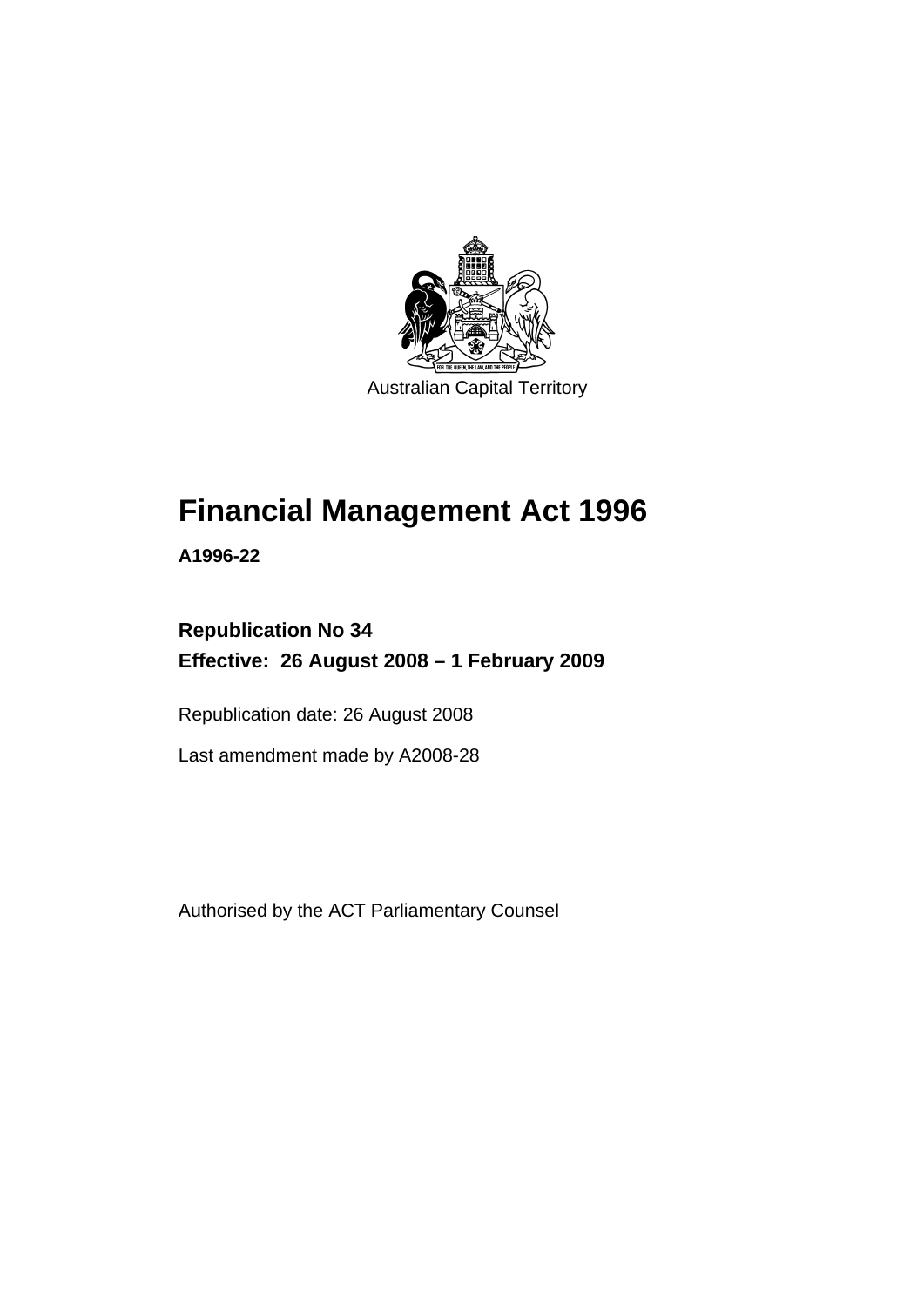#### **About this republication**

#### **The republished law**

This is a republication of the *Financial Management Act 1996* (including any amendment made under the *Legislation Act 2001*, part 11.3 (Editorial changes)) as in force on 26 August 2008*.* It also includes any amendment, repeal or expiry affecting the republished law to 26 August 2008.

The legislation history and amendment history of the republished law are set out in endnotes 3 and 4.

#### **Kinds of republications**

The Parliamentary Counsel's Office prepares 2 kinds of republications of ACT laws (see the ACT legislation register at www.legislation.act.gov.au):

- authorised republications to which the *Legislation Act 2001* applies
- unauthorised republications.

The status of this republication appears on the bottom of each page.

#### **Editorial changes**

The *Legislation Act 2001*, part 11.3 authorises the Parliamentary Counsel to make editorial amendments and other changes of a formal nature when preparing a law for republication. Editorial changes do not change the effect of the law, but have effect as if they had been made by an Act commencing on the republication date (see *Legislation Act 2001*, s 115 and s 117). The changes are made if the Parliamentary Counsel considers they are desirable to bring the law into line, or more closely into line, with current legislative drafting practice.

This republication does not include amendments made under part 11.3 (see endnote 1).

#### **Uncommenced provisions and amendments**

If a provision of the republished law has not commenced or is affected by an uncommenced amendment, the symbol  $\mathbf{U}$  appears immediately before the provision heading. The text of the uncommenced provision or amendment appears only in the last endnote.

#### **Modifications**

If a provision of the republished law is affected by a current modification, the symbol  $\mathbf{M}$ appears immediately before the provision heading. The text of the modifying provision appears in the endnotes. For the legal status of modifications, see *Legislation Act 2001*, section 95.

#### **Penalties**

The value of a penalty unit for an offence against this republished law at the republication date is—

- (a) if the person charged is an individual—\$100; or
- (b) if the person charged is a corporation—\$500.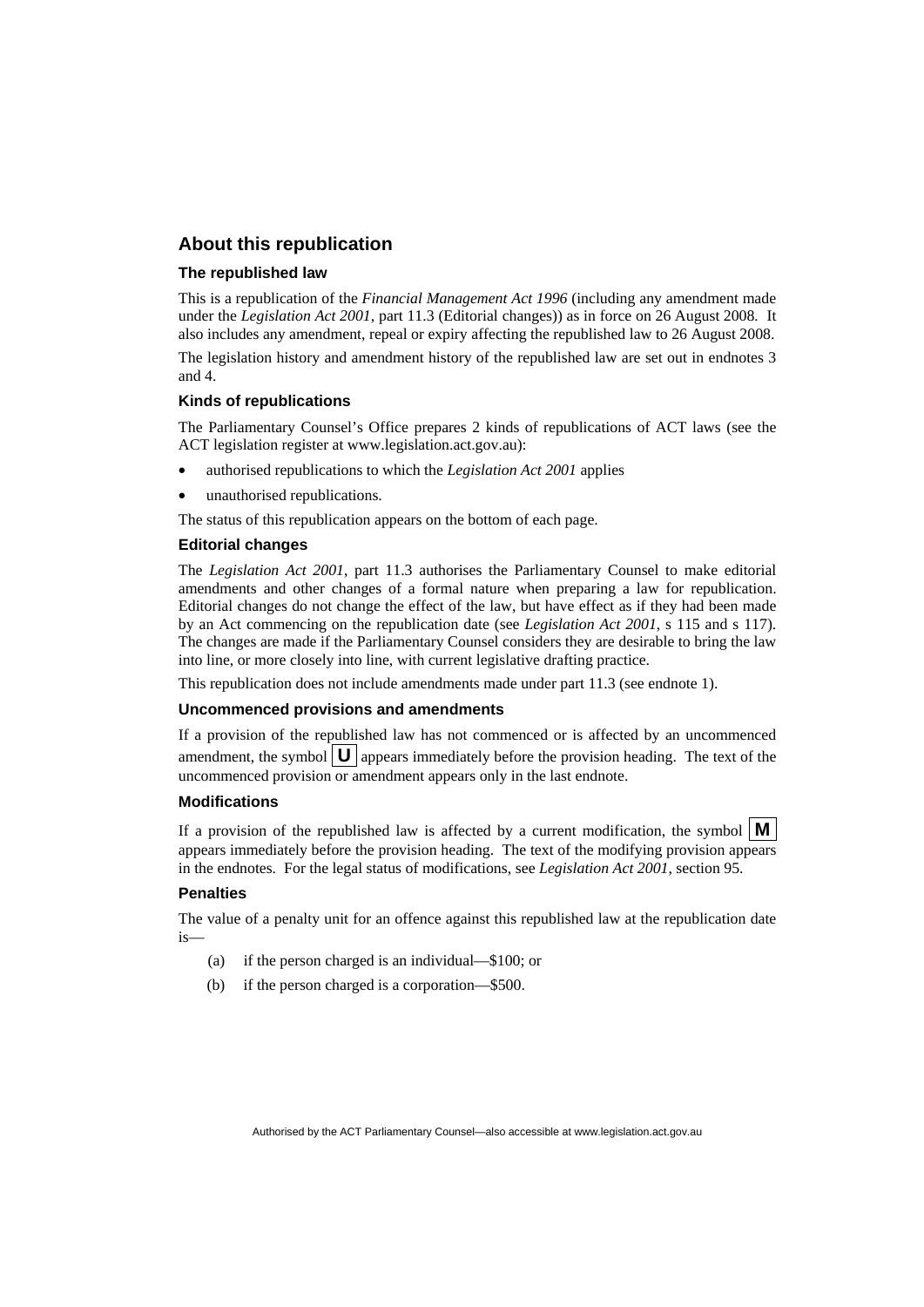

# **[Financial Management Act 1996](#page-10-0)**

# **Contents**

|                     |                                                                        | Page       |
|---------------------|------------------------------------------------------------------------|------------|
| Part 1              | <b>Preliminary</b>                                                     |            |
| 1                   | Name of Act                                                            | 2          |
| 2                   | Act subject to Territory Superannuation Provision Protection Act       | 2          |
| 3                   | Dictionary                                                             |            |
| 3A                  | <b>Notes</b>                                                           | 2          |
| 3В                  | Declaration that certain bodies are not territory authorities for Act  | 3          |
| 4                   | Application of pt 2, pt 3 and pt 5 to Legislative Assembly secretariat | 3          |
| Part 2              | <b>Budget management</b>                                               |            |
| <b>Division 2.1</b> | <b>Appropriations and budgets</b>                                      |            |
| 5                   | Timing of first Appropriation Bill for financial year                  | 4          |
| 6                   | Necessity for appropriation                                            | 4          |
| 7                   | Payments authorised on lapse of appropriation                          |            |
| 8                   | Form of appropriations                                                 | 5          |
| R34                 | Financial Management Act 1996                                          | contents 1 |
| 26/08/08            | Effective: 26/08/08-01/02/09                                           |            |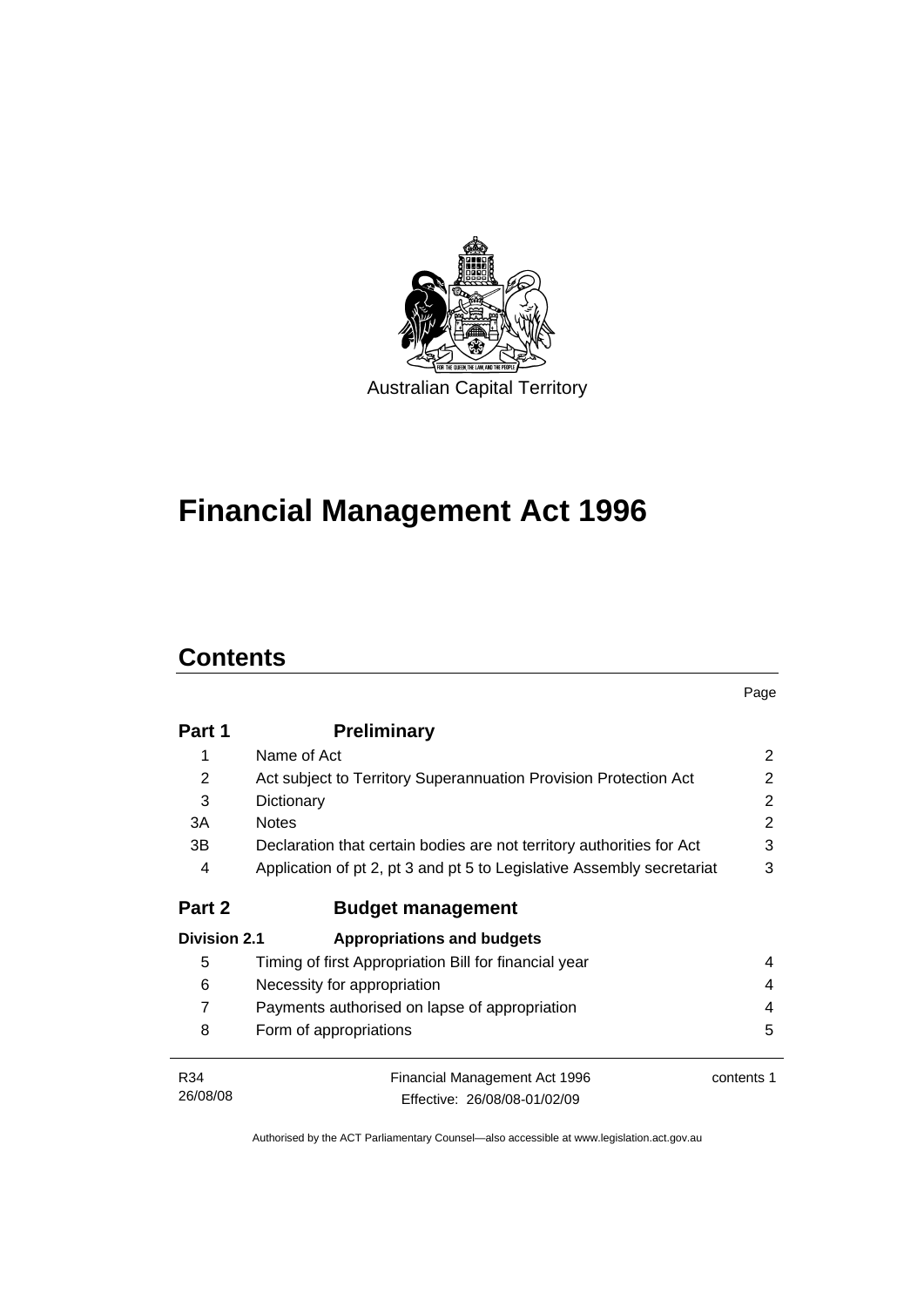#### **Contents**

|                     |                                                                   | Page           |
|---------------------|-------------------------------------------------------------------|----------------|
| 9                   | Net appropriations for outputs                                    | 5              |
| <b>9A</b>           | Net appropriations for capital injections                         | 6              |
| 9B                  | Appropriations for payments on behalf of Territory to be net      |                |
|                     | appropriations                                                    | 6              |
| 10                  | <b>Budget papers</b>                                              | 6              |
| 11                  | <b>Territory budgets</b>                                          | $\overline{7}$ |
| 11A                 | Financial policy objectives and strategies statement              | 10             |
| 12                  | Departmental budgets                                              | 11             |
| 12A                 | Territory authority and territory-owned corporation budgets       | 12             |
| 13                  | Supplementary budget papers                                       | 13             |
| 13A                 | Amendment of budgets for supplementary appropriation              | 14             |
| 14                  | Transfer of funds between appropriations                          | 15             |
| 15                  | Transfer of funds within appropriations                           | 15             |
| <b>15A</b>          | Reclassification of certain appropriations                        | 16             |
| 16                  | Transfer of functions after Appropriation Act passed              | 16             |
| <b>16A</b>          | Appropriation for accrued employee entitlements                   | 17             |
| 16B                 | Rollover of undispersed appropriation                             | 18             |
| 17                  | Variation of appropriations for Commonwealth grants               | 19             |
| 17A                 | Variations of appropriations for certain payments to Commonwealth | 19             |
| 18                  | Treasurer's advance                                               | 20             |
| <b>18A</b>          | Assembly to be told about treasurer's advance                     | 21             |
| 19                  | Refunds of payments made without liability                        | 22             |
| 19A                 | Payments for Territory GST liabilities                            | 23             |
| 19B                 | Authorisation of expenditure of certain Commonwealth grants       | 23             |
| 19C                 | Amendment of capital injection conditions                         | 23             |
| 19D                 | Amendment of performance criteria                                 | 24             |
| 20                  | <b>Budgets for Legislative Assembly secretariat</b>               | 25             |
| <b>Division 2.2</b> | <b>Budget reviews and pre-election updates</b>                    |                |
| 20A                 | <b>Budget review</b>                                              | 26             |
| 20B                 | Purpose and contents of budget review                             | 26             |
| 20C                 | Pre-election budget update                                        | 27             |
| 20 <sub>D</sub>     | Purpose and contents of pre-election budget update                | 28             |

contents 2 Financial Management Act 1996 Effective: 26/08/08-01/02/09

R34 26/08/08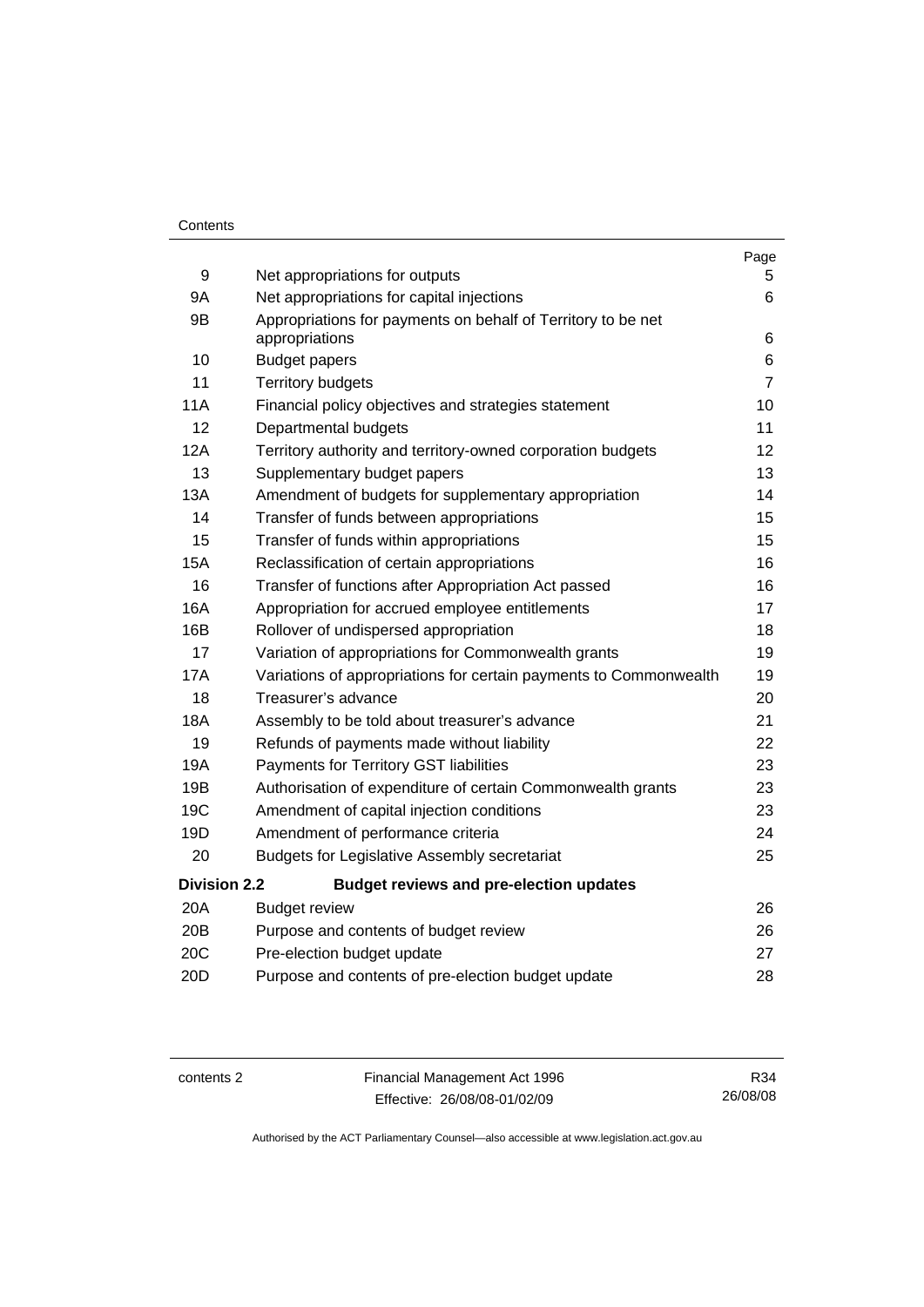| Contents |
|----------|
|----------|

|                     |                                                                                  | Page       |
|---------------------|----------------------------------------------------------------------------------|------------|
| Part 3              | <b>Financial reports</b>                                                         |            |
| <b>Division 3.1</b> | <b>Financial reports of the Territory</b>                                        |            |
| 21                  | Meaning of the Territory in div 3.1                                              | 30         |
| 22                  | Annual financial statements of the Territory                                     | 30         |
| 23                  | Responsibility for annual financial statements                                   | 30         |
| 24                  | Audit of annual financial statements                                             | 31         |
| 25                  | Presentation of annual financial statements to Legislative Assembly              | 32         |
| 26                  | Periodic financial statements                                                    | 32         |
| <b>Division 3.2</b> | Financial reports and performance statements of<br>departments                   |            |
| 27                  | Annual financial statements of departments                                       | 33         |
| 28                  | Responsibility for annual financial statements of departments                    | 34         |
| 29                  | Audit of financial statements of departments                                     | 34         |
| 30                  | Departmental annual financial statements to be included in annual<br>reports etc | 34         |
| 30A                 | Statements of performance of departments                                         | 35         |
| 30 <sub>B</sub>     | Responsibility for departmental statements of performance                        | 35         |
| 30C                 | Scrutiny of departmental statements of performance                               | 36         |
| 30 <sub>D</sub>     | Departmental statements of performance to be included in annual<br>reports etc   | 36         |
| 30E                 | Half-yearly departmental performance reports                                     | 36         |
| Part 4              | Financial management responsibilities of<br>chief executives of departments      |            |
| 31                  | Responsibilities of chief executives of departments                              | 38         |
| Part 5              | <b>Banking and investment</b>                                                    |            |
| 32                  | Agreement for the conduct of banking for Territory                               | 40         |
| 33                  | Territory banking account                                                        | 40         |
| 34                  | Departmental banking accounts                                                    | 40         |
| 34A                 | Transfer of departmental banking account                                         | 41         |
| 34B                 | End of year balances of departmental banking accounts                            | 42         |
| 35                  | Payments into banking accounts                                                   | 42         |
| 36                  | Transfer following change in departmental responsibilities                       | 43         |
| R34<br>26/08/08     | Financial Management Act 1996<br>Effective: 26/08/08-01/02/09                    | contents 3 |

Authorised by the ACT Parliamentary Counsel—also accessible at www.legislation.act.gov.au

Effective: 26/08/08-01/02/09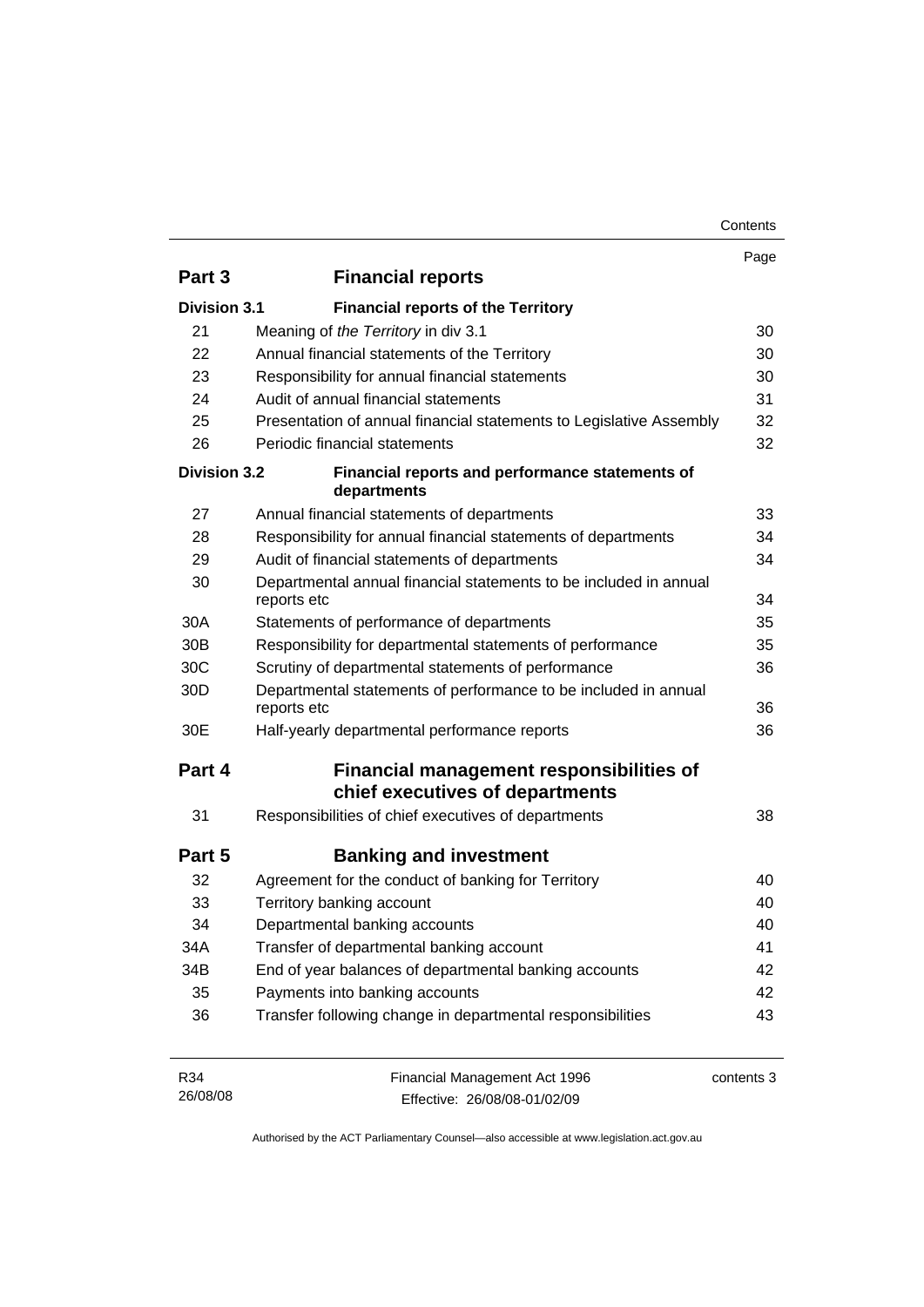| Contents   |                                                                                      |          |
|------------|--------------------------------------------------------------------------------------|----------|
|            |                                                                                      | Page     |
| 36A        | Transfers from departmental banking accounts to territory banking<br>account         | 43       |
| 37         | Payments from territory banking account                                              | 43       |
| 38         | Investment of certain public money                                                   | 44       |
| Part 6     | Borrowing and guarantees                                                             |          |
| 39         | Power of Territory to borrow                                                         | 46       |
| 40         | Treasurer may borrow on behalf of Territory                                          | 46       |
| 41         | Power of territory authorities to borrow                                             | 46       |
| 42         | Borrowings by territory authorities to be approved                                   | 46       |
| 43         | Territory authorities may give security                                              | 47       |
| 44         | Power to approve borrowings not delegable                                            | 47       |
| 45         | Loans to be paid into territory banking account                                      | 47       |
| 46         | Payments by Treasurer                                                                | 47       |
| 47         | <b>Guarantees by Territory</b>                                                       | 47       |
| Part 7     | <b>Trust money</b>                                                                   |          |
| 49         | Identity of trust money                                                              | 49       |
| 50         | Administration of trust money                                                        | 49       |
| 51         | Departmental trust banking accounts                                                  | 49       |
| 51A        | Transfer of departmental trust banking accounts                                      | 50       |
| 51B        | Transfers between trust banking accounts-changes in departmental<br>responsibilities | 50       |
| 51C        | Transfers between trust banking accounts—investment                                  | 51       |
| 52         | Transfers between trust banking account and territory banking account                | 51       |
| 53         | Investment of trust money                                                            | 51       |
| 53A        | Unclaimed trust money                                                                | 51       |
| 53B        | Review of decisions                                                                  | 53       |
| 53C        | Notification of decisions                                                            | 53       |
| Part 8     | <b>Financial provisions for territory authorities</b>                                |          |
| 54         | Application-pt 8                                                                     | 54       |
| 55         | Responsibilities of chief executive officers of territory authorities                | 54       |
| 56         | Responsibilities of governing boards of territory authorities                        | 56       |
| 57         | Banking accounts of territory authorities                                            | 57       |
| contents 4 | Financial Management Act 1996                                                        | R34      |
|            | Effective: 26/08/08-01/02/09                                                         | 26/08/08 |

Effective: 26/08/08-01/02/09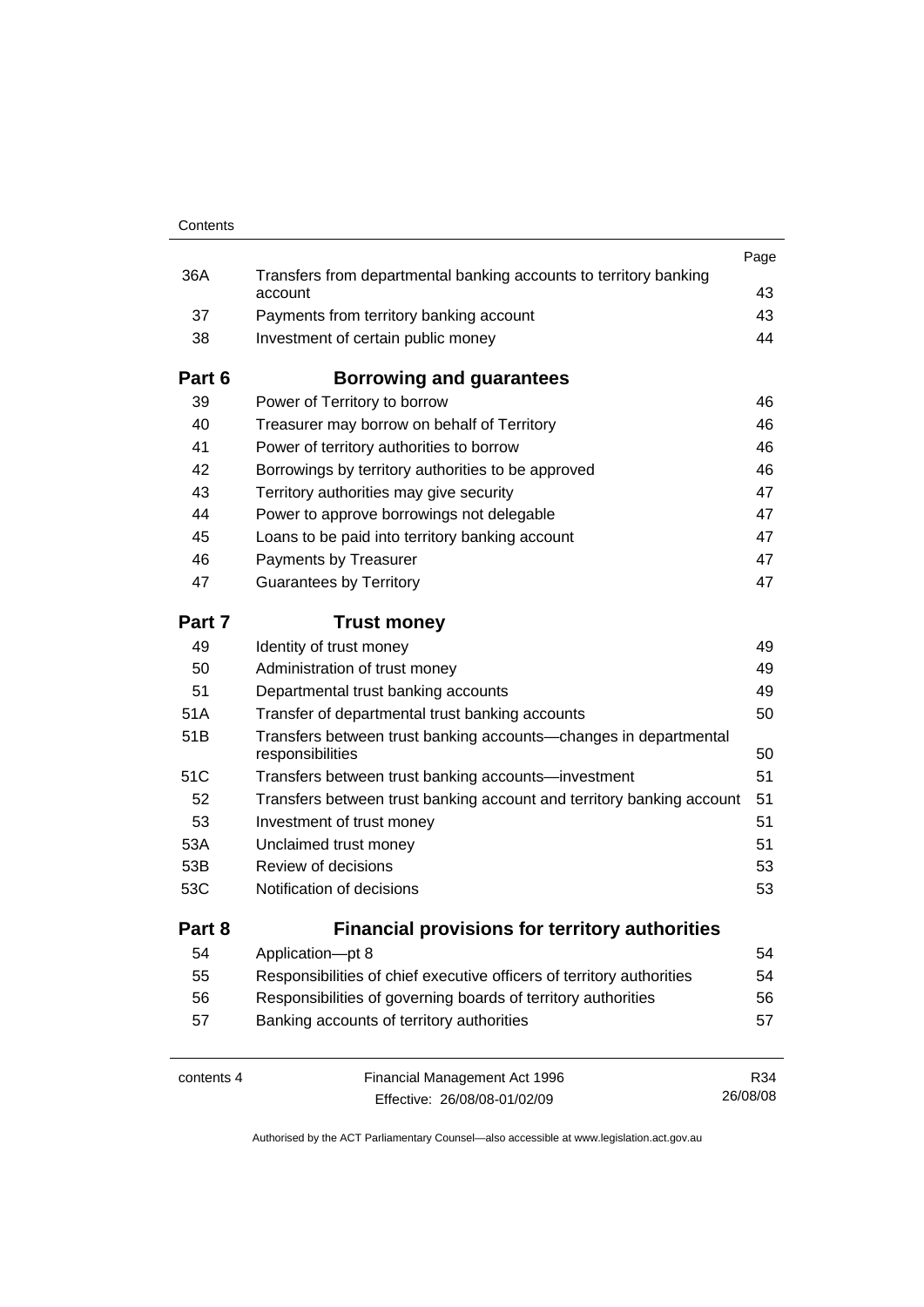| Contents |
|----------|
|----------|

|                     |                                                                                                     | Page     |  |
|---------------------|-----------------------------------------------------------------------------------------------------|----------|--|
| 58                  | Investment by territory authorities                                                                 | 58<br>59 |  |
| 59                  | Borrowing by territory authorities                                                                  |          |  |
| 60                  | Guarantees by territory authorities                                                                 |          |  |
| 61                  | Territory authority statements of intent                                                            |          |  |
| 62                  | Presentation of statements of intent of territory authorities                                       |          |  |
| 63                  | Annual financial statements of territory authorities                                                | 62<br>63 |  |
| 64                  | Responsibility for annual financial statements of territory authorities                             |          |  |
| 65                  | Audit of annual financial statements of territory authorities                                       |          |  |
| 66                  | Annual financial statements of territory authorities to be included in<br>annual reports etc        |          |  |
| 67                  | Treasurer may require interim financial statements etc for territory<br>authorities                 | 64       |  |
| 68                  | Statements of performance of territory authorities                                                  | 65       |  |
| 69                  | Responsibility for territory authority statements of performance                                    | 65       |  |
| 70                  | Scrutiny of territory authority statements of performance                                           | 66       |  |
| 71                  | Territory authority statements of performance to be included in annual<br>reports etc               |          |  |
| Part 9              | <b>Governance of territory authorities</b>                                                          |          |  |
| <b>Division 9.1</b> | Definitions and important concepts                                                                  |          |  |
| 72                  | Definitions-pt 9                                                                                    | 68       |  |
| 73                  | Nature of relevant territory authorities                                                            | 69       |  |
| 74                  | Powers of territory authorities generally                                                           | 70       |  |
| 75                  | Execution of documents and assumptions people dealing with relevant<br>territory authority may make | 71       |  |
| 76                  | Governing board of territory authority                                                              | 72       |  |
| 77                  | Role of governing board                                                                             | 72       |  |
| <b>Division 9.2</b> | Governing board member appointments                                                                 |          |  |
| 78                  | Appointment of governing board members generally                                                    | 73       |  |
| 79                  | Appointment of chair and deputy chair                                                               | 74       |  |
| 80                  | Appointment of CEO of authority with governing board                                                | 75       |  |
| 81                  | Ending board member appointments                                                                    | 75       |  |
| <b>Division 9.3</b> | <b>Functions of governing board members</b>                                                         |          |  |
| 82                  | Chair's functions                                                                                   | 77       |  |
|                     |                                                                                                     |          |  |

Authorised by the ACT Parliamentary Counsel—also accessible at www.legislation.act.gov.au

Effective: 26/08/08-01/02/09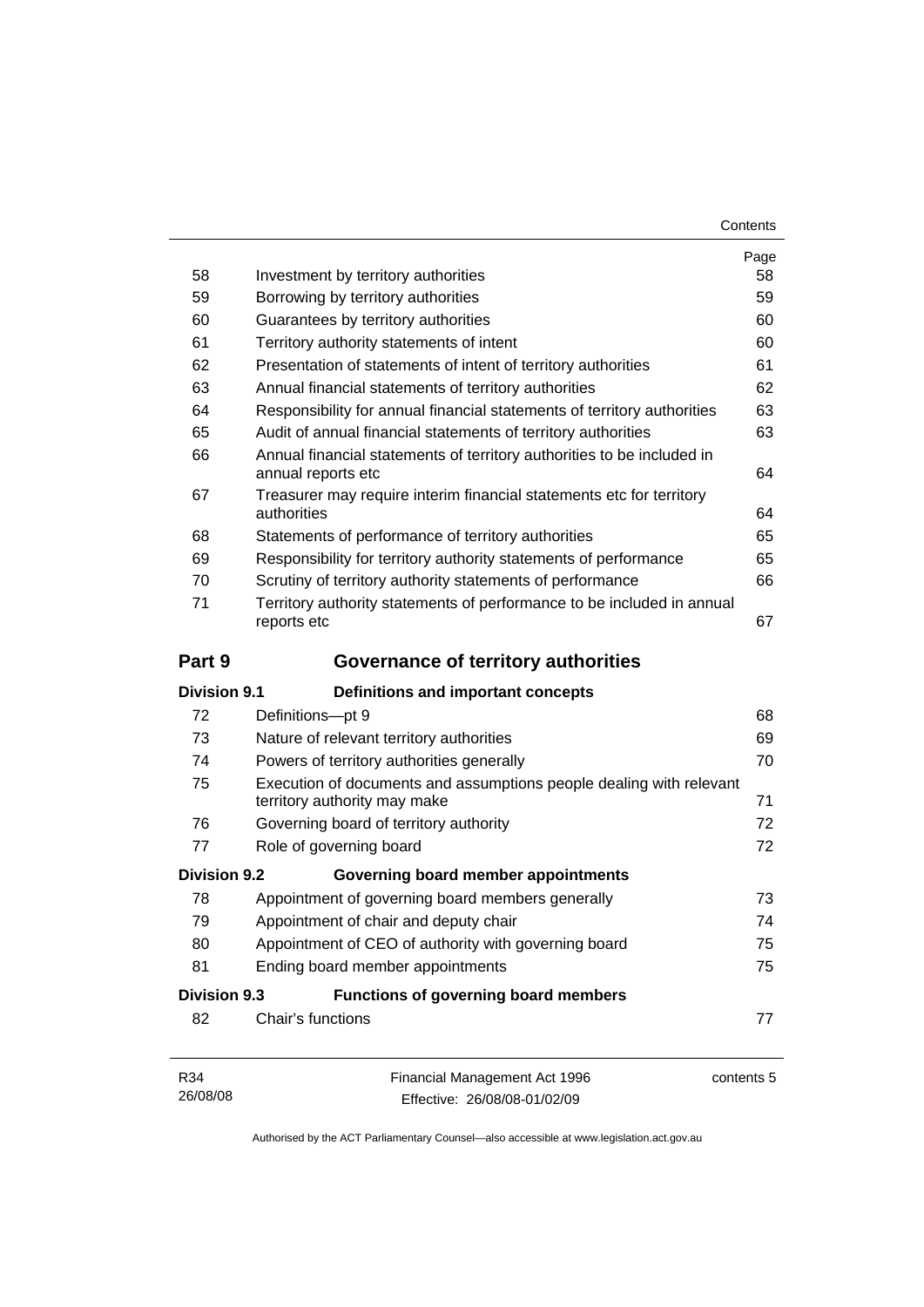#### **Contents**

| 83                  | Deputy chair's functions                                                             | Page<br>77 |  |  |
|---------------------|--------------------------------------------------------------------------------------|------------|--|--|
| 84                  | CEO's functions                                                                      |            |  |  |
| 85                  | Honesty, care and diligence of governing board members                               |            |  |  |
| 86                  | Conflicts of interest by governing board members                                     |            |  |  |
| 87                  | Agenda to require disclosure of interest item                                        |            |  |  |
| 88                  | Disclosure of interests by governing board members                                   | 79<br>79   |  |  |
| 89                  | Reporting of disclosed governing board interests to Minister                         | 81         |  |  |
| 90                  | Protection of governing board members from liability                                 | 82         |  |  |
| 91                  | Indemnification and exemption of governing board members                             | 83         |  |  |
| 92                  | Compensation for exercise of functions etc                                           | 84         |  |  |
| <b>Division 9.4</b> | <b>Governing board meetings</b>                                                      |            |  |  |
| 93                  | Time and place of governing board meetings                                           | 84         |  |  |
| 94                  | Presiding member at governing board meetings                                         | 85         |  |  |
| 95                  | Quorum at governing board meetings                                                   | 85         |  |  |
| 96                  | Voting at governing board meetings                                                   | 85         |  |  |
| 97                  | Conduct of governing board meetings etc                                              | 85         |  |  |
| <b>Division 9.5</b> | Requirements and obligations for territory authorities                               |            |  |  |
| 98                  | Limitations on authorities forming corporations etc                                  | 86         |  |  |
| 99                  | Limitations on authorities taking part in joint ventures and trusts                  | 87         |  |  |
| 100                 | Corporations, joint ventures and trusts in which authority has interest              | 88         |  |  |
| 101                 | Obligation of authorities to tell Minister about significant events                  | 89         |  |  |
| 102                 | Ministerial directions to authorities about financial etc statements                 |            |  |  |
| 103                 | Application of government policies to authorities                                    |            |  |  |
| <b>Division 9.6</b> | <b>Restructuring of territory authorities</b>                                        |            |  |  |
| 104                 | Purpose of div 9.6                                                                   | 91         |  |  |
| 105                 | What territory authorities does div 9.6 apply to?                                    | 91         |  |  |
| 106                 | Responsible Minister may direct div 9.6 authority to sell or transfer<br>assets      |            |  |  |
| 107                 | Transfer of assets by declaration-div 9.6 authorities                                | 92         |  |  |
| 108                 | Transfer of contractual rights and liabilities by declaration-div 9.6<br>authorities |            |  |  |
| 109                 | Transfer of liabilities by declaration-div 9.6 authorities                           | 94         |  |  |
| 110                 | Assistance given by authorities for div 9.6                                          | 95         |  |  |
| 111                 | Assistance given by governing board members for div 9.6                              |            |  |  |
| contents 6          | Financial Management Act 1996                                                        | R34        |  |  |
|                     | Effective: 26/08/08-01/02/09                                                         | 26/08/08   |  |  |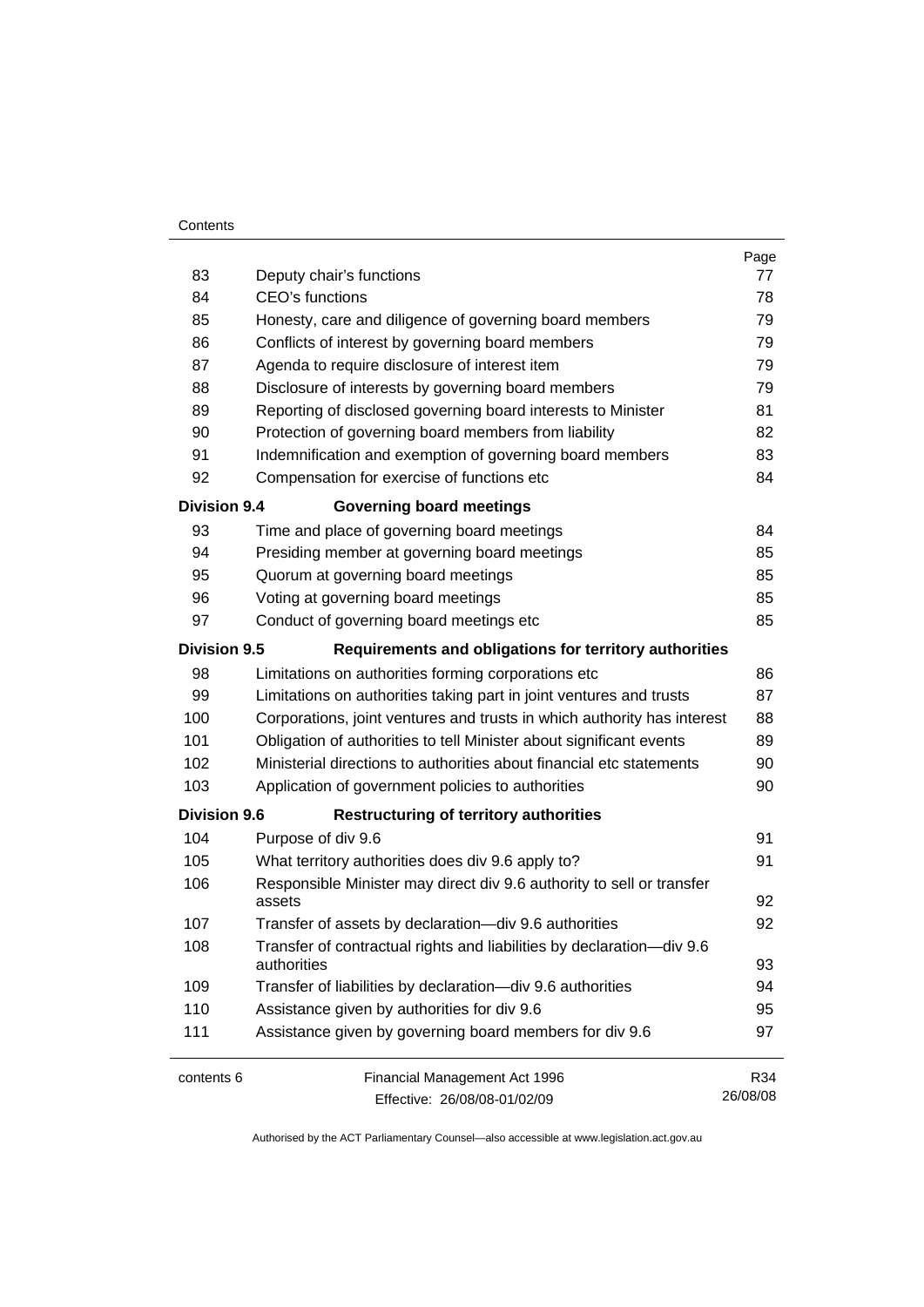| 112                 | Use of information by Territory and div 9.6 authorities                                                       | Page<br>98 |  |
|---------------------|---------------------------------------------------------------------------------------------------------------|------------|--|
| 113                 | Contracts relating to the protection of information-responsible                                               |            |  |
| 114                 | Minister for div 9.6 authority<br>Contracts relating to the protection of information-div 9.6 authority       |            |  |
| 115                 | Transfer of pending proceedings-div 9.6 authorities                                                           |            |  |
| 116                 |                                                                                                               |            |  |
| 117                 | 100<br>Proceedings and evidence-div 9.6 authorities<br>101<br>Operation of div 9.6 not breach of contract etc |            |  |
| 118                 | Transfer of assets etc not otherwise disposed of-div 9.6 authorities                                          |            |  |
| 119                 | Annual reports etc for div 9.6 authorities                                                                    | 102<br>103 |  |
| <b>Division 9.7</b> | Additional provisions for restructuring of certain<br>territory authorities                                   |            |  |
| 120                 | What territory authorities does div 9.7 apply to?                                                             | 105        |  |
| 121                 | Definitions-div 9.7                                                                                           | 105        |  |
| 122                 | Vesting of assets, rights and liabilities-div 9.7 authorities                                                 | 105        |  |
| 123                 | Proceedings and evidence-div 9.7 authorities                                                                  | 106        |  |
| 124                 | Annual reports and financial statements for div 9.7 authorities                                               | 107        |  |
| 125                 | References to div 9.7 authority                                                                               | 108        |  |
|                     |                                                                                                               |            |  |
| Part 10             | <b>Miscellaneous</b>                                                                                          |            |  |
| 130                 | Act of grace payments                                                                                         | 109        |  |
| 131                 | Waiver of debts etc                                                                                           | 110        |  |
| 132                 | Payments in relation to deceased estates                                                                      | 111        |  |
| 133                 | Guideline-making power                                                                                        | 112        |  |
| 134                 | Regulation-making power                                                                                       | 112        |  |
|                     |                                                                                                               |            |  |
| <b>Dictionary</b>   |                                                                                                               | 113        |  |
| <b>Endnotes</b>     |                                                                                                               |            |  |
| $\overline{1}$      | About the endnotes                                                                                            | 120        |  |
| $\overline{2}$      | Abbreviation key                                                                                              | 120        |  |
| 3                   | Legislation history                                                                                           | 121        |  |
| 4                   | Amendment history                                                                                             | 126        |  |
| 5                   | Earlier republications                                                                                        | 143        |  |

| R34      | Financial Management Act 1996 | contents 7 |
|----------|-------------------------------|------------|
| 26/08/08 | Effective: 26/08/08-01/02/09  |            |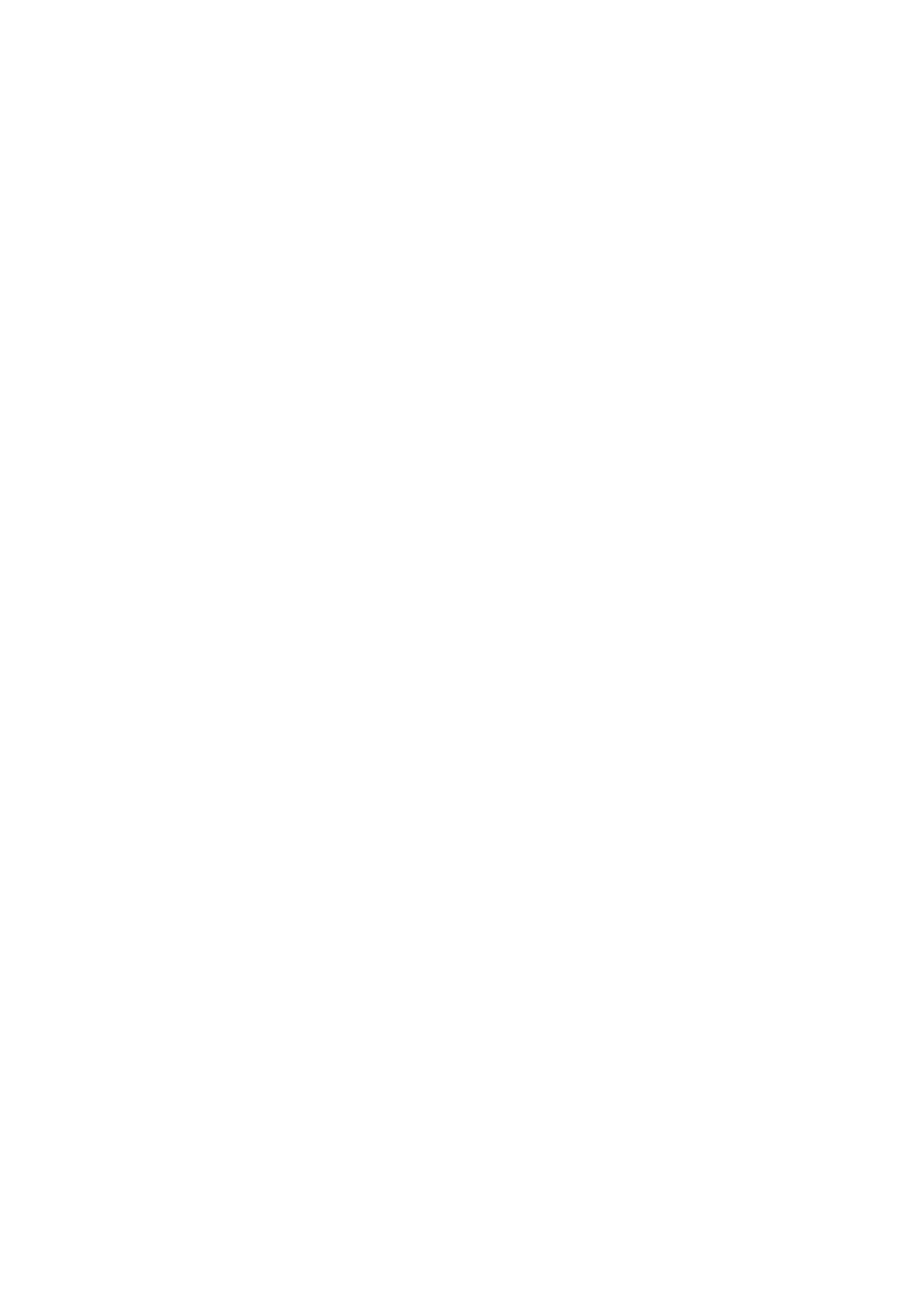<span id="page-10-0"></span>

# **Financial Management Act 1996**

An Act to provide for the financial management of the government of the Territory, to provide for the scrutiny of that management by the Legislative Assembly, to specify financial reporting requirements for the government of the Territory, and for related purposes

R34 26/08/08

I

Financial Management Act 1996 Effective: 26/08/08-01/02/09

page 1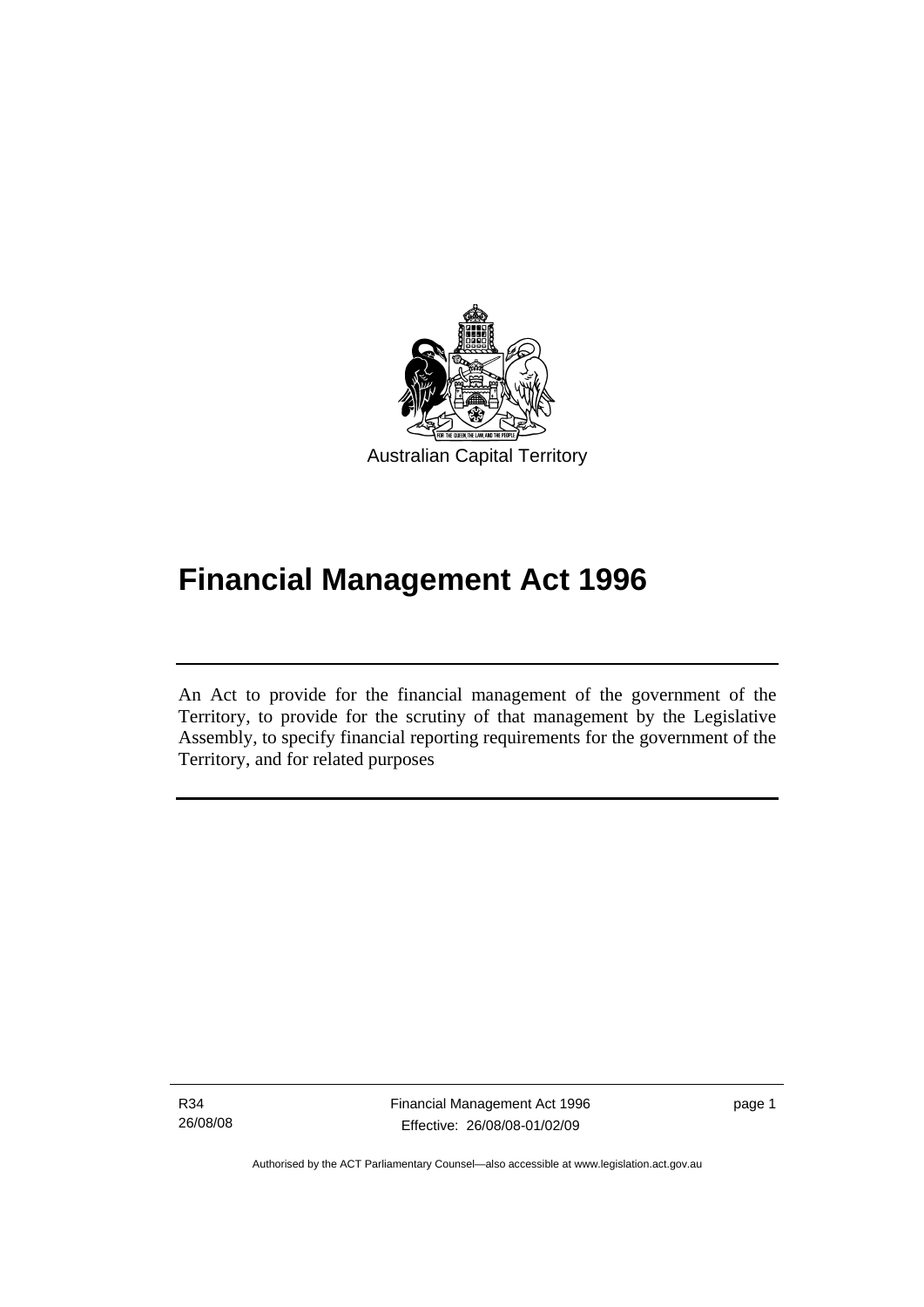#### <span id="page-11-0"></span>Part 1 **Preliminary**

Section 1

# **Part 1** Preliminary

#### **1 Name of Act**

This Act is the *Financial Management Act 1996*.

#### **2 Act subject to Territory Superannuation Provision Protection Act**

This Act is subject to the *Territory Superannuation Provision Protection Act 2000*.

#### **3 Dictionary**

The dictionary at the end of this Act is part of this Act.

*Note 1* The dictionary at the end of this Act defines certain terms used in the Act, and includes references (*signpost definitions*) to other terms defined elsewhere in this Act or in other legislation.

> For example, the signpost definition '*superannuation appropriation* see the *Territory Superannuation Provision Protection Act 2000*, dictionary.' means that the term 'superannuation appropriation' is defined in that dictionary and the definition applies to this Act.

*Note 2* A definition in the dictionary (including a signpost definition) applies to the entire Act unless the definition, or another provision of the Act, provides otherwise or the contrary intention otherwise appears (see Legislation Act, s 155 and s 156).

#### **3A Notes**

A note included in this Act is explanatory and is not part of the Act.

*Note* See the Legislation Act, s 127 (1), (4) and (5) for the legal status of notes.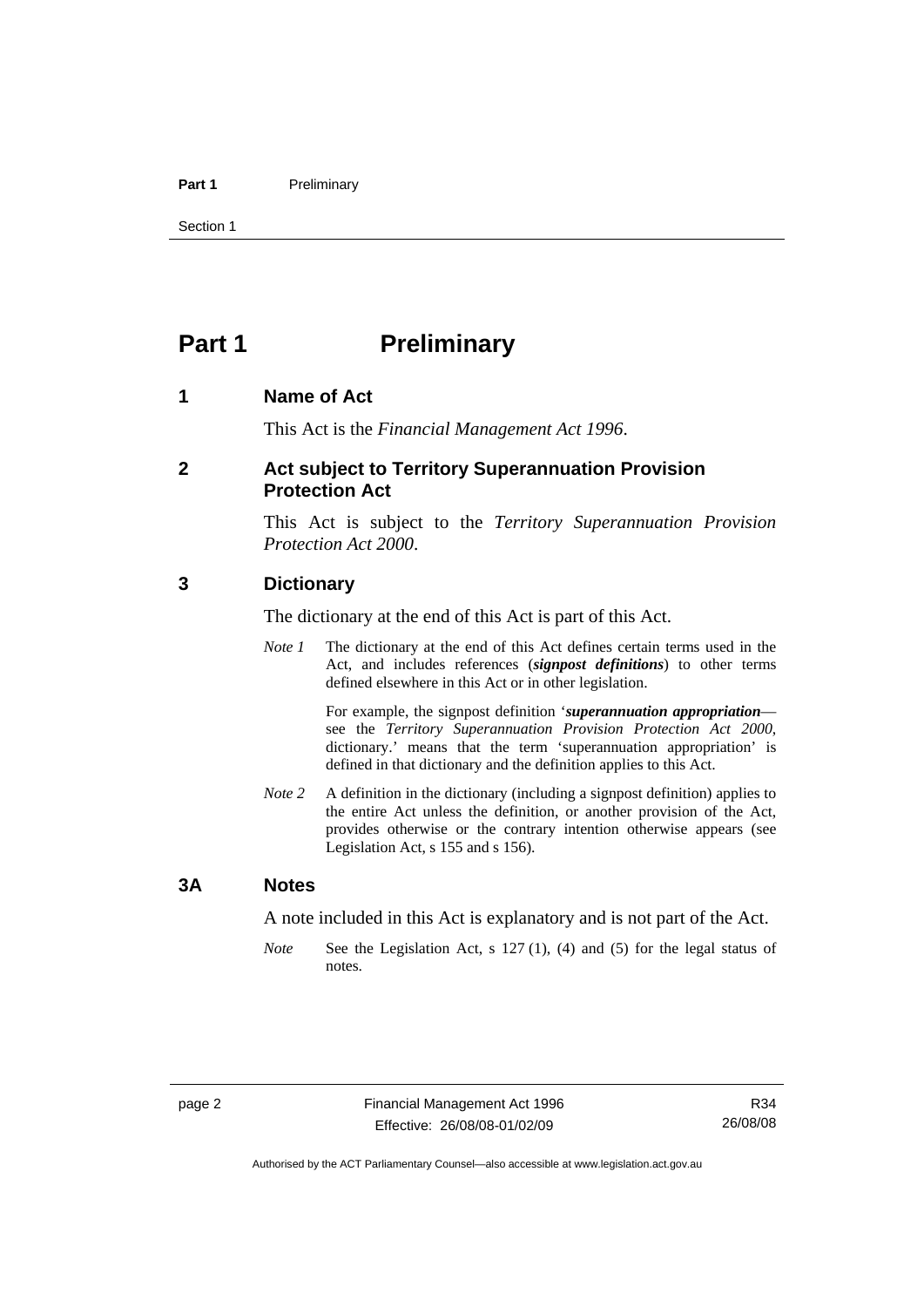# <span id="page-12-0"></span>**3B Declaration that certain bodies are not territory authorities for Act**

- (1) The Treasurer may declare that a stated body (other than a body mentioned in section 54 (1)) is not a territory authority for this Act or a stated provision of this Act.
- (2) The Treasurer may declare that a stated body mentioned in section 54 (1) is not a territory authority for a stated provision of this Act (other than section 73 (1)).
	- *Note* Section 73 gives territory authorities to which pt 9 (Governance of territory authorities) applies corporate status.
- (3) A declaration is a notifiable instrument.

*Note* A notifiable instrument must be notified under the Legislation Act.

# **4 Application of pt 2, pt 3 and pt 5 to Legislative Assembly secretariat**

Unless the contrary intention appears, the provisions of part 2, part 3 and part 5 apply to the Legislative Assembly secretariat as if—

- (a) a reference in those provisions to a department included a reference to the Legislative Assembly secretariat; and
- (b) a reference in those provisions to the responsible Minister of a department were a reference to the Speaker of the Legislative Assembly; and
- (c) a reference in those provisions to the responsible chief executive of a department included a reference to the clerk of the Legislative Assembly.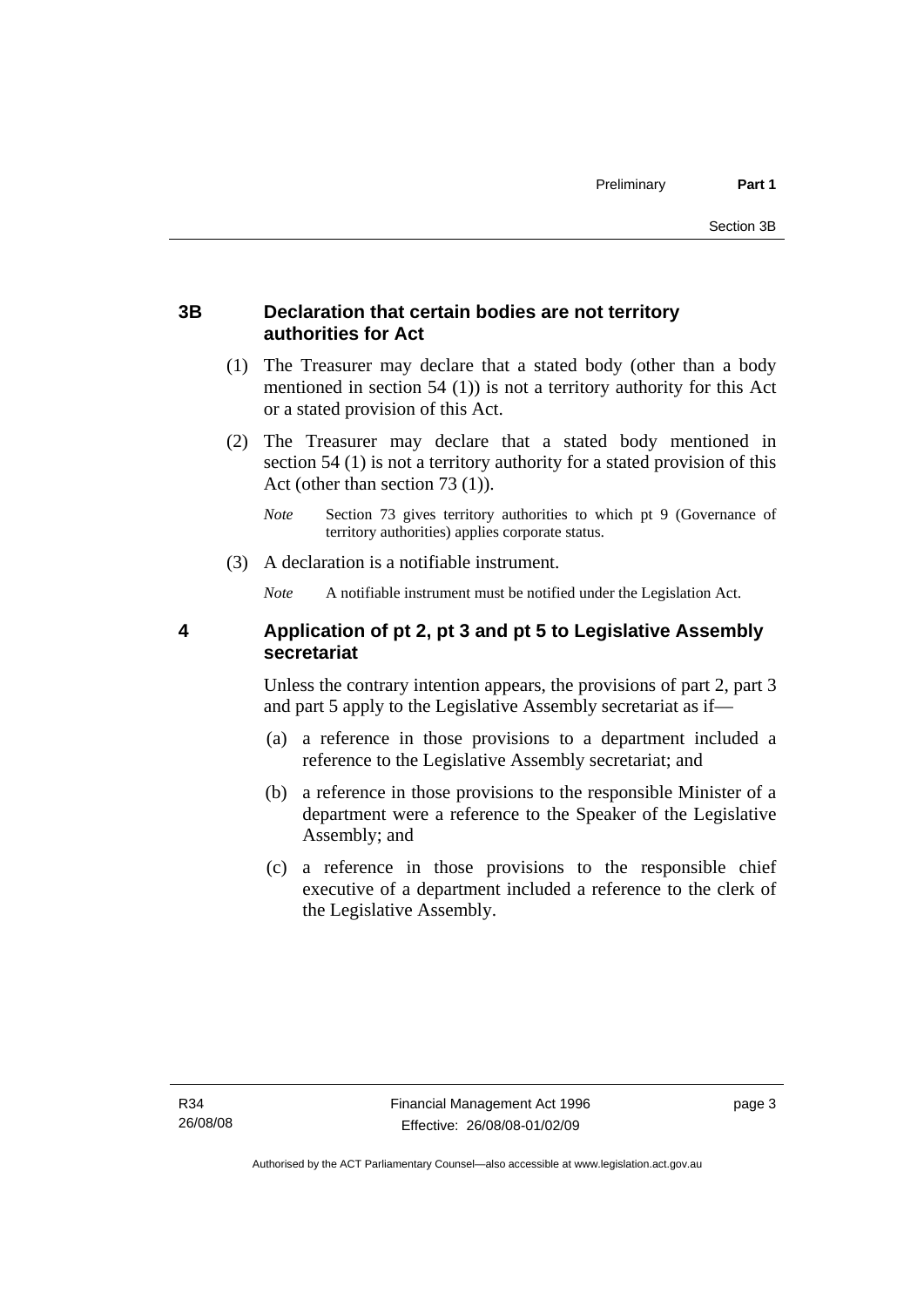# <span id="page-13-0"></span>**Part 2 Budget management**

# **Division 2.1 Appropriations and budgets**

#### **5 Timing of first Appropriation Bill for financial year**

Except as otherwise provided by a resolution of the Legislative Assembly, the first Appropriation Bill relating to a financial year must be introduced into the Legislative Assembly not later than 3 months after the beginning of the financial year.

#### **6 Necessity for appropriation**

No payment of public money must be made otherwise than in accordance with an appropriation.

#### **7 Payments authorised on lapse of appropriation**

If, before the end of a financial year, no Act other than this Act has been passed appropriating public money to meet the requirements of the next financial year, the Treasurer may pay the amounts necessary to meet those requirements subject to the following provisions:

- (a) the authority of the Treasurer under this section ceases on the commencement of the first Appropriation Act for the next financial year;
- (b) on that commencement all payments made under this section for the next financial year are taken for all purposes to have been paid out of money appropriated by that Act;
- (c) the payments made under this section for any purpose must not exceed, in total,  $\frac{1}{2}$  of the amount appropriated by Appropriation Acts for the immediately previous financial year for that purpose.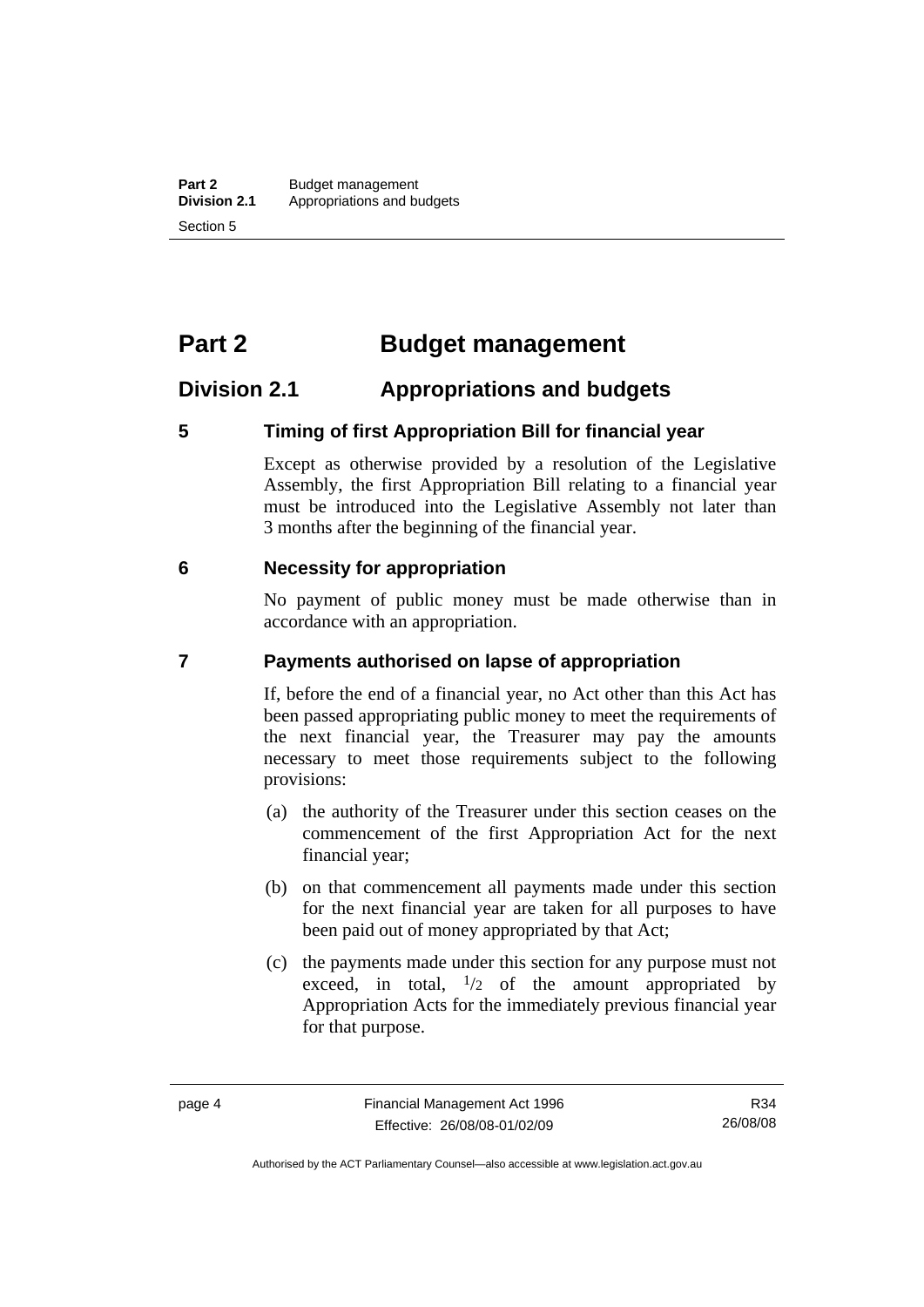# <span id="page-14-0"></span>**8 Form of appropriations**

- (1) An Appropriation Act may make separate appropriations in relation to each department for—
	- (a) the provision of outputs by the department; and
	- (b) any capital injection to be provided to the department; and
	- (c) any payments to be made by the department on behalf of the Territory.
- (2) An Appropriation Act may make separate appropriations in relation to a territory authority or territory-owned corporation for—
	- (a) the provision of outputs by the authority or corporation; and
	- (b) any capital injection to be provided to the authority or corporation.

# **9 Net appropriations for outputs**

- (1) An appropriation for the provision of outputs may be expressed to be made for the net cost of providing the outputs.
- (2) Despite section 6, if an appropriation for a department is stated to be made for the net cost of providing outputs, the department may apply the following in paying the expenses and liabilities of the department in providing the outputs:
	- (a) the payments it is entitled to receive otherwise than under an Appropriation Act for providing the outputs;
	- (b) the value of the input tax credits to which it is entitled for taxable supplies in relation to providing the outputs.
- (3) To remove any doubt, it is declared that, if the appropriations made by an Appropriation Act for a department do not state an amount, or state an '0' appropriation, for the provision of outputs by the department, the appropriations have effect as if they included an

page 5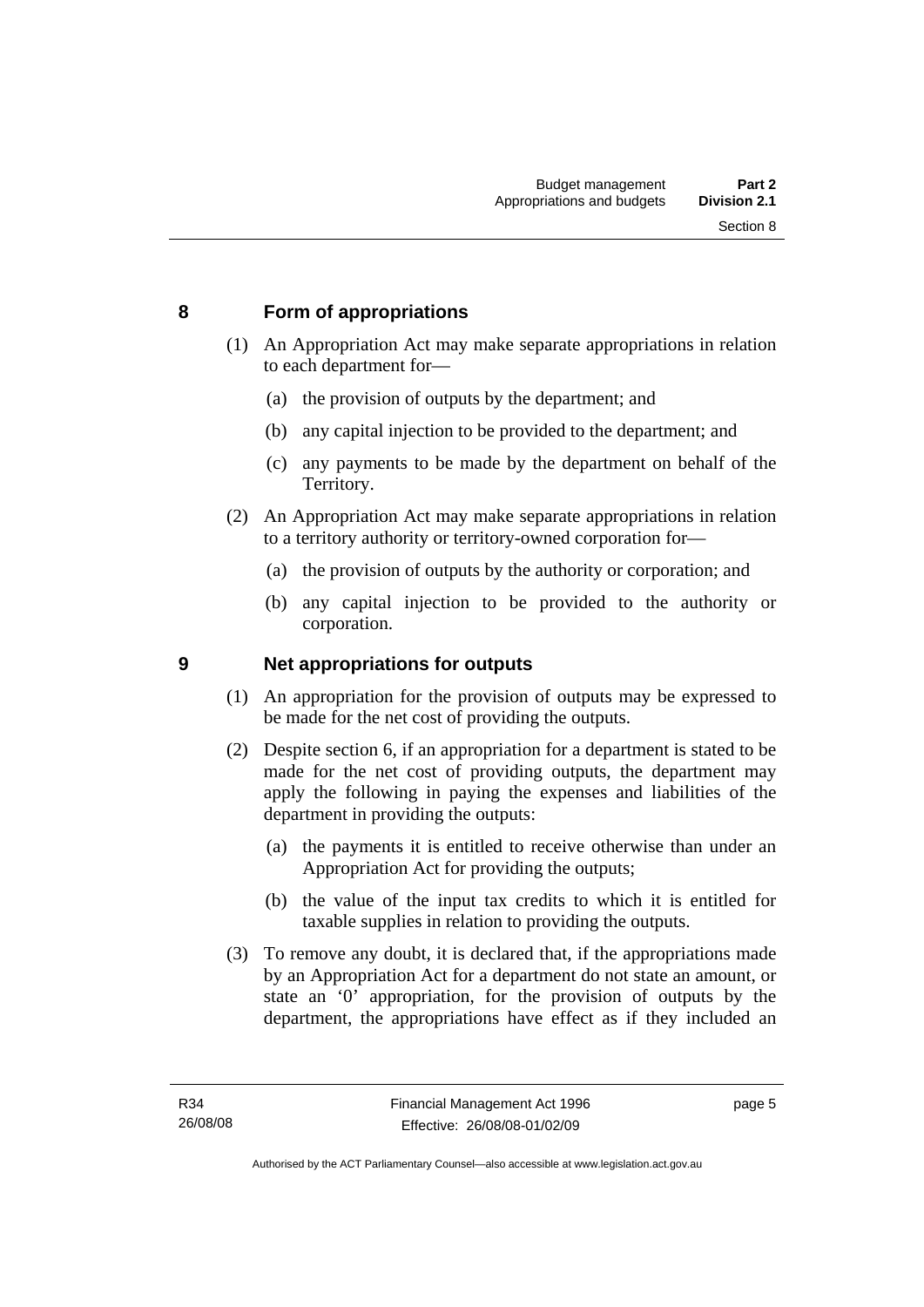<span id="page-15-0"></span>appropriation stated to be made for the provision of outputs by the department at no net cost to the Territory.

#### **9A Net appropriations for capital injections**

- (1) An appropriation for a capital injection may be stated to be made for, or partly for, the net cost of purchasing or developing assets.
- (2) Despite section 6, if an appropriation is stated to be made for, or partly for, the net cost of purchasing or developing assets, the value of the input tax credits to which the relevant entity is entitled for taxable supplies in relation to purchasing or developing the assets may be applied by the entity in paying the expenses and liabilities of the entity in purchasing or developing the assets.
- (3) In this section:

*relevant entity*, in relation to an appropriation for a capital injection, means the department, authority or corporation that is to undertake the purchasing or developing of assets for which the appropriation is made.

# **9B Appropriations for payments on behalf of Territory to be net appropriations**

Despite section 6 (Necessity for appropriations), if an appropriation for a department is made for payments to be made on behalf of the Territory, the department may apply input tax credits to which the Territory is entitled for taxable supplies for which the payments are made towards the payments under the appropriation.

# **10 Budget papers**

The Treasurer must, for each financial year, immediately after the presentation of the bill for the first Appropriation Act relating to the year, present to the Legislative Assembly—

- (a) the proposed budget for the Territory for the year; and
- (b) the proposed budget for each department for the year; and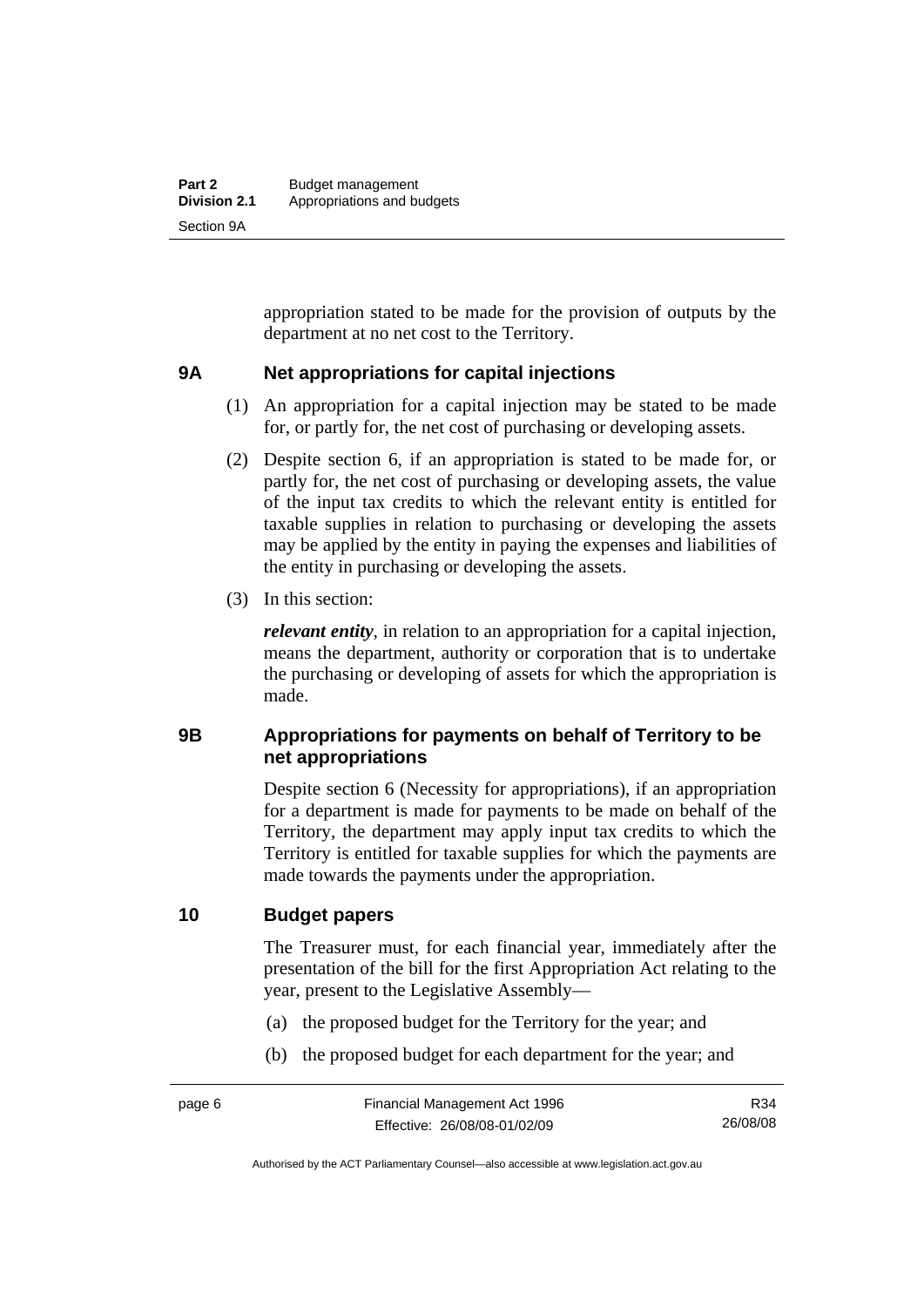- <span id="page-16-0"></span> (c) the proposed budget for each territory authority and territory-owned corporation for the year; and
- (d) a consolidated financial management statement in relation to—
	- (i) the general government sector; and
	- (ii) the public trading enterprise sector.

# **11 Territory budgets**

- (1) The proposed budget for the Territory for a financial year presented to the Legislative Assembly under section 10 (a) must include—
	- (a) a financial policy objectives and strategies statement under section 11A for the financial year; and
	- (b) a statement of the economic or other assumptions used to make the budget estimates; and
	- (c) a statement about the sensitivity of the budget estimates to changes in the economic or other assumptions; and
	- (d) a statement of the risks, quantified if possible, that may affect the budget estimates, including contingent liabilities; and
	- (e) the financial statements required under the financial management guidelines.
- (2) The proposed budget must be prepared in a form that assists a comparison, for each appropriation unit, between the budget for the Territory for the previous financial year and the proposed budget.
- (3) The financial statements included in the proposed budget under subsection (1) (e) must include budget estimates, for each appropriation unit, for each of the next 3 financial years.
- (4) The proposed budget must be prepared taking into account—
	- (a) the principles of responsible fiscal management;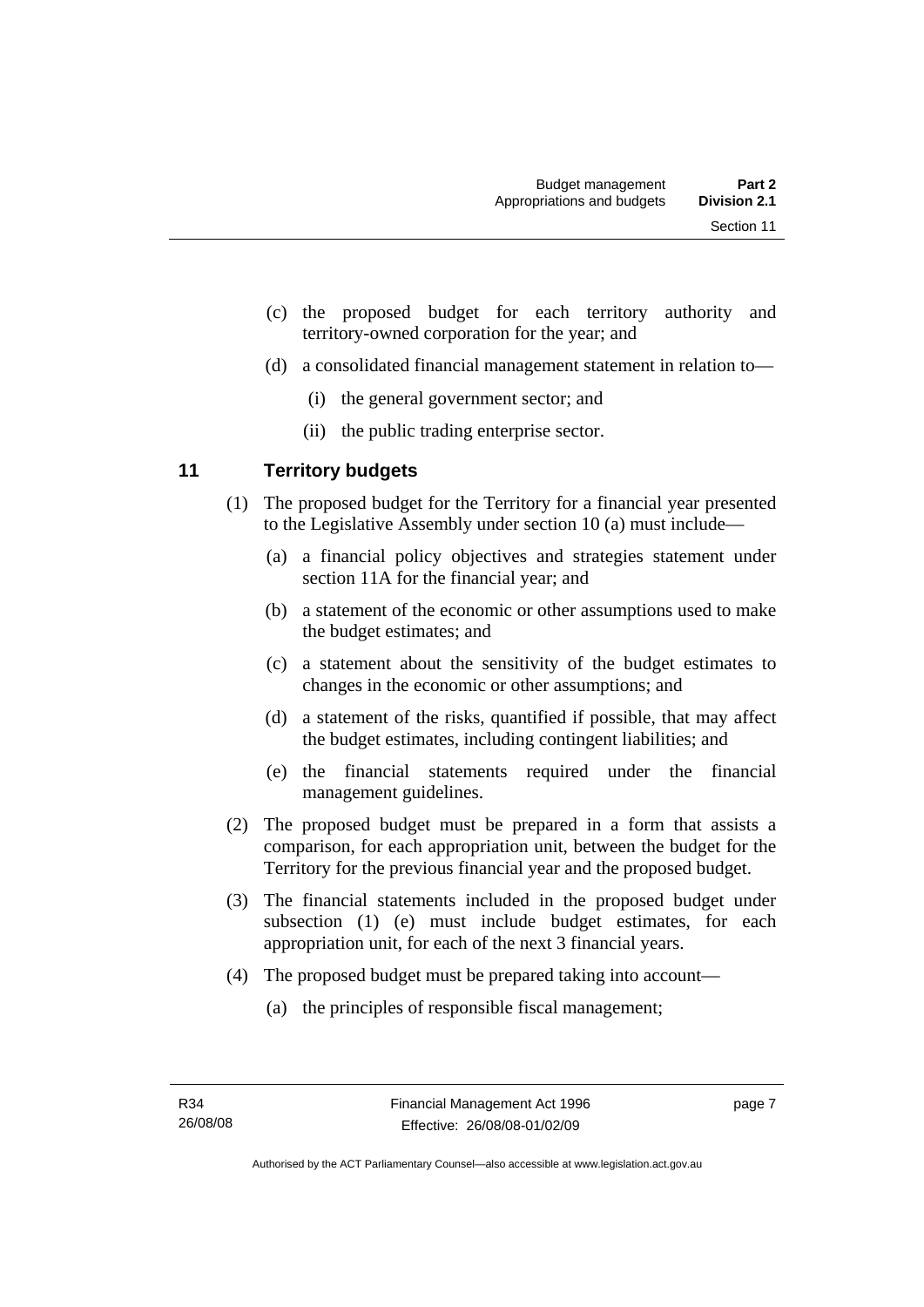- (b) the object of providing a basis for sustainable social and economic services and infrastructure fairly to all ACT residents; and
- (c) the object of ecologically sustainable development.
- (5) The proposed budget may depart from the principles of responsible fiscal management, but if it does depart—
	- (a) any departure must be temporary; and
	- (b) the Treasurer must present to the Legislative Assembly, when the first Appropriation Bill for the financial year is presented to the Legislative Assembly, a statement setting out—
		- (i) the reasons for the departure; and
		- (ii) the approach intended to be taken to return to the principles; and
		- (iii) when the principles are expected to be returned to.
- (6) In this section:

*ecologically sustainable development* means the effective integration of economic and environmental considerations in decision-making processes achievable through implementation of the following principles:

- (a) the precautionary principle;
- (b) the inter-generational equity principle;
- (c) conservation of biological diversity and ecological integrity;
- (d) improved valuation and pricing of environmental resources.

*fiscal risks* include the following:

 (a) risks from the level of the Territory's general government sector debt;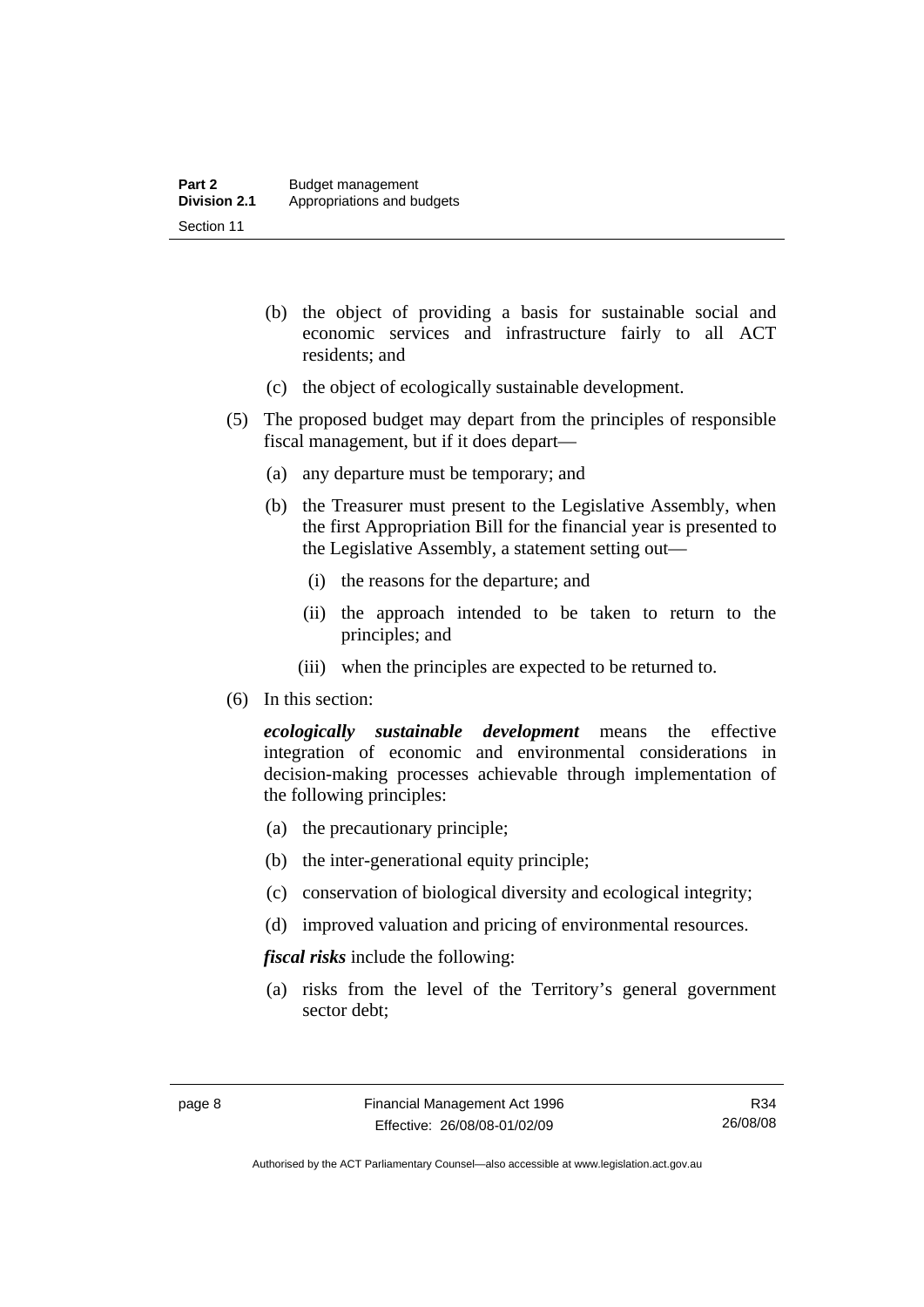- (b) commercial risks from ownership of corporations and public enterprises;
- (c) risks from changes in the structure of the Territory's tax base;
- (d) risks from management of the Territory's assets and liabilities.

*inter-generational equity principle* means that the present generation should ensure that the health, diversity and productivity of the environment is maintained or enhanced for the benefit of future generations.

*precautionary principle* means that, if there is a threat of serious or irreversible environmental damage, a lack of full scientific certainty should not be used as a reason for postponing measures to prevent environmental degradation.

*principles of responsible fiscal management* means the following principles:

- (a) ensuring that the total liabilities of the Territory are at prudent levels to provide a buffer against factors that may impact adversely on the level of total Territory liabilities in the future, and ensuring that, until prudent levels have been achieved, the total operating expenses of the Territory in each financial year are less than its operating income levels in the same financial year;
- (b) when prudent levels of total Territory liabilities have been achieved, maintaining the levels by ensuring that, on average, over a reasonable period of time, the total operating expenses of the Territory do not exceed its operating income levels;
- (c) achieving and maintaining levels of Territory net worth to provide a buffer against factors that may impact adversely on levels of Territory net worth in the future;
- (d) managing prudently the fiscal risks of the Territory;

page 9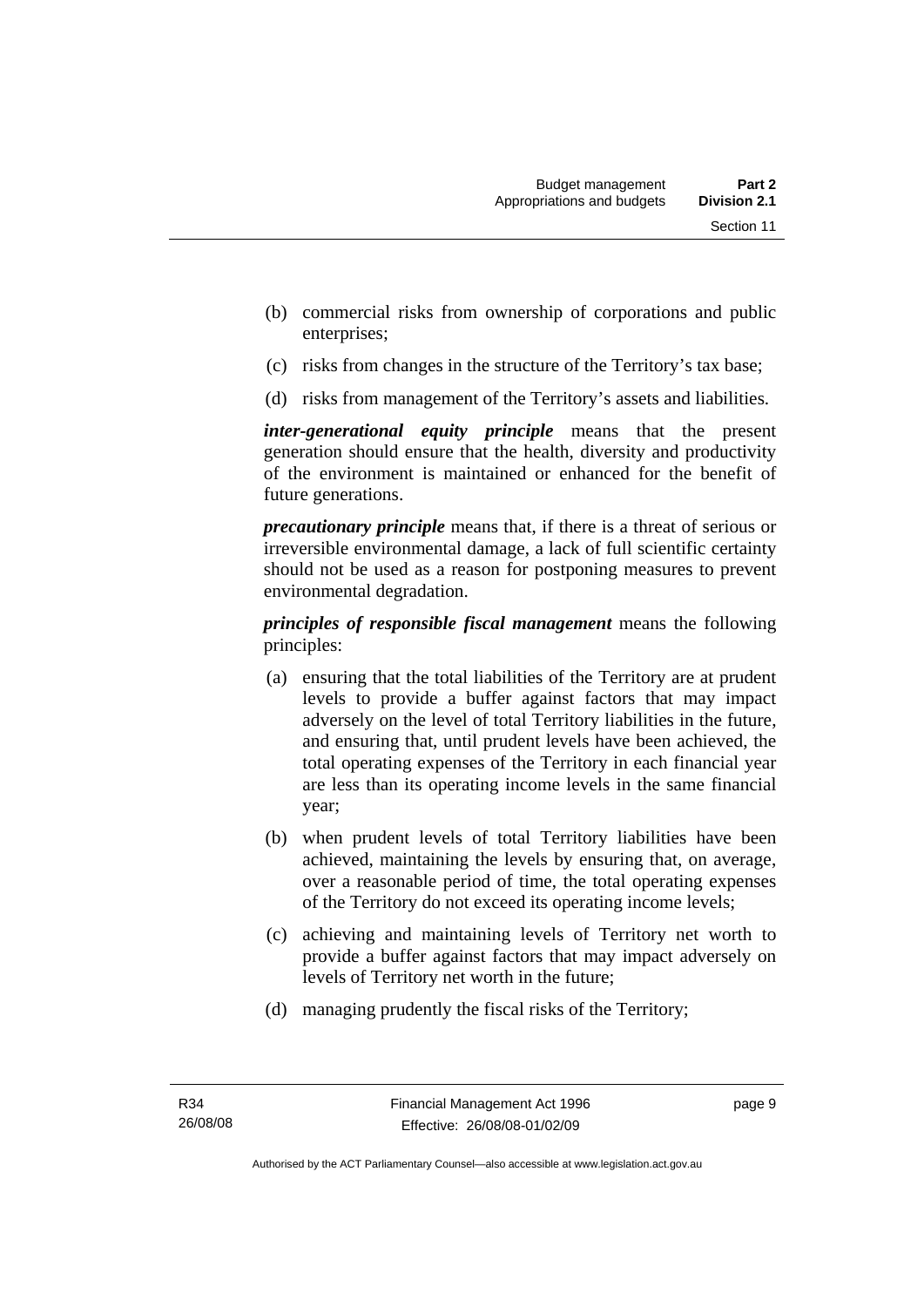- <span id="page-19-0"></span> (e) pursuing spending and taxing policies that are consistent with a reasonable degree of stability and predictability in the level of the tax burden;
- (f) giving full, accurate and timely disclosure of financial information about the activities of the government and its agencies.

#### **11A Financial policy objectives and strategies statement**

- (1) The purposes of a financial policy objectives and strategies statement included in a proposed budget under section 11 (1) (a) are—
	- (a) to make transparent the government's financial strategies; and
	- (b) to establish a benchmark for evaluating the government's conduct of financial policy.
- (2) The statement must be based on the principles of responsible fiscal management.
- (3) The statement must—
	- (a) state the government's long-term financial objectives within which financial policy for the financial year and the next 3 financial years will be framed; and
	- (b) explain the broad strategic priorities on which the budget is based; and
	- (c) state the key financial measures that the government has identified as being important and against which financial policy will be set and assessed; and
	- (d) state, for the financial year and the next 3 financial years—
		- (i) the government's short-term financial objectives; and
		- (ii) the targets for each stated key financial measure; and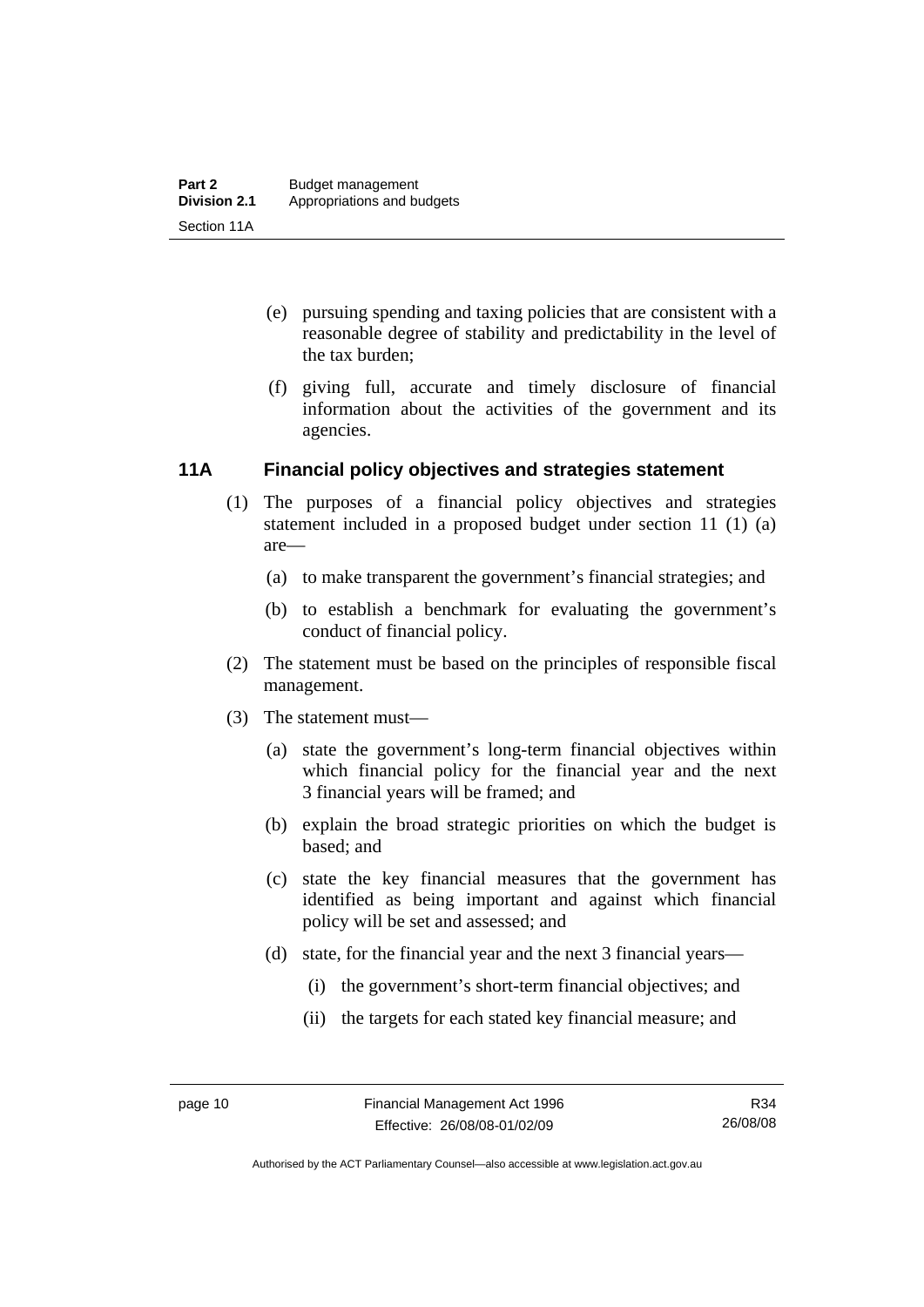- <span id="page-20-0"></span> (e) explain how the financial objectives and strategic priorities mentioned in paragraphs (a), (b) and (d) relate to the principles of responsible fiscal management; and
- (f) state the reasons for any changes from the previous financial policy objectives and strategies statement.
- (4) In this section:

*principles of responsible fiscal management*—see section 11 (6).

# **12 Departmental budgets**

- (1) A proposed budget for a department for a financial year presented to the Legislative Assembly under section 10 (b) must include—
	- (a) the financial statements required under the financial management guidelines; and
	- (b) a statement that sets out the outputs and classes of outputs it is proposed the department should provide during the year and the performance criteria to be met by the department in providing the outputs; and
	- (c) if, during the year, the department is to be given a capital injection that must be repaid—a statement that—
		- (i) states that the capital injection is a capital injection; and
		- (ii) sets out the conditions under which the injection is to be given, including the requirements about the time within which it must be repaid.
- (2) Subsection (1) (b) does not apply to the Legislative Assembly secretariat.
- (3) A proposed budget must be in a form that facilitates a comparison between—
	- (a) the proposed budget for the department; and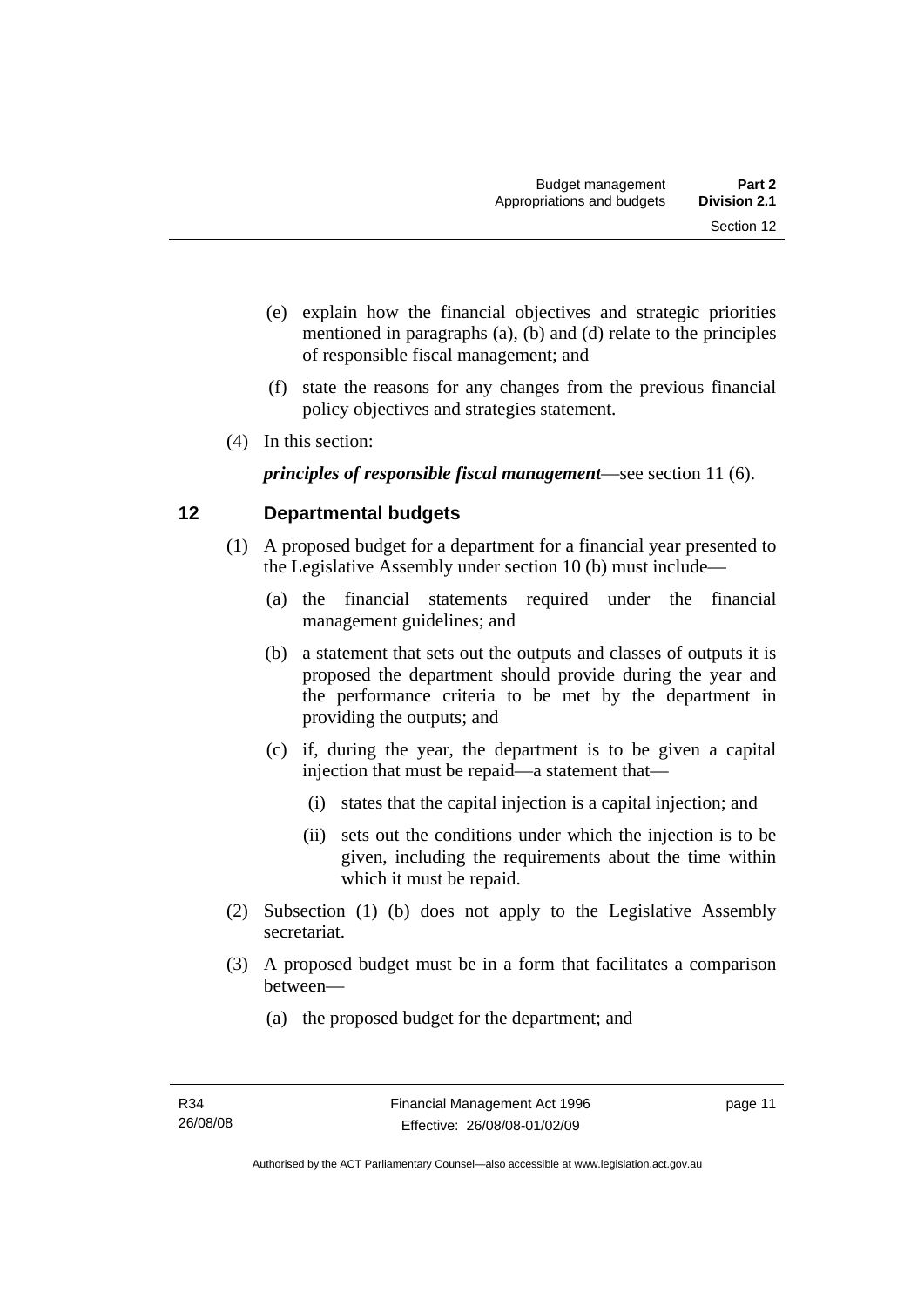- <span id="page-21-0"></span> (b) the budget for the department for the previous financial year; and
- (c) the estimated results for the department for the previous financial year.
- (4) A proposed budget must also include, for the financial statements mentioned in subsection (1) (a), budget estimates for each of the next 3 financial years.

# **12A Territory authority and territory-owned corporation budgets**

- (1) A proposed budget presented to the Legislative Assembly under section 10 (c) for a territory authority or territory-owned corporation for a financial year must include—
	- (a) the financial statements required under the financial management guidelines; and
	- (b) for a prescribed territory authority or prescribed territory-owned corporation—a statement that sets out the outputs and classes of outputs it is proposed that the authority or corporation should provide during the year and the performance criteria to be met by the authority in providing the outputs; and
	- (c) for a territory authority or territory-owned corporation that, during the year, is to be given a capital injection that must be repaid—a statement that—
		- (i) states that the capital injection is an injection that must be repaid; and
		- (ii) sets out the conditions under which the injection is to be given, including the requirements about the time within which it must be repaid.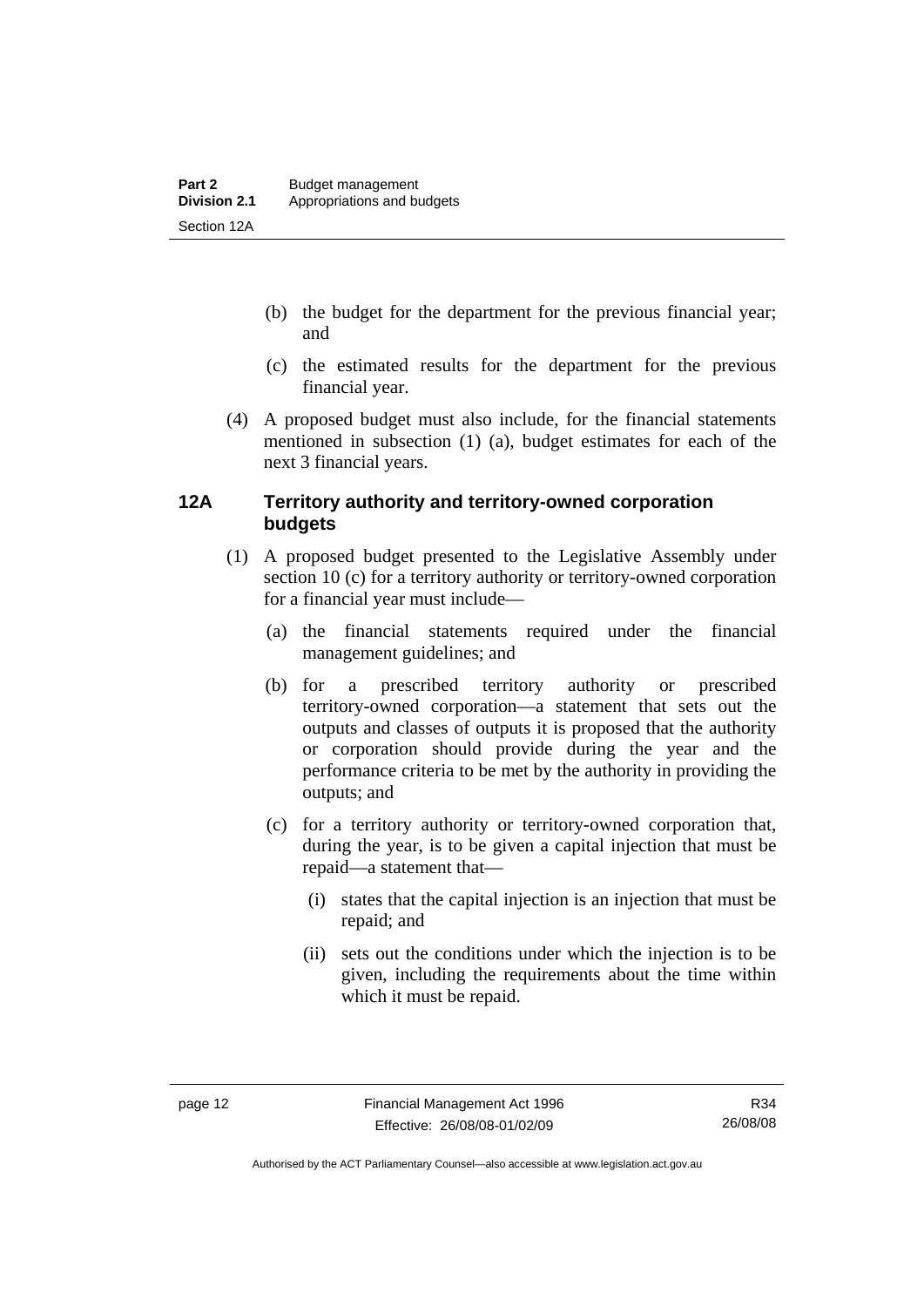- <span id="page-22-0"></span> (2) A proposed budget must be in a form that facilitates a comparison between—
	- (a) the proposed budget for the authority or corporation; and
	- (b) the budget for the authority or corporation for the previous financial year; and
	- (c) the estimated results for the authority or corporation for the previous financial year.
- (3) A proposed budget must also include, for the financial statements mentioned in subsection (1) (a), budget estimates for each of the next 3 financial years.

# **13 Supplementary budget papers**

- (1) The Treasurer must, on the presentation of a bill for an Appropriation Act other than the first Appropriation Act relating to a financial year, present to the Legislative Assembly supplementary budget papers.
- (2) The supplementary budget papers must, for each department, territory authority and territory-owned corporation for which an appropriation is provided by the bill (an *affected entity*)—
	- (a) state, for each purpose mentioned in section 8 that applies to the affected entity—
		- (i) the amount of the appropriation provided in the first Appropriation Act; and
		- (ii) the variations (if any) previously made to the appropriation under this Act; and
		- (iii) the amount of the appropriation provided by the bill; and
		- (iv) the total amount appropriated for the entity for the financial year; and
	- (b) indicate the impact of the proposed variation.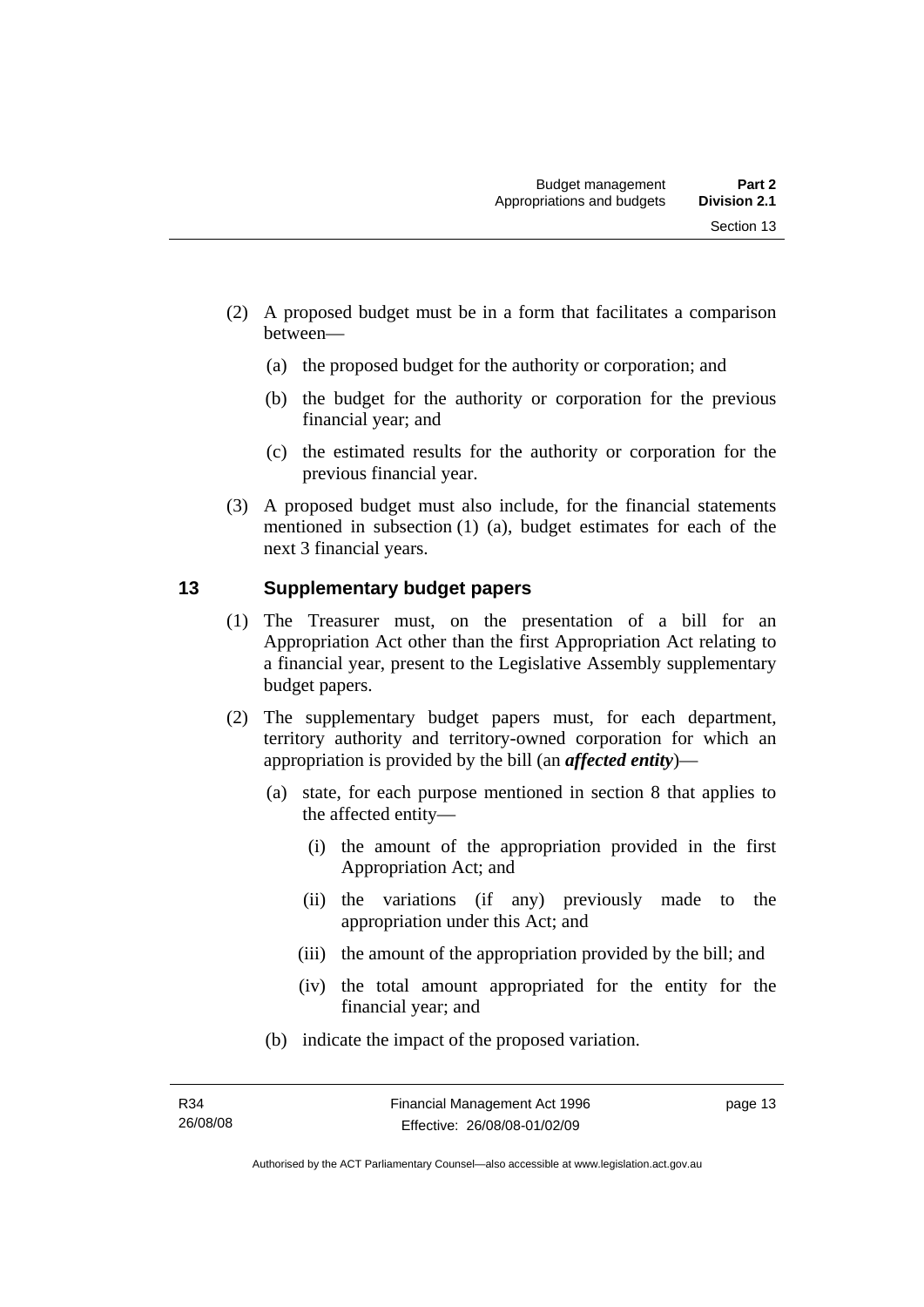- <span id="page-23-0"></span> (3) For subsection (2) (b), the supplementary budget papers need not include an original or final budgeted financial statement (a *budgeted statement*) for an affected entity.
- (4) If the supplementary budget papers do not include a budgeted statement for an affected entity—
	- (a) the supplementary budget papers must state the reasons why the budgeted statement for the entity is not included; and
	- (b) the Treasurer must present the budgeted statement for the entity to the Legislative Assembly as soon as practicable after the passing of the bill.
- (5) A budgeted statement for an affected entity—
	- (a) must include details of the impact on the budget of the entity of all variations to the appropriation that happened in the financial year before the passing of the bill; and
	- (b) may show the impact of variations other than variations resulting from additional appropriations.

#### **Example for par (b)**

the impact of revised economic forecasts

*Note* An example is part of the Act, is not exhaustive and may extend, but does not limit, the meaning of the provision in which it appears (see Legislation Act, s 126 and s 132).

# **13A Amendment of budgets for supplementary appropriation**

- (1) If an appropriation is made for a department, territory authority or territory-owned corporation by an Appropriation Act other than the first Appropriation Act for a financial year, the budget for the department, authority or corporation is amended in accordance with—
	- (a) the supplementary budget papers presented to the Legislative Assembly under section 13 (1) in relation to the bill for the Act by which the appropriation was made; and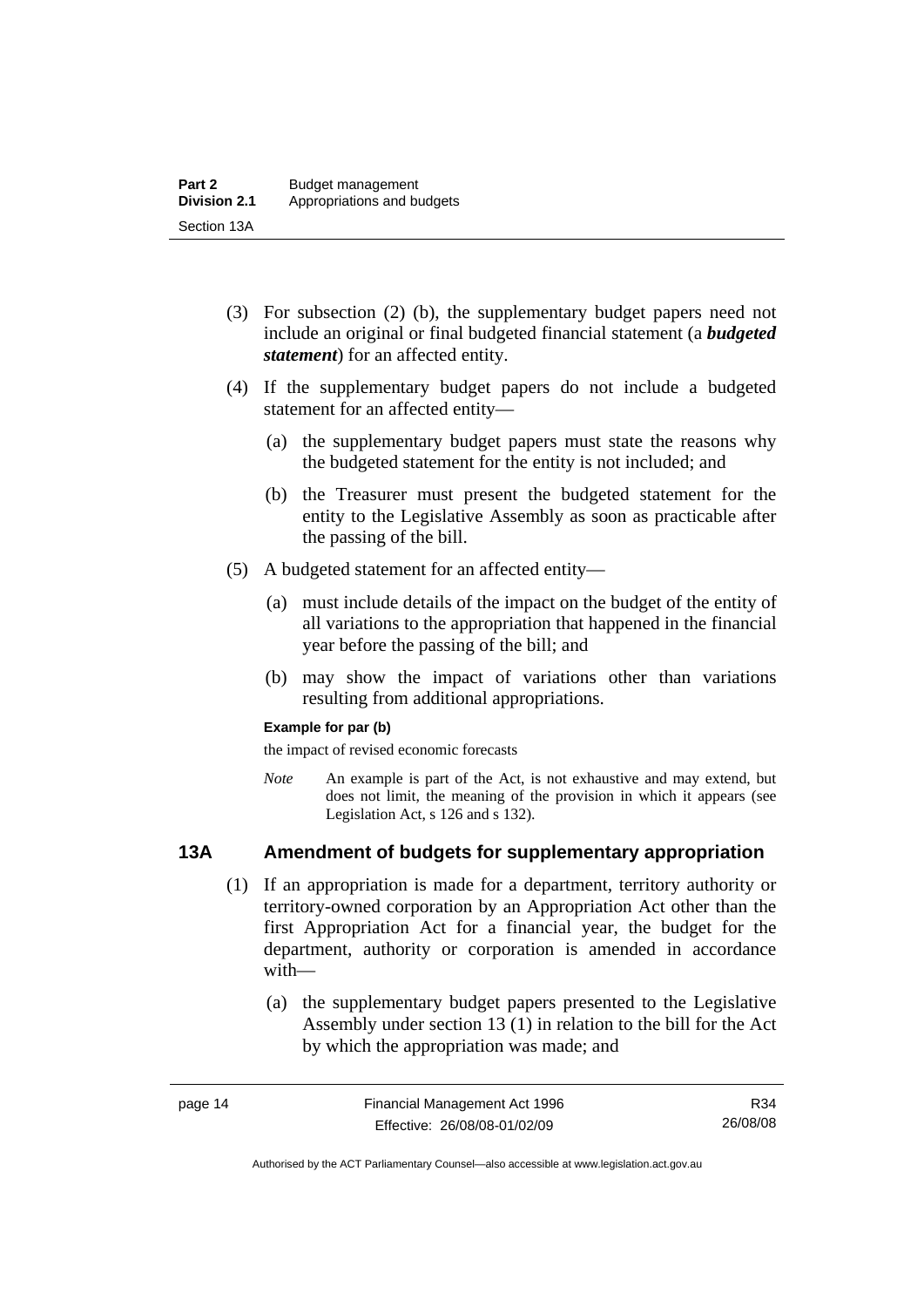- <span id="page-24-0"></span> (b) any statement presented to the Legislative Assembly under section 13 (4) (b) in relation to the bill.
- (2) In this section:

*budget*, for the department, territory authority or territory-owned corporation, means the budget for the department, authority or corporation for the financial year presented to the Legislative Assembly under section 10 (b) or (c) (Budget papers) and, if the budget has been amended under this Act, the budget as amended.

# **14 Transfer of funds between appropriations**

- (1) Despite section 6, the Executive may, in writing, direct that appropriations made by an Appropriation Act be varied by transfers of funds between the appropriations.
- (3) A transfer of funds between appropriations under this section must not cause an appropriation from which funds are transferred to be reduced by more than 3%.
- (4) If the Executive gives a direction under subsection (1), the Treasurer must present the following to the Legislative Assembly within 3 sitting days after the direction is given:
	- (a) a copy of the direction;
	- (b) a statement of the reasons for giving it.
- (5) Subsection (1) does not apply to a superannuation appropriation.

# **15 Transfer of funds within appropriations**

- (1) The Executive may, in writing, direct that funds within the same appropriation that are allocated for the provision of different classes of outputs be reallocated in relation to those classes of outputs.
- (2) If a reallocation of funds under subsection (1) involves an amount larger than 3% of the appropriation within which the reallocation is made or \$150 000 (whichever is the larger), the Treasurer must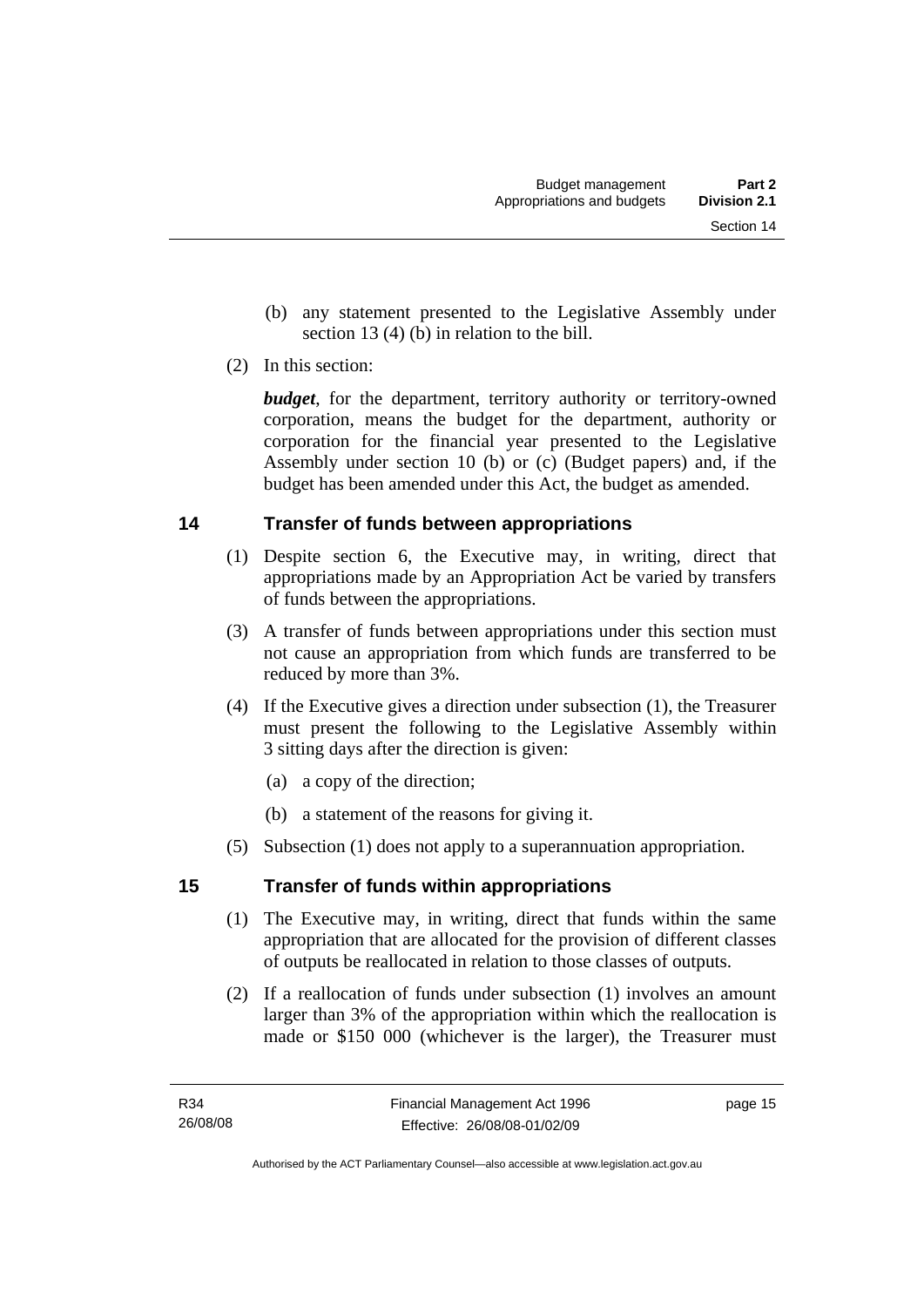<span id="page-25-0"></span>present the following to the Legislative Assembly within 3 sitting days after a direction is given:

- (a) a copy of the direction;
- (b) a statement of the reasons for the reallocation.

#### **15A Reclassification of certain appropriations**

- (1) If an appropriation has been classified by the Act by which it was made as an appropriation for payments to be made by a department on behalf of the Territory, the Treasurer may, if the Treasurer is satisfied that the appropriation should be classified as an appropriation for the provision of outputs by the department, in writing, direct that the classification of the appropriation be changed accordingly.
- (2) If an appropriation has been classified by the Act by which it was made as an appropriation for the provision of outputs by a department, the Treasurer may, if the Treasurer is satisfied that the appropriation should be classified as an appropriation for payments to be made by the department on behalf of the Territory, in writing, direct that the classification of the appropriation be changed accordingly.
- (3) If the Treasurer gives a direction under subsection (1) or (2), the Treasurer must present a copy of the direction to the Legislative Assembly within 3 sitting days after the direction is given.

#### **16 Transfer of functions after Appropriation Act passed**

- (1) This section applies if, after an Appropriation Act for a financial year is passed, the responsibility for a service or function for which an appropriation is made in the Act is transferred from the entity to which the appropriation is made to another entity.
- (2) The Treasurer may, in writing, direct that the appropriation does not lapse but may, in accordance with the direction, be issued to, or applied by, the other entity for the service or function.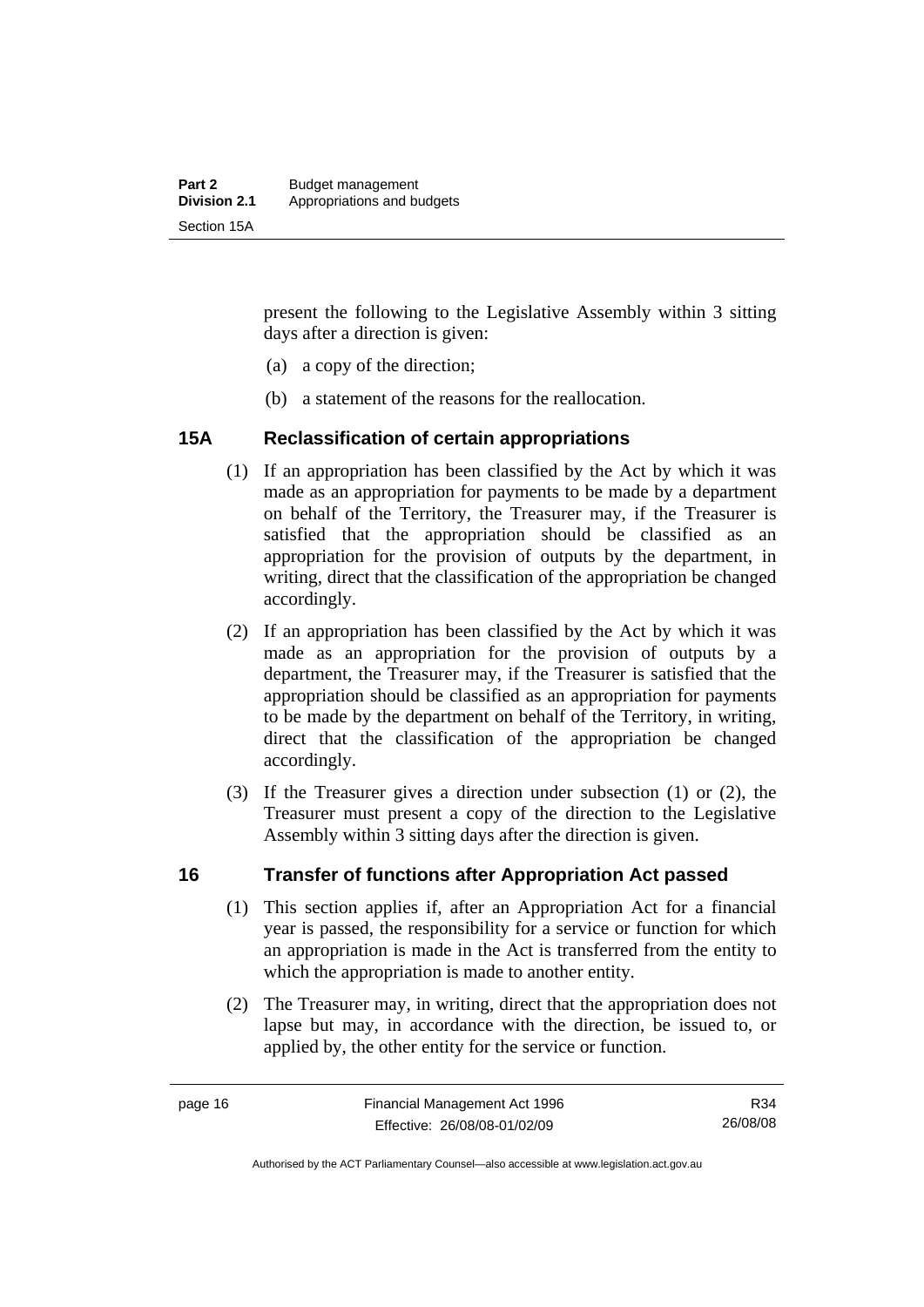- <span id="page-26-0"></span> (3) If the Treasurer gives a direction under subsection (2), the Treasurer must present a copy of the direction to the Legislative Assembly within 3 sitting days after the day it is given.
- (4) This section does not apply to a superannuation appropriation.
- (5) In this section:

*entity* means a department, territory authority or territory-owned corporation.

# **16A Appropriation for accrued employee entitlements**

- (1) This section applies if—
	- (a) an employee entitlement exists in relation to an entity in a financial year; and
	- (b) the total amount of employee entitlements paid, or required to be paid, by the entity in the financial year exceeds the amount appropriated for the entity in relation to employee entitlements for the financial year.
- (2) The Treasurer may, in writing, authorise an appropriation for the entity for the amount that the total amount paid, or required to be paid, in the financial year exceeds the amount appropriated for the entity for the financial year.
- (3) If the Treasurer authorises an appropriation under this section, the Treasurer must present a copy of the authorisation to the Legislative Assembly within 3 sitting days after the day the appropriation is authorised.
- (4) In this section:

*entity* means a department, territory authority or territory-owned corporation.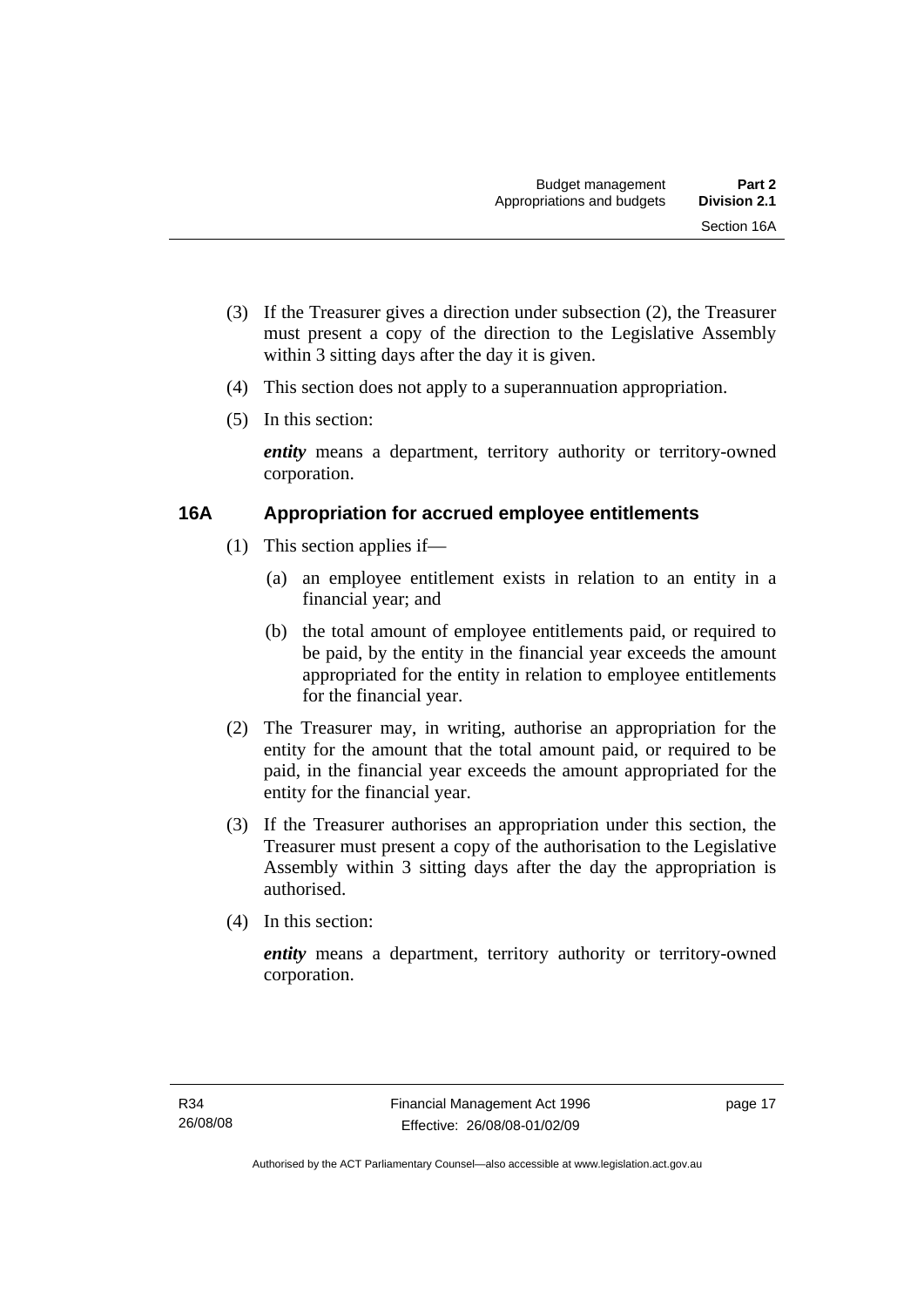#### <span id="page-27-0"></span>**16B Rollover of undispersed appropriation**

- (1) This section applies to an amount of appropriation if, at the end of the financial year in which the appropriation is made, the amount is not dispersed to the entity to which it is appropriated.
- (2) The Treasurer may, in writing, authorise the amount to be dispersed to the entity in the following financial year.
- (3) The Treasurer may give the authorisation in the financial year in which the appropriation is made, or in the following financial year.
- (4) The authorisation must identify—
	- (a) the entity to which the amount is to be dispersed; and
	- (b) the appropriation type; and
	- (c) the amount authorised to be dispersed; and
	- (d) the purpose for which the amount may be dispersed.
- (5) If the Treasurer authorises an amount to be dispersed under this section—
	- (a) the amount is taken to be an amount of appropriation for the financial year in which the amount is authorised to be dispersed; and
	- (b) the amount is in addition to the appropriation to the entity for that financial year.
- (6) If the Treasurer authorises an amount to be dispersed under this section, the Treasurer must present a copy of the authorisation to the Legislative Assembly within 3 sitting days after the day the appropriation is authorised.
- (7) In this section:

*entity*—see section 16A (4).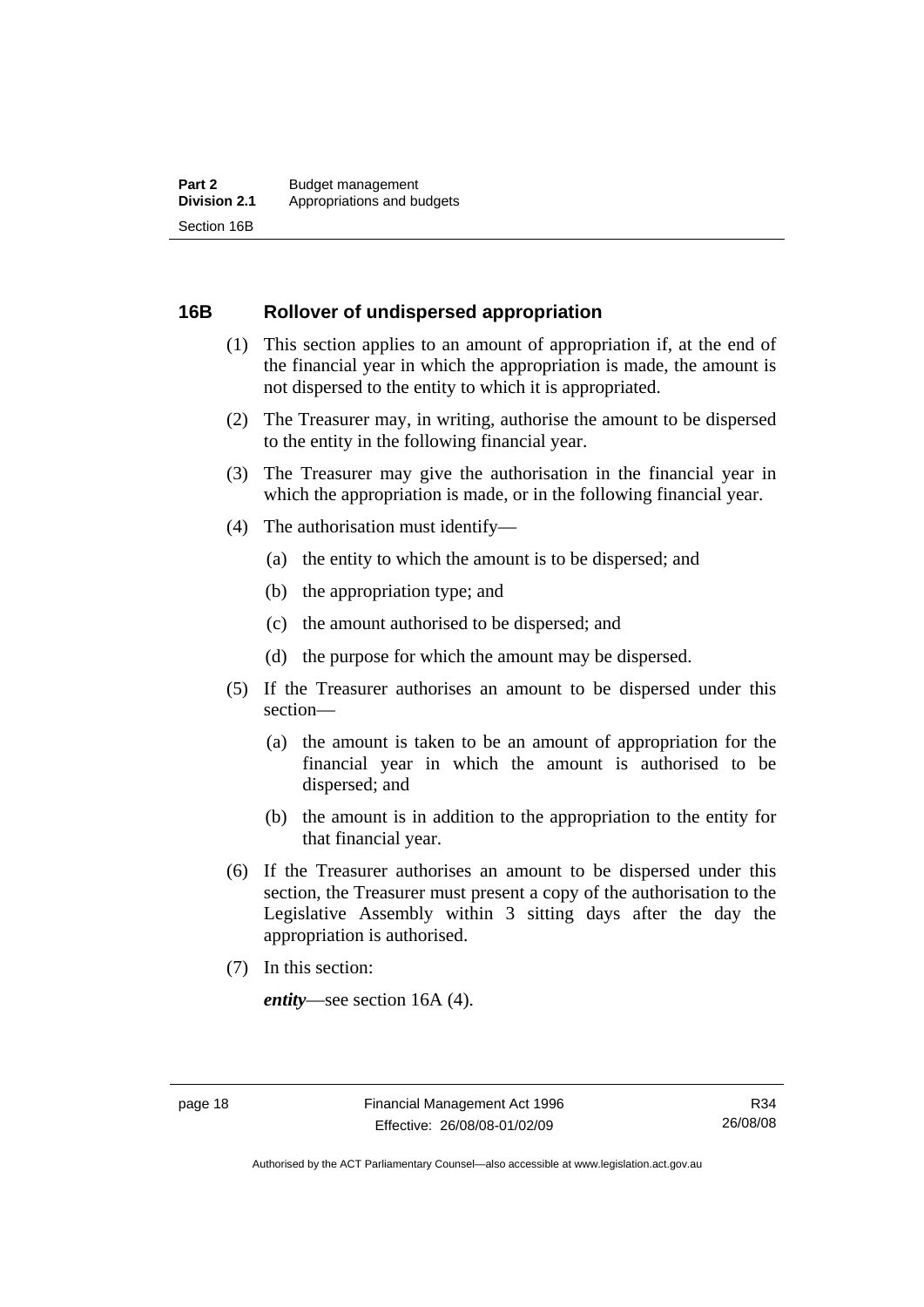# <span id="page-28-0"></span>**17 Variation of appropriations for Commonwealth grants**

- (1) This section applies to an appropriation that is declared by the Act by which it is made to be an appropriation to which this section applies.
- $(2)$  If—
	- (a) an appropriation to which this section applies is to be funded in whole or in part by a payment made to the Territory by the Commonwealth for a nominated purpose; and
	- (b) an estimate of the level of the funding to be provided to the Territory by the Commonwealth for that purpose is contained in the budget papers presented to the Legislative Assembly in conjunction with the bill for the Act by which the appropriation was made; and
	- (c) the level of funding provided to the Territory by the Commonwealth for that purpose for the financial year for which the appropriation was made is greater than the level of funding specified in those budget papers;

the Treasurer may, in writing, direct that the appropriation be increased by an amount not exceeding the difference between the level of funding specified in the budget papers and the level of funding provided by the Commonwealth.

 (3) If the Treasurer gives a direction under subsection (2), the Treasurer must present a copy of the direction to the Legislative Assembly within 3 sitting days after it is given.

# **17A Variations of appropriations for certain payments to Commonwealth**

 (1) This section applies to an appropriation that is declared by the Act by which it is made to be an appropriation to which the section applies.

page 19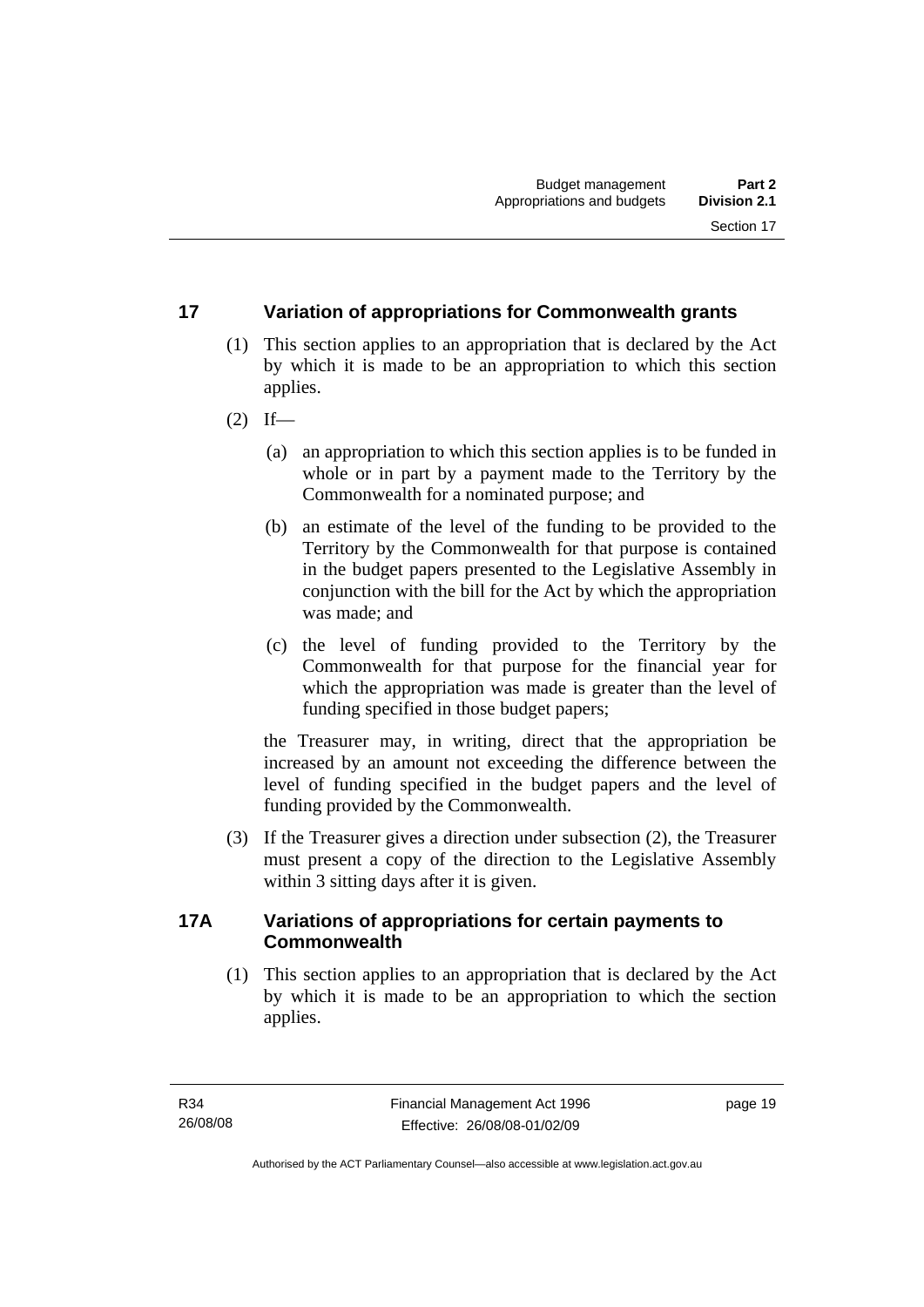#### <span id="page-29-0"></span> $(2)$  If—

- (a) an appropriation to which this section applies is made completely or partially for a payment required to be made to the Commonwealth for the provision of a service; and
- (b) an estimate of the amount of the payment is contained in the budget papers presented to the Legislative Assembly in conjunction with the bill for the Act by which the appropriation is made; and
- (c) the amount of the payment exceeds the amount of the estimate;

the Treasurer may, in writing, direct that the appropriation be increased by an amount not more than the difference between the amount of the estimate and the amount of the payment.

 (3) If the Treasurer gives a direction under subsection (2), the Treasurer must present a copy of the direction to the Legislative Assembly within 3 sitting days after it is given.

#### **18 Treasurer's advance**

- (1) This section applies to expenditure that is—
	- (a) in excess of the amount specifically appropriated for expenditure of that kind; or
	- (b) not provided for by an appropriation.
- (2) The Treasurer may, in writing, authorise the appropriation if—
	- (a) the Treasurer is satisfied that—
		- (i) there is an urgent need for the expenditure; and
		- (ii) the expenditure is not provided for, or is insufficiently provided for, because of a prescribed circumstance; and
	- (b) the total expenditure authorised under this subsection in any financial year does not exceed the amount appropriated for that year for this section.

Authorised by the ACT Parliamentary Counsel—also accessible at www.legislation.act.gov.au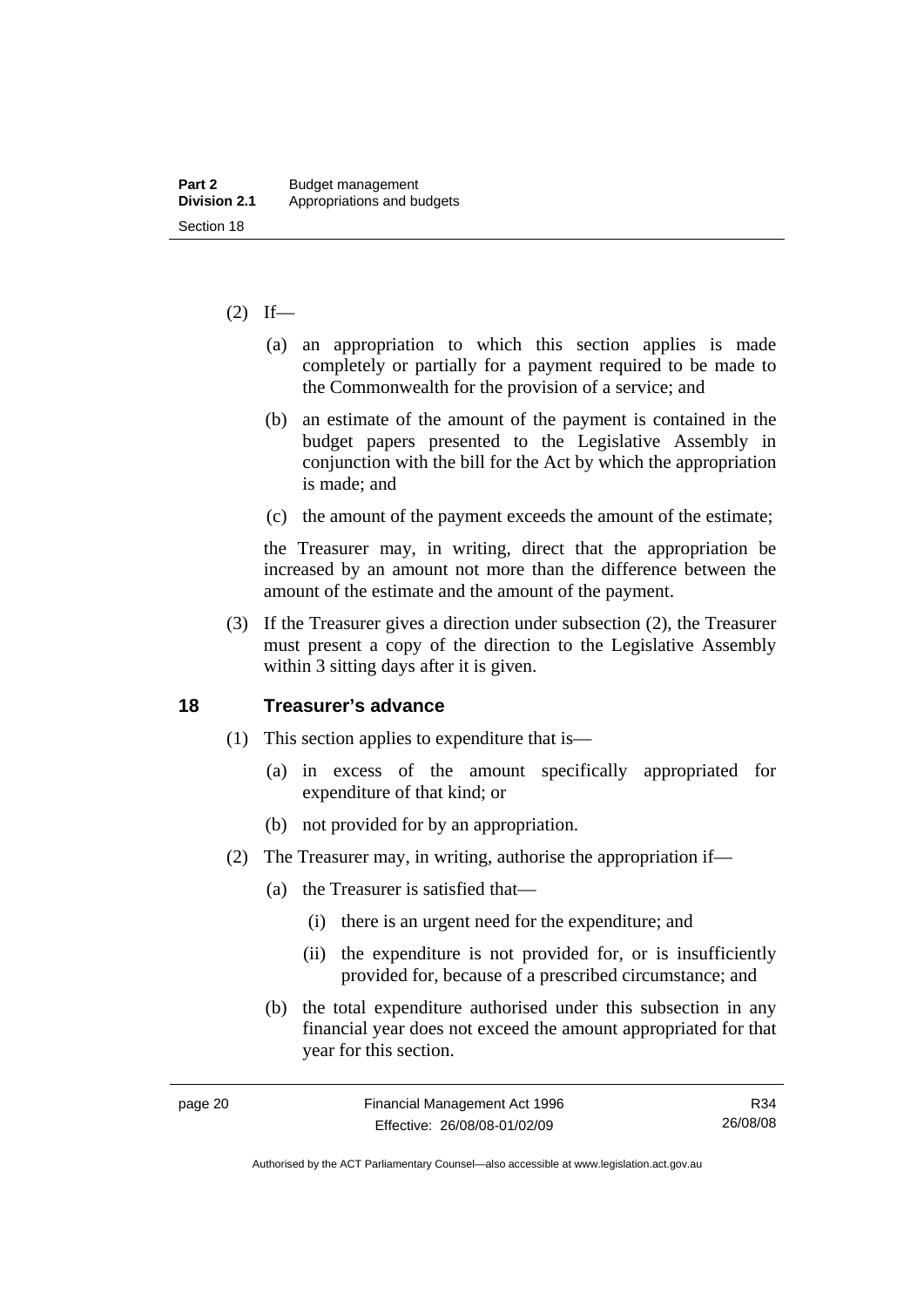- <span id="page-30-0"></span> (3) The amount appropriated for this section for a financial year must not exceed 1% of the total amount appropriated by all Appropriation Acts for that year.
- (4) The financial management guidelines may prescribe when there is an *urgent need for expenditure* for subsection (2) (a) (i).
- (5) In this section:

#### *expenditure* means—

- (a) a payment for, or entering into a contract to make a payment for, an output delivery, including a payment for goods, services or grants; or
- (b) a payment on behalf of the Territory, or entering into a contract to make a payment on behalf of the Territory, including a payment for goods, services or grants; or
- (c) a payment from, or entering into a contract to make a payment from, a capital injection.

*prescribed circumstance*—each of the following is a *prescribed circumstance* in relation to expenditure:

- (a) there was an erroneous omission or understatement in an appropriation;
- (b) the expenditure was unforeseen until after the last day when it was practicable to provide for it in the relevant Appropriation Bill before the bill was introduced into the Legislative Assembly.

*relevant Appropriation Bill*, for expenditure, means the 1st Appropriation Bill for the financial year when the expenditure is to happen.

# **18A Assembly to be told about treasurer's advance**

 (1) This section applies if the Treasurer authorises expenditure under section 18 for a financial year.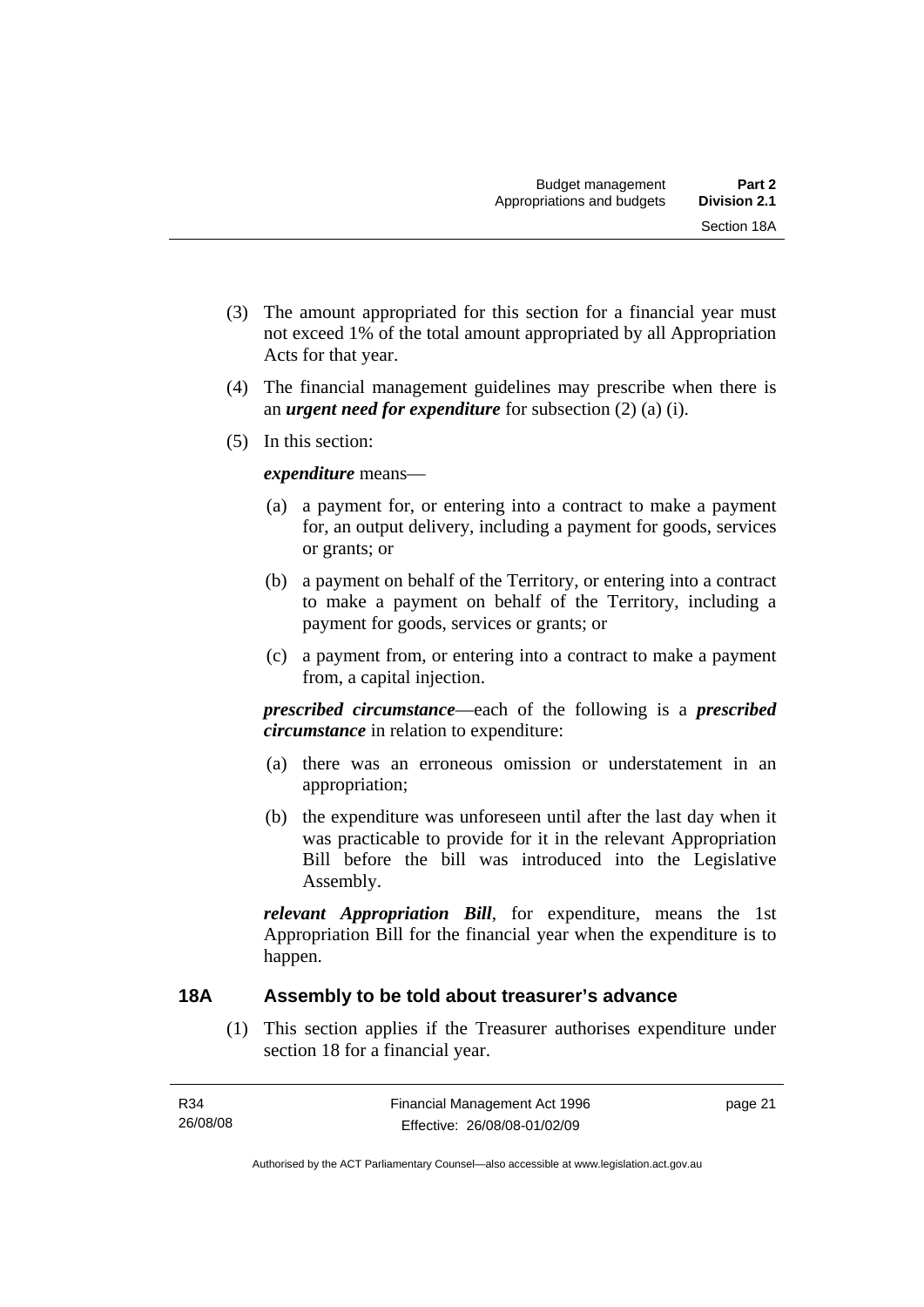- <span id="page-31-0"></span> (2) Within 3 sitting days after the day when the authorisation is given, the Treasurer must present to the Legislative Assembly—
	- (a) a copy of the authorisation; and
	- (b) a statement of the reasons for giving it; and
	- (c) a summary of the total expenditure authorised under section 18 for the financial year to date.
- (3) Within 3 sitting days after the end of the financial year, the Treasurer must present to the Legislative Assembly a summary of the total expenditure authorised.

#### **19 Refunds of payments made without liability**

- (1) If a payment is made to the Territory in purported discharge of a liability that does not exist, the amount paid may be refunded to the person by whom the payment was made whether or not there is an appropriation available for that purpose.
- (2) If a payment made to the Territory to discharge a liability exceeds the amount of the liability, the amount by which the payment exceeds the liability may be refunded to the person by whom the payment was made whether or not there is an appropriation available for that purpose.
- $(3)$  If—
	- (a) a person has paid an amount to the Territory for tax claimed by the Territory to be owing from the person; and
	- (b) a court or tribunal of competent jurisdiction subsequently finds that the person was not liable for that tax or was liable for an amount of tax less than the amount paid;

the amount paid, or the amount by which the payment exceeds the liability, may be refunded to the person who made the payment whether or not there is an appropriation available for that purpose.

Authorised by the ACT Parliamentary Counsel—also accessible at www.legislation.act.gov.au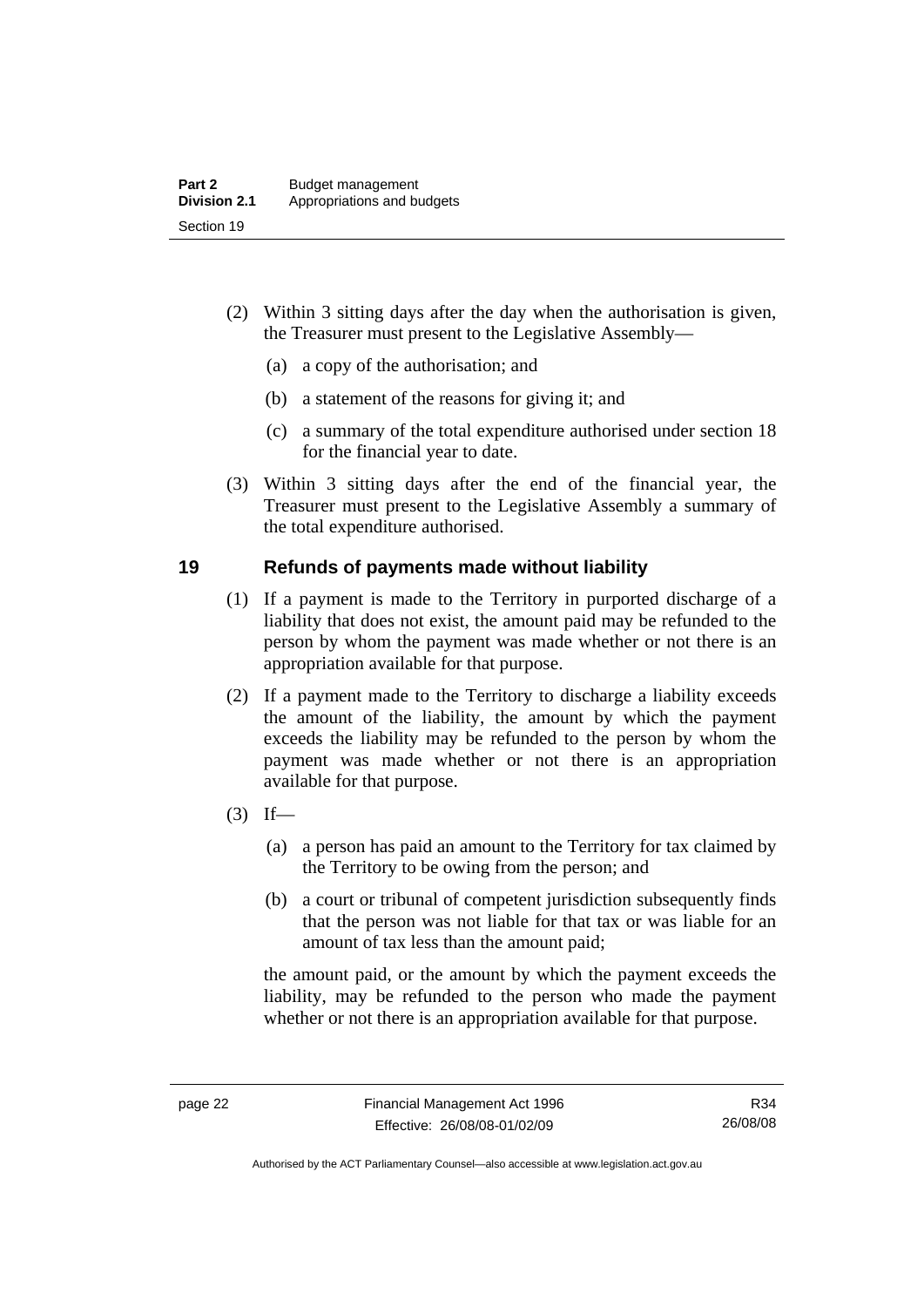#### <span id="page-32-0"></span>**19A Payments for Territory GST liabilities**

Payments may be made to the Commonwealth for the GST liabilities of the Territory whether or not there is an appropriation for the purpose.

#### **19B Authorisation of expenditure of certain Commonwealth grants**

- (1) Despite section 6, if—
	- (a) funds have been provided to the Territory by the Commonwealth under an agreement that specifies how the funds may be applied; and
	- (b) no appropriation has been made in relation to the funds;

the Treasurer may, in writing, authorise the expenditure of the funds in accordance with the agreement.

 (2) If the Treasurer gives an authorisation under subsection (1), the Treasurer must present a copy of the authorisation to the Legislative Assembly within 3 sitting days after it is given.

#### **19C Amendment of capital injection conditions**

- (1) This section applies in relation to the conditions of a capital injection set out in a statement included in a proposed budget for a department, a territory authority or a territory-owned corporation for a financial year under section  $12 (1) (c) (ii)$  or section  $12A(1)$  (c) (ii).
- (2) The Treasurer may, in writing, amend the conditions.
- (3) An amendment must state the Treasurer's reasons for the amendment.
- (4) An amendment is a notifiable instrument.

*Note* A notifiable instrument must be notified under the Legislation Act.

page 23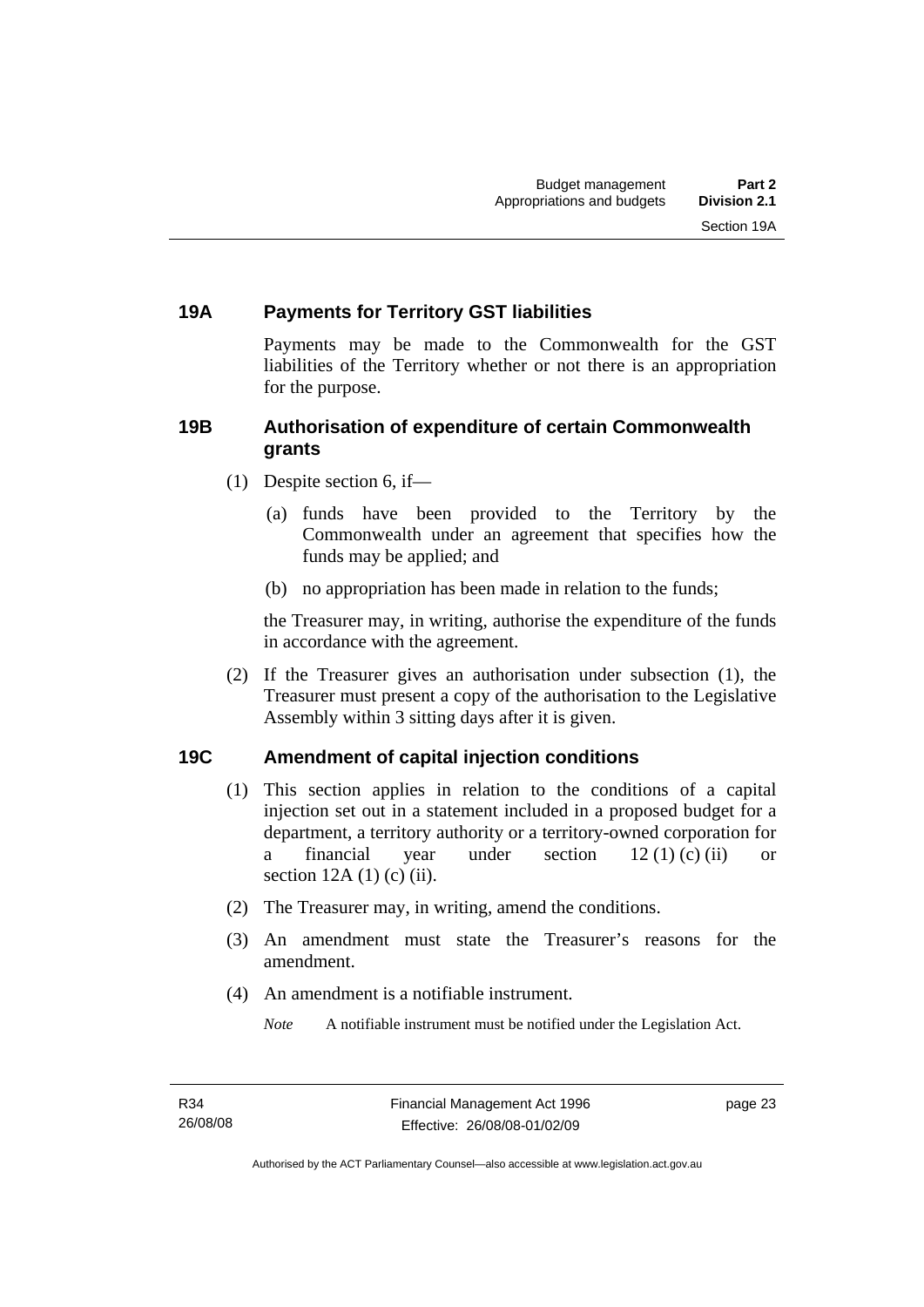# <span id="page-33-0"></span>**19D Amendment of performance criteria**

- (1) This section applies in relation to the performance criteria set out in a statement included in a proposed budget for a department, a prescribed territory authority or a prescribed territory-owned corporation for a financial year under section 12 (1) (b) or section 12A (1) (b).
- (2) The responsible Minister for the department, territory authority or territory-owned corporation may, in writing, amend the performance criteria.
- (3) Without limiting subsection (2) the responsible Minister may amend the performance criteria if—
	- (a) the appropriations for the department, authority or corporation are varied under section 14 (Transfer of funds between appropriations) or section 17 (Variation of appropriations for Commonwealth grants); or
	- (b) a direction is given under section 15 (1) (Transfer of funds within appropriations) in relation to an appropriation made for the department, authority or corporation; or
	- (c) funds are transferred to or from the department, authority or corporation under section 16 (Transfer of functions after Appropriation Act passed); or
	- (d) funds are given to the department, authority or corporation under section 18 (Treasurer's advance); or
	- (e) funds mentioned in section 19B (Authorisation of expenditure of certain Commonwealth grants) are given to the department, authority or corporation; or
	- (f) changes happen in the priorities of the department, authority or corporation; or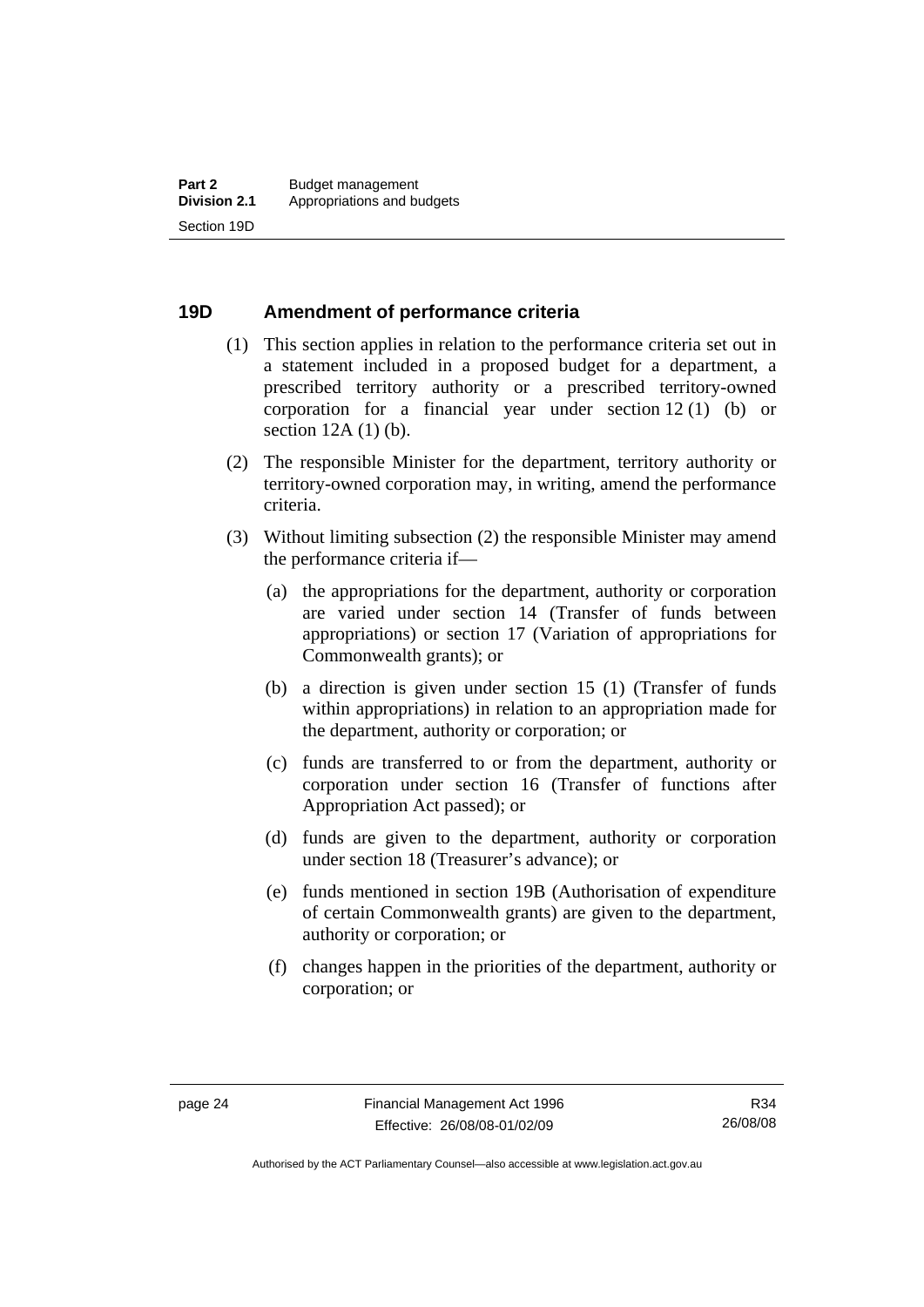- <span id="page-34-0"></span> (g) the Minister is satisfied that other performance criteria should be adopted for the provision of outputs by the department, authority or corporation.
- (4) An amendment of the performance criteria must be made in a way that—
	- (a) for a department—the budget as amended will comply with section 12 (3); and
	- (b) for a territory authority or territory-owned corporation—the budget as amended will comply with section 12A (2).
- (5) An amendment of the performance criteria is a notifiable instrument.

*Note* A notifiable instrument must be notified under the Legislation Act.

(6) In this section:

*budget*, for the department, territory authority or territory-owned corporation, means the budget for the department, authority or corporation for the financial year presented to the Legislative Assembly under section 10 (b) or (c) (Budget papers) and, if the budget has been amended under this Act, the budget as amended.

*prescribed territory authority* means a territory authority prescribed for section  $12A(1)$  (b).

*prescribed territory-owned corporation* means a territory-owned corporation prescribed for section 12A (1) (b).

# **20 Budgets for Legislative Assembly secretariat**

Before the beginning of a financial year, the Speaker of the Legislative Assembly may—

 (a) after consultation with an appropriate committee of the Legislative Assembly, advise the Treasurer of the appropriations that the Speaker considers should be made for the Legislative Assembly secretariat for the financial year; and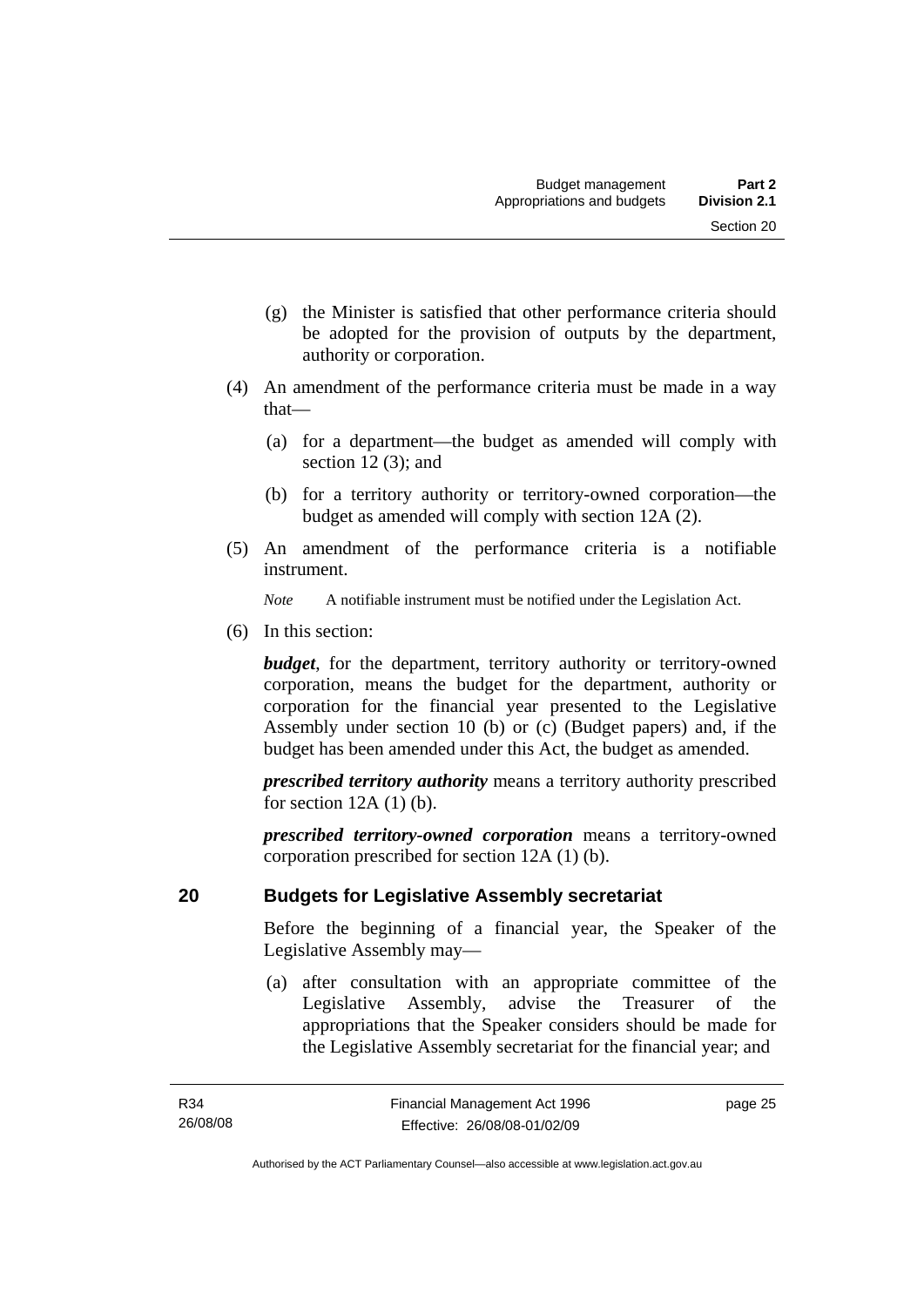<span id="page-35-0"></span> (b) provide the Treasurer with a draft budget for the Legislative Assembly secretariat for the financial year that contains the information mentioned in section 12 other than that mentioned in subsection  $(1)$  (b).

# **Division 2.2 Budget reviews and pre-election updates**

# **20A Budget review**

- (1) The Treasurer must prepare a budget review for each financial year.
- (2) The Treasurer must present the budget review for a financial year to the Legislative Assembly not later than 15 February in the financial year.
	- *Note* This is the same day as financial statements for the 2nd quarter of the financial year are required to be presented under s 26 (Periodic financial statements).
- (3) However, if a sitting day does not fall in that year on or before 15 February, the Treasurer must give copies of the budget review to each member of the Legislative Assembly on or before that day.

# **20B Purpose and contents of budget review**

- (1) The purpose of the budget review for a financial year is to give updated information to allow the assessment of the government's financial performance against the financial policy objectives and strategies set out in the financial policy objectives and strategies statement for the Territory budget for the financial year.
- (2) The budget review for a financial year must be based on the financial policy objectives and strategies statement for the Territory budget for the financial year.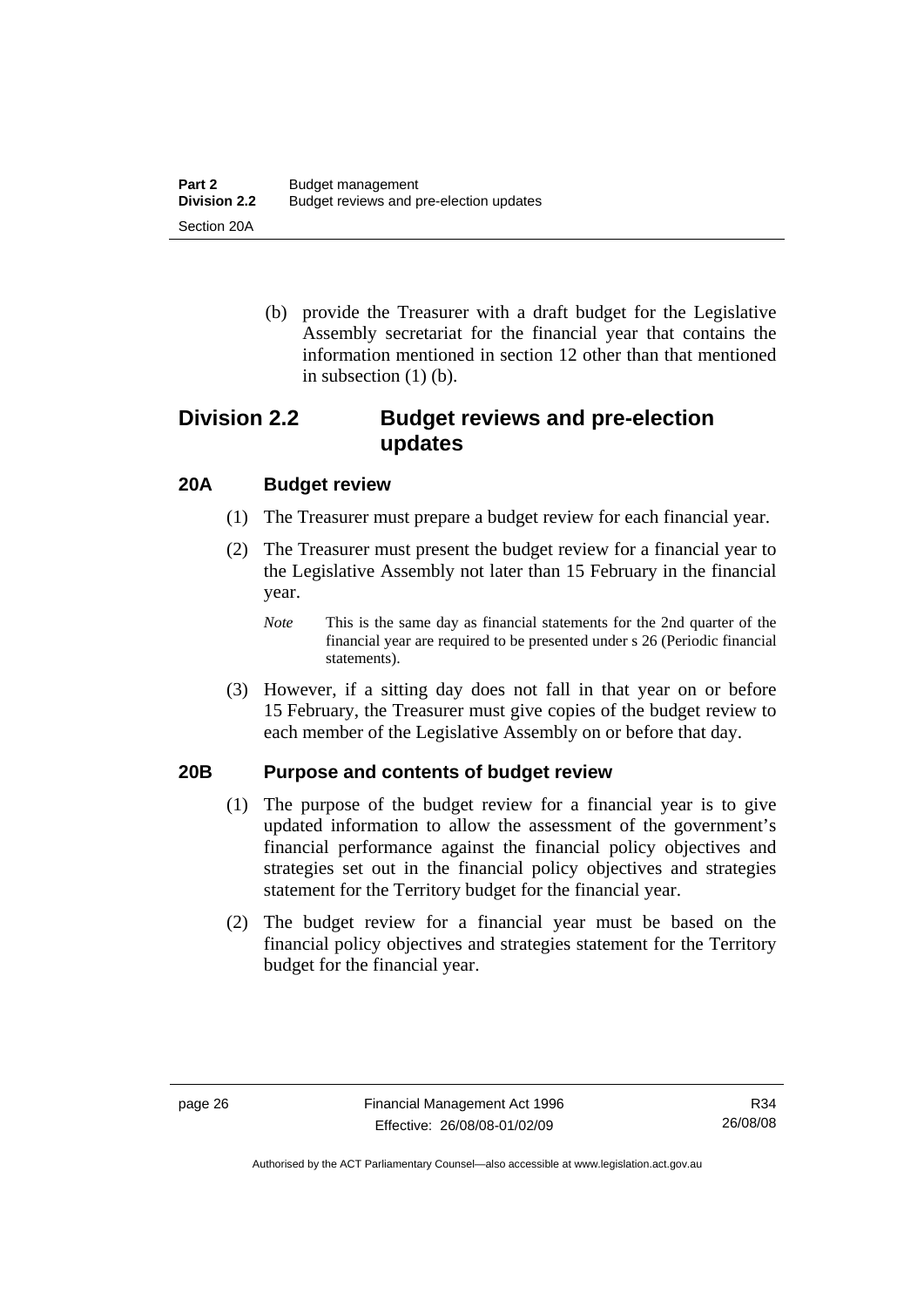- (3) The budget review for a financial year must—
	- (a) include updated financial statements required under the financial management guidelines for the general government sector for the financial year; and
	- (b) include whole-of-year results for the previous financial year, the budget for the financial year, the estimated financial position of the Territory at the end of the financial year and updated budget estimates for each of the next 3 financial years; and
	- (c) include a review of the financial policy objectives and strategies statement included in the budget for the financial year that satisfies the requirements of section 11A (2) and (3); and
	- (d) state the date as at when the review was done.
- (4) However, if particular information required to be included in the budget review is unchanged from information set out in full in the budget for the Territory under section 11 (1) for the financial year, the review may instead summarise the information and state that it is unchanged from that set out in the budget.
- (5) For subsection (3):

*budget*, for a financial year, means the budget for the year presented to the Legislative Assembly under section 10 (a) (Budget papers) and, if that budget has been amended under this Act, the budget as amended.

#### **20C Pre-election budget update**

 (1) At least 30 days before the polling day for an ordinary election, the chief executive must prepare a pre-election budget update and give it to the parliamentary counsel for notification.

page 27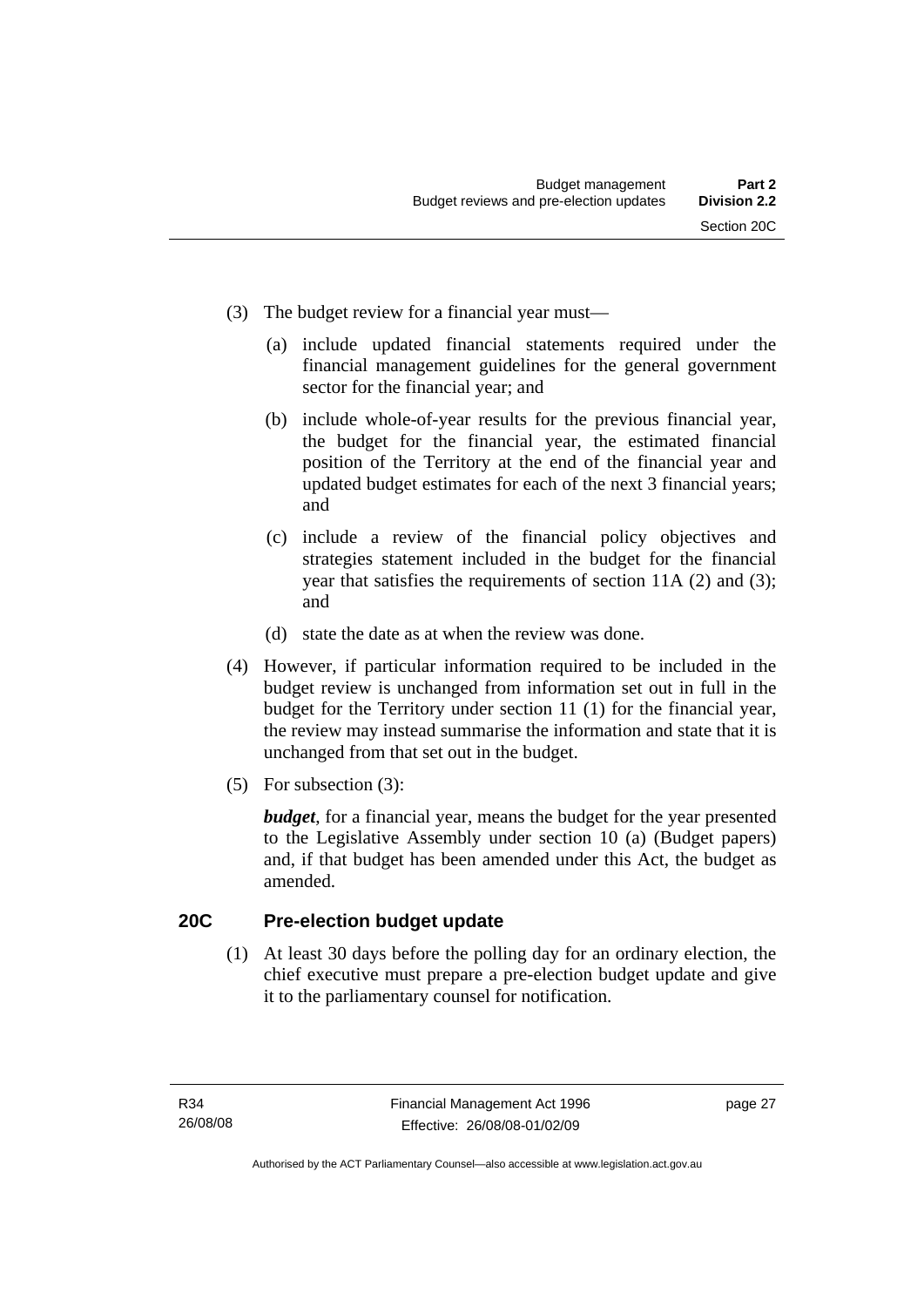- (2) At least 20 days before the polling day for an election mentioned in the Self-Government Act, section 16 (Dissolution of Assembly by Governor-General) or section 48 (Resolution of no confidence in Chief Minister), the chief executive must prepare a pre-election budget update and give it to the parliamentary counsel for notification.
- (3) A pre-election budget update is a notifiable instrument.

*Note* A notifiable instrument must be notified under the Legislation Act.

(4) In this section:

*ordinary election*—see the *Electoral Act 1992*, dictionary.

*polling day*—see the *Electoral Act 1992*, dictionary.

### **20D Purpose and contents of pre-election budget update**

- (1) The purpose of a pre-election budget update for an election is—
	- (a) to allow the assessment of the government's financial performance against the financial policy objectives and strategies set out in the latest financial policy objectives and strategies statement; and
	- (b) to give the electorate an accurate picture of the Territory's financial position before the election.
- (2) A pre-election budget update must be based on the latest financial policy objectives and strategies statement.
- (3) A pre-election budget update for an election must include—
	- (a) updated financial statements required under the financial management guidelines for the financial year in which the election is to be held; and
	- (b) updated budget estimates for the general government sector, the public trading enterprise sector and the Territory for that financial year and for each of the next 3 financial years; and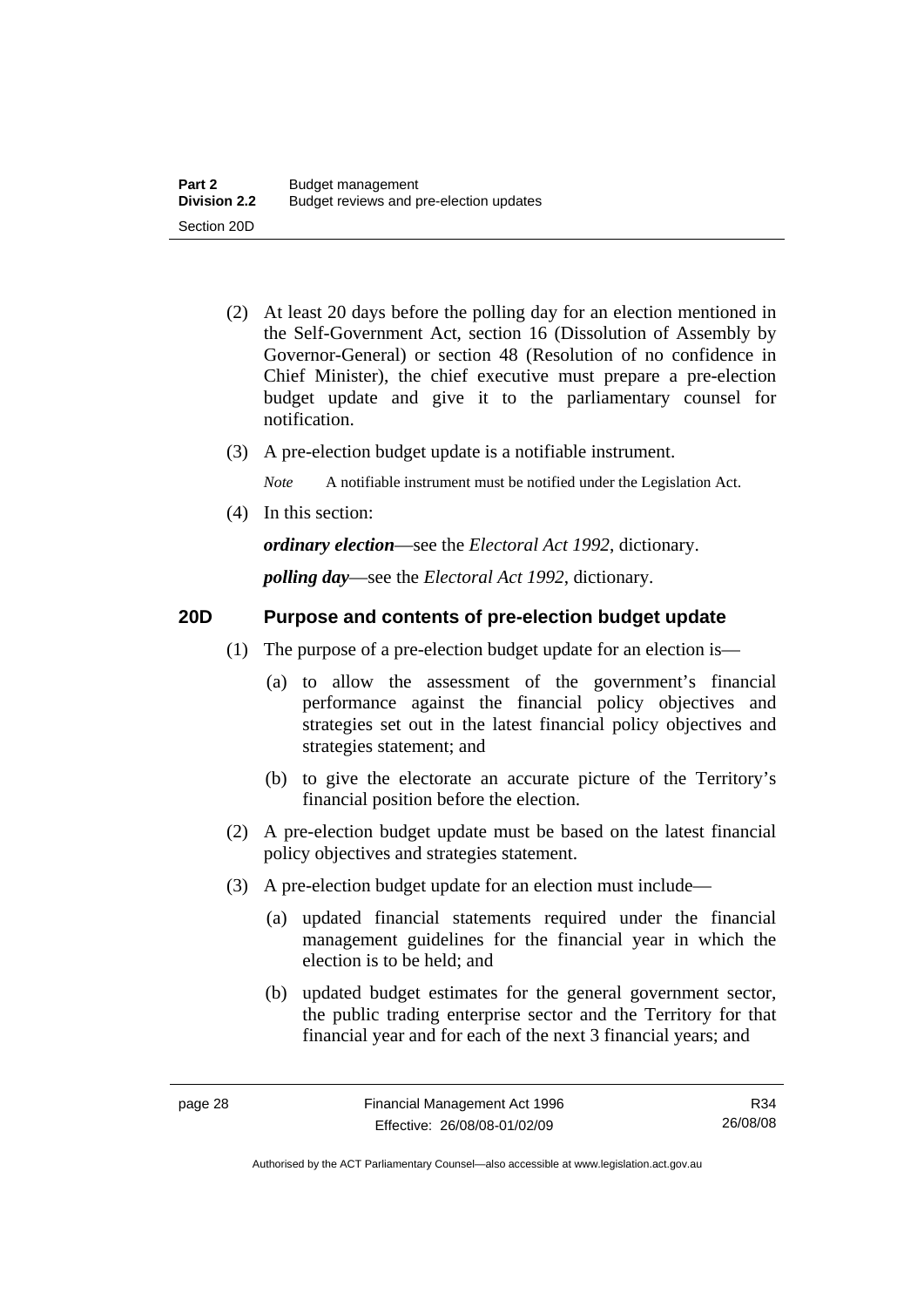- (c) a statement of the economic or other assumptions used in preparing the updated financial statements and budget estimates; and
- (d) a statement about the sensitivity of the updated financial statements and budget estimates to changes in the economic or other assumptions; and
- (e) a statement of the risks, quantified if possible, that may affect the economic or other assumptions, including—
	- (i) contingent liabilities; and
	- (ii) publicly announced government commitments that are not yet included in the updated financial statements and budget estimates.
- (4) Information in the pre-election budget update must—
	- (a) take into account government decisions and other circumstances that may have material effect on the financial statements and budget estimates; and
	- (b) state the date as at when the updating was done.
- (5) However, if particular information required to be included in the pre-election budget update is unchanged from information set out in full in the latest financial statements, the budget estimates mentioned in section 11 (Territory budgets) or budget review, the pre-election budget update may instead summarise the information and state that it is unchanged from that set out in the financial statements, budget estimates or budget review.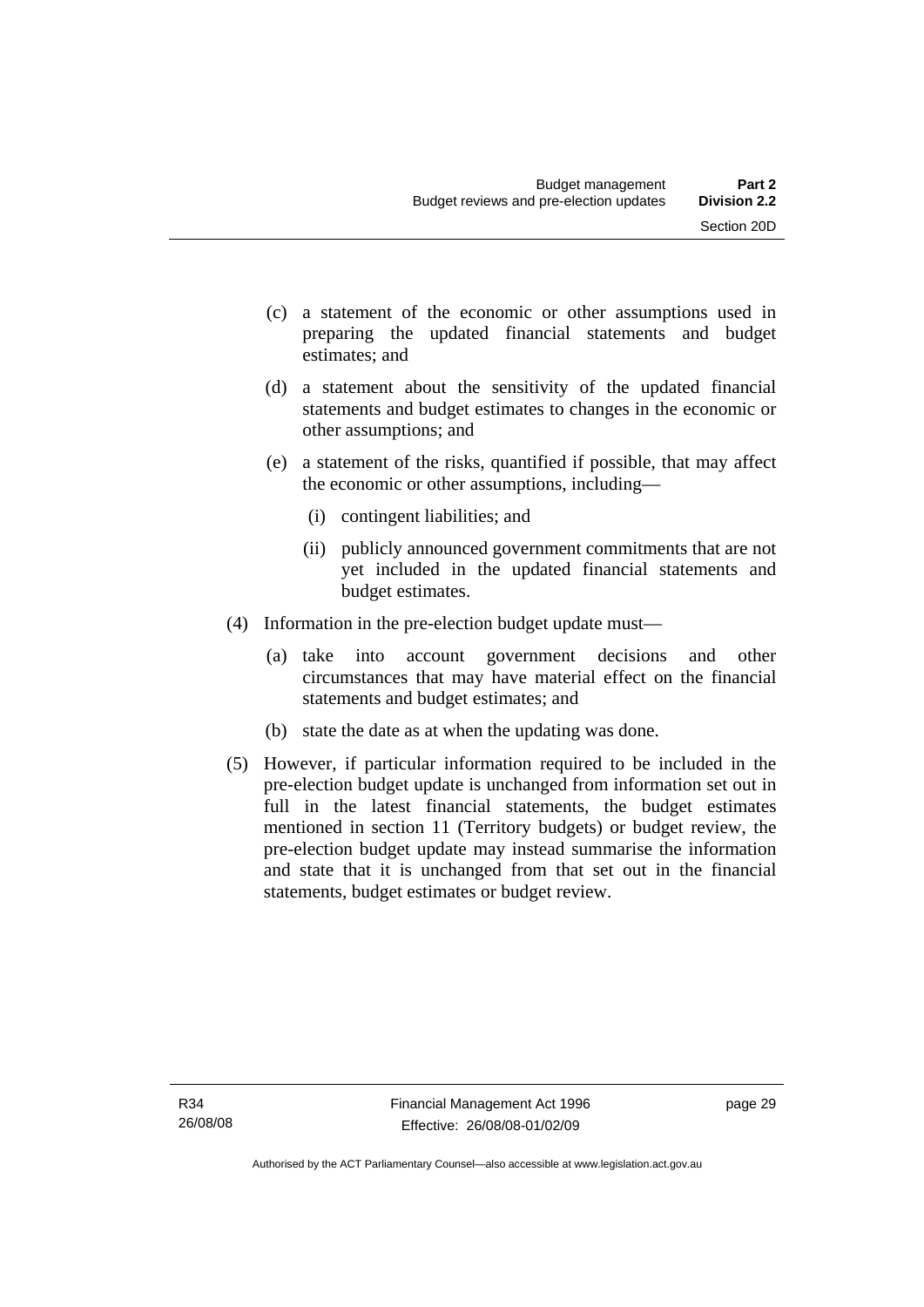# **Part 3 Financial reports**

# **Division 3.1 Financial reports of the Territory**

### **21 Meaning of** *the Territory* **in div 3.1**

In this division, a reference to *the Territory* includes a reference to all territory authorities and all territory-owned corporations.

# **22 Annual financial statements of the Territory**

- (1) The Treasurer must, as soon as practicable after the end of a financial year, prepare annual financial statements for the Territory for that year.
- (2) The statements must be prepared in accordance with generally accepted accounting principles and include—
	- (a) the financial statements required under the financial management guidelines; and
	- (b) a statement of the accounting policies adopted by the Territory; and
	- (c) the other statements that are necessary to fairly reflect the financial operations of the Territory during the year and its financial position at the end of the year.

#### **23 Responsibility for annual financial statements**

- (1) Annual financial statements of the Territory must have endorsed on them, or attached to them, a statement of responsibility signed by—
	- (a) the Treasurer; and
	- (b) the chief executive of the administrative unit to which responsibility for the administration of this Act has been

R34 26/08/08

Authorised by the ACT Parliamentary Counsel—also accessible at www.legislation.act.gov.au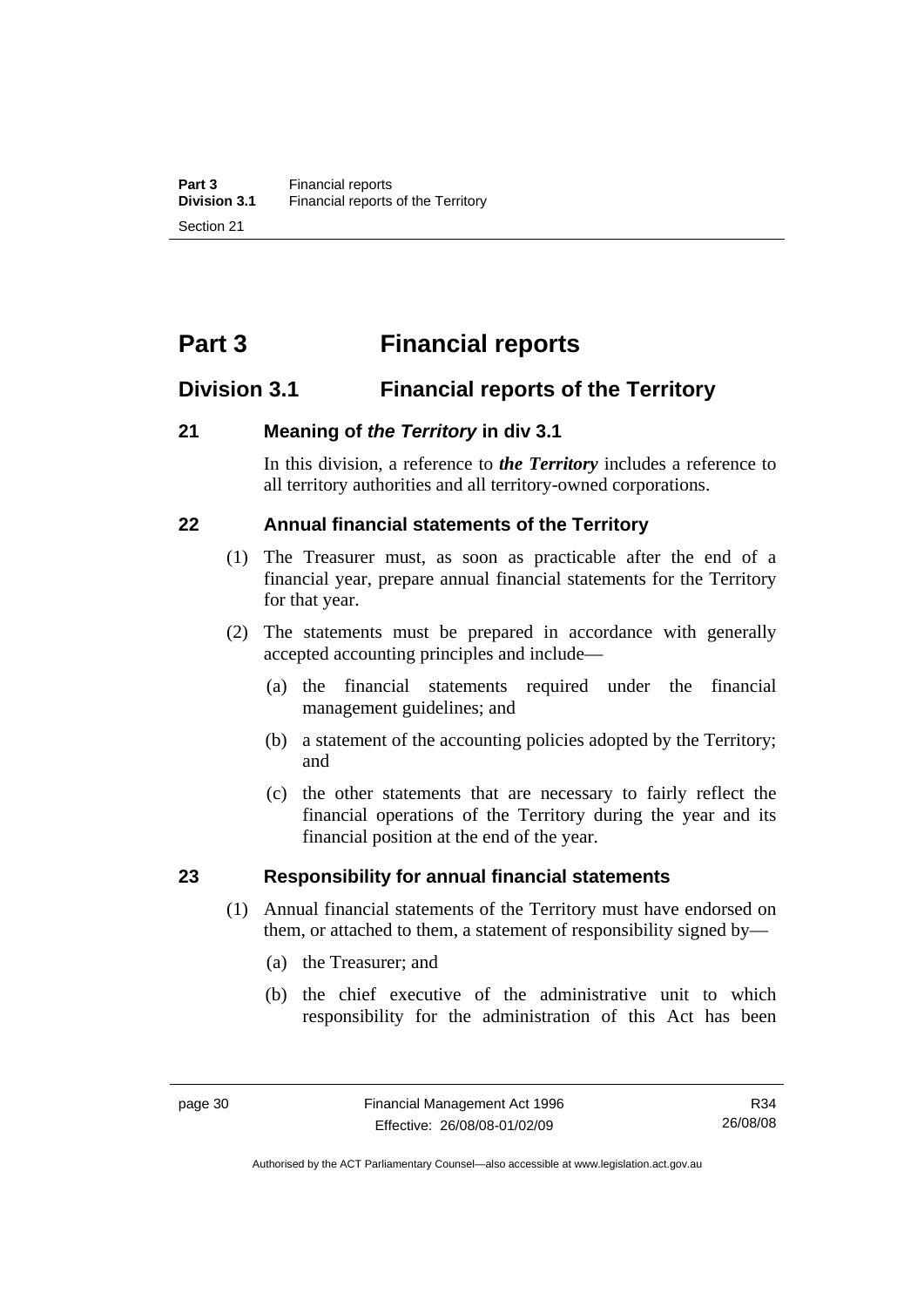allocated under the *Public Sector Management Act 1994*, section 14.

- (2) A statement of responsibility must comprise—
	- (a) a statement by the Treasurer that in his or her opinion the financial statements fairly reflect the financial operations of the Territory during the year to which they relate and the financial position of the Territory at the end of the year; and
	- (b) a statement by the chief executive that the financial statements have been prepared in accordance with generally accepted accounting principles.

# **24 Audit of annual financial statements**

- (1) The Treasurer must give the auditor-general the annual financial statements of the Territory for a financial year within 3 months after the end of the year.
- (2) The auditor-general must, within 30 days after the auditor-general receives the annual financial statements under subsection (1), give the Treasurer an audit opinion about the statements.
- (3) Despite subsections (1) and (2), if an ordinary election is to be held in the year after the end of the financial year—
	- (a) the Treasurer must give the auditor-general the annual financial statements of the Territory for the financial year in sufficient time for the auditor-general to give an audit opinion about the statements within 3 months after the end of the financial year; and
	- (b) the auditor-general must give an audit opinion to the Treasurer within 3 months after the end of the financial year.
- (4) In this section:

*ordinary election*—see the *Electoral Act 1992*, dictionary.

page 31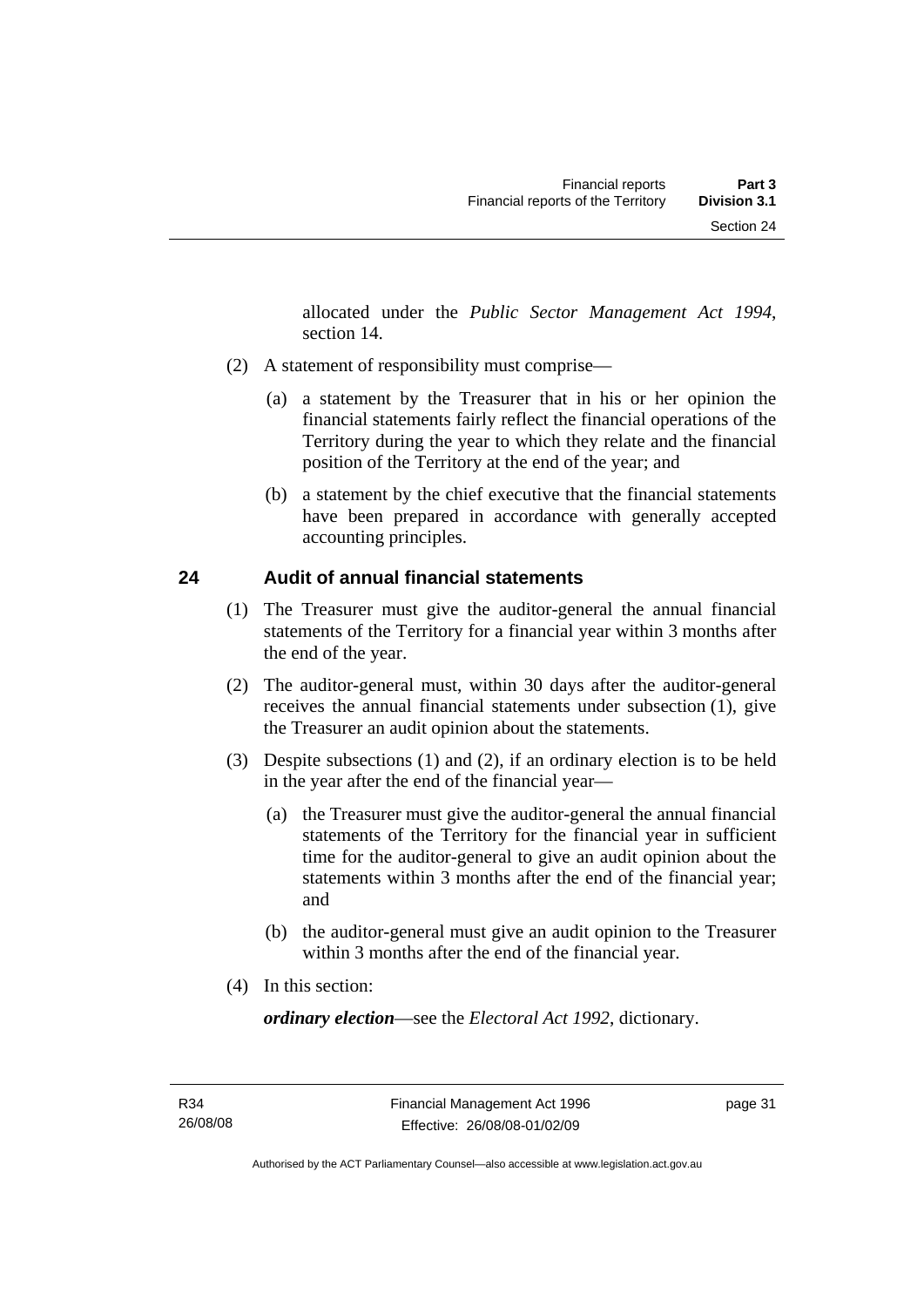# **25 Presentation of annual financial statements to Legislative Assembly**

- (1) If the Treasurer receives, under section 24 (2), an audit opinion about annual financial statements, the Treasurer must present to the Legislative Assembly, within 3 sitting days after receiving the opinion—
	- (a) a copy of the annual financial statements; and
	- (b) a copy of the audit opinion.
- (2) If the Treasurer receives, under section 24 (3) (b), an audit opinion about annual statements, the Treasurer must give to each member of the Legislative Assembly, within 7 days after receiving the opinion—
	- (a) a copy of the annual financial statements; and
	- (b) a copy of the audit opinion.

#### **26 Periodic financial statements**

- (1) Within 45 days after the end of each quarter of a financial year, the Treasurer must prepare financial statements for—
	- (a) the quarter; and
	- (b) the period from the beginning of the financial year until the end of the quarter.
- (2) The statements must be prepared in accordance with the financial management guidelines.
- (3) The Treasurer must present copies of the statements prepared under subsection (1) to the Legislative Assembly on the first sitting day after they are prepared.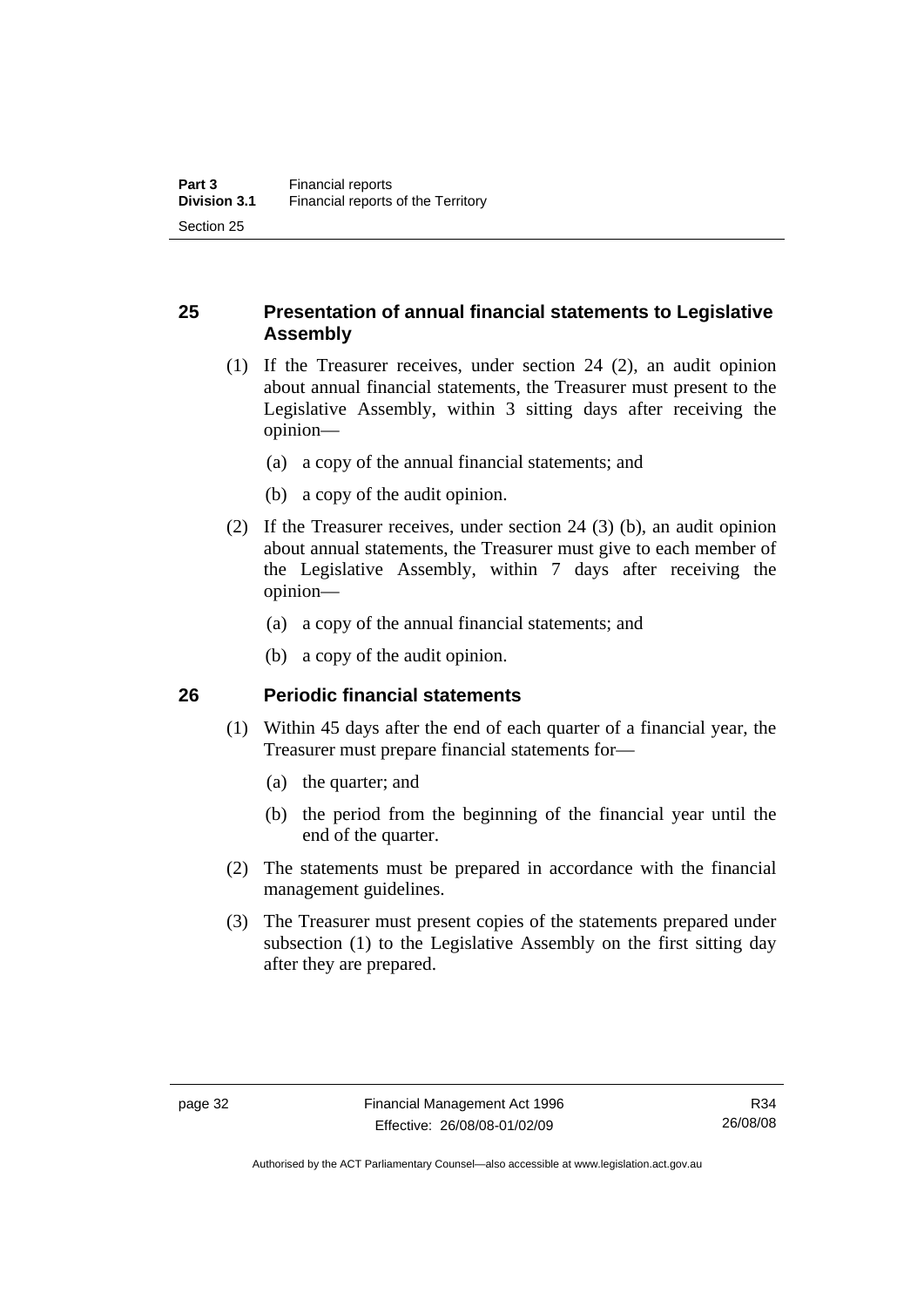(4) If the first sitting day mentioned in subsection (3) does not fall within 45 days after the end of the relevant quarter, the Treasurer must give copies of the statements prepared under subsection (1) to each member of the Legislative Assembly within the 45 days.

# **Division 3.2 Financial reports and performance statements of departments**

# **27 Annual financial statements of departments**

- (1) A department must, as soon as practicable after the end of each financial year, prepare annual financial statements relating to its operations during the year.
- (2) The annual financial statements of a department must be prepared in accordance with generally accepted accounting principles and in a form that facilitates a comparison between the financial operations of the department during the year and the estimates of those operations contained in the budget for the department for the financial year.
- (3) The annual financial statements must include—
	- (a) the financial statements required under the financial management guidelines; and
	- (b) if a change was made during the year to the conditions of a capital injection set out under section 12 (1) (c) (ii) (Departmental budgets) in a statement included in a proposed budget for the department for a financial year—a statement of the change and the reasons for it; and
	- (c) a statement of the accounting policies adopted by the department; and
	- (d) any other statements necessary to fairly reflect the financial operations of the department during the year and its financial position at the end of the year.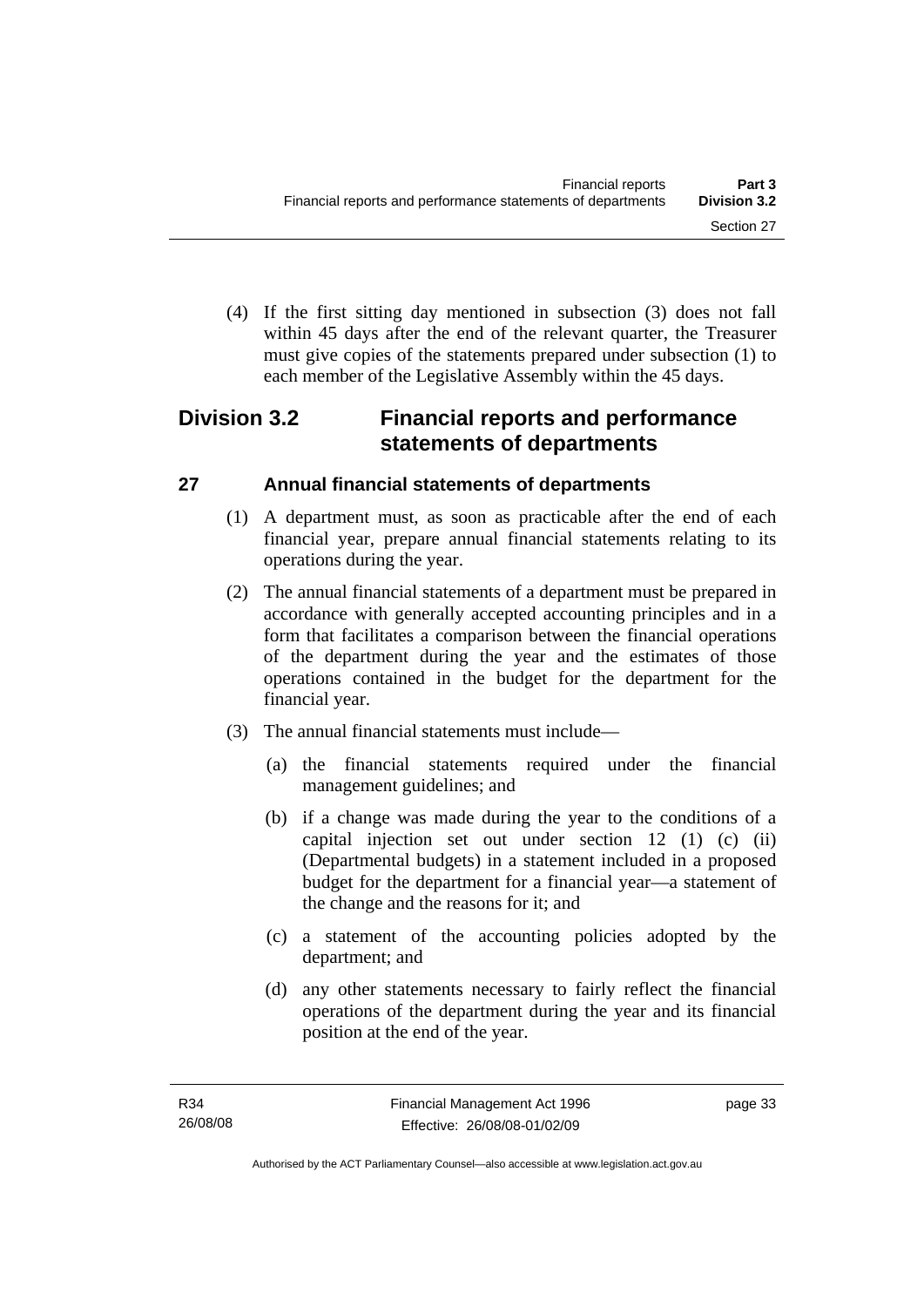(4) In this section:

*budget*, for a department for a financial year, means the budget for the department for the year presented to the Legislative Assembly under section 10 (b) (Budget papers).

## **28 Responsibility for annual financial statements of departments**

- (1) The annual financial statements of a department for a financial year must have endorsed on them, or attached to them, a statement of responsibility signed by the responsible chief executive.
- (2) The statement of responsibility must state that, in the responsible chief executive's opinion, the annual financial statements fairly reflect the financial operations of the department during the financial year and the financial position of the department at the end of the year.

# **29 Audit of financial statements of departments**

- (1) The responsible chief executive of a department must give the auditor-general the financial statements of the department for a financial year as soon as practicable after the statements are prepared.
- (2) The financial statements must have endorsed on them, or attached to them, the statement of responsibility made for them.
- (3) The auditor-general must give the responsible chief executive an audit opinion about the financial statements as soon as practicable after the auditor-general receives them.

# **30 Departmental annual financial statements to be included in annual reports etc**

A report prepared under the *Annual Reports (Government Agencies) Act 2004* for a department for a financial year must include, or have attached to it—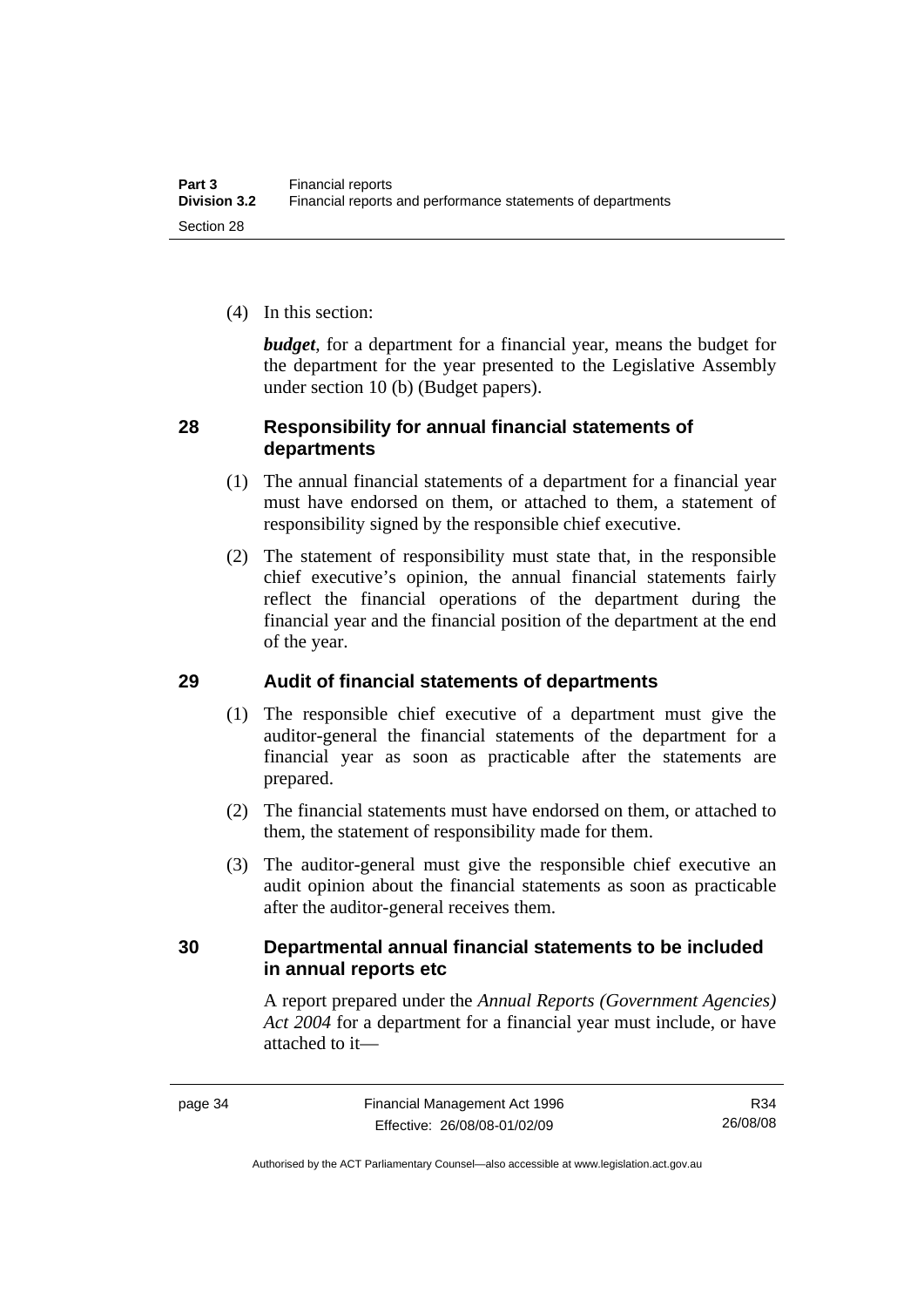- (a) the department's annual financial statements for the year; and
- (b) the audit opinion under section 29 (3) about the financial statements.

# **30A Statements of performance of departments**

- (1) As soon as practicable after the end of each financial year, each department must prepare a statement of the performance of the department in providing each class of outputs provided by it during the year.
- (2) The statement must—
	- (a) compare the performance of the department in providing each class of the outputs with the forecast of the performance in the department's budget for the year; and
	- (b) give particulars of the extent to which the performance criteria set out in the budget for the provision of the outputs were met.
- (3) In this section:

*budget*, for the department, means the budget for the department for the financial year presented to the Legislative Assembly under section 10 (b) (Budget papers) and, if that budget has been amended under this Act, the budget as amended.

### **30B Responsibility for departmental statements of performance**

- (1) A statement of performance of a department for a financial year must have endorsed on it, or attached to it, a statement of responsibility signed by the responsible chief executive.
- (2) The statement of responsibility must state that, in the responsible chief executive's opinion, the statement of performance fairly reflects the performance of the department in providing each class of outputs during the financial year.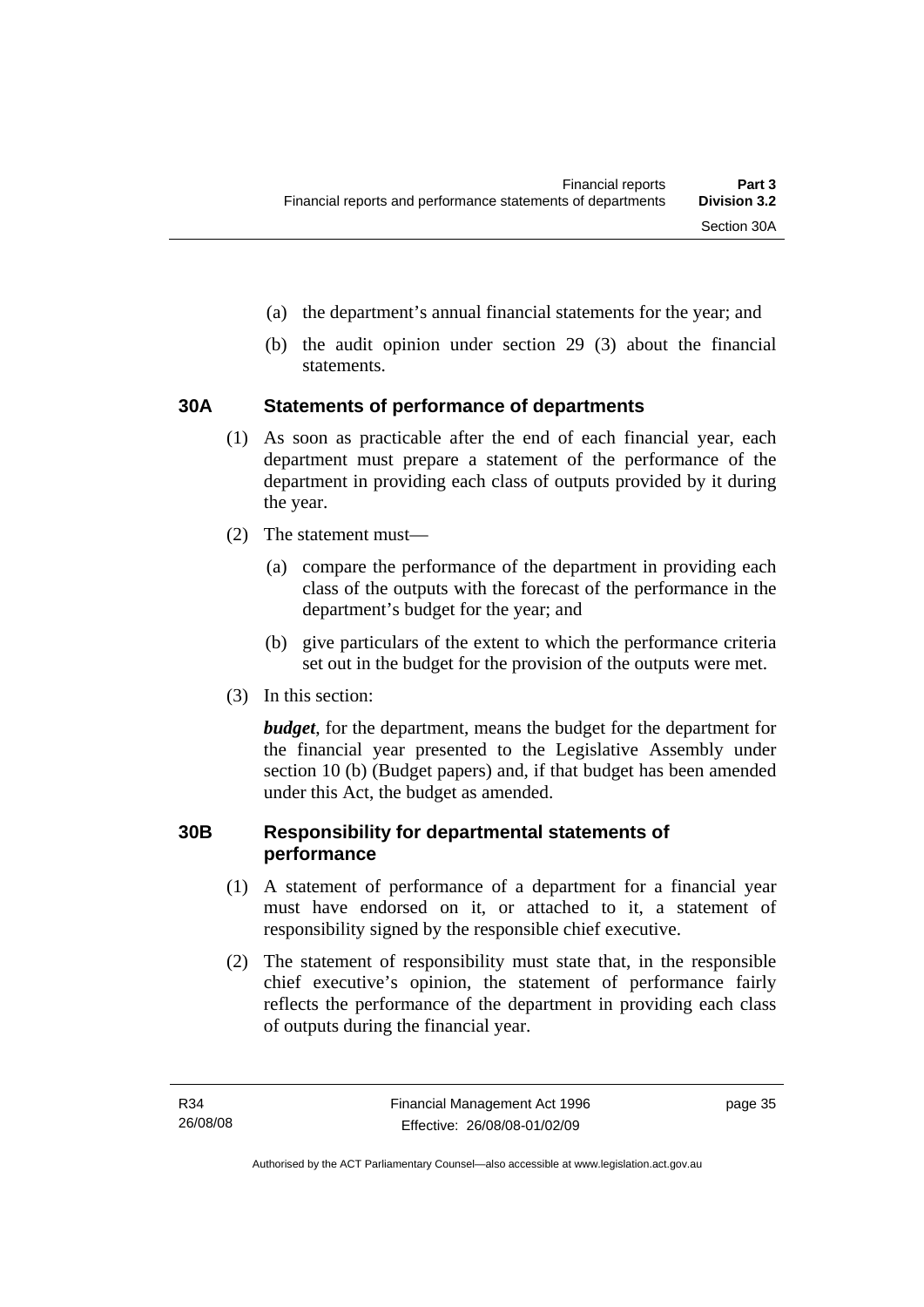## **30C Scrutiny of departmental statements of performance**

- (1) The responsible chief executive of a department must give the auditor-general the department's statement of performance for a financial year as soon as practicable after the statement is prepared.
- (2) The statement of performance must have endorsed on it, or attached to it, the statement of responsibility made for it under section 30B.
- (3) The auditor-general must give the chief executive a report about the statement of performance as soon as practicable after the auditor-general receives it.
- (4) The report must be prepared in accordance with the financial management guidelines.

# **30D Departmental statements of performance to be included in annual reports etc**

A report prepared under the *Annual Reports (Government Agencies) Act 2004* for a department for a financial year must include, or have attached to it—

- (a) the department's statement of performance for the year; and
- (b) the auditor-general's report under section 30C (3) about the statement of performance.

# **30E Half-yearly departmental performance reports**

- (1) Within 30 days after 31 December in each financial year, each Minister must prepare a half-yearly performance report for each department for which the Minister is responsible.
- (2) The report must include—
	- (a) a progress report on delivery of outputs; and
	- (b) an explanation of any significant variations from performance criteria.

R34 26/08/08

Authorised by the ACT Parliamentary Counsel—also accessible at www.legislation.act.gov.au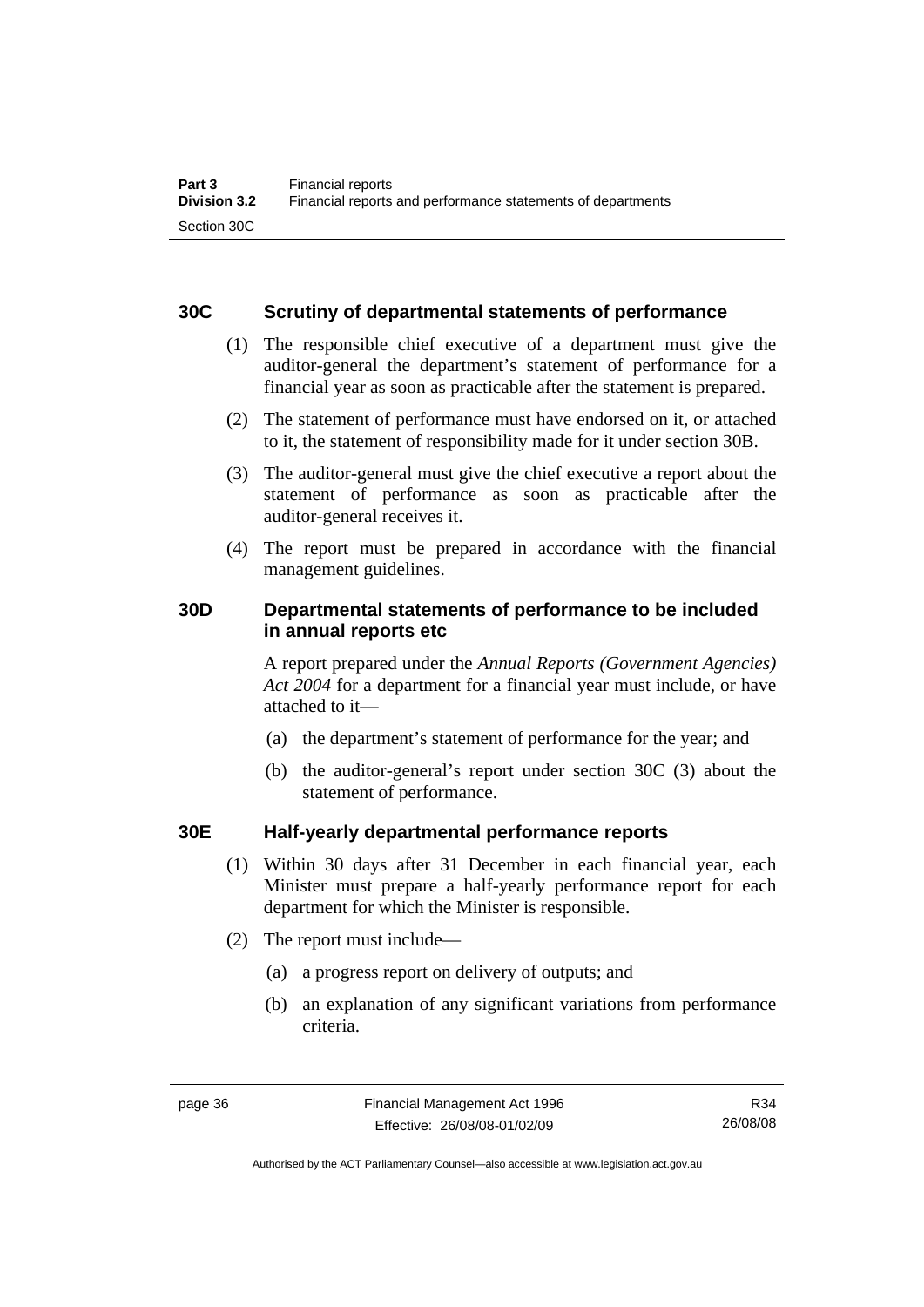- (3) The Minister must present the report to the Legislative Assembly on the first sitting day after the report is prepared.
- (4) If the report is not presented to the Legislative Assembly under subsection (3) within 30 days after 31 December, the Minister must make a copy of the report available to members of the Legislative Assembly within the 30 days.
- (5) This section does not apply to the Legislative Assembly secretariat.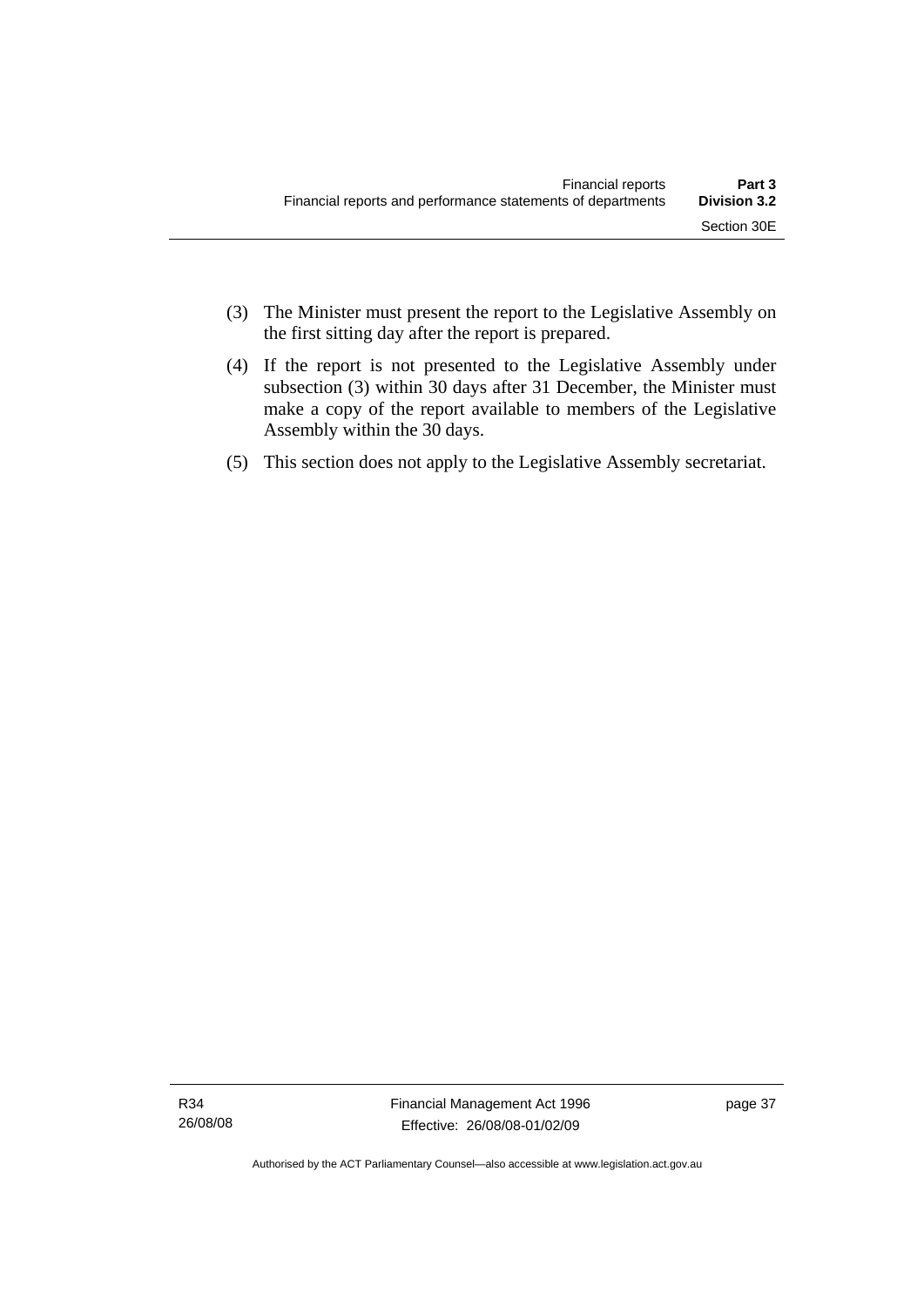# **Part 4 Financial management responsibilities of chief executives of departments**

#### **31 Responsibilities of chief executives of departments**

- (1) The responsible chief executive of a department is accountable to the responsible Minister of the department for the efficient and effective financial management of the department.
- (2) Without limiting subsection (1), the responsible chief executive of a department is responsible, under the responsible Minister, for ensuring—
	- (a) that money spent by the department is spent in accordance with appropriations made for the department (including appropriations available under section 34B); and
	- (b) that, as far as practicable, the operations of the department for a financial year are consistent with, and comparable to, the budget for the department for the year; and
	- (c) that the officers and employees of the department comply with this Act (including the financial management guidelines); and
		- *Note* A reference to an Act includes a reference to the statutory instruments made or in force under the Act, including any guideline (see Legislation Act, s 104).
	- (d) that proper accounts and records are kept of the transactions and affairs of the department in accordance with generally accepted accounting principles; and
	- (e) that adequate control is maintained over the assets of the department and assets in the control of the department; and
	- (f) that adequate control is maintained over the incurring of liabilities by the department.

Authorised by the ACT Parliamentary Counsel—also accessible at www.legislation.act.gov.au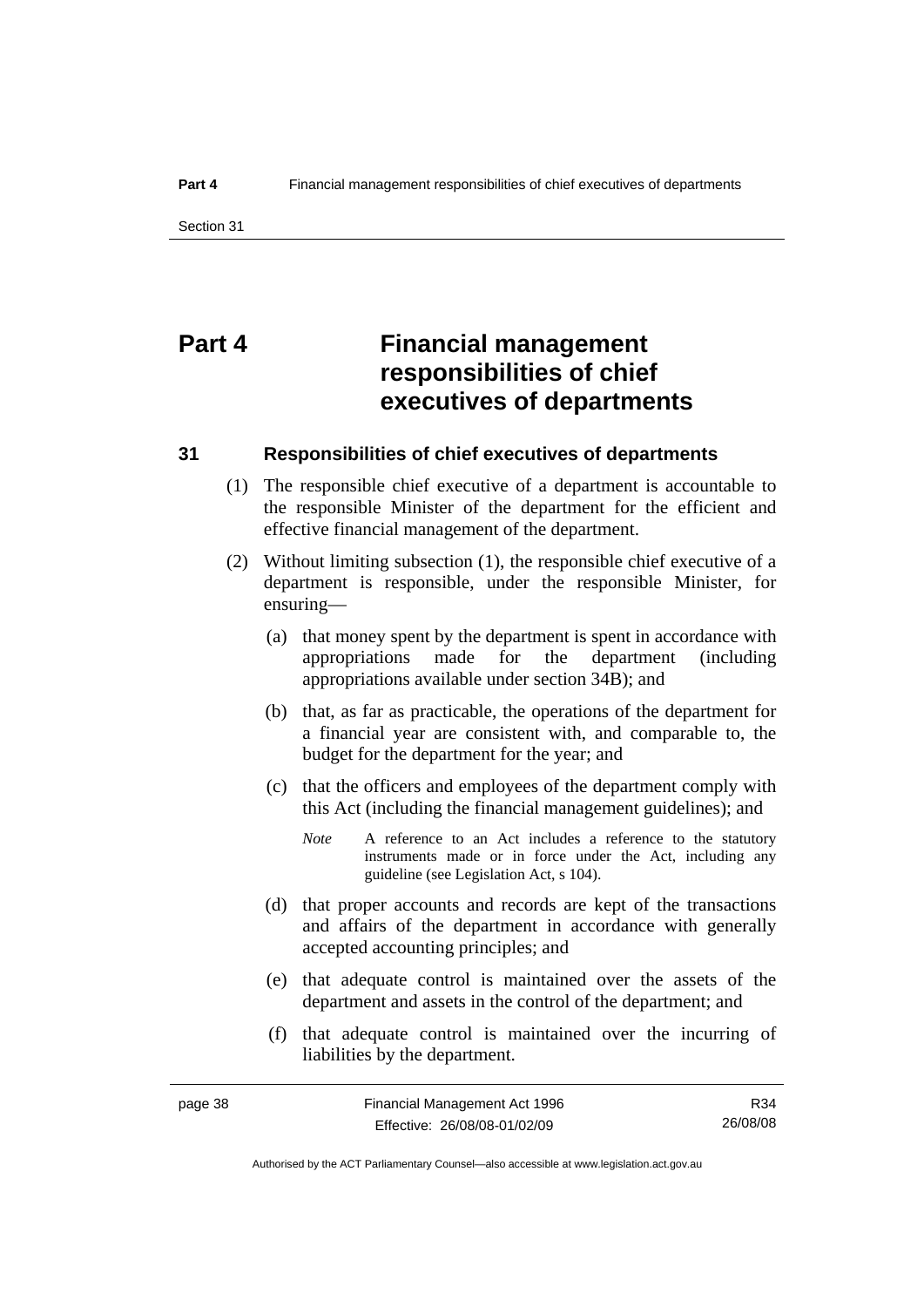- (3) A report prepared under the *Annual Reports (Government Agencies) Act 2004* for a financial year by the responsible chief executive of a department must include an explanation of material variations between the actual results of the department for the year and the budget for the department for the year.
- (4) In this section:

*budget*, for a department for a financial year, means the budget for the department for the year presented to the Legislative Assembly under section 10 (b) (Budget papers) and, if that budget has been amended under this Act, the budget as amended.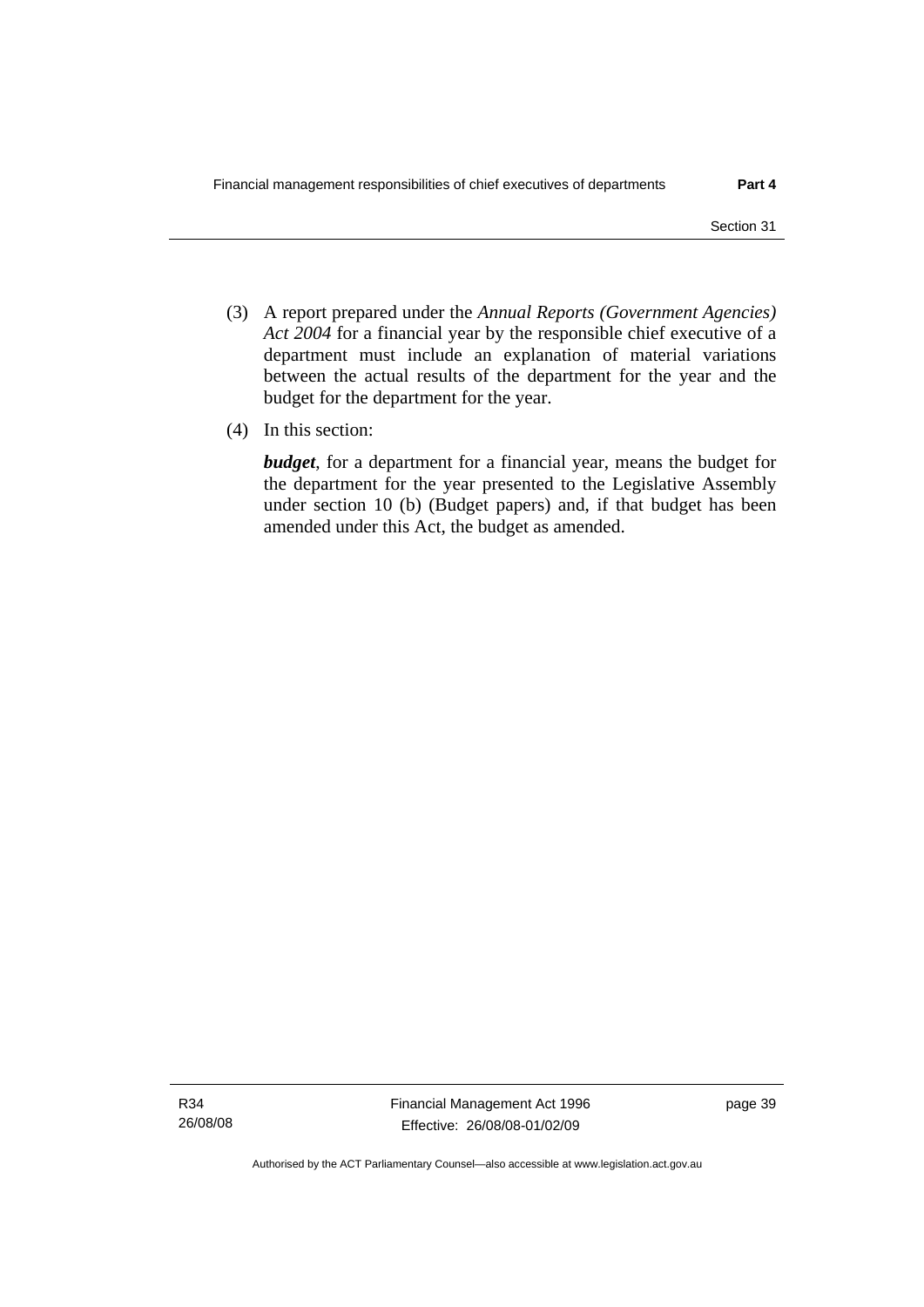#### **Part 5 Banking and investment**

# **Part 5 Banking and investment**

#### **32 Agreement for the conduct of banking for Territory**

- (1) The Treasurer may enter into an agreement with an authorised deposit-taking institution relating to the conduct of banking for the Territory.
- (2) An agreement must not be entered into unless it contains a provision to the effect that it may be terminated by the Territory at any time subject to the giving of written notice that specifies the date the termination is to take effect.

#### **33 Territory banking account**

The Treasurer must open and maintain a banking account for the purposes of the Territory.

#### **34 Departmental banking accounts**

- (1) The responsible Minister or the responsible chief executive may open 1 or more banking accounts for the purposes of the relevant department.
- (2) A departmental banking account must be maintained by the chief executive.
- (3) A departmental banking account must not, without the Treasurer's written approval, be opened or maintained otherwise than with an authorised deposit-taking institution with which an agreement is in force under section 32.
- (4) The responsible Minister or the responsible chief executive of a department may close a departmental banking account of the department.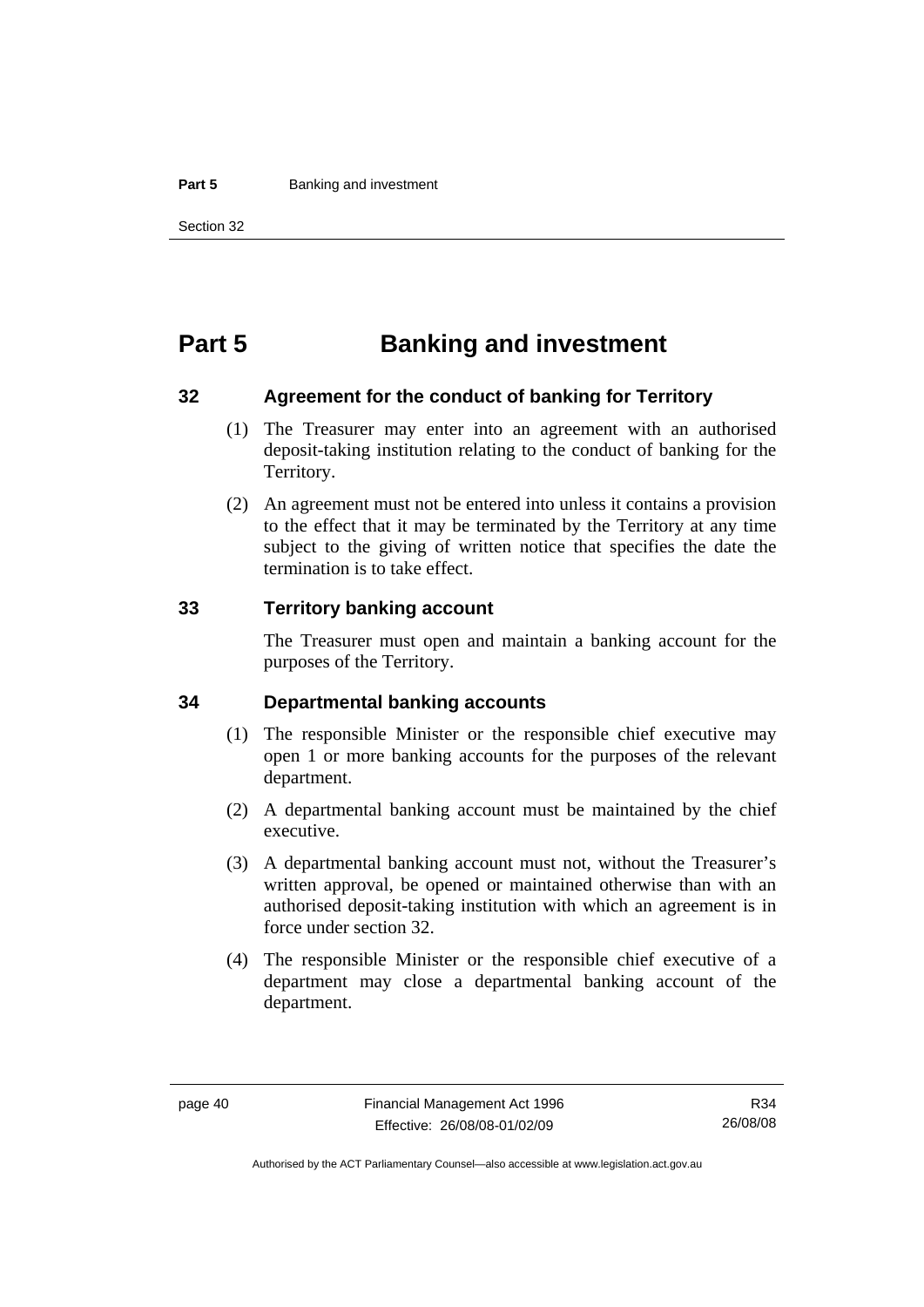- (5) If the responsible Minister or the responsible chief executive of a department closes a departmental banking account under subsection (4), he or she must transfer any money standing to the credit of the account to another departmental banking account of the department or to the territory banking account.
- (6) The Treasurer may, at any time, after consultation with the responsible Minister, close or suspend the operation of a departmental banking account.
- (7) A Minister or a chief executive must not open or operate a departmental banking account otherwise than in accordance with this Act.

# **34A Transfer of departmental banking account**

- (1) If, in the Treasurer's opinion, it is desirable, because of changes in departmental responsibilities, to transfer a departmental banking account from a department to another department, the Treasurer may, in writing, direct the responsible chief executive of the department that holds the account to arrange for it to be transferred to another department nominated in the direction.
- (2) A chief executive who receives a direction under subsection (1) must comply with the direction.
- (3) A departmental banking account transferred in accordance with a direction under subsection (1) becomes a departmental banking account of the department to which it is transferred.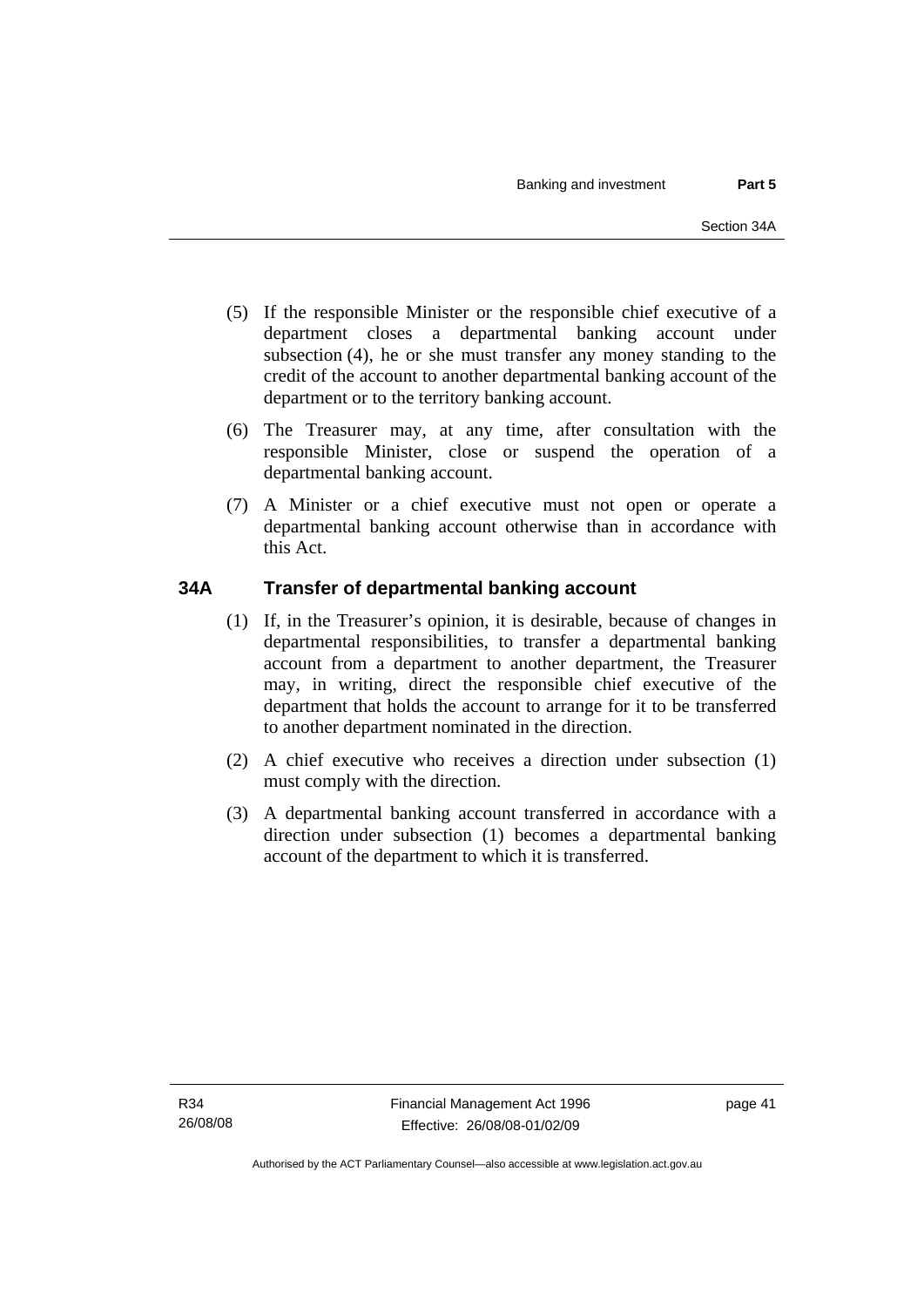#### **Part 5 Banking and investment**

#### **34B End of year balances of departmental banking accounts**

- (1) If at the end of a financial year amounts appropriated for a department for that financial year are held in a departmental banking account, the amounts may be applied after the end of that financial year for the purposes for which they were appropriated.
- (2) If at the end of a financial year a departmental banking account has a debit balance, the chief executive of the department must devise and implement a scheme to recoup the amount of the deficit.

#### **35 Payments into banking accounts**

- (1) All public money is the property of the Territory.
- (2) If public money is received by a person other than for the purpose of making a payment in the course of his or her duties, the person must take reasonable steps to safeguard the money until it is paid into a banking account in accordance with this section.
- (3) Money must be paid into a departmental banking account of a department if the money is—
	- (a) money that may be disbursed to the department as a consequence of an appropriation; or
	- (b) a receipt relating to the operations of the department; or
	- (c) a receipt relating to the sale or disposal of assets of the Territory held by the department.
- (4) All public money, except money payable into a departmental banking account, must be paid into the territory banking account.
- (5) The Treasurer may issue financial management guidelines regarding the banking of public money.

Authorised by the ACT Parliamentary Counsel—also accessible at www.legislation.act.gov.au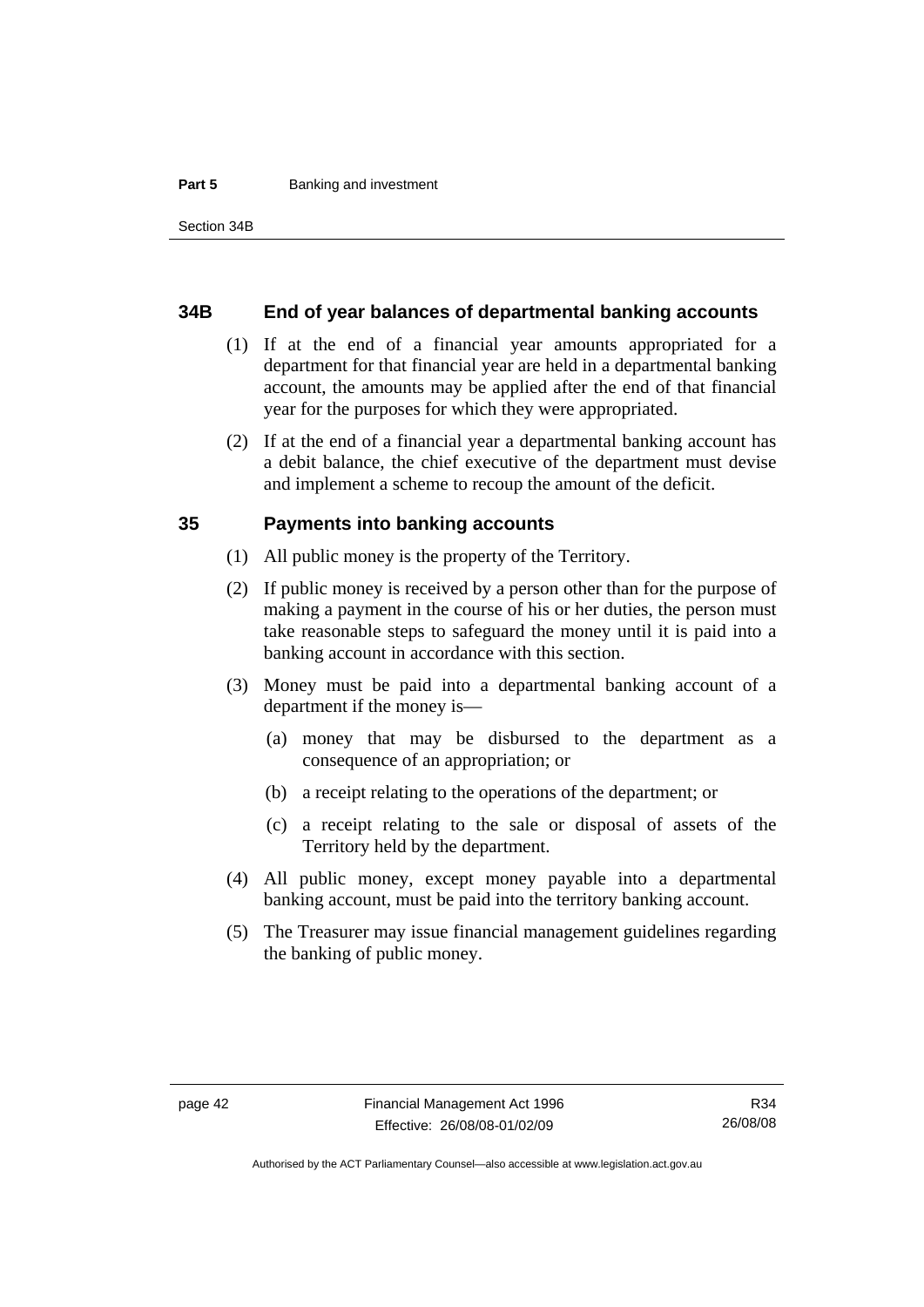# **36 Transfer following change in departmental responsibilities**

- (1) If, in the Treasurer's opinion, it is necessary as a consequence of changes in departmental responsibilities, to transfer to another account money held in the territory banking account or a departmental banking account, the Treasurer must decide the amount to be transferred and direct that the transfer be made.
- (2) The Treasurer must not exercise the powers under subsection (1) in relation to a departmental banking account except after consultation with the responsible Minister.

# **36A Transfers from departmental banking accounts to territory banking account**

If, in the Executive's opinion, it is desirable for the management of the public money of the Territory to transfer an amount held in a departmental banking account to the territory banking account, the Executive may direct that the transfer be made.

# **37 Payments from territory banking account**

- (1) An amount must not be paid out of the territory banking account except under an appropriation to a departmental banking account, a territory authority banking account or a territory-owned corporation banking account.
- (2) This section is subject to—
	- (a) the *Territory Superannuation Provision Protection Act 2000*, section 11 (2) (which is about transfers between the territory banking account and departmental banking accounts to facilitate investment of superannuation funds); and
	- (b) this Act, section 38 (3) (which is about transfers of public money to facilitate investment); and

page 43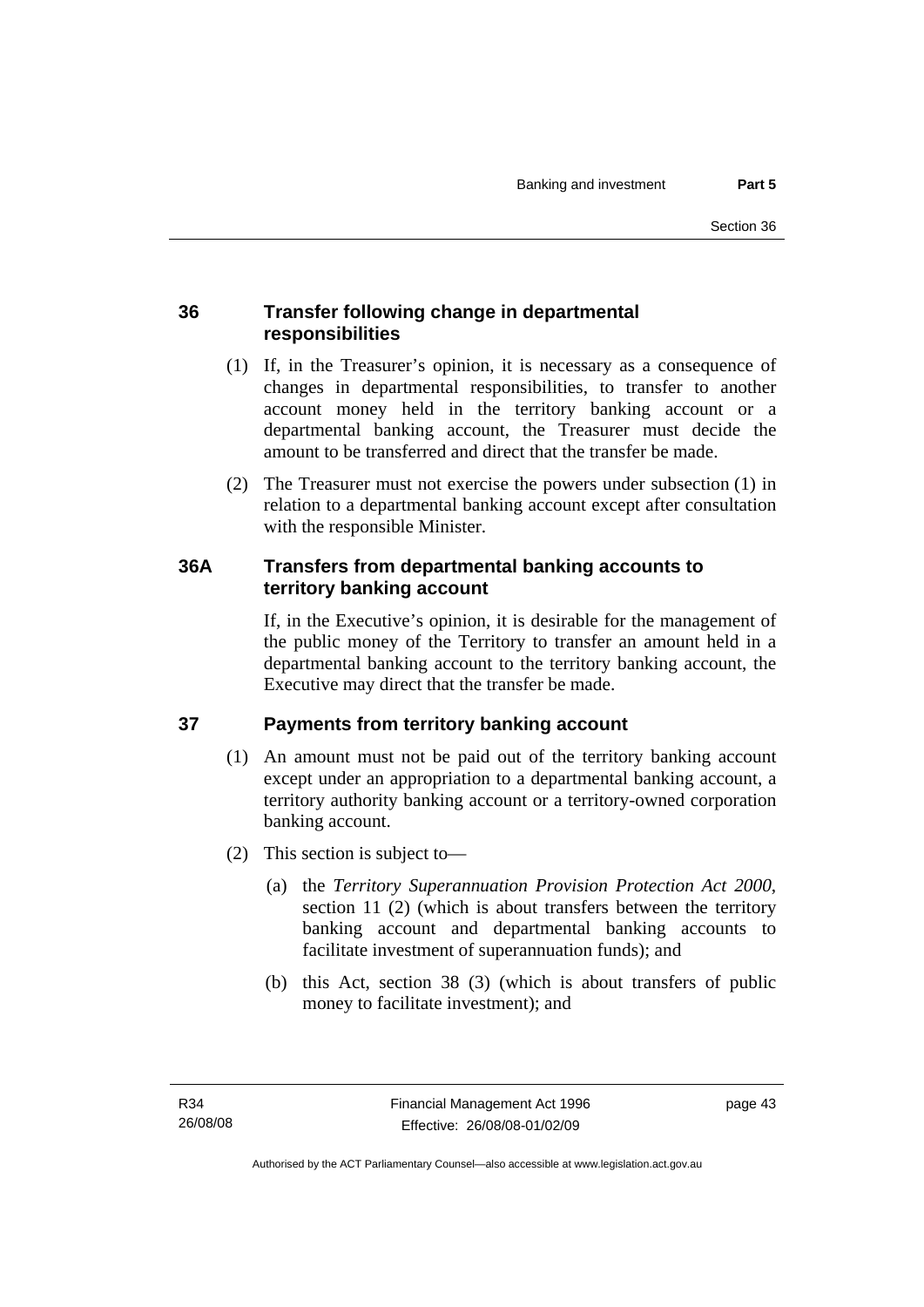#### **Part 5 Banking and investment**

Section 38

- (c) this Act, section 38 (7) (which is about the payment of interest on certain investments of public money); and
- (d) this Act, section 58 (7) (which is about transfers between the territory banking account and territory authorities of interest earned on certain investments for territory authorities).
- (3) This section does not apply to an overdraft or credit facility for a territory authority approved under section 59 (5).

#### **38 Investment of certain public money**

- (1) The Treasurer may invest any money held in the territory banking account or departmental banking accounts for the period and on the terms and conditions the Treasurer considers appropriate—
	- (a) on deposit with an authorised deposit-taking institution; or
	- (b) in the purchase of a bill of exchange that is drawn or accepted by an authorised deposit-taking institution; or
	- (c) in a loan to a person who is a dealer in the short-term money market; or
	- (d) in Territory, State or Commonwealth securities; or
	- (e) in any investment prescribed under the financial management guidelines for this paragraph.
- (2) However, an investment may be made under this section only to increase or protect the financial wealth of the Territory.
- (3) Transfers of money for investment, including transfers between the territory banking account and departmental banking accounts to facilitate investment, may be made without appropriation.
- (4) Interest received from the investment of public money under this section shall be paid to the territory banking account.

Authorised by the ACT Parliamentary Counsel—also accessible at www.legislation.act.gov.au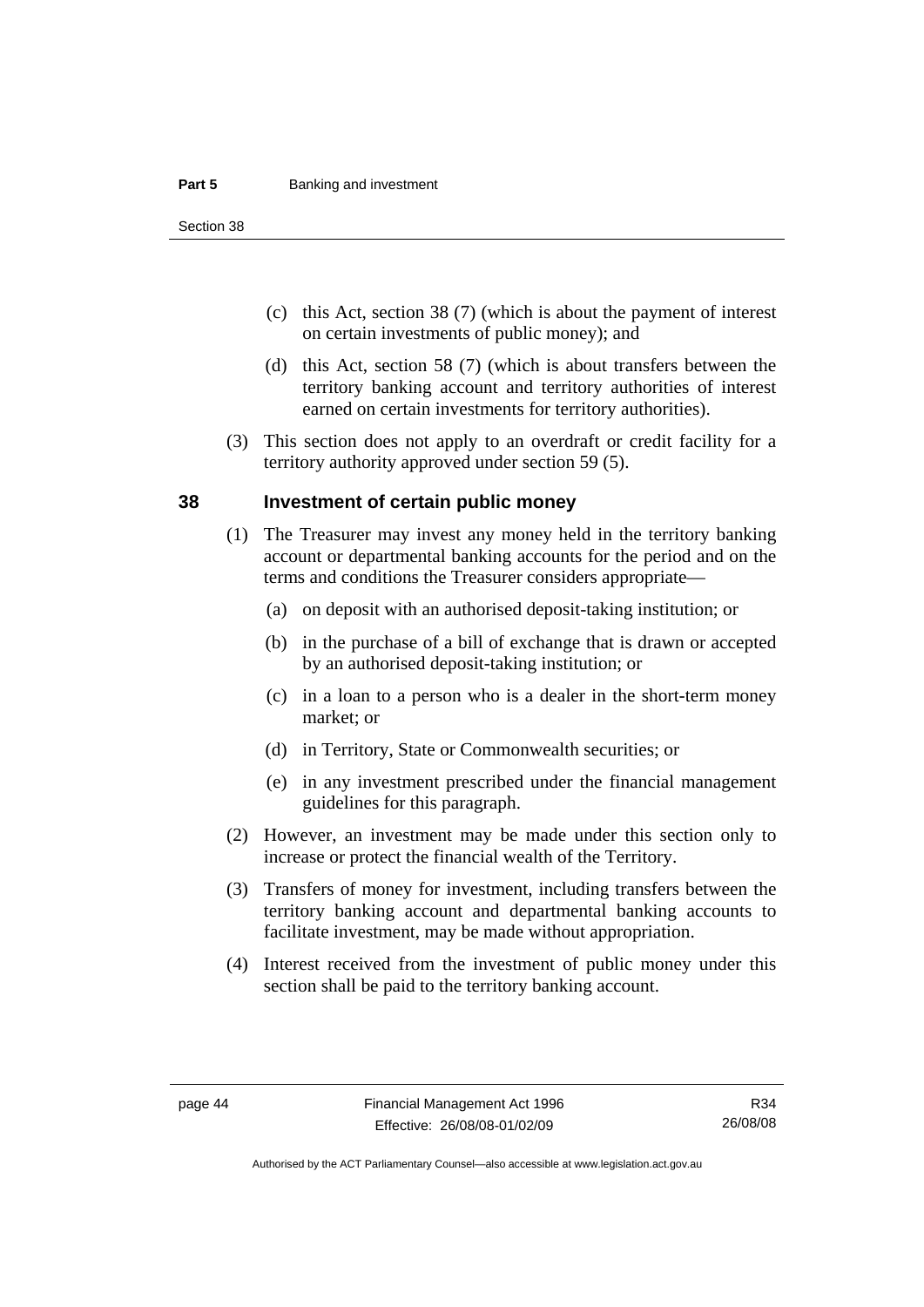- (5) However, if an investment of public money is made or managed for the Territory by an entity other than a department, the entity may deduct from the interest received by the entity for the investment—
	- (a) a fee charged by the entity for making or managing the investment; and
	- (b) expenses reasonably incurred by the entity in making or managing the investment.
- (6) The Treasurer may decide the amounts of interest from investments under this section that are to be credited to departmental banking accounts.
- (7) The amounts decided by the Treasurer may be paid from the territory banking account without further appropriation.
- (8) However, the total of the amounts paid under subsection (7) must not exceed the total of the interest received from investments under this section.
- (9) This section does not apply to money held in a superannuation banking account.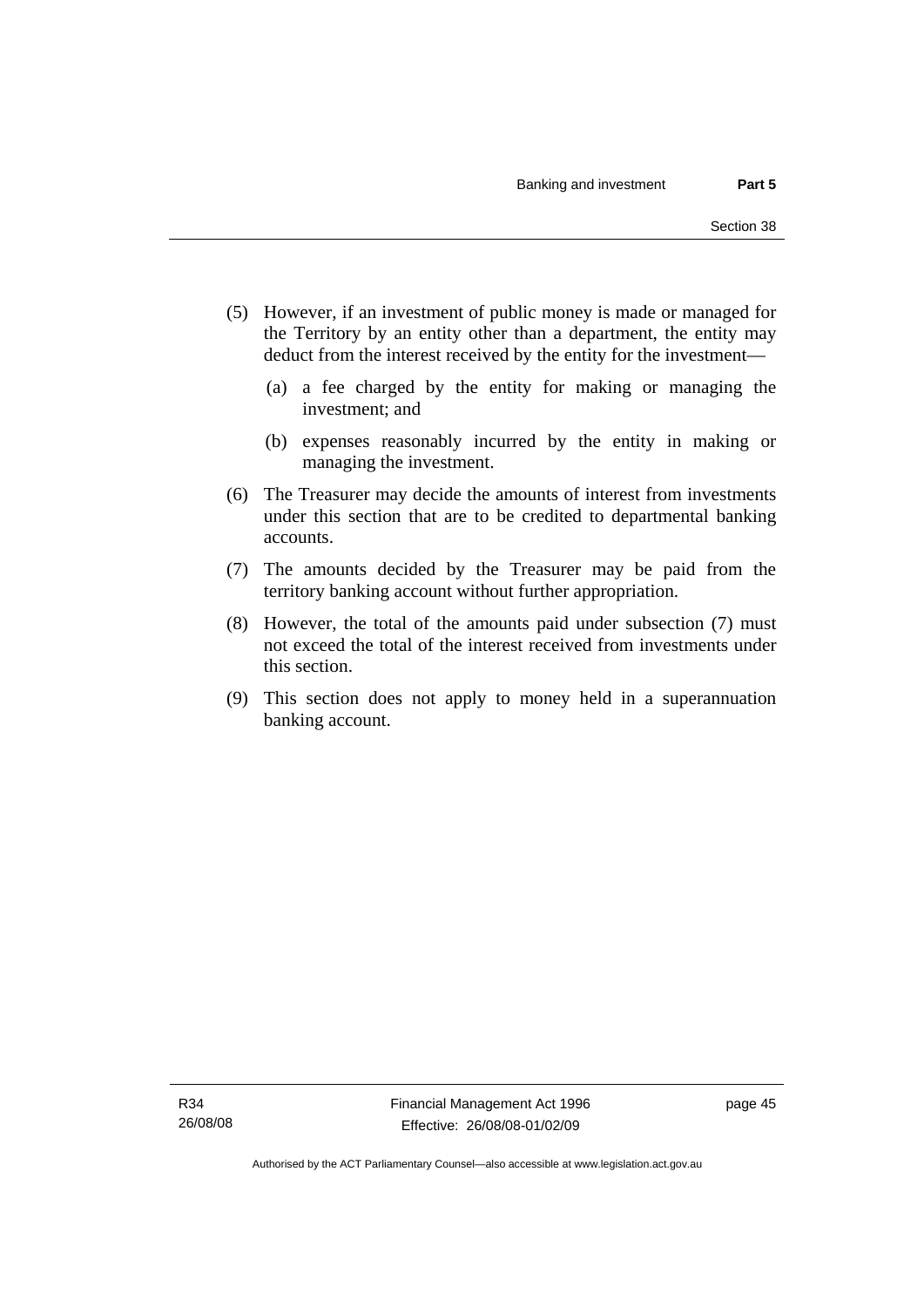#### **Part 6 Borrowing and guarantees**

Section 39

# **Part 6 Borrowing and guarantees**

#### **39 Power of Territory to borrow**

The Territory may only borrow in accordance with this Act or another law of the Territory.

### **40 Treasurer may borrow on behalf of Territory**

The Treasurer may, on behalf of the Territory, if necessary or expedient in the public interest to do so—

- (a) borrow money; or
- (b) give security for the repayment of an amount borrowed or the payment of interest on an amount borrowed; or
- (c) enter into a financing lease.

#### **41 Power of territory authorities to borrow**

Despite any other Act, a territory authority may only borrow (other than from the Territory) in accordance with this Act.

#### **42 Borrowings by territory authorities to be approved**

- (1) A territory authority must not borrow unless—
	- (a) the borrowing is approved in writing by the Treasurer; and
	- (b) the terms and conditions of the borrowing include the terms and conditions (if any) specified in the approval and are otherwise consistent with the approval; and
	- (c) the borrowing is within the borrowing limits (if any) of the authority for the financial year in which the borrowing is entered into, that are approved in writing by the Treasurer.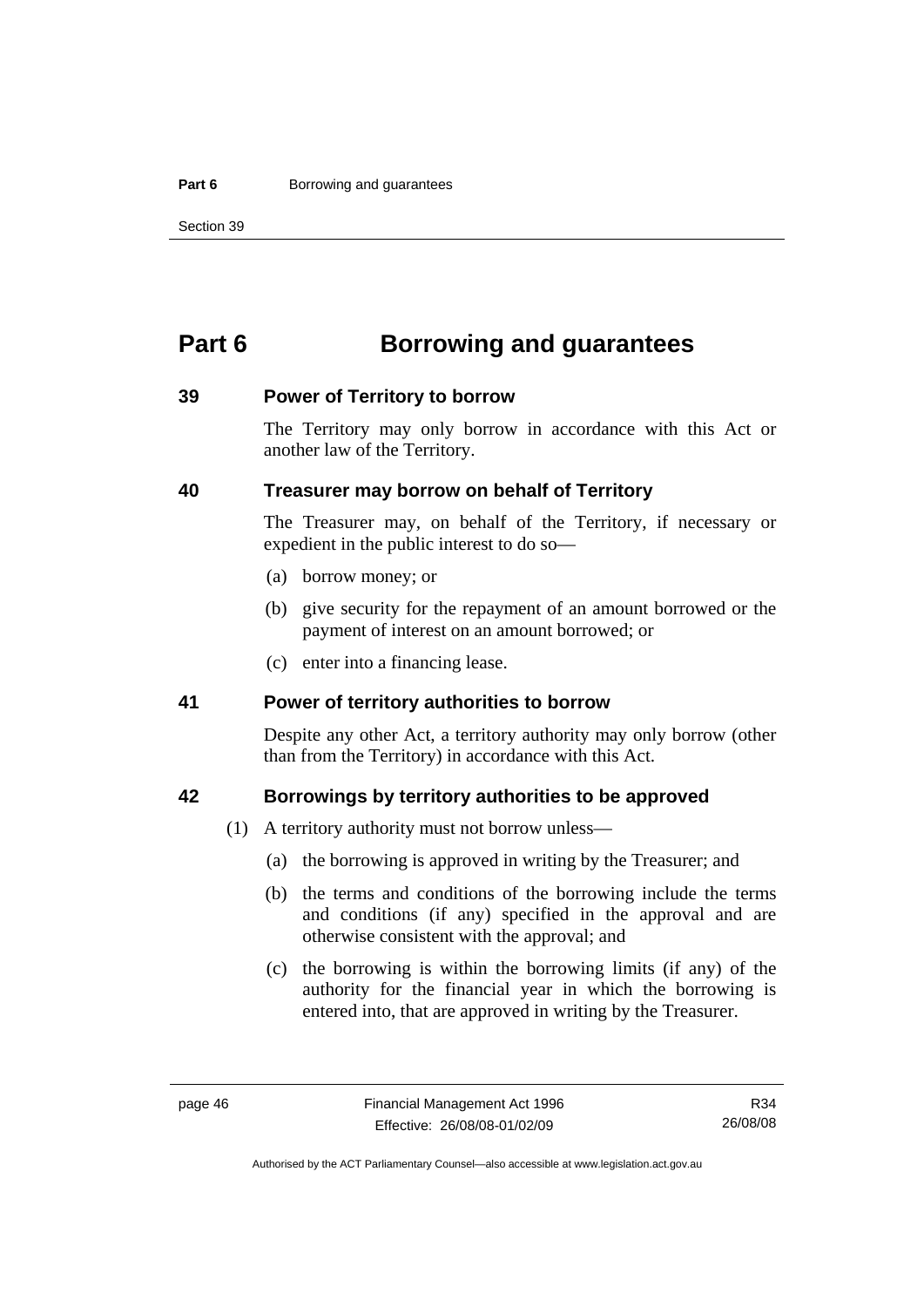(2) However, subsection (1) (a) and (b) does not apply to a loan made to a territory authority under section 59 (1) (b).

### **43 Territory authorities may give security**

Subject to the Treasurer's approval of the borrowing under section 42 (1) (a), a territory authority may give security for the repayment of an amount borrowed, or for the payment of interest on that amount, by issuing securities.

### **44 Power to approve borrowings not delegable**

The Treasurer must not delegate to anyone the power under section 42 (1) (a) to approve borrowings by territory authorities.

# **45 Loans to be paid into territory banking account**

Subject to this Act and any other Act, the proceeds of a loan raised on behalf of the Territory must be paid into the territory banking account.

# **46 Payments by Treasurer**

The Treasurer may, without further appropriation, make payments needed for—

- (a) payment of interest on borrowings made for the Territory; or
- (b) repayment of borrowings made for the Territory; or
- (c) payment of the expenses of making or repaying borrowings for the Territory.

# **47 Guarantees by Territory**

 (1) The Territory may only give a guarantee for the payment of money or the performance of an obligation in accordance with this Act.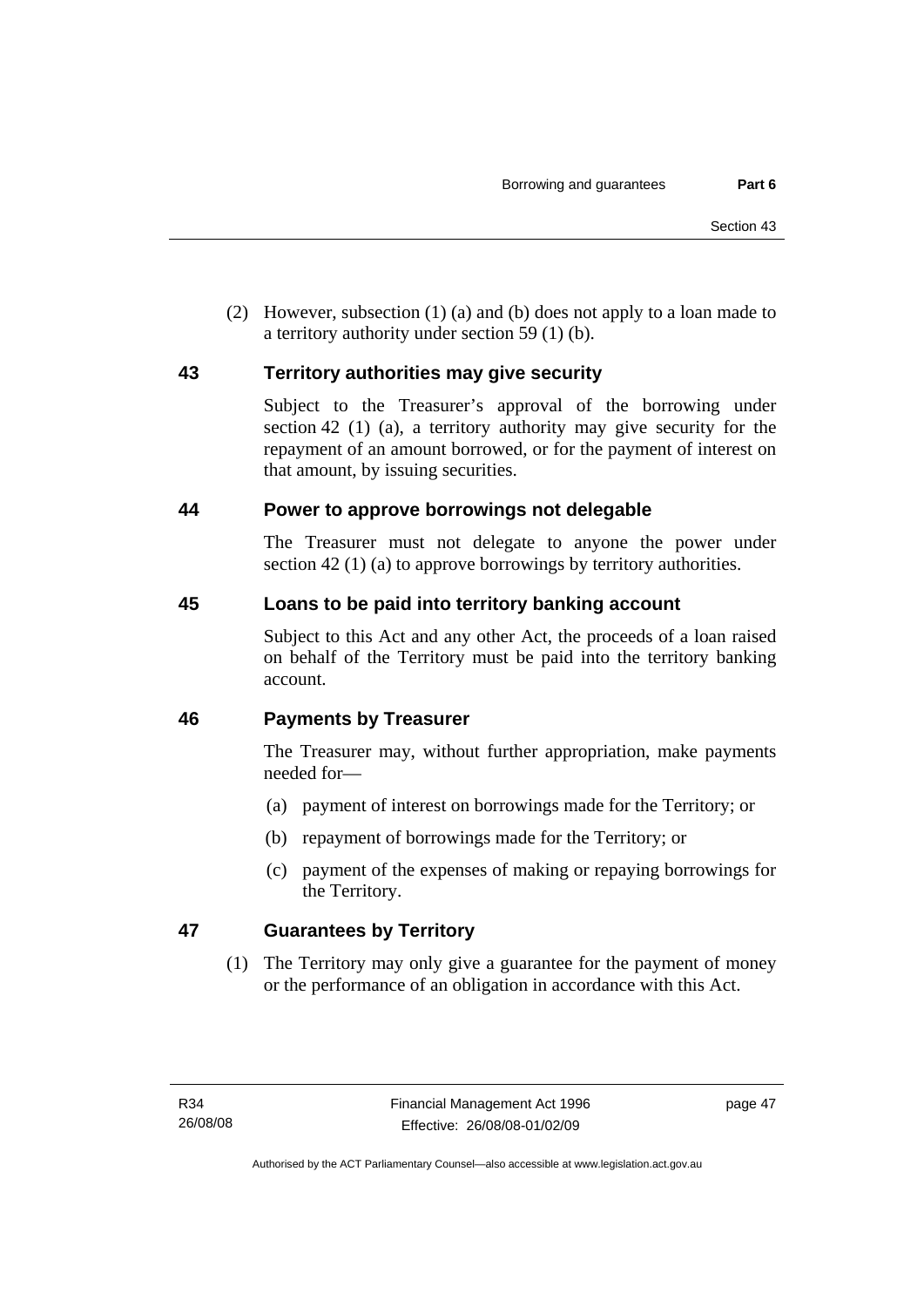#### **Part 6 Borrowing and guarantees**

Section 47

- (2) The Treasurer may approve in writing a guarantee by the Territory for the payment of money or the performance by any person of an obligation under a contract, subject to any conditions the Treasurer may specify in the approval.
- (3) If the Treasurer approves a guarantee under subsection (2), the Treasurer must present a copy of the approval to the Legislative Assembly within 3 sitting days after the approval is given.

page 48 Financial Management Act 1996 Effective: 26/08/08-01/02/09

Authorised by the ACT Parliamentary Counsel—also accessible at www.legislation.act.gov.au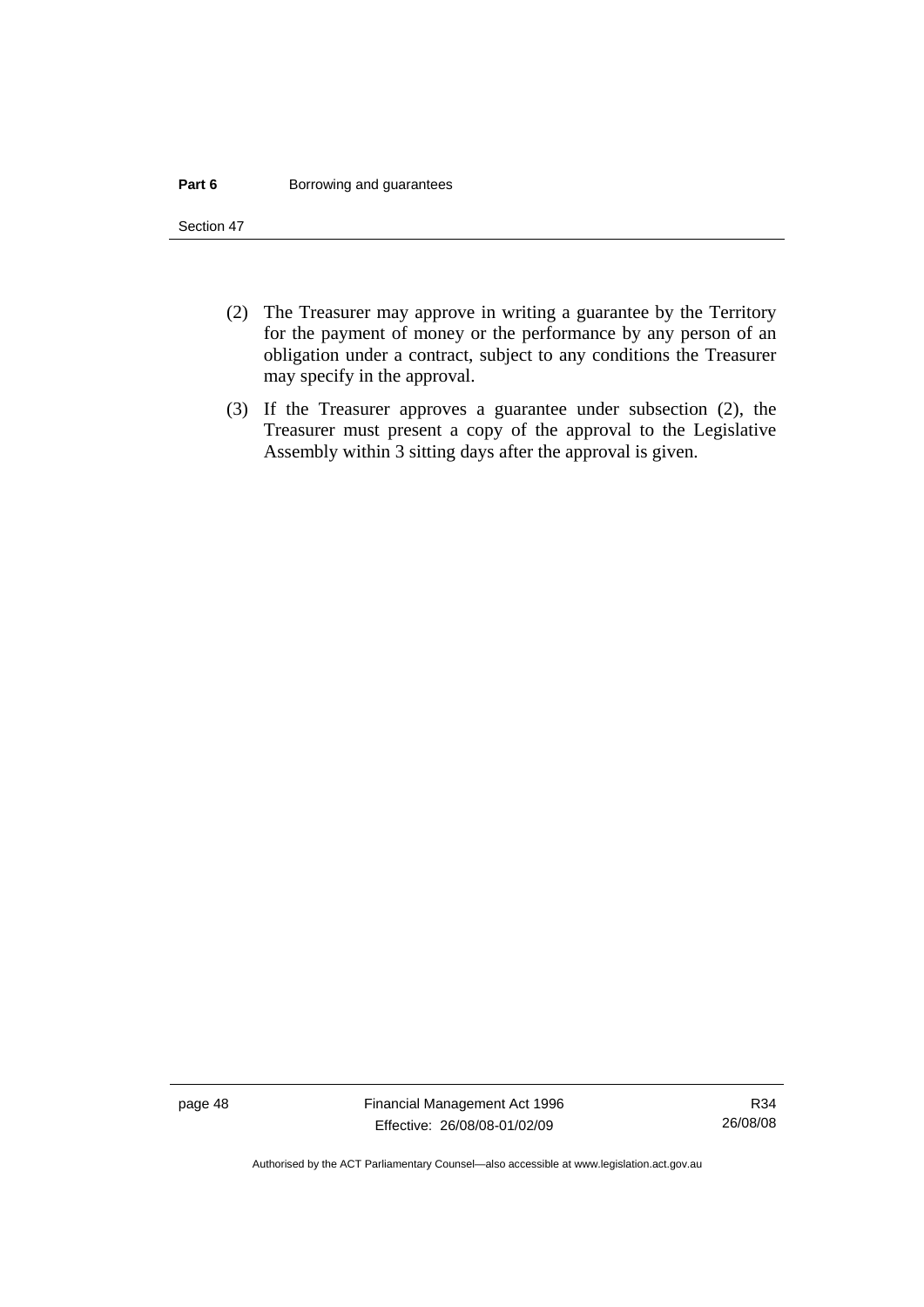# **Part 7 Trust money**

### **49 Identity of trust money**

All trust money held by the Territory must be accounted for separately from public money.

# **50 Administration of trust money**

- (1) Trust money must be administered by the appropriate department on behalf of the Territory.
- (2) The Treasurer may, in writing, specify a department as the appropriate department in relation to an amount of trust money.
- (3) In this section:

*appropriate department*, in relation to an amount of trust money, means—

- (a) except if paragraph (b) applies—the department responsible for matters or enactments that relate most closely to the purpose of the payment; or
- (b) the department specified under subsection (2).

# **51 Departmental trust banking accounts**

- (1) The responsible Minister or the responsible chief executive may open a trust banking account for the purposes of the relevant department.
- (2) A trust banking account must be maintained by the chief executive.
- (3) A trust banking account must not, without the Treasurer's written approval, be opened or maintained otherwise than with an authorised deposit-taking institution with which an agreement is in

page 49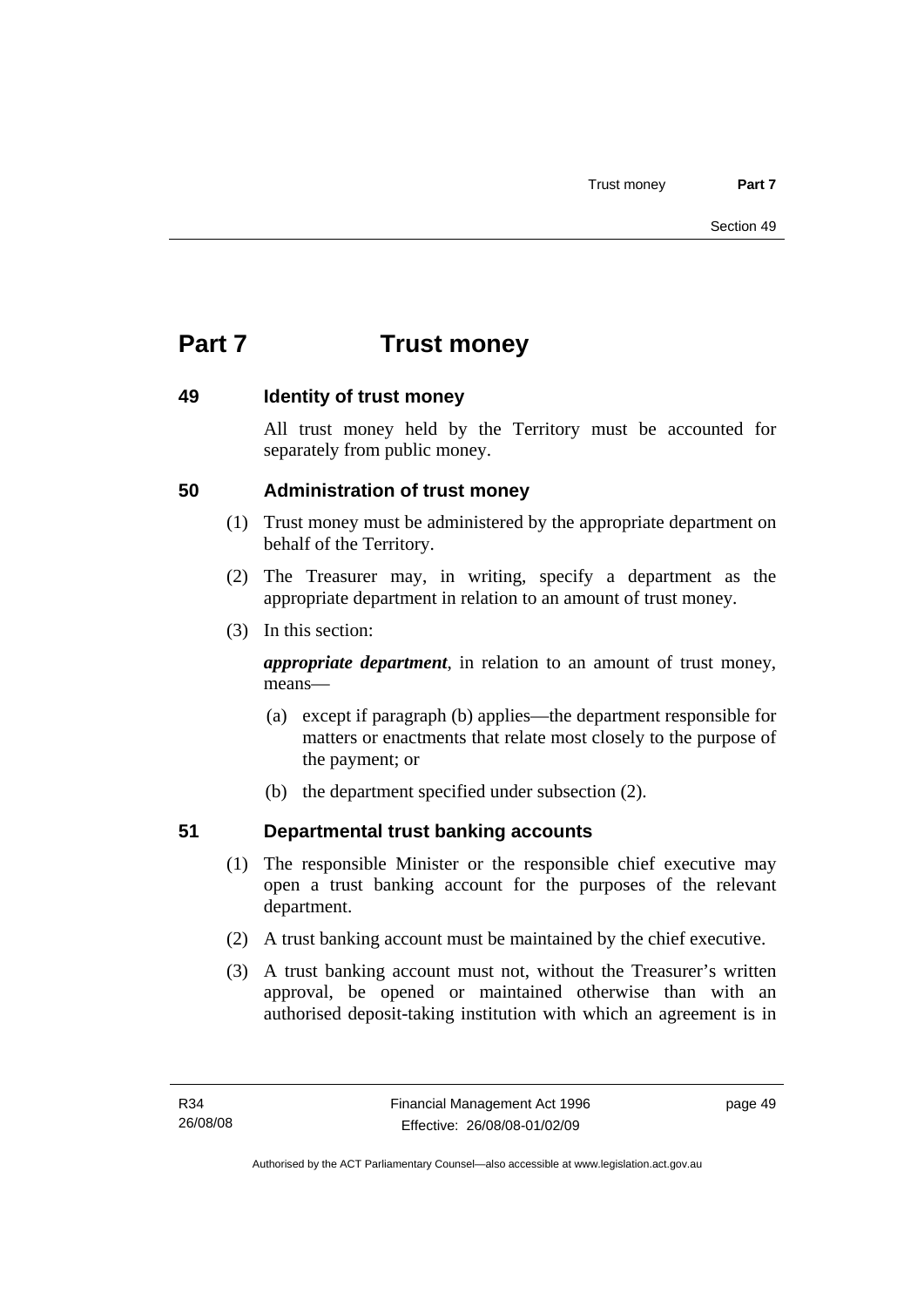#### **Part 7** Trust money

Section 51A

force under section 32 (Agreement for the conduct of banking for Territory).

- (4) No money may be held in a trust banking account other than trust money.
- (5) A Minister or a chief executive must not open or operate a trust banking account otherwise than in accordance with this Act.

#### **51A Transfer of departmental trust banking accounts**

- (1) This section applies if the Treasurer believes that it is desirable, because of changes in departmental responsibilities, to transfer a departmental trust banking account from a department to another department.
- (2) The Treasurer may, in writing, direct the responsible chief executive of the department that holds the account to arrange for it to be transferred to the other department.
- (3) If a chief executive receives a direction under subsection (2), the chief executive must comply with it.
- (4) An account transferred in accordance with the direction becomes a trust banking account of the department to which it is transferred.

#### **51B Transfers between trust banking accounts—changes in departmental responsibilities**

- (1) This section applies if the Treasurer believes that it is necessary, because of changes in departmental responsibilities, to transfer an amount held in a departmental trust banking account (the *first account*) to a trust banking account of another department.
- (2) The Treasurer may, in writing, direct the responsible chief executive of the department that holds the first account to transfer the amount.
- (3) If a chief executive receives a direction under subsection (2), the chief executive must comply with it.

R34 26/08/08

Authorised by the ACT Parliamentary Counsel—also accessible at www.legislation.act.gov.au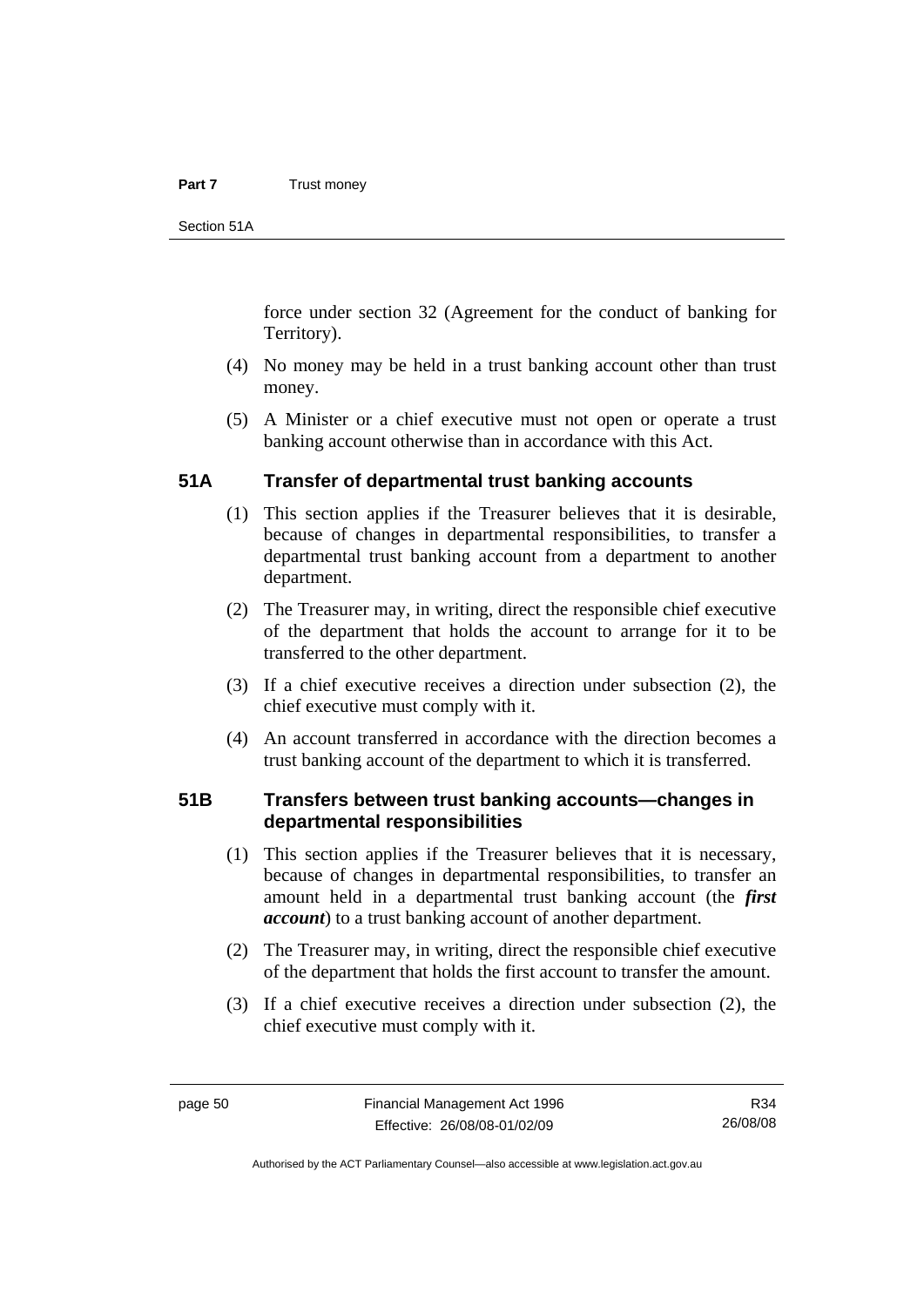## **51C Transfers between trust banking accounts—investment**

Amounts may at any time be transferred between trust banking accounts to facilitate investment of trust money.

# **52 Transfers between trust banking account and territory banking account**

Amounts may only be transferred between a trust banking account and the territory banking account—

- (a) to facilitate investment of the trust money; or
- (b) to make a payment required by section 53A (6) (Unclaimed trust money).

#### **53 Investment of trust money**

The Treasurer may invest trust money as if the Treasurer were a trustee under the *Trustee Act 1925.*

# **53A Unclaimed trust money**

- (1) For this section, money held in a trust banking account is unclaimed trust money if—
	- (a) not less than 6 years has elapsed since the date the money became payable; and
	- (b) during that period, no-one entitled to the money has requested that the money be paid to him or her or according to his or her direction.
- (2) If on 1 January in any year a trust banking account contains unclaimed trust money, the chief executive responsible for maintaining the account must, on or before 31 January in the year, give to the Treasurer a statement of all unclaimed trust money held in the account.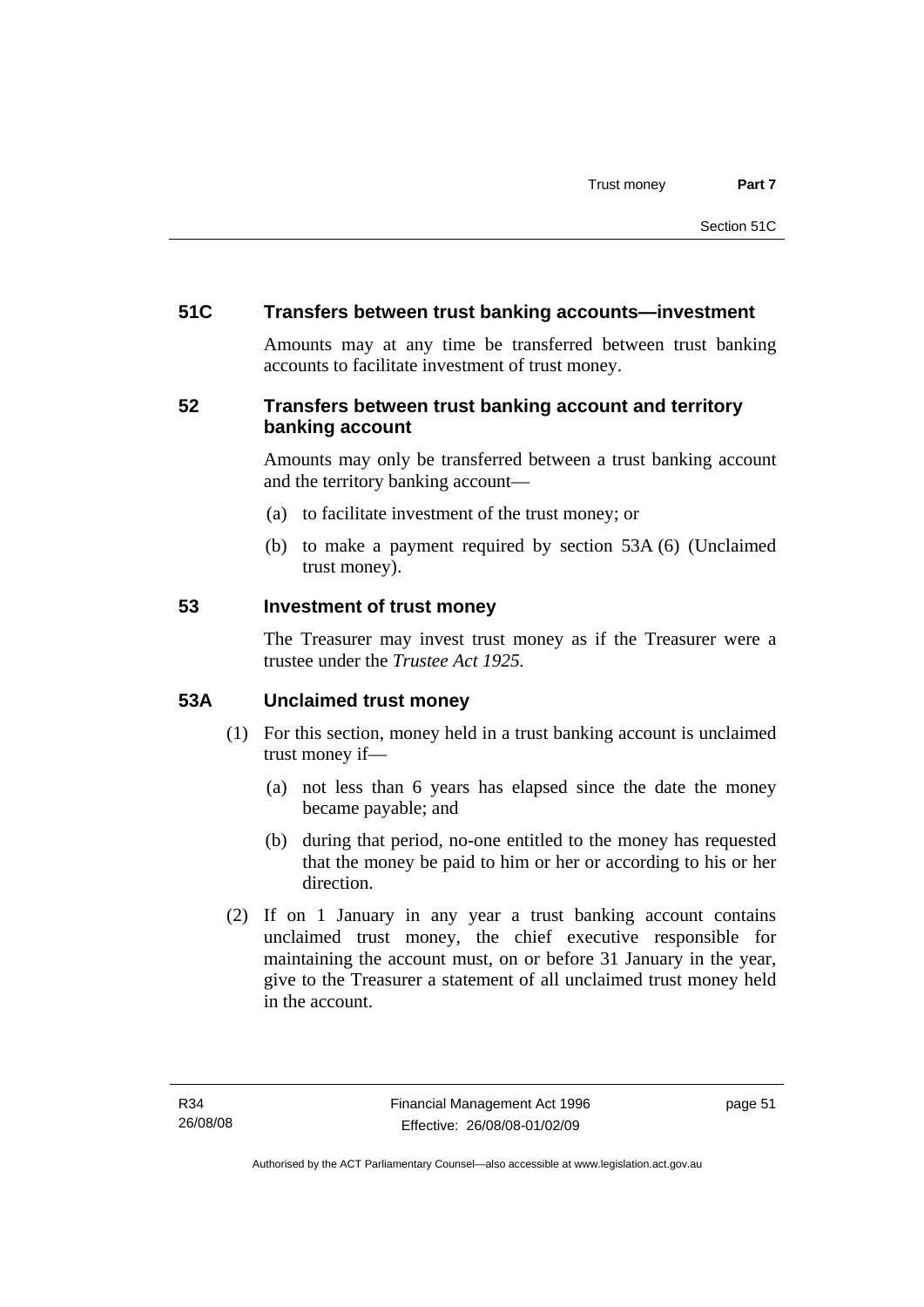- (3) The statement must set out—
	- (a) the name, and last-known address, of each person entitled to unclaimed trust money held in the account; and
	- (b) the amount of the trust money to which each of those people is entitled; and
	- (c) the authorised deposit-taking institution, and the branch of the institution, with which the trust money is held.
- (4) The statement is a notifiable instrument.

*Note* A notifiable instrument must be notified under the Legislation Act.

- (5) The chief executive must also publish the statement in a newspaper published in the ACT.
- (6) The total amount shown in the statement must be paid into the territory banking account when the statement is given to the Treasurer and, on being paid into that account, becomes public money of the Territory.
- (7) A person who claims to be entitled to any money paid into the territory banking account in accordance with subsection (6) may apply to the Treasurer for a payment of an amount equal to the money to which the person is entitled.
- (8) The Treasurer must consider each application and either refuse it or approve it completely or partly.
- (9) The Treasurer must give the applicant written notice of his or her decision.
- (10) A payment approved by the Treasurer under subsection (8) may be made whether or not an appropriation is available for the purpose.

Authorised by the ACT Parliamentary Counsel—also accessible at www.legislation.act.gov.au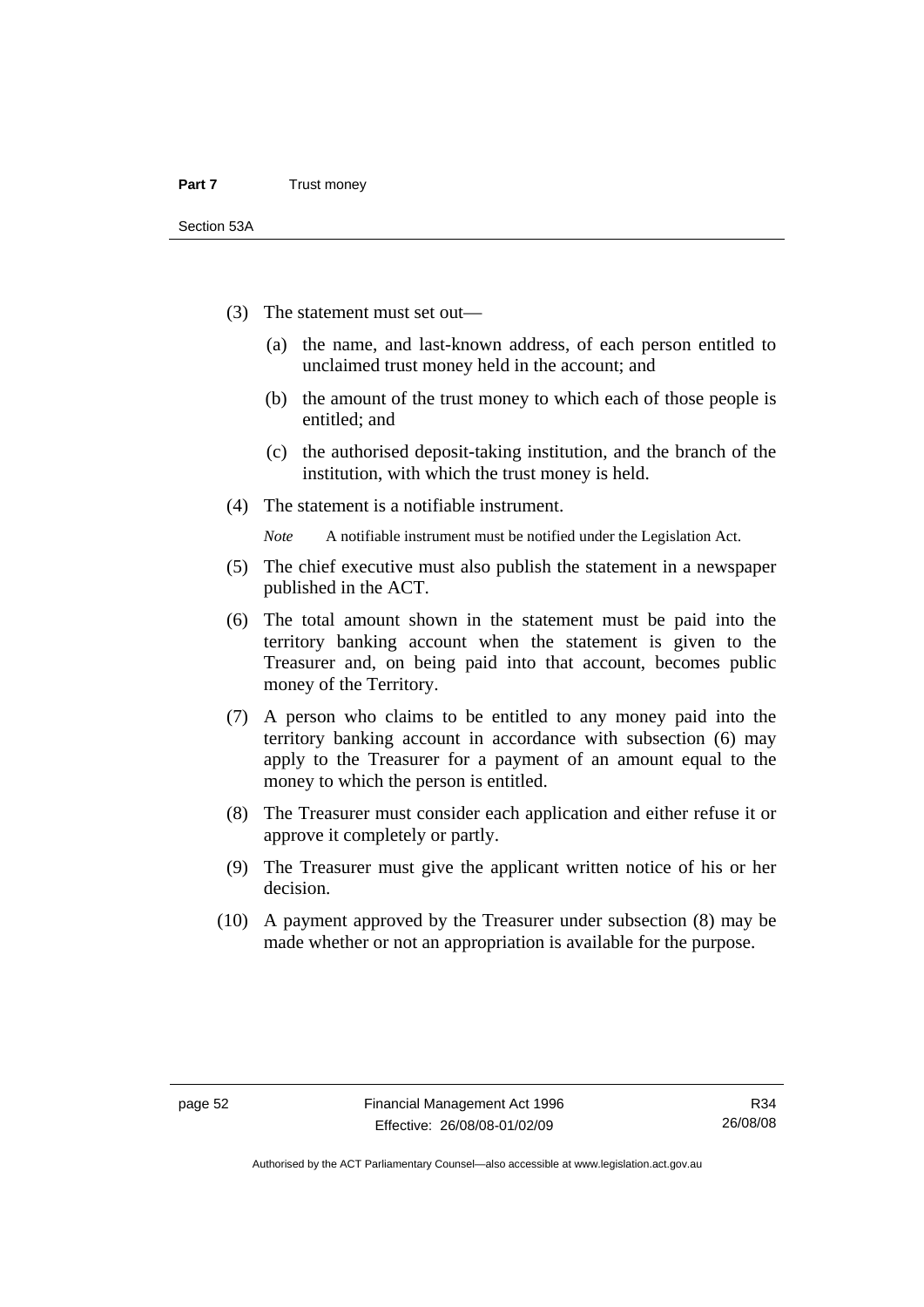### **53B Review of decisions**

Application may be made to the administrative appeals tribunal for a review of a decision of the Treasurer under section 53A (8) refusing an application completely or partly.

#### **53C Notification of decisions**

A notice given under section 53A (9) must be in accordance with the requirements of the code of practice in force under the *Administrative Appeals Tribunal Act 1989*, section 25B (1).

R34 26/08/08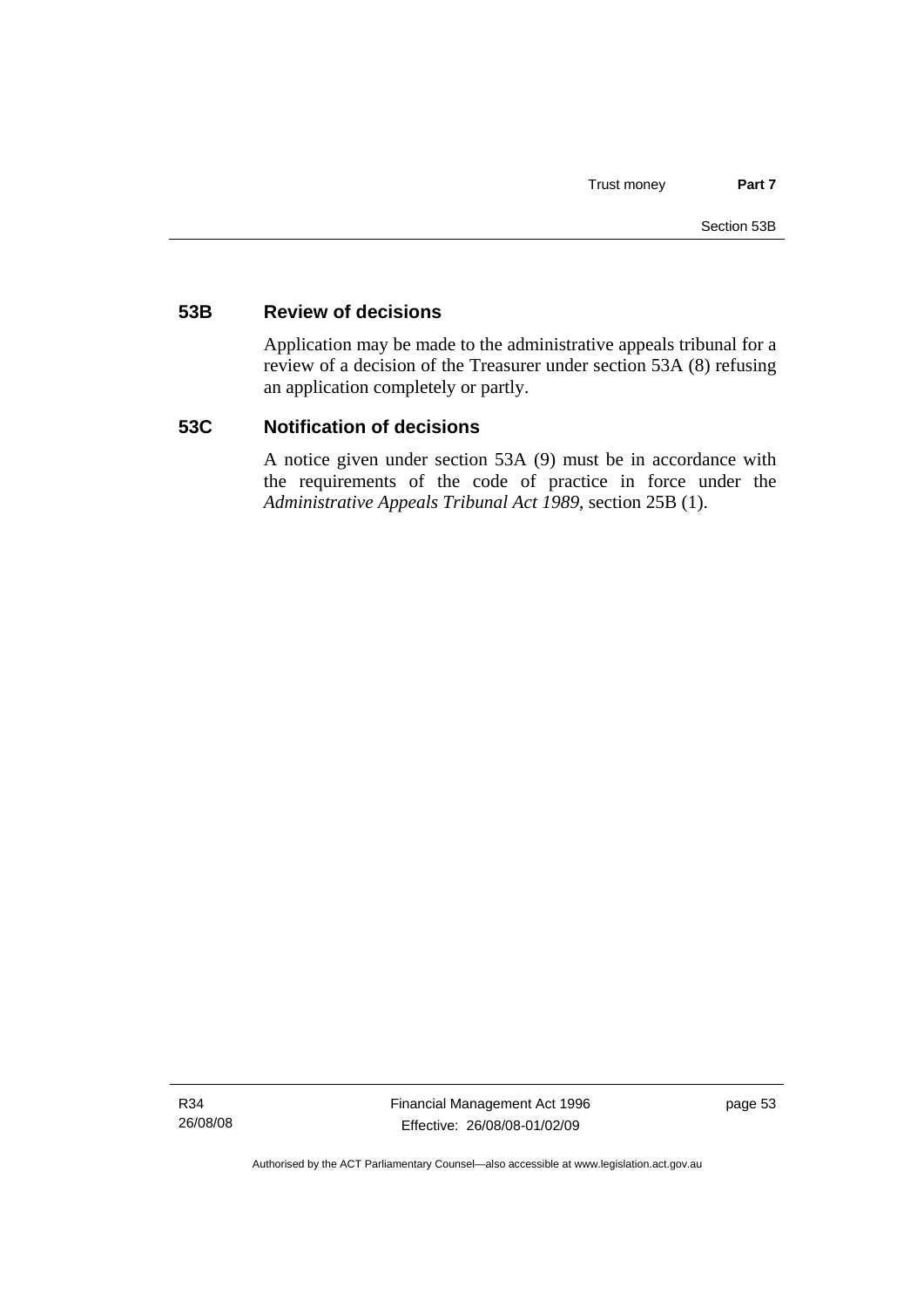Section 54

# **Part 8 Financial provisions for territory authorities**

#### **54 Application—pt 8**

(1) This part applies to the following territory authorities:

- ACT Gambling and Racing Commission
- ACT Insurance Authority
- Australian Capital Territory Public Cemeteries Authority
- Building and Construction Industry Training Fund Authority
- Canberra Institute of Technology
- Cleaning Industry Long Service Leave Authority
- Construction Industry Long Service Leave Authority
- Cultural Facilities Corporation
- Exhibition Park Corporation
- Independent Competition and Regulatory Commission for the Australian Capital Territory
- Land Development Agency
- Legal Aid Commission (A.C.T.)
- Public Trustee for the Australian Capital Territory
- University of Canberra.
- (2) This part also applies to a territory authority prescribed by the financial management guidelines.

#### **55 Responsibilities of chief executive officers of territory authorities**

- (1) This section applies to a territory authority if the authority does not have a governing board.
	- *Note* Section 76 (2) sets out the territory authorities that have governing boards.

R34 26/08/08

Authorised by the ACT Parliamentary Counsel—also accessible at www.legislation.act.gov.au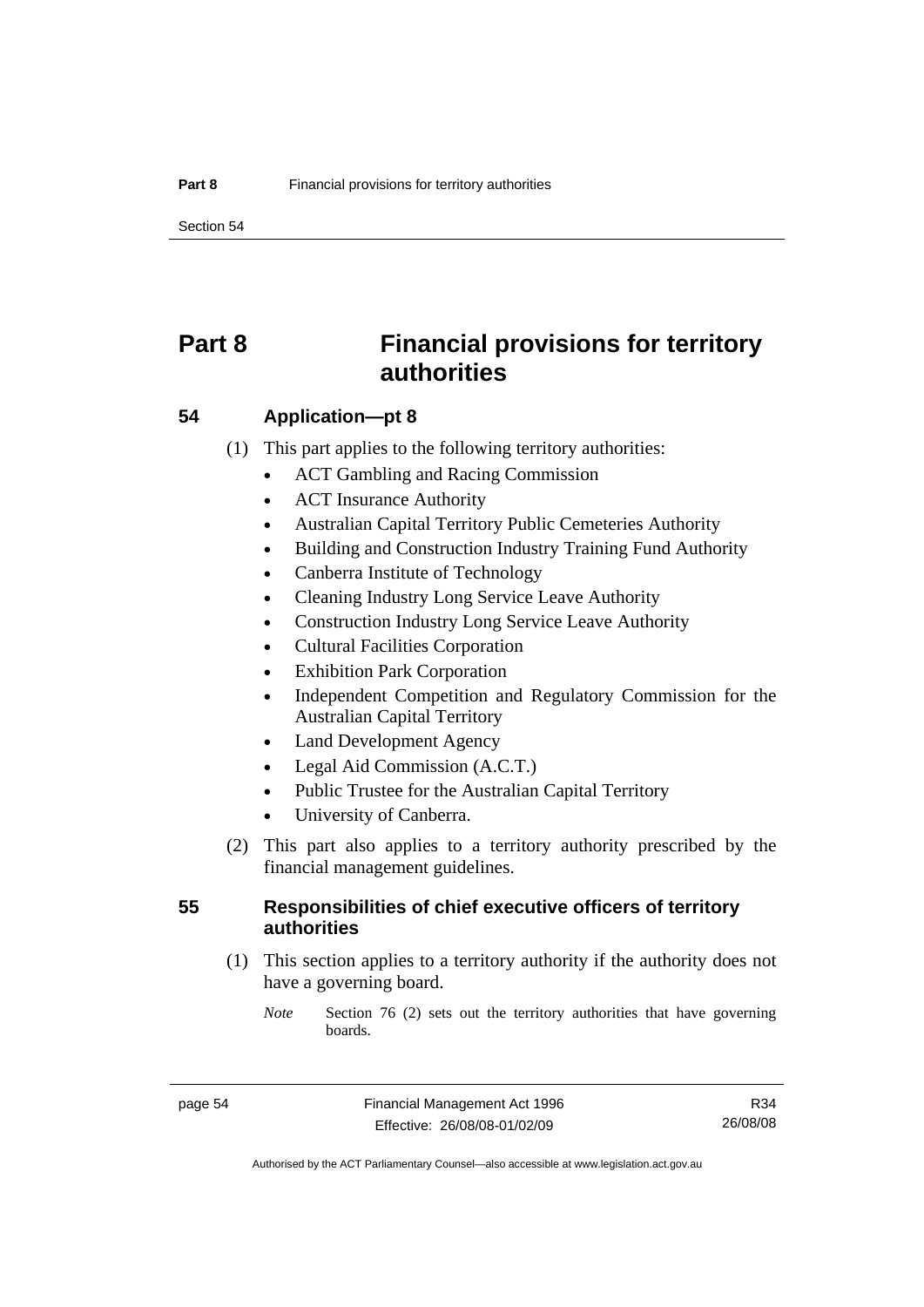- (2) The chief executive officer of the territory authority is responsible, under the responsible Minister, for the efficient and effective financial management of the authority.
- (3) Without limiting subsection (2), the chief executive officer of the territory authority is responsible, under the responsible Minister, for ensuring the following:
	- (a) that the expenses incurred by the authority are properly authorised;
	- (b) that, if an appropriation is made in relation to the authority, any amount of the appropriation spent by the authority is spent in accordance with the appropriation;
	- (c) that, as far as practicable, the operations of the authority during a financial year are consistent with, and comparable to, the estimates in the authority's statement of intent for the year.
	- (d) that payments made by the authority are properly authorised and correctly made;
	- (e) that the staff of the authority comply with the requirements of this Act;
		- *Note* A reference to an Act includes a reference to the statutory instruments made or in force under the Act, including in this case the financial management guidelines (see Legislation Act, s 104).
	- (f) that proper accounts and records are kept of the transactions and affairs of the authority in accordance with generally accepted accounting principles;
	- (g) that adequate control is maintained over the assets of the authority and assets under the authority's control;
	- (h) that adequate control is maintained over the incurring of liabilities by the authority.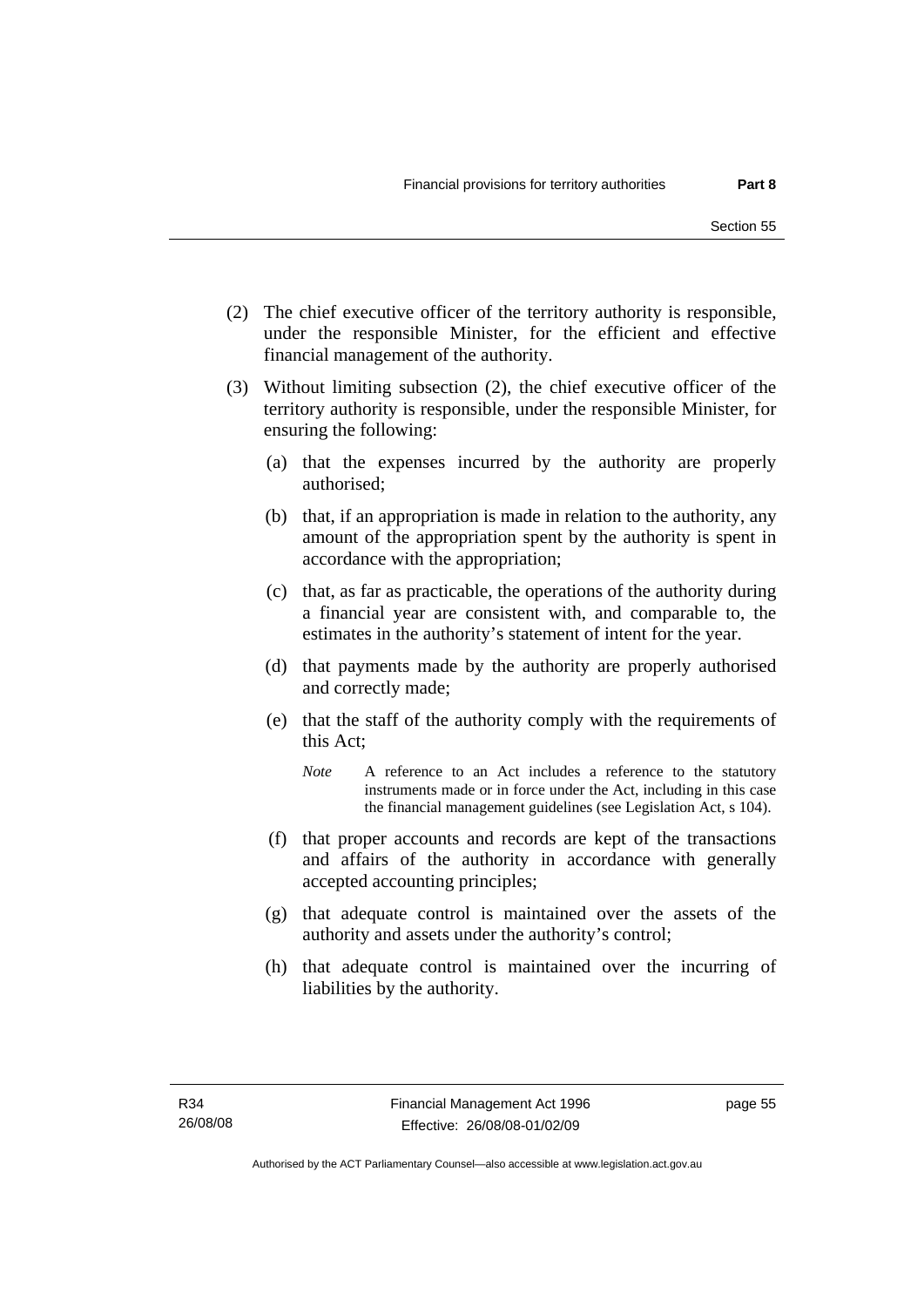Section 56

 (4) A report prepared by the territory authority under the *Annual Reports (Government Agencies) Act 2004* for a financial year must include an explanation of material variations between the actual results of the authority for the year and the estimates in the authority's statement of intent for the year.

#### **56 Responsibilities of governing boards of territory authorities**

 (1) This section applies to a territory authority if the authority has a governing board.

- (2) The governing board of the territory authority is responsible, under the responsible Minister, for the efficient and effective financial management of the authority.
- (3) Without limiting subsection (2), the governing board of the territory authority is responsible, under the responsible Minister, for ensuring the following:
	- (a) that expenses incurred by the authority are properly authorised;
	- (b) that, if an appropriation is made in relation to the authority, any amount of the appropriation spent by the authority is spent in accordance with the appropriation;
	- (c) that, as far as practicable, the operations of the authority during a financial year are consistent with, and comparable to, the estimates in the authority's statement of intent for the year;
	- (d) that payments made by the authority are properly authorised and correctly made;

*Note* Section 76 (2) sets out the territory authorities that have governing boards.

R34 26/08/08

Authorised by the ACT Parliamentary Counsel—also accessible at www.legislation.act.gov.au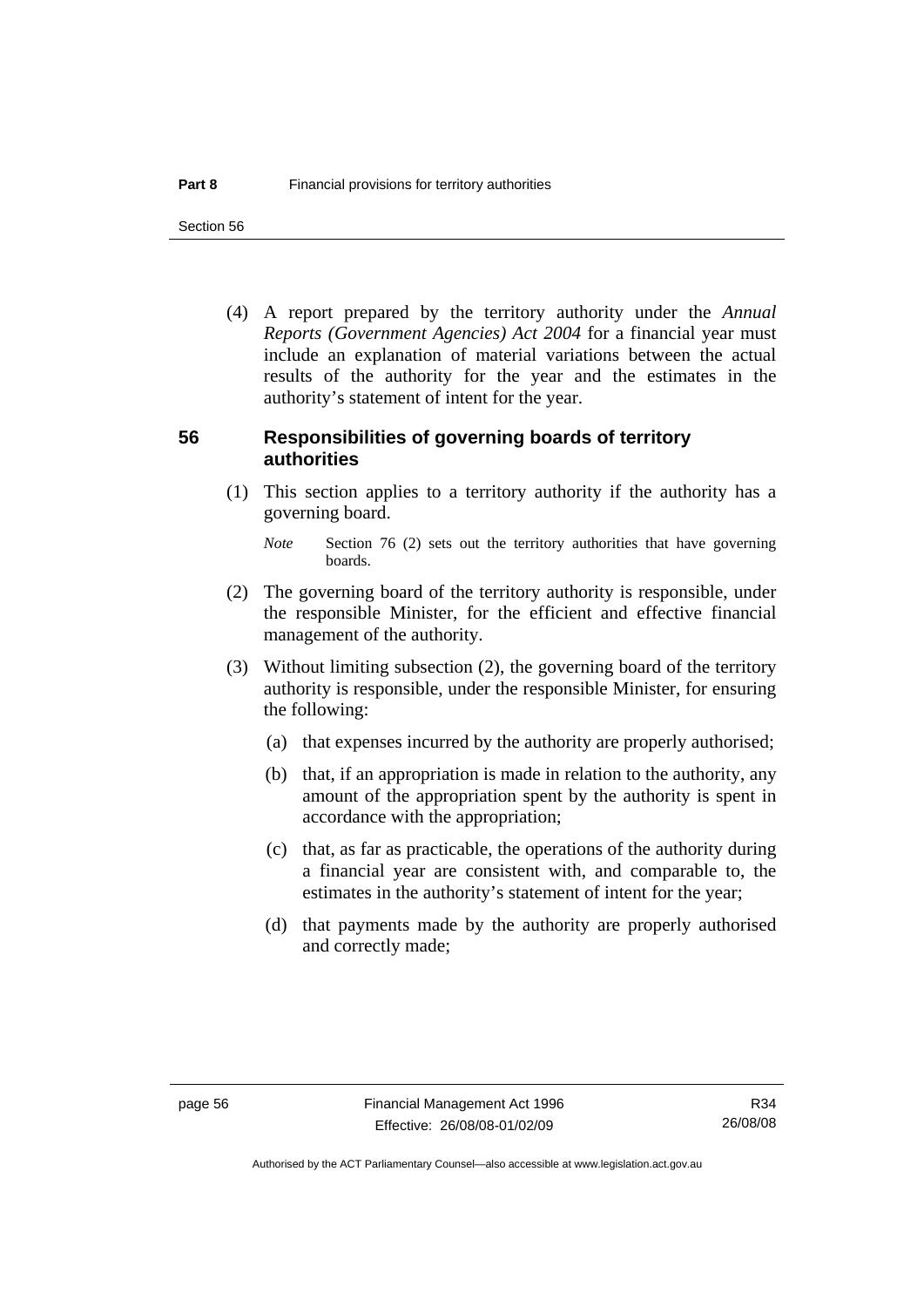- (e) that the staff of the authority comply with the requirements of this Act;
	- *Note* A reference to an Act includes a reference to the statutory instruments made or in force under the Act, including in this case the financial management guidelines (see Legislation Act, s 104).
- (f) that proper accounts and records are kept of the transactions and affairs of the authority in accordance with generally accepted accounting principles;
- (g) that adequate control is maintained over the assets of the authority and assets under the authority's control;
- (h) that adequate control is maintained over the incurring of liabilities by the authority.
- (4) A report prepared by the territory authority under the *Annual Reports (Government Agencies) Act 2004* for a financial year must include an explanation of material variations between the actual results of the authority for the year and the estimates in the authority's statement of intent for the year.

# **57 Banking accounts of territory authorities**

- (1) A territory authority may open 1 or more banking accounts for the purposes of the authority.
- (2) A territory authority must at all times keep at least 1 banking account.
- (3) A banking account of a territory authority must not, without the Treasurer's written approval, be opened or kept otherwise than with an authorised deposit-taking institution with which an agreement is in force under section 32 (Agreement for the conduct of banking for Territory).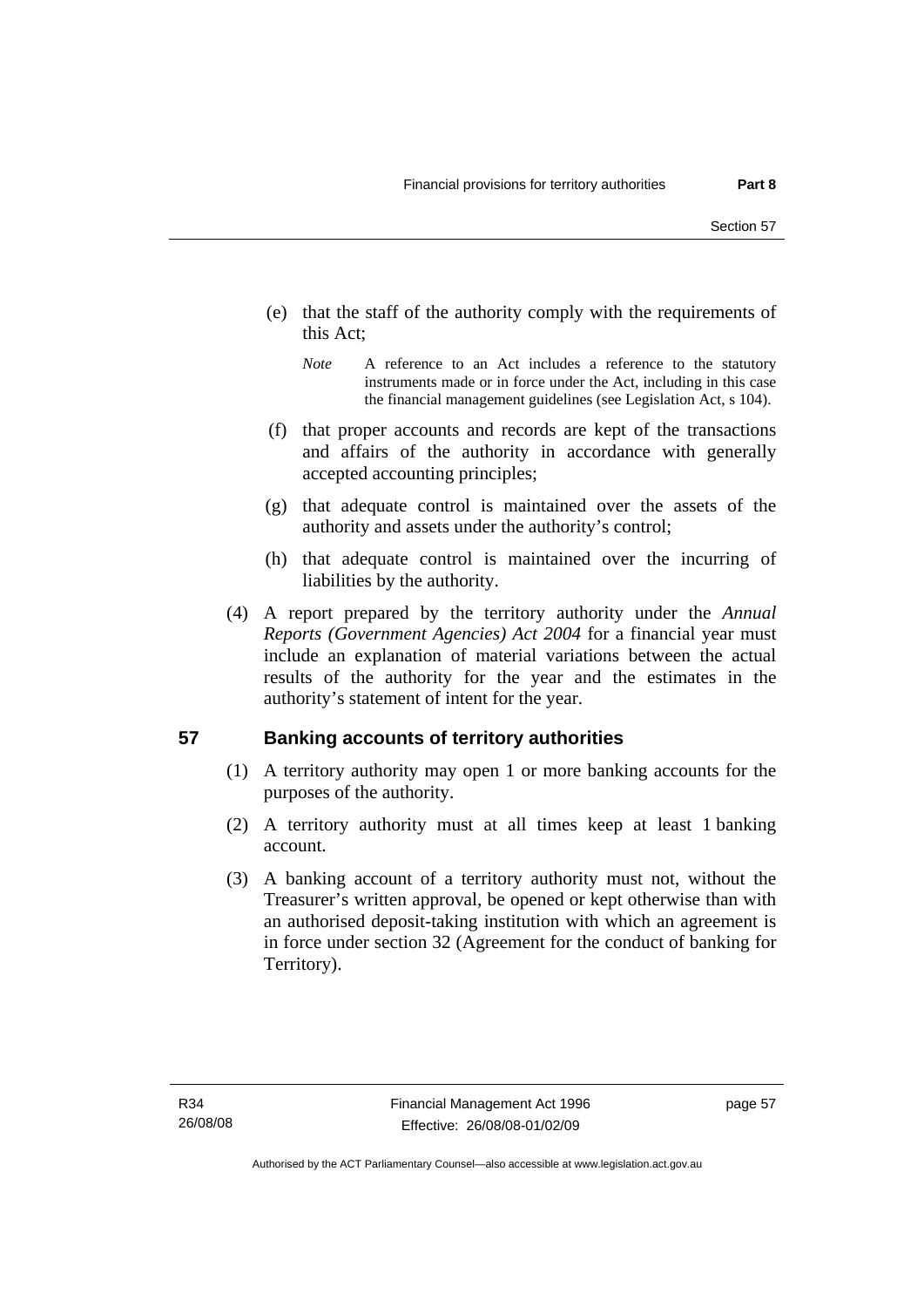#### **58 Investment by territory authorities**

- (1) Funds not immediately required for the purposes of a territory authority may be invested—
	- (a) on deposit with an authorised deposit-taking institution; or
	- (b) in Territory, State or Commonwealth securities; or
	- (c) by the Treasurer, for the territory authority, in an investment mentioned in section 38 (1) (a) to (e); or
	- (d) in an investment prescribed for this paragraph.
- (2) However, the funds of the territory authority may only be invested under this section to increase or protect the financial wealth of the authority.
- (3) Transfers between the territory banking account and the banking account of a territory authority to facilitate investments may be made without appropriation.
- (4) Interest received by the Treasurer for the investment of funds of a territory authority must be paid to the territory authority.
- (5) However, if an investment of funds of a territory authority is made or managed by a department, the department may deduct from the interest received by the department for the investment—
	- (a) a fee charged by the department for making or managing the investment; and
	- (b) expenses reasonably incurred by the department in making or managing the investment.
- (6) Interest that is to be paid to a territory authority under subsection (4) may be paid direct to the territory authority or through the territory banking account.
- (7) If interest to be paid to a territory authority is paid into the territory banking account under subsection (6), the interest may be paid to the authority from that account without further appropriation.

R34 26/08/08

Authorised by the ACT Parliamentary Counsel—also accessible at www.legislation.act.gov.au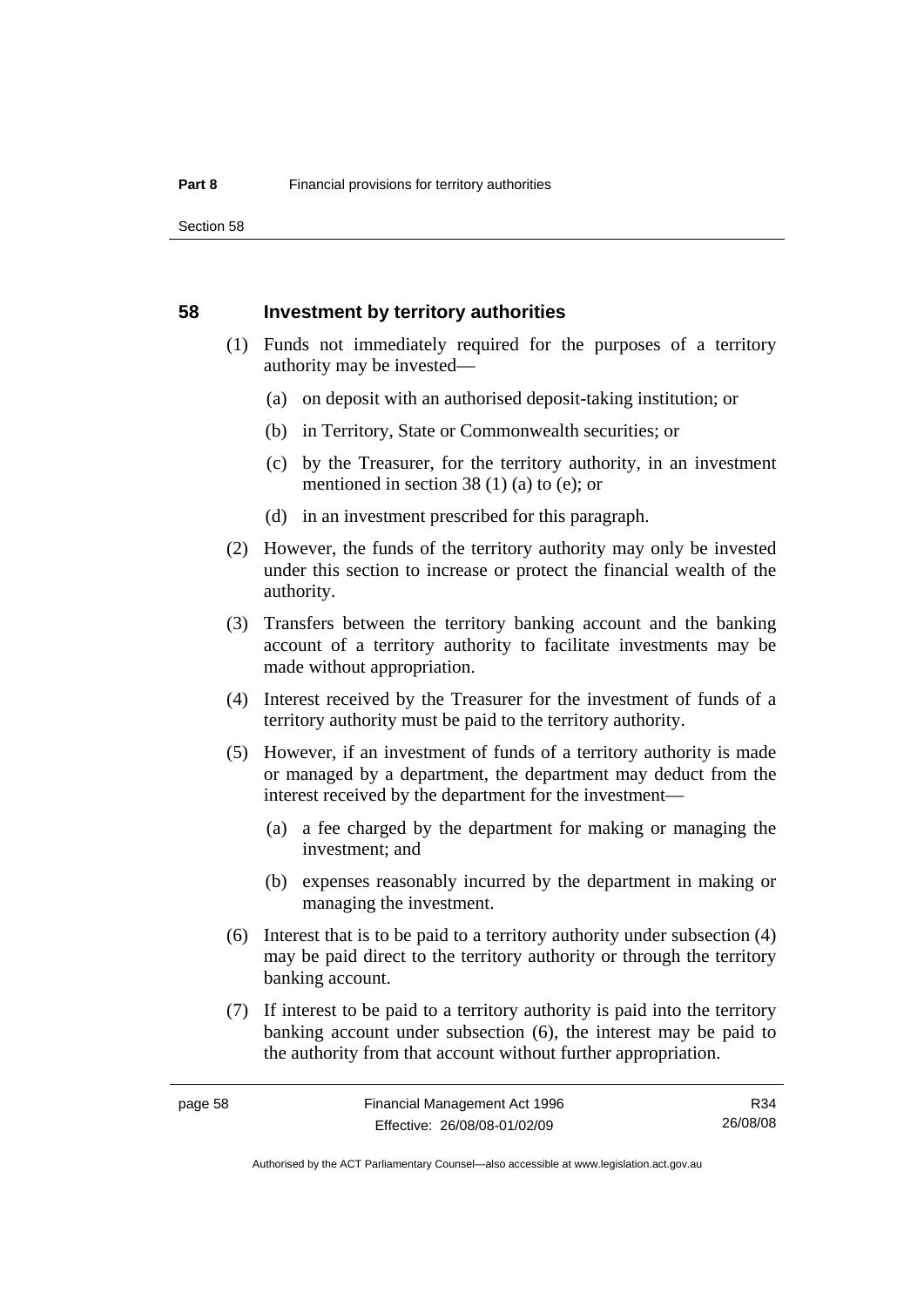(8) This section does not apply to money held on trust by a territory authority.

#### **59 Borrowing by territory authorities**

- (1) The Treasurer may, on the terms and conditions the Treasurer considers appropriate—
	- (a) borrow money for a territory authority; or
	- (b) lend public money to a territory authority.
- (2) A borrowing may be secured by the territory authority's assets approved by the Treasurer for this section.
- (3) A territory authority may arrange an overdraft or credit facility only with the written approval of the Treasurer.
- (4) A loan under subsection (1) (b) may be made only from—
	- (a) money appropriated for the purpose of making the loan; or
	- (b) money appropriated for purposes that include the purpose of making the loan.
- (5) However, subsection (4) does not apply to an overdraft or credit facility for a territory authority from the territory banking account that is approved, in writing, by the Treasurer for the authority.
- (6) The Treasurer may approve an overdraft or credit facility for a territory authority under subsection (5) only if satisfied that it is for a purpose consistent with a function of the authority.
- (7) An approval under subsection (5) must state, for the overdraft or credit facility—
	- (a) each purpose for which it may be used; and
	- (b) the maximum amount that may be outstanding at any time; and
	- (c) conditions about—
		- (i) the repayment of principal; and

page 59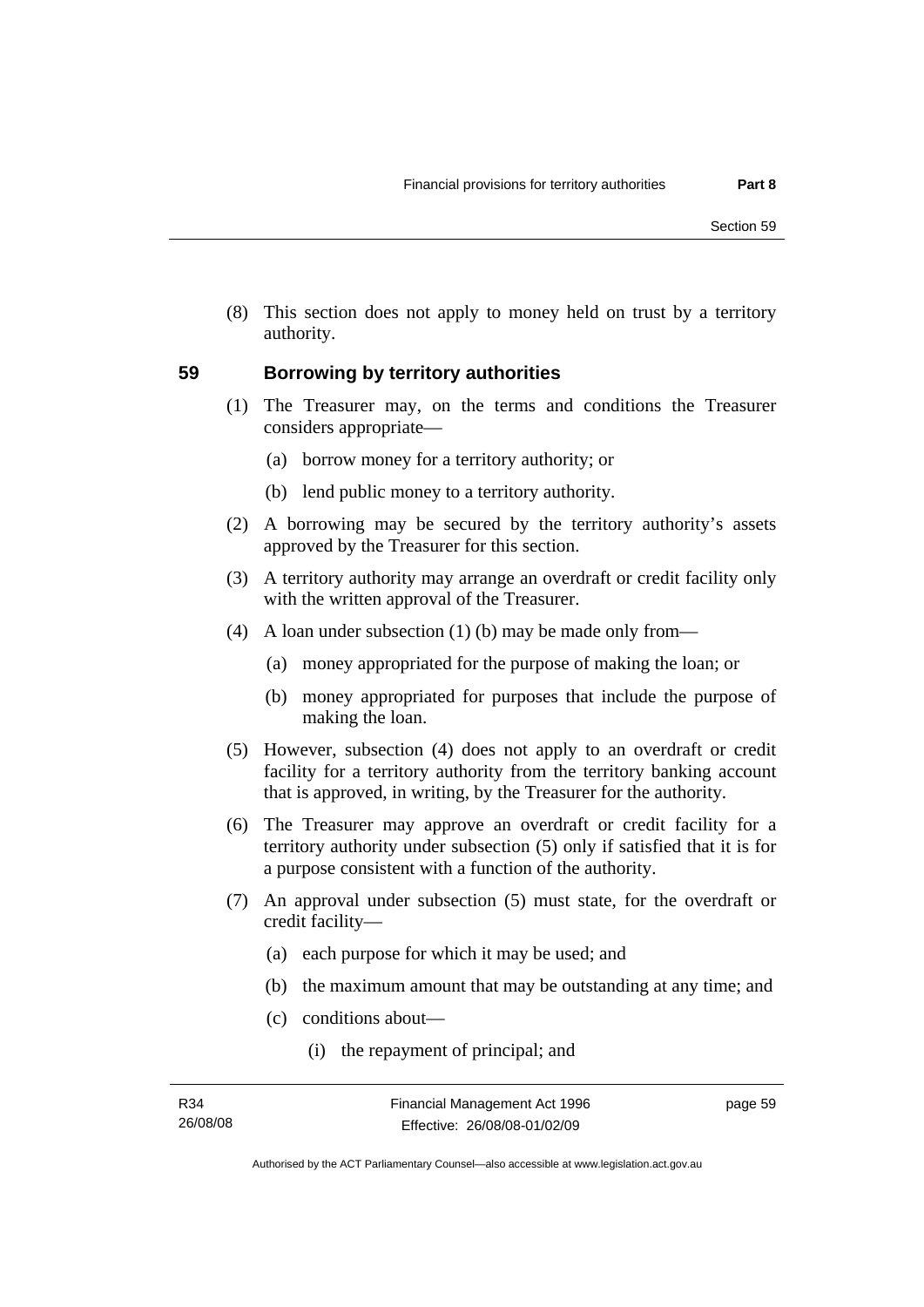- (ii) the interest rate; and
- (iii) the repayment of interest.
- (8) An approval under subsection (5) may also state any other condition that the Treasurer requires.
- (9) An approval under subsection (5) is a disallowable instrument.
	- *Note* A disallowable instrument must be notified, and presented to the Legislative Assembly, under the Legislation Act.
- (10) An overdraft or credit facility approved under subsection (5) must be reviewed annually by the Treasurer.

#### **60 Guarantees by territory authorities**

A territory authority may only give a guarantee with the written approval of the Treasurer.

#### **61 Territory authority statements of intent**

- (1) A territory authority must give the Treasurer a statement (a *statement of intent*) for each financial year.
- (2) A territory authority must consult the responsible Minister in preparing a statement of intent.
- (3) A territory authority must show the responsible Minister a copy of the proposed statement of intent, and take into consideration any comment by the Minister, before giving it to the Treasurer.
- (4) A statement of intent must be—
	- (a) in the form the Treasurer requires; and
	- (b) as agreed between the relevant person for the authority and the Treasurer; and
	- (c) provided to the Treasurer within the period the Treasurer requires.
- (5) A statement of intent for a financial year must include the following:

R34 26/08/08

Authorised by the ACT Parliamentary Counsel—also accessible at www.legislation.act.gov.au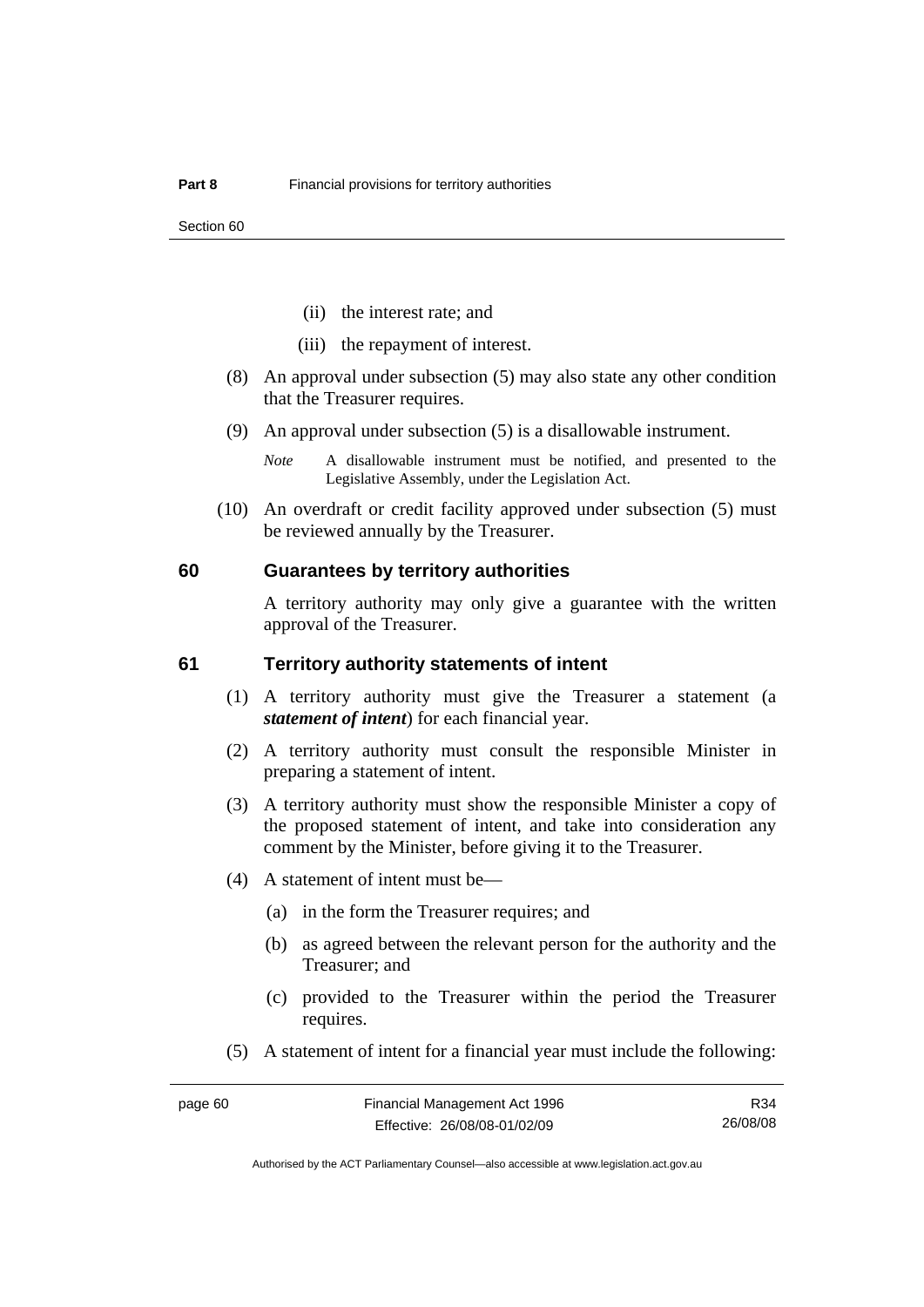- (a) the financial statements required under the financial management guidelines;
- (b) a statement of the objectives of the authority for the year, and each of the next 3 financial years;
- (c) a statement of the nature and scope of the activities to be carried out by the authority during the year, and each of the next 3 financial years;
- (d) the performance criteria and other measures by which the performance of the authority may be assessed against its objectives for the year, and each of the next 3 financial years;
- (e) an assessment of the performance (or estimated performance) of the authority in the previous financial year against its objectives for that year;
- (f) the results of any review under section 59 (10) in the previous financial year of an overdraft or credit facility approved for the authority;
- (g) any other information the Treasurer directs.
- (6) In this section:

*relevant person*, for a territory authority, means—

- (a) if the authority has a governing board—the chair of the governing board; or
- (b) if the authority does not have a governing board—the chief executive officer.

### **62 Presentation of statements of intent of territory authorities**

 (1) The Treasurer must present to the Legislative Assembly, with the budget papers for a financial year, a statement of intent for each territory authority for the year.

page 61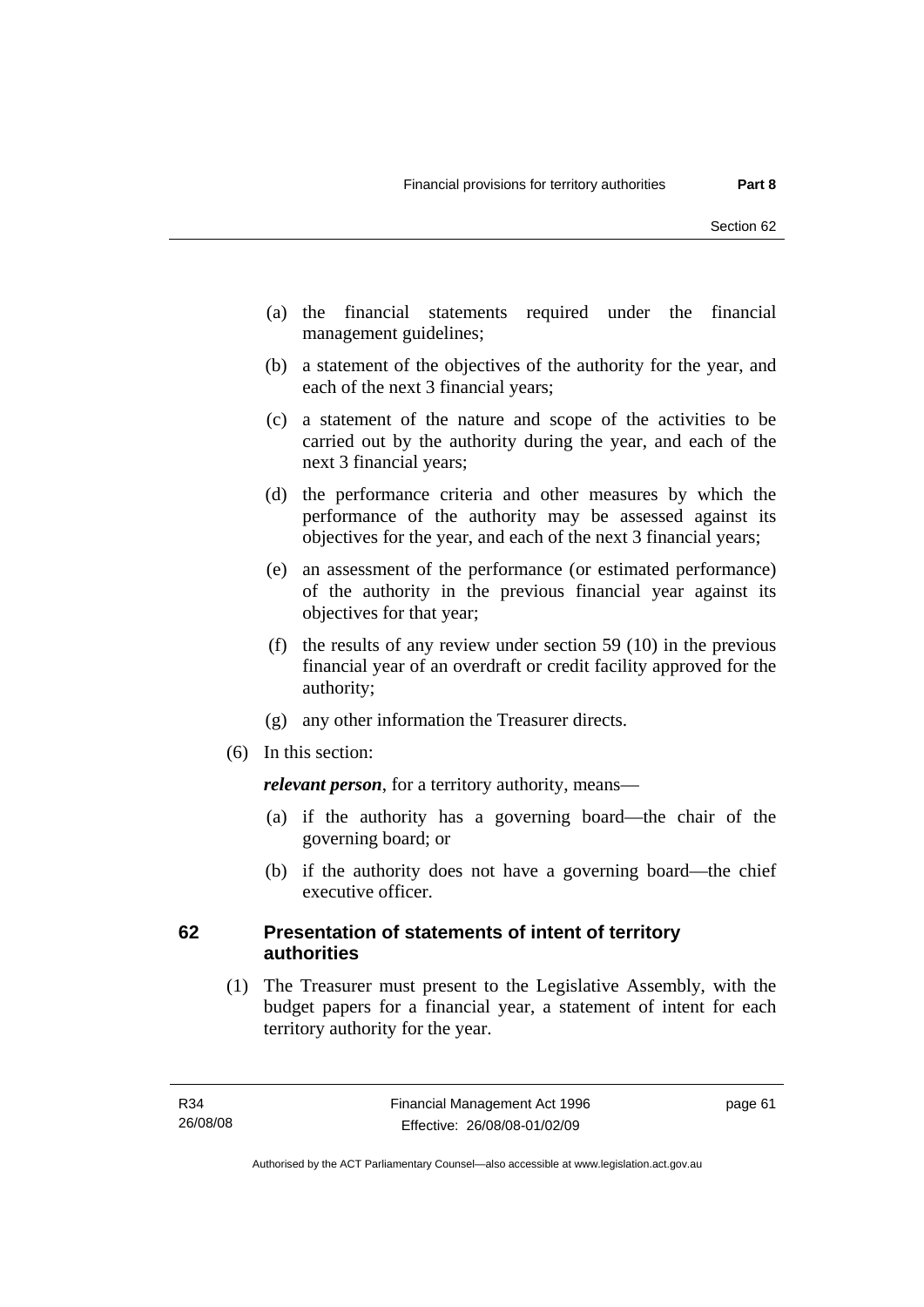- (2) If the Treasurer does not present to the Legislative Assembly, with the budget papers for a financial year, a statement of intent for a territory authority, the Treasurer must—
	- (a) as soon as practicable after the budget papers are presented, explain to the Legislative Assembly why the statement of intent was not presented; and
	- (b) present the statement of intent to the Legislative Assembly as soon as practicable after presenting the budget papers.

#### **63 Annual financial statements of territory authorities**

- (1) As soon as practicable after the end of each financial year, each territory authority must prepare annual financial statements for its operations during the year.
- (2) The annual financial statements must be prepared in accordance with generally accepted accounting principles and in a form that facilitates a comparison between the financial operations of the territory authority during the financial year and the estimates of the operations in the authority's statement of intent for the year.
- (3) The annual financial statements must include—
	- (a) the financial statements required under the financial management guidelines; and
	- (b) if a change was made during the year to the conditions of a capital injection set out under section 12A (1) (c) (ii) (Territory authority and territory-owned corporation budgets) in a statement included in a proposed budget for the authority for a financial year—a statement of the change and the reasons for it; and
	- (c) any other statement necessary to fairly reflect the financial operations of the authority during the year and its financial position at the end of the year.

R34 26/08/08

Authorised by the ACT Parliamentary Counsel—also accessible at www.legislation.act.gov.au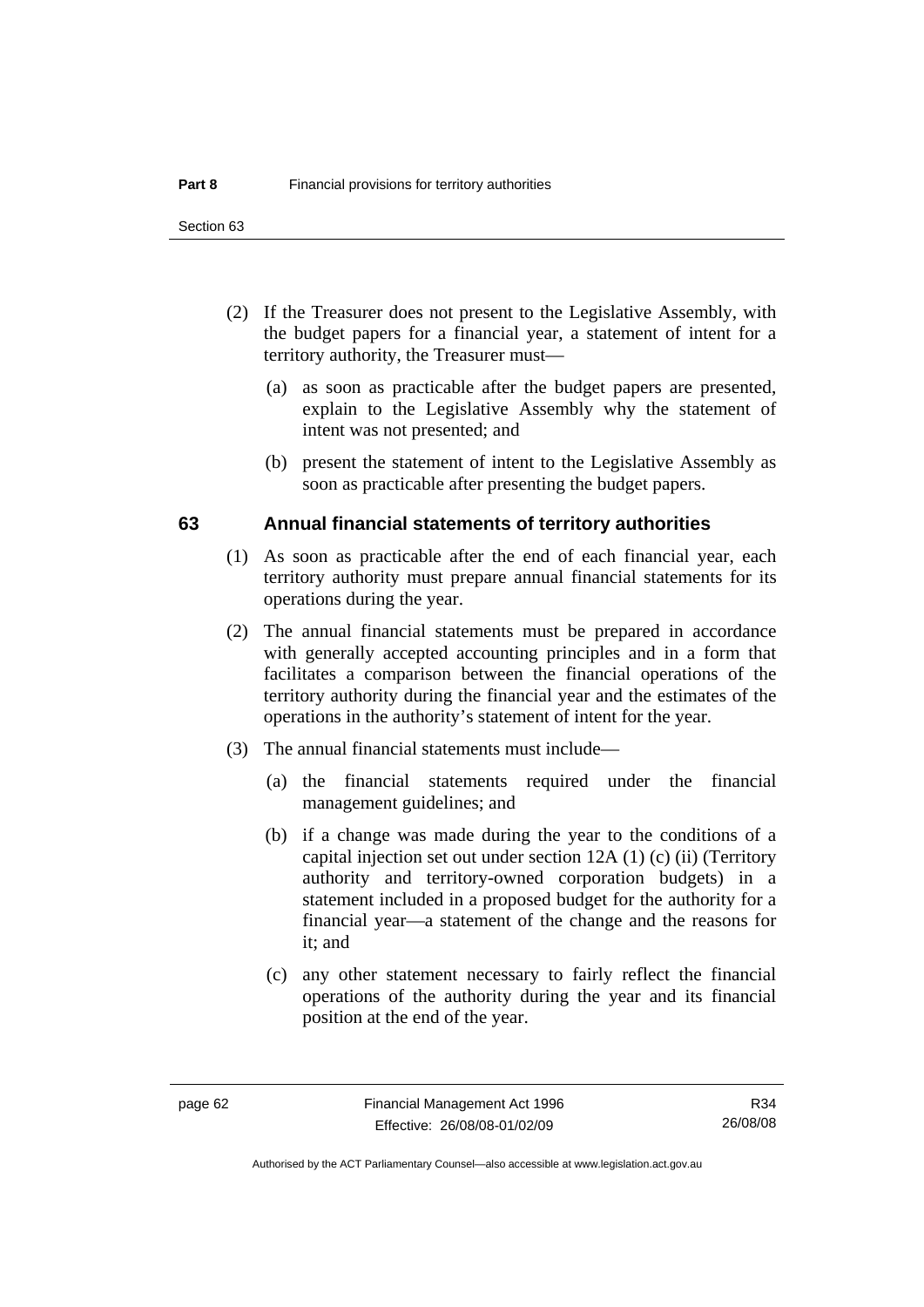# **64 Responsibility for annual financial statements of territory authorities**

- (1) The annual financial statements of a territory authority for a financial year must have endorsed on them, or attached to them, a statement of responsibility signed by the relevant person for the authority.
- (2) The statement of responsibility must—
	- (a) include a statement of the relevant person's responsibility for the preparation of the annual financial statements and the judgments exercised in preparing them; and
	- (b) state that, in the relevant person's opinion, the financial statements fairly reflect the financial operations of the authority during the financial year and the financial position of the authority at the end of the year.
- (3) In this section:

*relevant person*, for the territory authority, means—

- (a) if the authority has a governing board—the chair of the governing board; or
- (b) if the authority does not have a governing board—the chief executive officer.

# **65 Audit of annual financial statements of territory authorities**

- (1) The chief executive officer of a territory authority must give the auditor-general the annual financial statements of the authority for a financial year within the prescribed period after the end of the year.
- (2) The financial statements given to the auditor-general must have endorsed on them, or attached to them, the statement of responsibility made for them under section 64.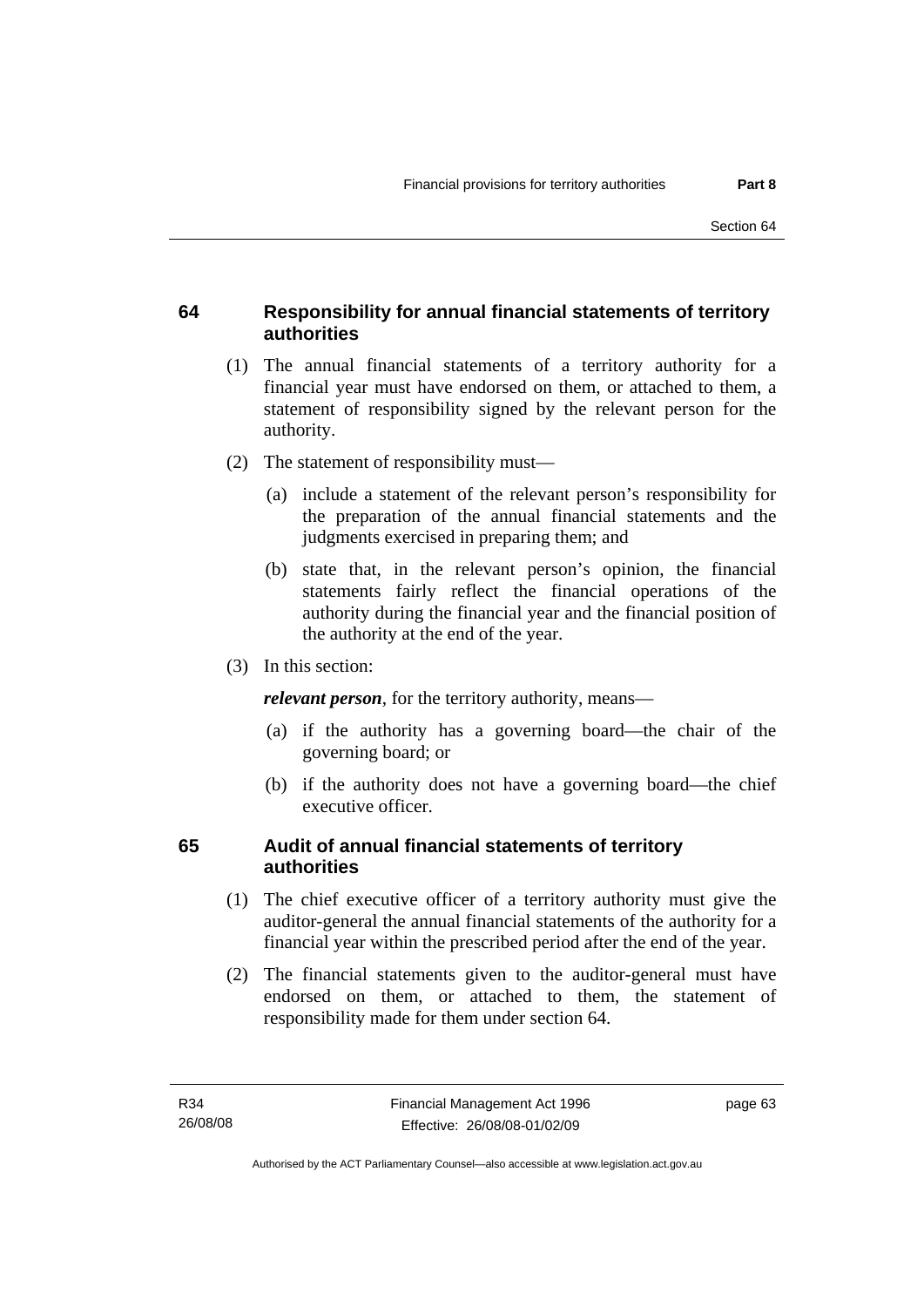Section 66

 (3) The auditor-general must give the chief executive officer an audit opinion about the financial statements as soon as practicable after the auditor-general receives them.

# **66 Annual financial statements of territory authorities to be included in annual reports etc**

A report prepared under the *Annual Reports (Government Agencies) Act 2004* for a territory authority for a financial year must include, or have attached to it—

- (a) the authority's annual financial statements for the year; and
- (b) the audit opinion under section 65 (3) about the financial statements.

# **67 Treasurer may require interim financial statements etc for territory authorities**

- (1) The Treasurer may, in writing, direct the relevant person for a territory authority to give the responsible Minister of the authority and the Treasurer financial or other statements relating to the authority for each month, quarter or other stated period of the year.
- (2) The relevant person must prepare the statements required by the direction and give them to the responsible Minister and Treasurer within 1 month after the day the person receives the direction or, if a longer period for compliance is stated in the direction, within the longer period.
- (3) In this section:

*relevant person*, for a territory authority, means—

- (a) if the authority has a governing board—the chair of the governing board; or
- (b) if the authority does not have a governing board—the chief executive officer.

R34 26/08/08

Authorised by the ACT Parliamentary Counsel—also accessible at www.legislation.act.gov.au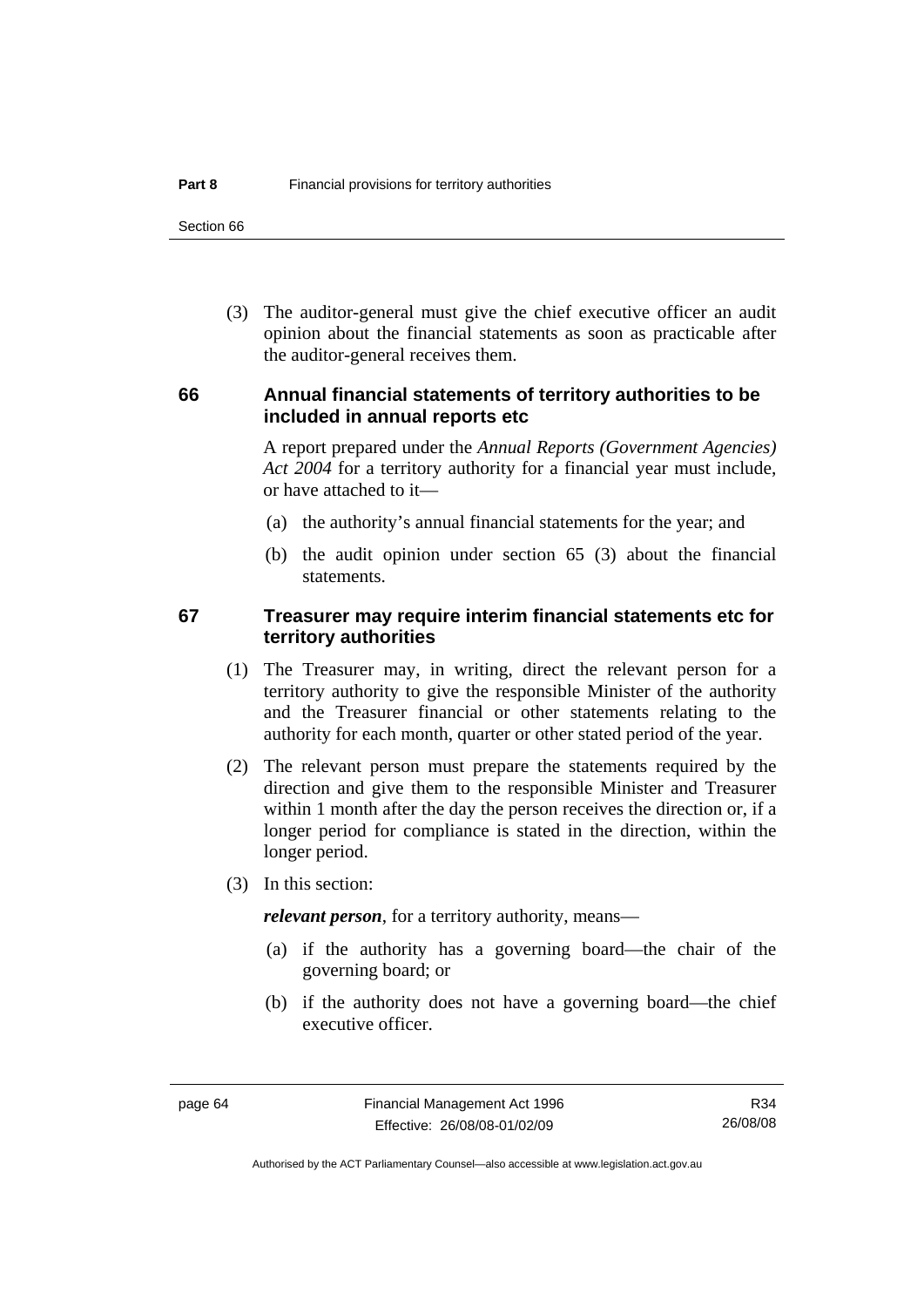# **68 Statements of performance of territory authorities**

- (1) As soon as practicable after the end of each financial year, each territory authority must prepare a statement of the performance of the authority in meeting the objectives in the authority's statement of intent for the year.
- (2) The statement must assess the performance by reference to the performance criteria and other measures included in the statement of intent in accordance with section 61 (5) (d).
- (3) For a prescribed territory authority, the statement must also include a statement of the performance of the authority in providing each class of outputs provided by it during the year and, in particular—
	- (a) compare the performance of the territory authority in providing each class of the outputs with the forecast of the performance in the authority's budget for the year; and
	- (b) give particulars of the extent to which the performance criteria set out in the budget for the provision of the outputs were met.
- (4) In this section:

*budget*, for the territory authority, means the budget for the authority for the financial year presented to the Legislative Assembly under section 10 (c) (Budget papers) and, if that budget has been amended under this Act, the budget as amended.

*prescribed territory authority* means a territory authority prescribed for section 12A (1) (b) (Territory authority and territory-owned corporation budgets).

# **69 Responsibility for territory authority statements of performance**

 (1) A statement of performance of a territory authority for a financial year must have endorsed on it, or attached to it, a statement of responsibility signed by the relevant person for the authority.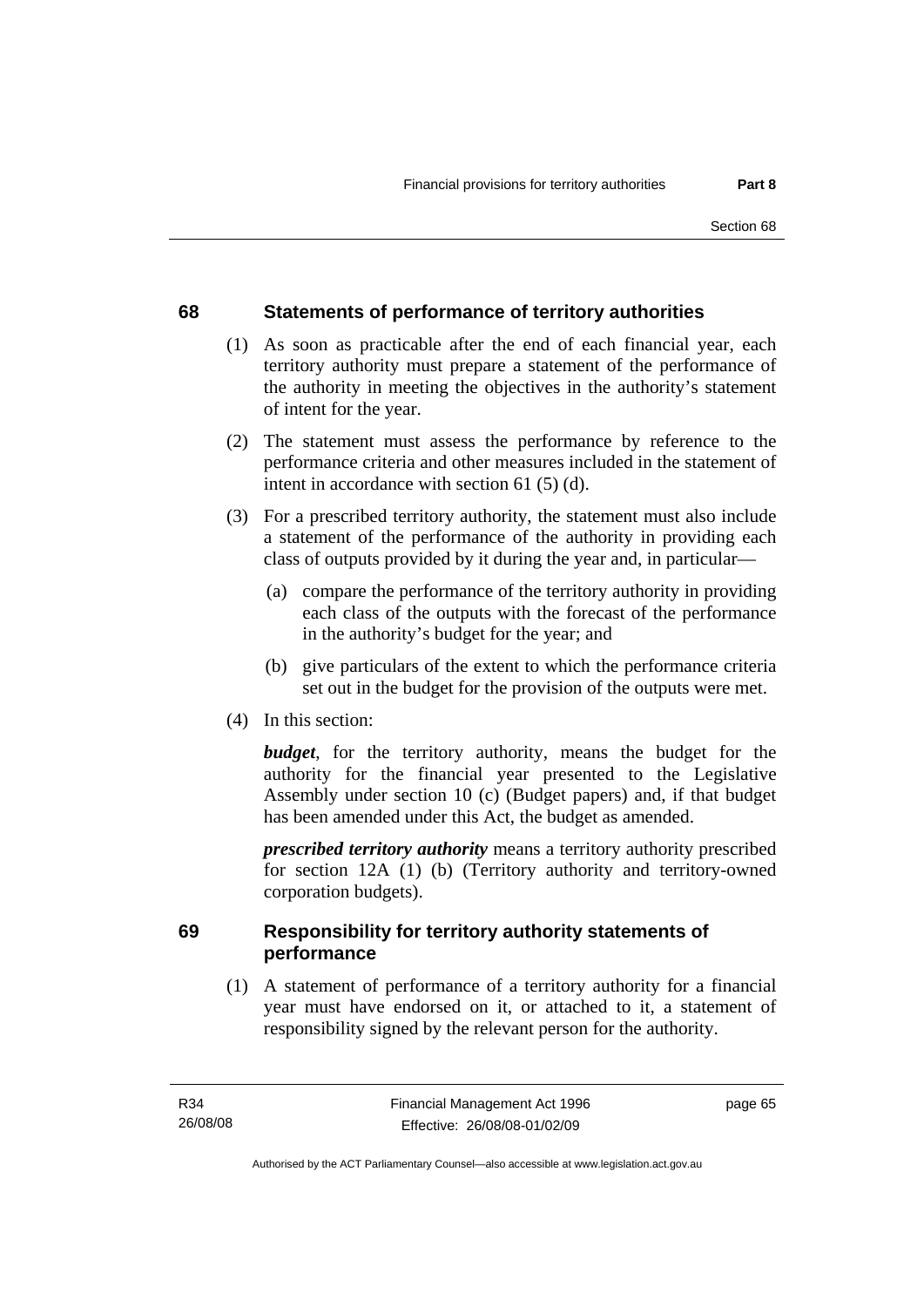Section 70

- (2) The statement of responsibility must—
	- (a) include a statement of the relevant person's responsibility for the preparation of the statement of performance and the judgments exercised in preparing them; and
	- (b) state that, in the relevant person's opinion, the statement of performance fairly reflects the performance of the authority during the financial year.
- (3) In this section:

*relevant person*, for the territory authority, means—

- (a) if the authority has a governing board—the chair of the governing board; or
- (b) if the authority does not have a governing board—the chief executive officer.

# **70 Scrutiny of territory authority statements of performance**

- (1) The chief executive officer of a territory authority must give the auditor-general the authority's statement of performance for a financial year within the prescribed period after the end of the year.
- (2) The statement of performance given to the auditor-general must have endorsed on it, or attached to it, the statement of responsibility made for it under section 69.
- (3) The auditor-general must give the chief executive officer a report about the statement of performance as soon as practicable after the auditor-general receives it.
- (4) The report must be prepared in accordance with the financial management guidelines.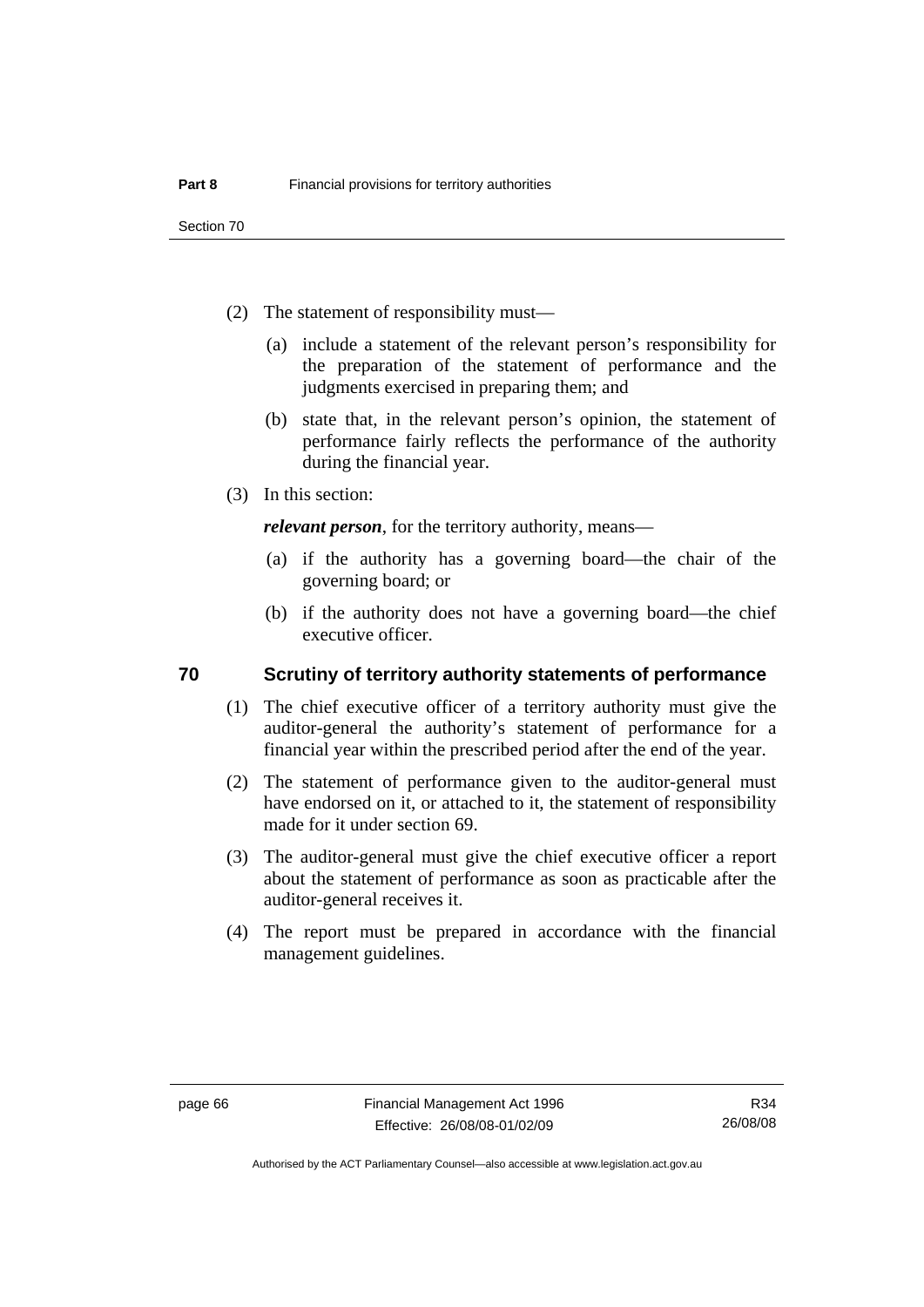# **71 Territory authority statements of performance to be included in annual reports etc**

A report prepared under the *Annual Reports (Government Agencies) Act 2004* for a territory authority for a financial year must include, or have attached to it—

- (a) the authority's statement of performance for the year; and
- (b) the auditor-general's report under section 70 (3) about the statement of performance.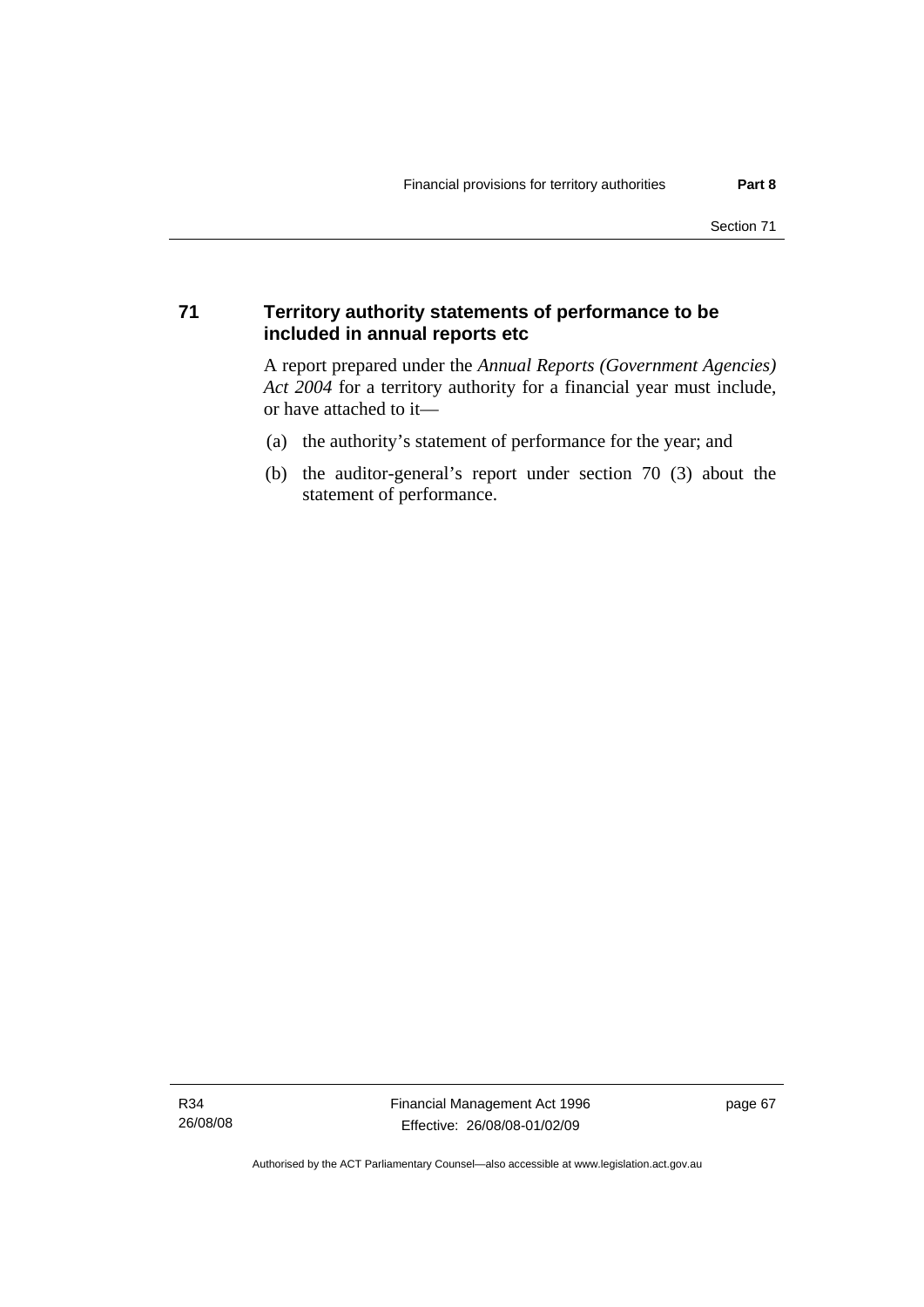# **Part 9 Governance of territory authorities**

#### *Notes for pt 9*

- *Note 1* Div 9.1 and div 9.5 apply to a territory authority, whether or not it has a governing board, unless the establishing Act otherwise provides (see eg the *Legal Aid Act 1977*, s 94A).
- *Note 2* The Legislation Act contains provisions relevant to territory authorities, including the following:
	- making appointments (s 206, s 207)
	- consultation with a committee of the Legislative Assembly (div 19.3.3)
	- eligibility for reappointment (s 208 and dict, pt 1, def *appoint*)
	- acting appointments (s 209)
	- resignations (s 210)
	- effect of appointment irregularity or defect (s 212).
- *Note 3* The *Remuneration Tribunal Act 1995* allows terms and conditions for people appointed to be set by determination under that Act.

# **Division 9.1 Definitions and important concepts**

#### **72 Definitions—pt 9**

In this part:

*applicable governmental policies*, for a territory authority—see section 103.

*establishing Act*, for a territory authority, governing board or governing board member, means the Act that establishes the authority or governing board.

*financial year*, for a territory authority, means—

(a) a period of 12 months beginning on 1 July; or

Authorised by the ACT Parliamentary Counsel—also accessible at www.legislation.act.gov.au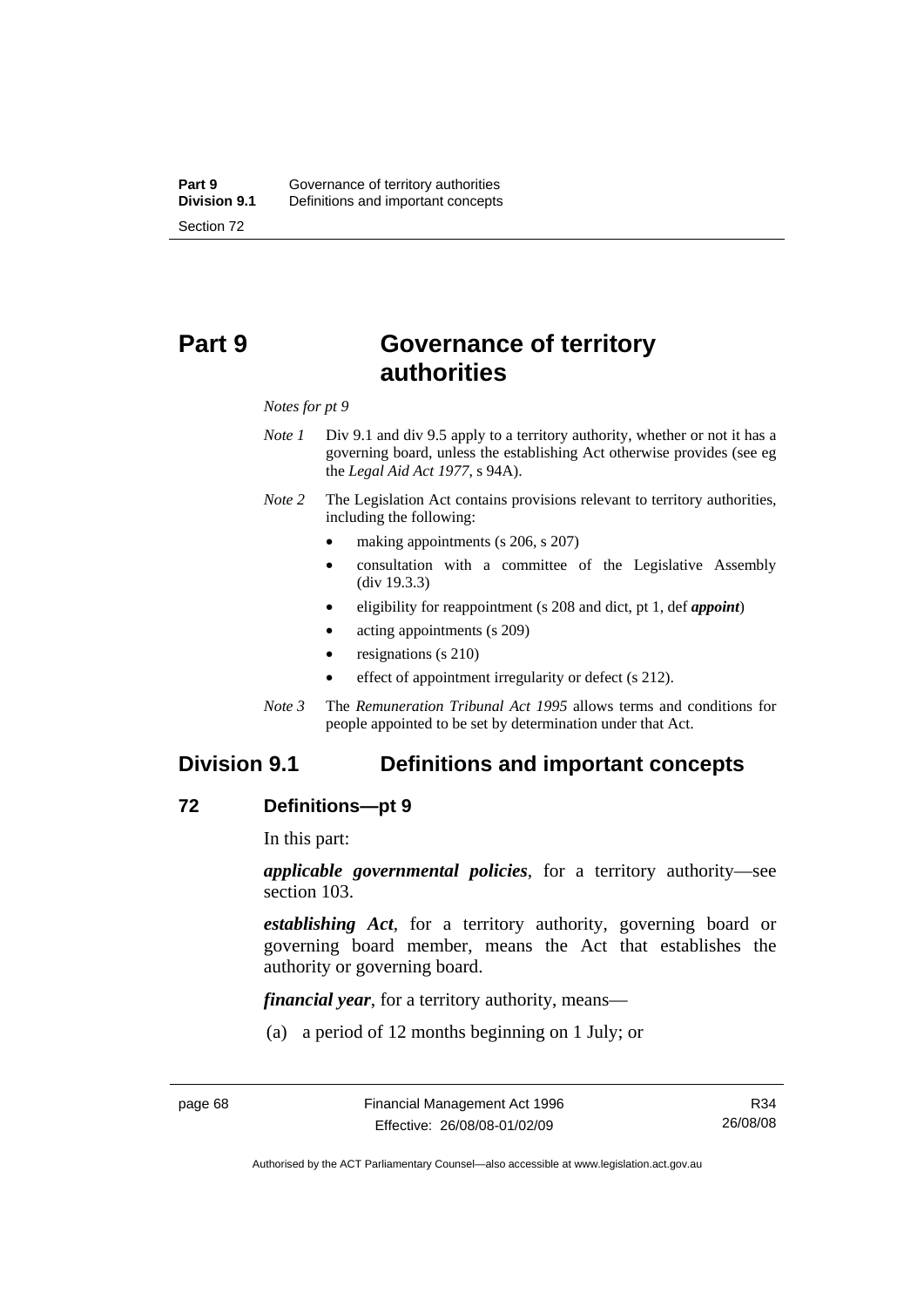(b) if the territory authority has, in writing, fixed another 12-month period as its financial year—the period fixed.

*governing board member*, for a territory authority with a governing board, includes the CEO.

*material interest*—see section 88 (4).

*relevant territory authority*—a territory authority to which part 8 applies is a *relevant territory authority*, unless the establishing Act for the authority provides otherwise.

# **73 Nature of relevant territory authorities**

- (1) A relevant territory authority—
	- (a) is a corporation; and
	- (b) may sue and be sued in its corporate name; and
	- (c) may have a seal.
- (2) A relevant territory authority represents the Territory when exercising its functions, unless the establishing Act for the authority or another territory law otherwise provides.
- (3) A relevant territory authority has the same status, privileges and immunities as the Territory so far as it represents the Territory.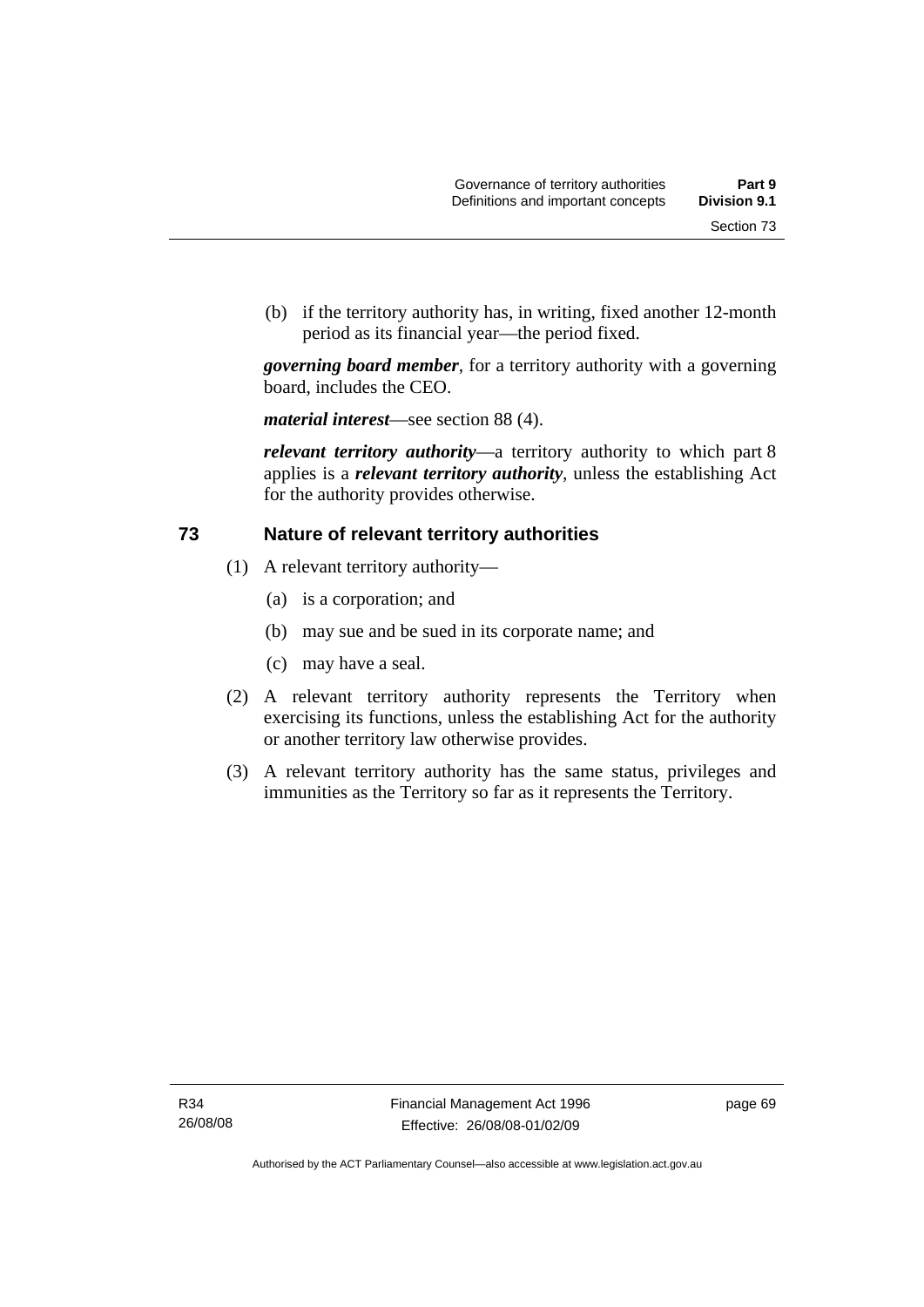### **74 Powers of territory authorities generally**

 (1) A relevant territory authority has the legal capacity and powers of an individual both in and outside the ACT (including outside Australia).

#### **Examples**

- 1 to enter into a contract
- 2 to own, deal with and dispose of property
- 3 to act as trustee
- *Note* An example is part of the Act, is not exhaustive and may extend, but does not limit, the meaning of the provision in which it appears (see Legislation Act, s 126 and s 132).
- (2) Without limiting subsection (1), a relevant territory authority—
	- (a) has the powers given to it under this Act or another territory law; and
	- (b) may do anything that it is authorised to do by a territory law or a law of another jurisdiction; and
	- (c) may exercise its powers in and outside the ACT (including outside Australia).

#### **Example for par (b)**

A territory authority may arrange for the authority to be registered or recognised under a law of another jurisdiction.

- (3) A relevant territory authority's legal capacity to do something is not affected by the fact that the authority's interests are not, or would not be, served by doing it.
- (4) To remove any doubt, this section does not—
	- (a) authorise a relevant territory authority to do anything that is prohibited by a territory law or a law of another jurisdiction; and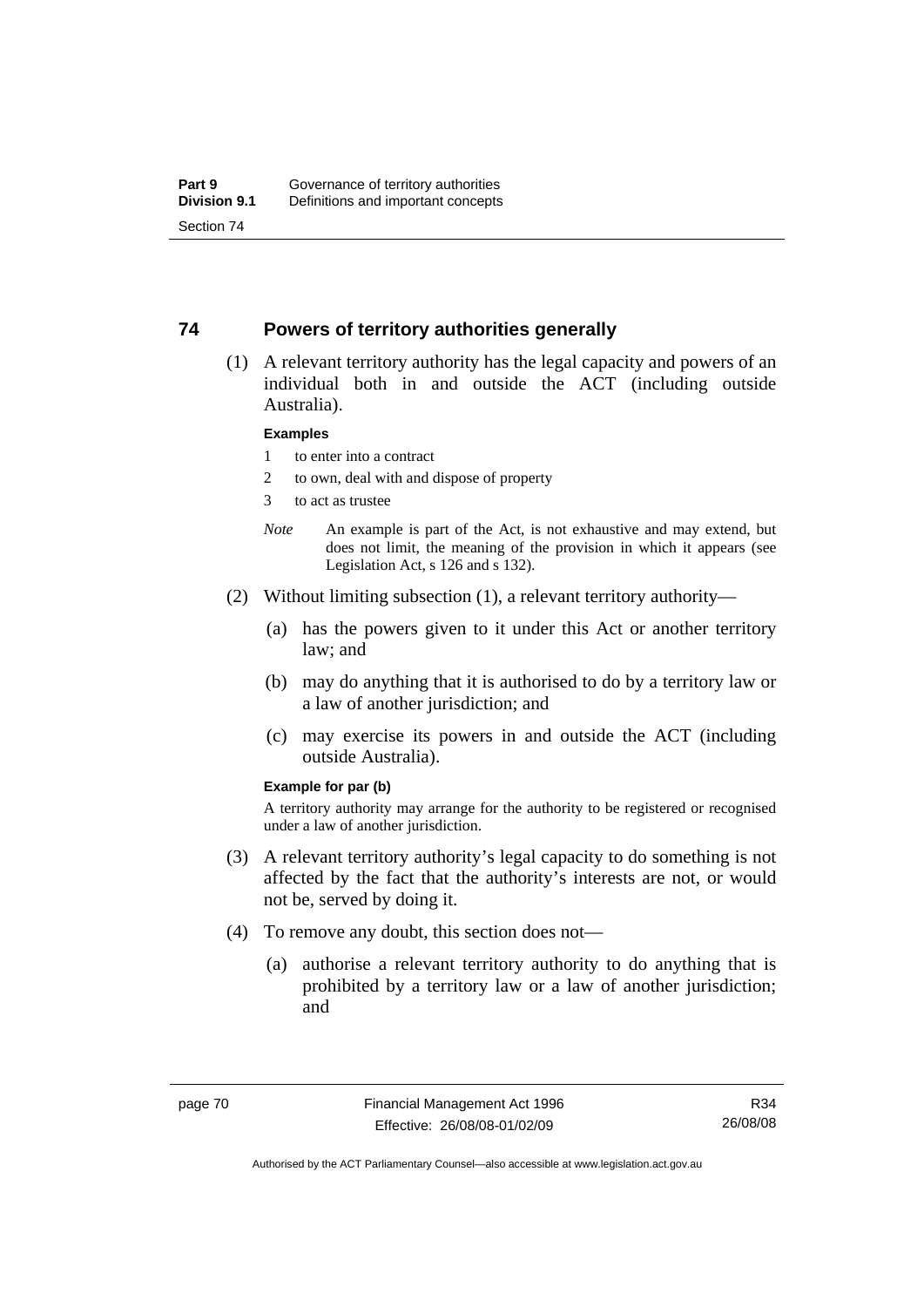Section 75

- (b) give a relevant territory authority a right that a territory law or a law of another jurisdiction denies to the authority.
- (5) In this section:

*another jurisdiction* means the Commonwealth, a State, another Territory or a foreign country.

# **75 Execution of documents and assumptions people dealing with relevant territory authority may make**

(1) In this section:

*applied Corporations Act provisions* means the following provisions of the Corporations Act:

- (a) section 127 (which is about the execution of documents by a company);
- (b) section 128 (which is about a person's entitlement to make certain assumptions in dealing with a company);
- (c) section 129 (which is about the assumptions that may be made).
- (2) The applied Corporations Act provisions apply to a relevant territory authority as if—
	- (a) a reference to a *company* were a reference to the authority; and
	- (b) a reference to a *common seal* were a reference to any seal of the authority; and
	- (c) a reference to a *director* were a reference to a board member; and
	- (d) a reference to a company's *constitution* were a reference to this Act and the establishing Act; and
	- (e) a reference to an *officer* of a company were a reference to the chief executive officer and any member of staff of the authority; and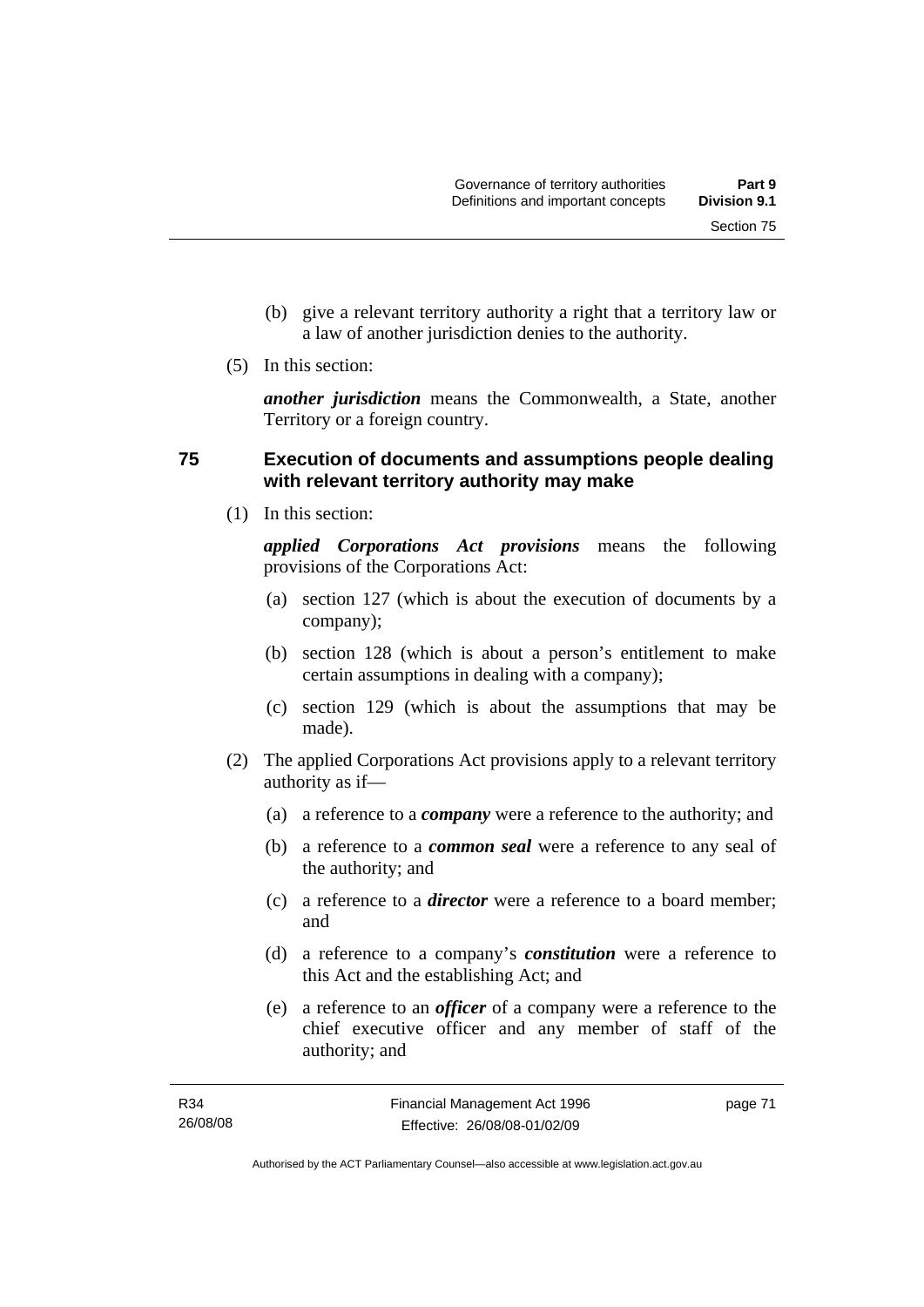- (f) a reference to *information available to the public from ASIC*  were a reference to information available to the public from the Territory; and
- (g) any other necessary changes, and any change prescribed by regulation, were made.

# **76 Governing board of territory authority**

- (1) A territory authority has a governing board if the establishing Act for the authority establishes a governing board for the authority.
- (2) To remove any doubt, only the following territory authorities have governing boards:
	- ACT Gambling and Racing Commission
	- Australian Capital Territory Public Cemeteries Authority
	- Building and Construction Industry Training Fund Authority
	- Cleaning Industry Long Service Leave Authority
	- Construction Industry Long Service Leave Authority
	- Cultural Facilities Corporation
	- **Exhibition Park Corporation**
	- Land Development Agency
	- a territory authority prescribed by the financial management guidelines.

# **77 Role of governing board**

- (1) If a territory authority has a governing board, the governing board has the following functions:
	- (a) setting the authority's policies and strategies;
	- (b) governing the authority consistently with the authority's establishing Act and other relevant legislation;
	- (c) ensuring, as far as practicable, that the authority operates in a proper, effective and efficient way;

R34 26/08/08

Authorised by the ACT Parliamentary Counsel—also accessible at www.legislation.act.gov.au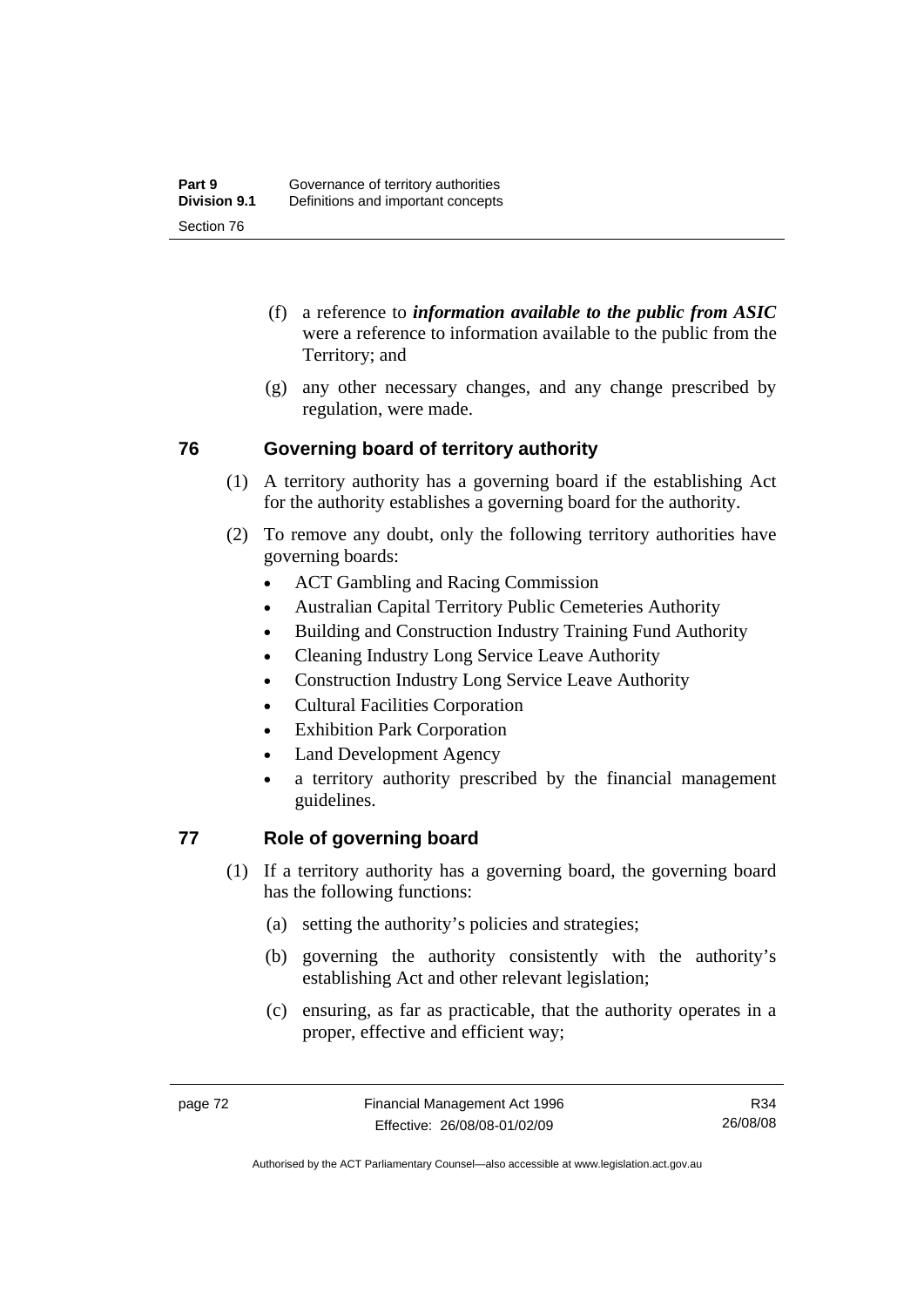(d) ensuring, as far as practicable, that the authority complies with applicable governmental policies (if any).

#### **Examples of policies for par (a)**

- 1 risk management
- 2 communication with government
- 3 corporate planning
- *Note* An example is part of the Act, is not exhaustive and may extend, but does not limit, the meaning of the provision in which it appears (see Legislation Act, s 126 and s 132).
- (2) This section does not limit the functions of a governing board.

# **Division 9.2 Governing board member appointments**

#### **78 Appointment of governing board members generally**

- (1) This section applies to the appointment of the members of the governing board of a territory authority, other than the CEO.
- (2) The responsible Minister for the territory authority may appoint the members.
	- *Note 1* For the making of appointments (including acting appointments), see the Legislation Act, pt 19.3.
	- *Note 2* In particular, an appointment may be made by naming a person or nominating the occupant of a position (see s 207).
	- *Note 3* Certain Ministerial appointments require consultation with an Assembly committee and are disallowable (see Legislation Act, div 19.3.3).
- (3) The only criteria for deciding whether to appoint a person as a member are—
	- (a) the contribution the person can make to the goals and objectives of the governing board; and
	- (b) the criteria stated in applicable governmental policies (if any) relating to appointments.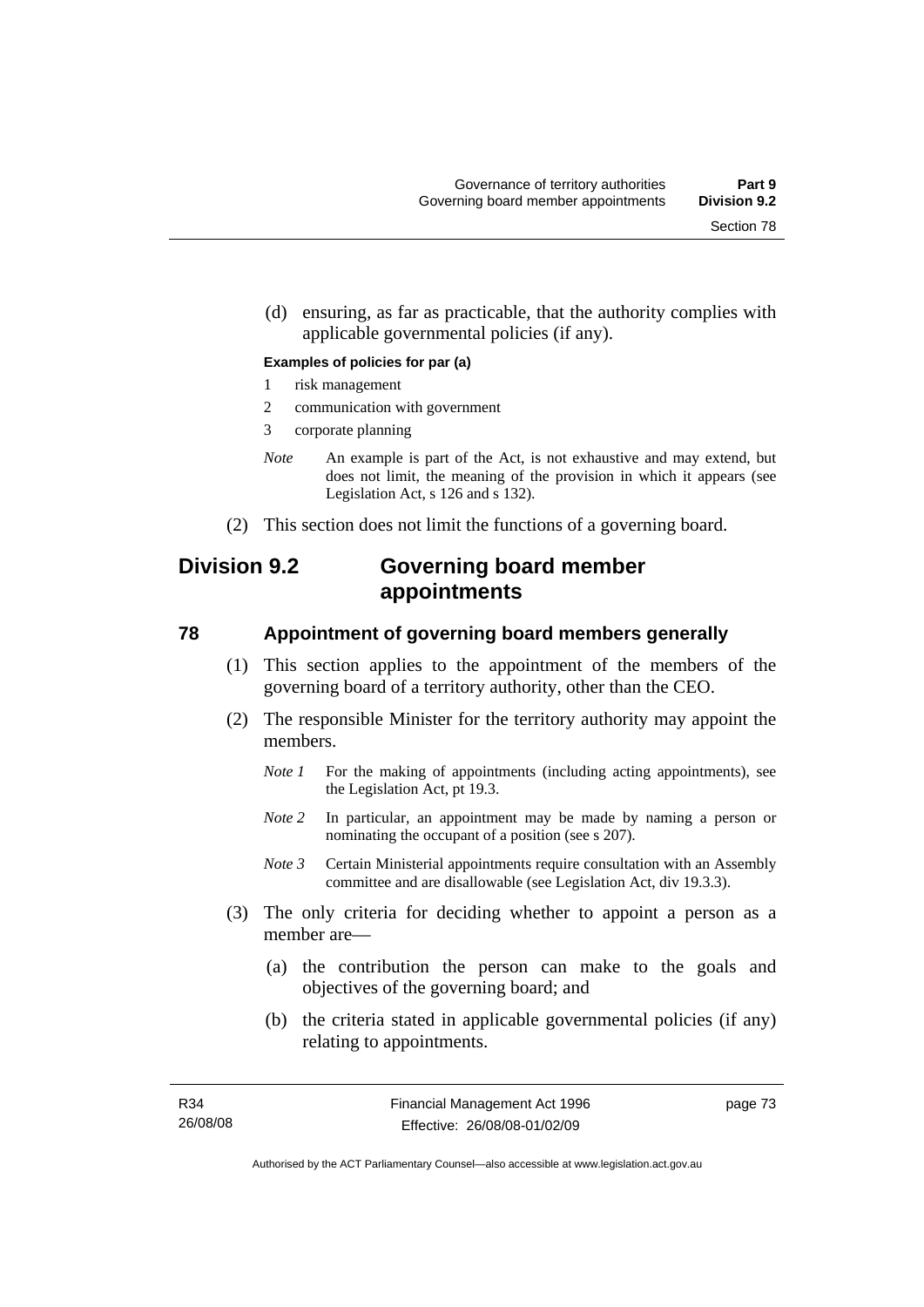- (4) However, the establishing Act may prescribe other criteria for deciding whether to appoint a person as a member.
- (5) An appointment of a member—
	- (a) must not be for longer than 3 years, unless the establishing Act allows a longer period; and
	- (b) is an appointment under the provision of the establishing Act that establishes the governing board.
- (6) The conditions of appointment of a member (other than a member required under the establishing Act to be a public servant or statutory office holder) are the conditions agreed between the Minister and the member, subject to any determination under the *Remuneration Tribunal Act 1995*.

# **79 Appointment of chair and deputy chair**

- (1) The responsible Minister for a territory authority with a governing board may appoint a chair for the board and, unless the establishing Act otherwise provides, a deputy chair for the board.
	- *Note 1* For the making of appointments (including acting appointments), see the Legislation Act, pt 19.3.
	- *Note 2* In particular, an appointment may be made by naming a person or nominating the occupant of a position (see s 207).
	- *Note 3* Certain Ministerial appointments require consultation with an Assembly committee and are disallowable (see Legislation Act, div 19.3.3).
- (2) However, the responsible Minister must not appoint the CEO of the territory authority as chair or deputy chair.
- (3) The responsible Minister must try to ensure that the governing board of a territory authority always has a chair and, unless the establishing Act otherwise provides, deputy chair.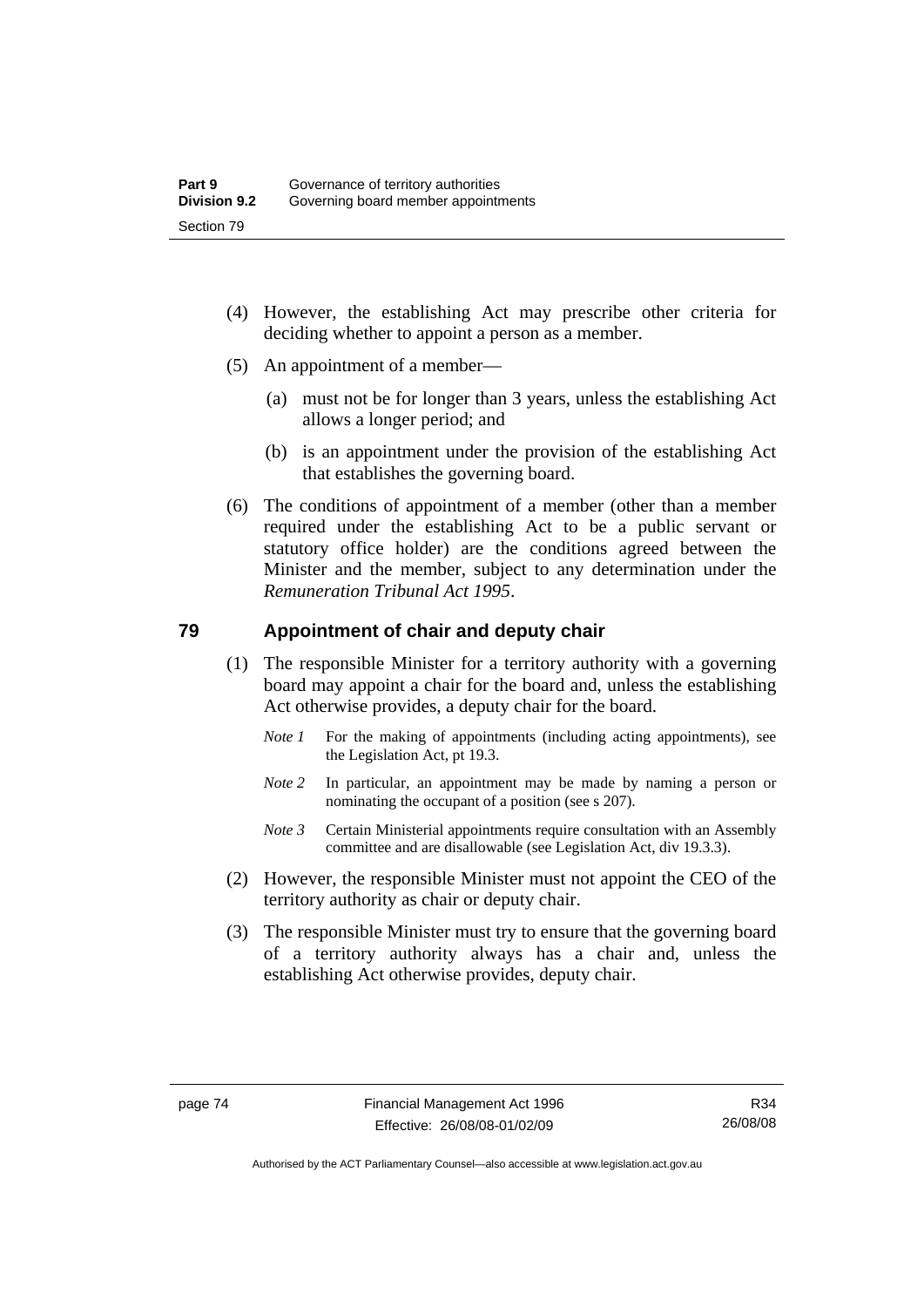# **80 Appointment of CEO of authority with governing board**

- (1) This section applies to a territory authority with a governing board.
- (2) The governing board of the territory authority must, after consulting the responsible Minister, appoint a CEO for the authority.
	- *Note 1* For the making of appointments (including acting appointments), see the Legislation Act, pt 19.3.
	- *Note 2* In particular, an appointment may be made by naming a person or nominating the occupant of a position (see s 207).
- (3) However, if the CEO is required under the establishing Act to be a public servant, the chief executive of the administrative unit responsible for the establishing Act must, after consulting the governing board and the responsible Minister, appoint a CEO for the authority.
- (4) The CEO is a member of the governing board.
- (5) However, the CEO is not a member of the governing board if it is considering or deciding—
	- (a) the appointment, or the ending of the appointment, of the CEO; or
	- (b) the CEO's conditions of appointment.
- (6) The conditions of appointment of a CEO (other than a CEO required under the establishing Act to be a public servant) are the conditions agreed between the governing board and the CEO, subject to any determination under the *Remuneration Tribunal Act 1995*.

# **81 Ending board member appointments**

- (1) This section applies to a governing board member other than the CEO.
- (2) The responsible Minister may end the member's appointment—
	- (a) if the member contravenes a territory law; or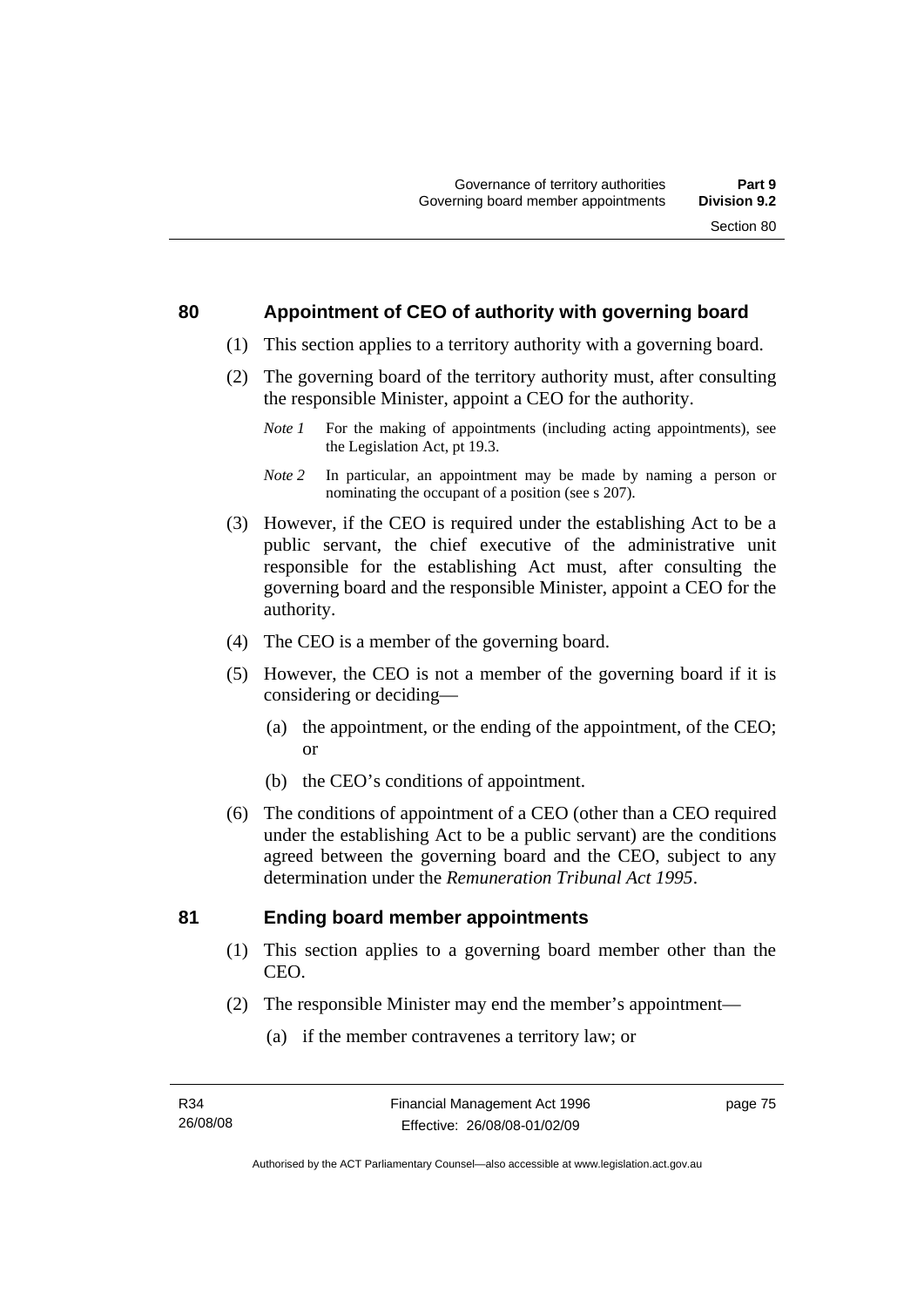- (b) for misbehaviour; or
- (c) if the member becomes bankrupt or executes a personal insolvency agreement; or
- (d) if the member is convicted, or found guilty, in Australia of an offence punishable by imprisonment for at least 1 year; or
- (e) if the member is convicted, or found guilty, outside Australia of an offence that, if it had been committed in the ACT, would be punishable by imprisonment for at least 1 year; or
- (f) if the member exercises the member's functions other than in accordance with section 85 (Honesty, care and diligence of governing board members); or
- (g) if the member fails to take all reasonable steps to avoid being placed in a position where a conflict of interest arises during the exercise of the member's functions; or
- (h) if the member contravenes section 88 (Disclosure of interests by governing board members); or
- (i) if the member is absent from 3 consecutive meetings of the board, otherwise than on approved leave; or
- (j) for physical or mental incapacity, if the incapacity substantially affects the exercise of the member's functions.
- *Note* A person's appointment also ends if the person resigns (see Legislation Act, s 210).
- (3) The Minister may also end the appointment of the member (the *member concerned*) if the board tells the Minister in writing that it has resolved, by a majority of at least  $\frac{2}{3}$  of the members, to recommend to the Minister that the member's appointment be ended.

Authorised by the ACT Parliamentary Counsel—also accessible at www.legislation.act.gov.au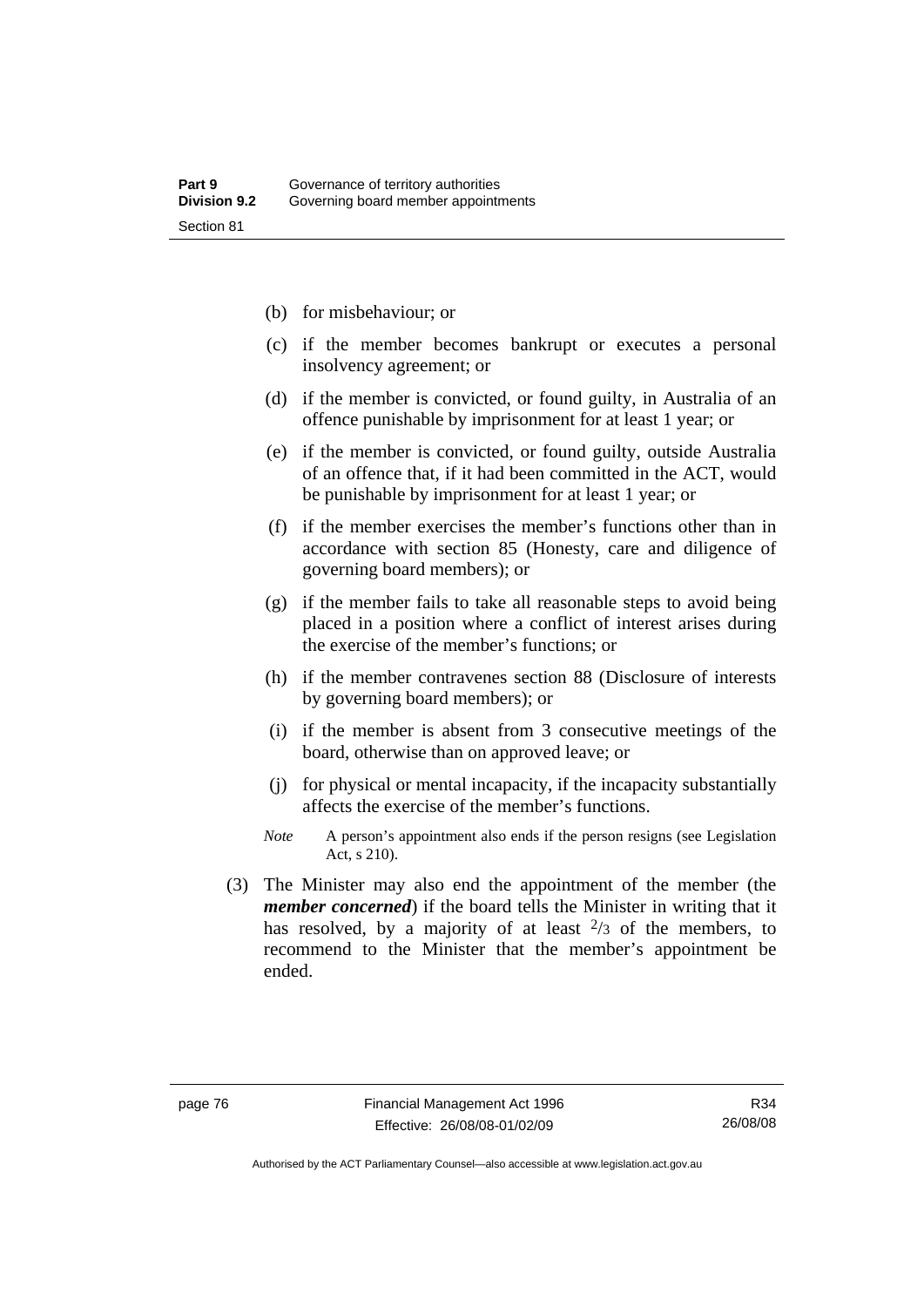- (4) The governing board may pass a resolution mentioned in subsection (3) only if—
	- (a) at least 3 weeks written notice of the intention to consider the proposed resolution has been given to the member concerned; and
	- (b) the member concerned has been given an opportunity to make submissions and present documents to a meeting of the board; and
	- (c) if the member concerned has used the opportunity mentioned in paragraph (b)—a summary of the member's submissions is recorded in the minutes of the board and a copy of any documents presented is included in the minutes.

# **Division 9.3 Functions of governing board members**

# **82 Chair's functions**

The chair of the governing board of a territory authority has the following functions:

- (a) managing the affairs of the governing board;
- (b) ensuring, as far as practicable, that there is a good working relationship between the governing board and management of the authority;
- (c) ensuring the responsible Minister is kept informed about the operations of the authority.

# **83 Deputy chair's functions**

 (1) If the chair of the governing board of a territory authority is absent or cannot for any reason exercise the functions of the chair, the deputy chair of the governing board must exercise the functions of the chair.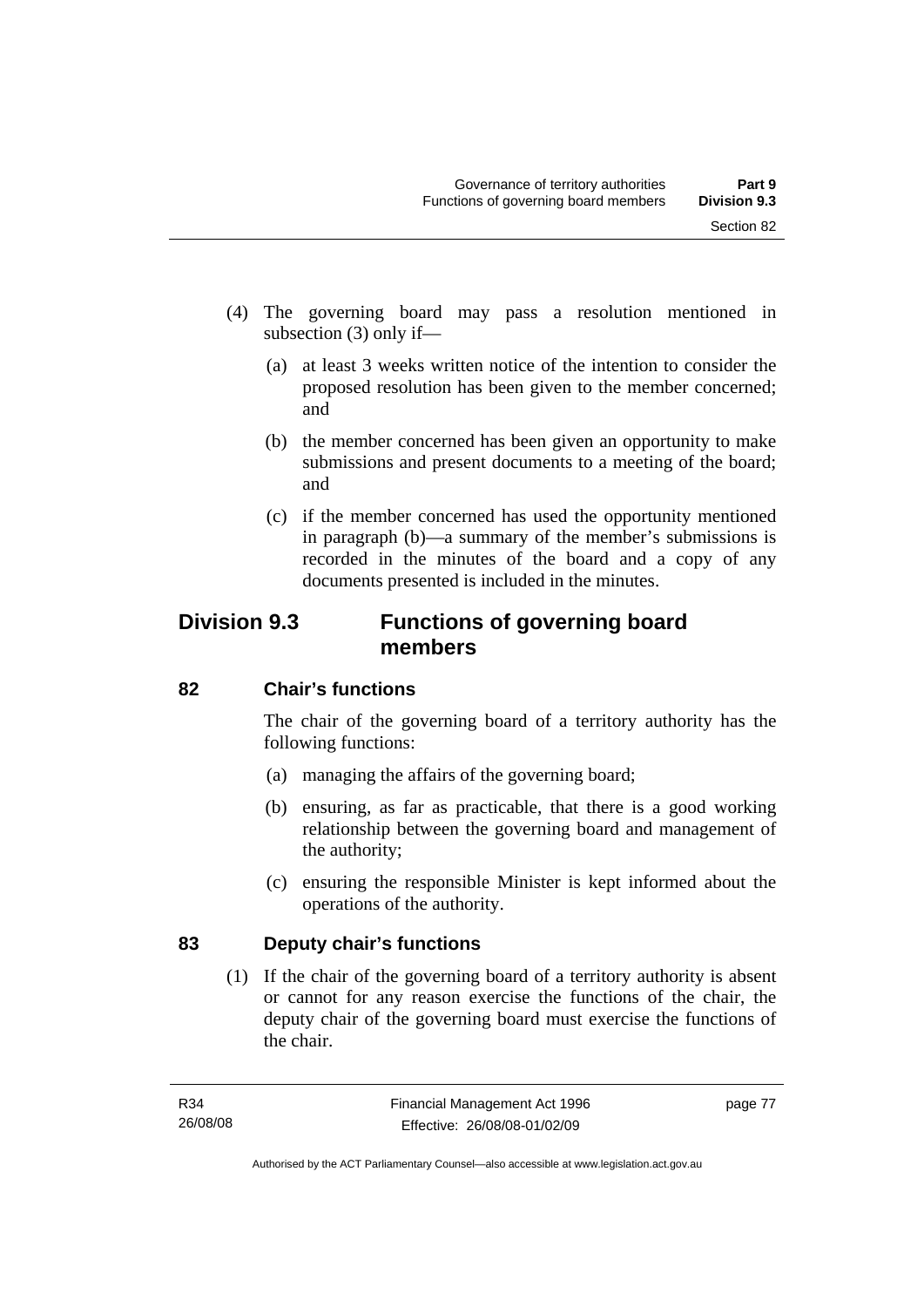- (2) However, this section does not apply to a territory authority if the establishing Act for the authority provides that it need not have a deputy chair.
	- *Note* The Legislation Act, s 209 deals with acting appointments.

### **84 CEO's functions**

- (1) The CEO of a territory authority with a governing board has the following functions:
	- (a) ensuring, as far as practicable, that the authority's statement of intent is implemented effectively and efficiently;

**Example of implementation of statement of intent**  achieving objectives in statement of intent

- (b) managing the day-to-day operations of the authority in accordance with—
	- (i) applicable governmental policies (if any); and
	- (ii) the policies of the authority set by the board; and
	- (iii) each legal requirement that applies to the authority;

#### **Example for par (iii)**

a direction by the independent competition and regulatory commission that relates to the authority

- (c) regularly advising the board about the operation and financial performance of the authority;
- (d) immediately advising the board about significant events.
	- *Note* An example is part of the Act, is not exhaustive and may extend, but does not limit, the meaning of the provision in which it appears (see Legislation Act, s 126 and s 132).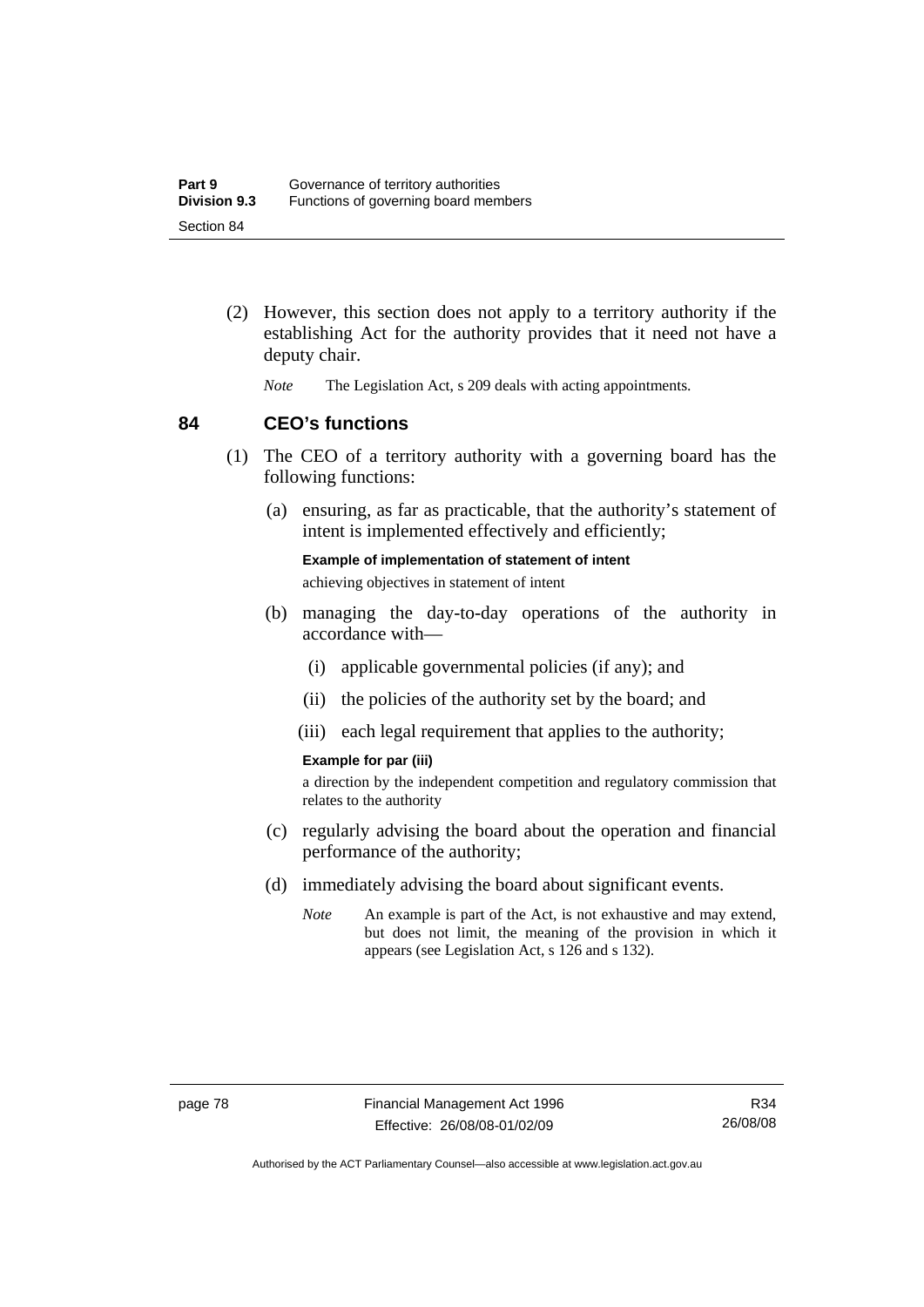(2) In this section:

*significant event*, for a territory authority, means an event that the authority is required to tell the responsible Minister about under section 101.

# **85 Honesty, care and diligence of governing board members**

In exercising the functions of a governing board member, a member must exercise the degree of honesty, care and diligence required to be exercised by a director of a corporation in relation to the affairs of the corporation.

# **86 Conflicts of interest by governing board members**

A governing board member must take all reasonable steps to avoid being placed in a position where a conflict of interest arises during the exercise of the member's functions.

# **87 Agenda to require disclosure of interest item**

The agenda for each meeting of a territory authority governing board must include an item requiring any material interest in an issue to be considered at the meeting to be disclosed to the meeting.

# **88 Disclosure of interests by governing board members**

- (1) If a governing board member has a material interest in an issue being considered, or about to be considered, by the governing board, the member must disclose the nature of the interest at a board meeting as soon as practicable after the relevant facts come to the member's knowledge.
	- *Note Material interest* is defined in s (4). The definition of *indirect interest* in s (4) applies to the definition of *material interest*.
- (2) The disclosure must be recorded in the governing board's minutes and, unless the board otherwise decides, the member must not—
	- (a) be present when the board considers the issue; or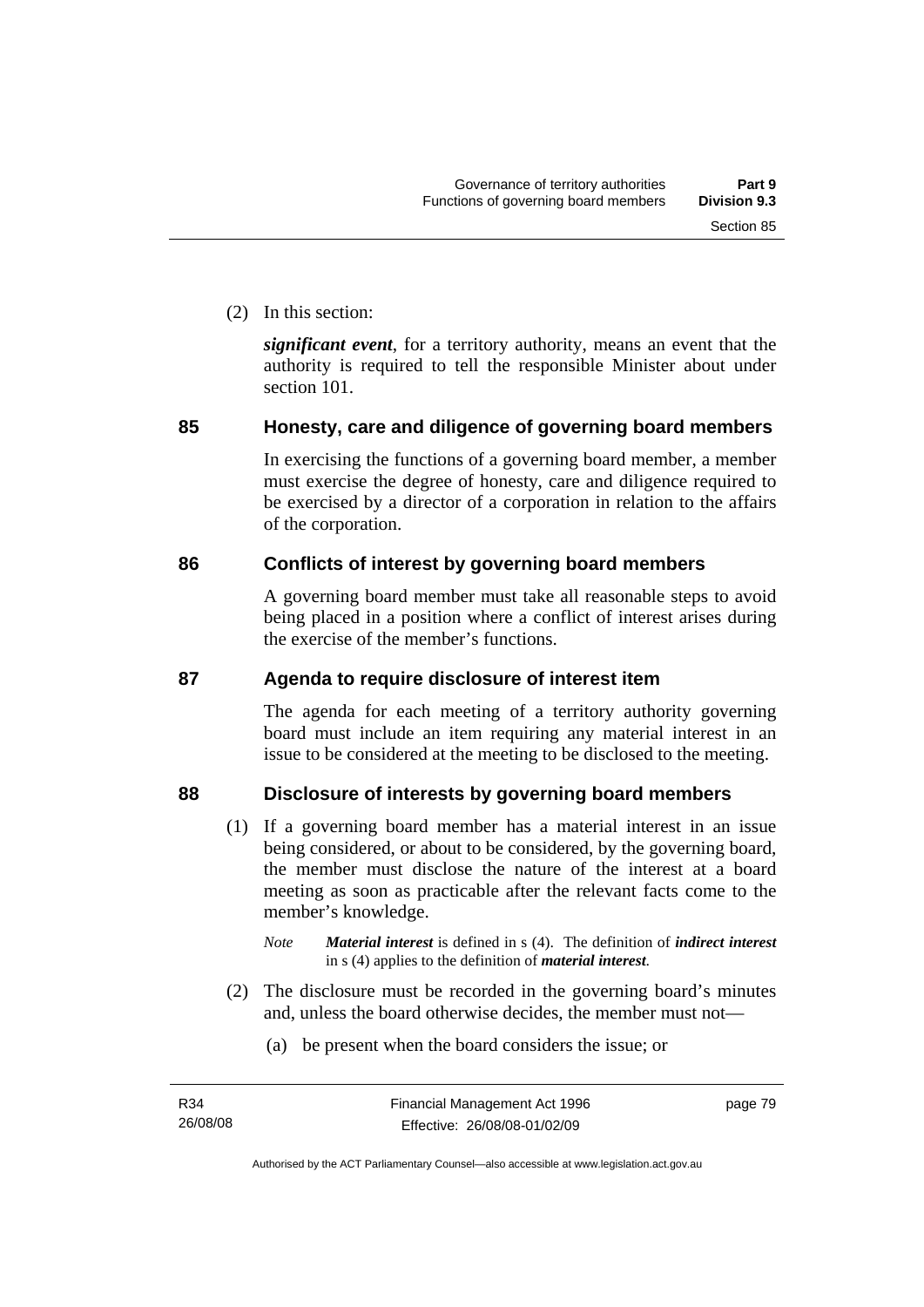#### (b) take part in a decision of the board on the issue.

#### **Example**

Albert, Boris and Chloe are members of a governing board. They have an interest in an issue being considered at a governing board meeting and they disclose the interest as soon as they become aware of it. Albert's and Boris's interests are minor but Chloe has a direct financial interest in the issue.

The governing board considers the disclosures and decides that because of the nature of the interests:

- Albert may be present when the board considers the issue but not take part in the decision
- Boris may be present for the consideration and take part in the decision.

The board does not make a decision allowing Chloe to be present or take part in the board's decision. Accordingly, since Chloe has a material interest she cannot be present for the consideration of the issue or take part in the decision.

- *Note* An example is part of the Act, is not exhaustive and may extend, but does not limit, the meaning of the provision in which it appears (see Legislation Act, s 126 and s 132).
- (3) Any other governing board member who also has a material interest in the issue must not be present when the board is considering its decision under subsection (2).
- (4) In this section:

*associate*, of a person, means—

- (a) the person's business partner; or
- (b) a close friend of the person; or
- (c) a family member of the person.

*executive officer*, of a corporation, means a person (however described) who is concerned with, or takes part in, the corporation's management, whether or not the person is a director of the corporation.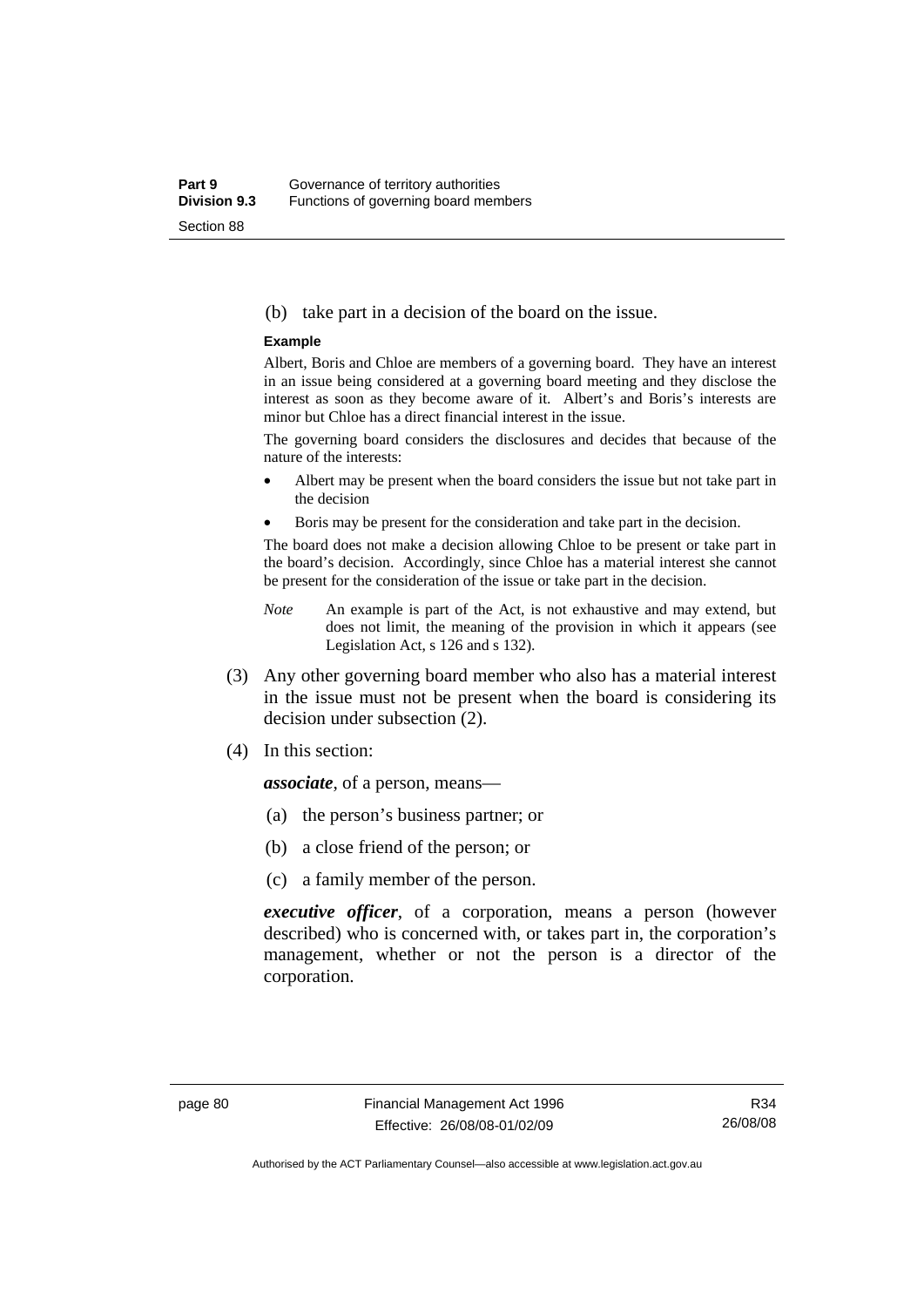*indirect interest*—without limiting the kinds of indirect interests a person may have, a person has an *indirect interest* in an issue if any of the following has an interest in the issue:

- (a) an associate of the person;
- (b) a corporation if the corporation has not more than 100 members and the person, or an associate of the person, is a member of the corporation;
- (c) a subsidiary of a corporation mentioned in paragraph (b);
- (d) a corporation if the person, or an associate of the person, is an executive officer of the corporation;
- (e) the trustee of a trust if the person, or an associate of the person, is a beneficiary of the trust;
- (f) a member of a firm or partnership if the person, or an associate of the person, is a member of the firm or partnership;
- (g) someone else carrying on a business if the person, or an associate of the person, has a direct or indirect right to participate in the profits of the business.

*material interest*—a governing board member has a *material interest* in an issue if the member has—

- (a) a direct or indirect financial interest in the issue; or
- (b) a direct or indirect interest of any other kind if the interest could conflict with the proper exercise of the member's functions in relation to the board's consideration of the issue.

# **89 Reporting of disclosed governing board interests to Minister**

 (1) Within 3 months after the day a material interest is disclosed under section 88 (1), the chair of the governing board must report to the responsible Minister in writing about—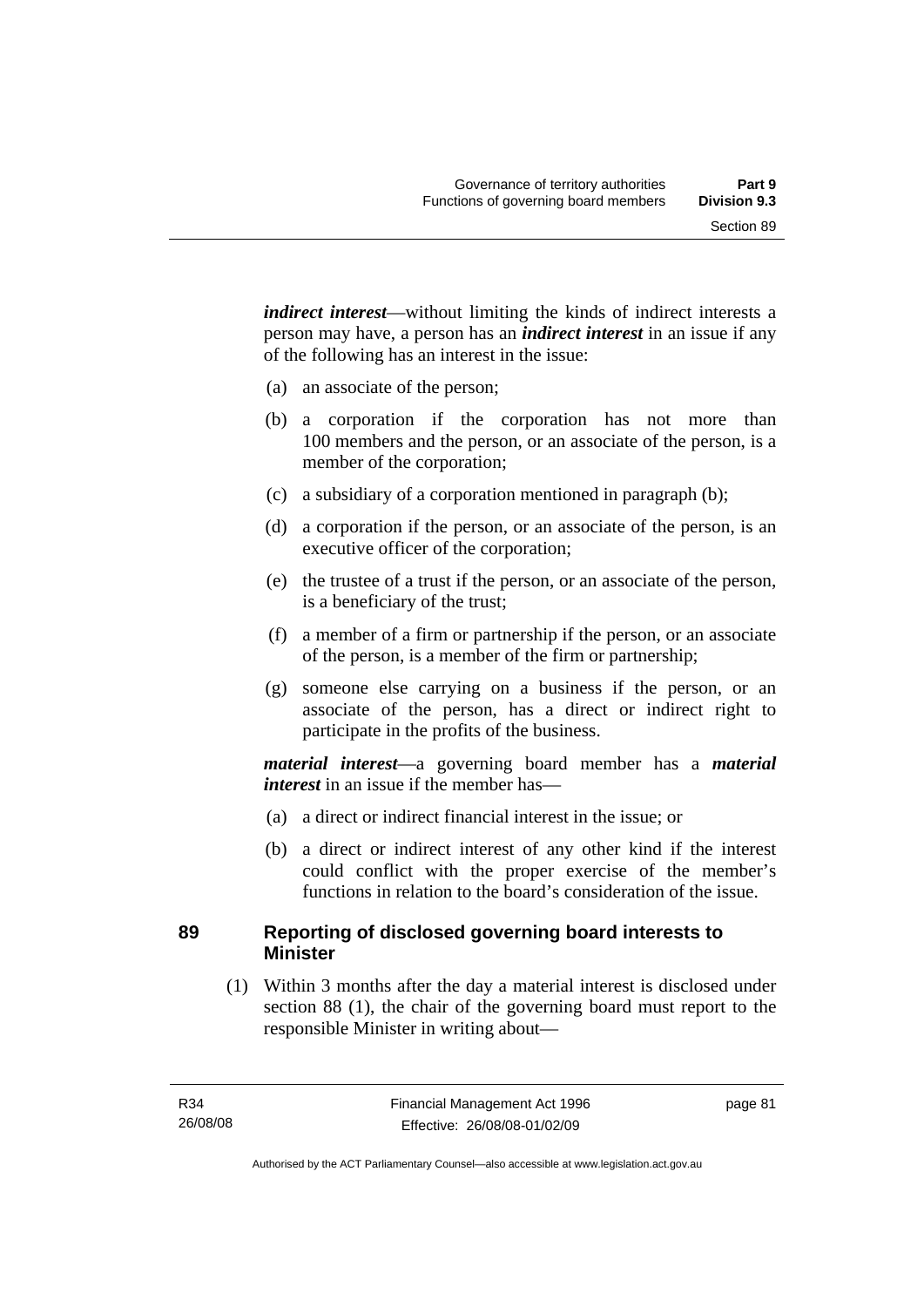- (a) the disclosure; and
- (b) the nature of the interest disclosed; and
- (c) any decision by the board under section 88 (2).
- (2) The chair must also give the responsible Minister, not later than 31 days after the end of each financial year, a statement that sets out the information given to the Minister in reports under subsection (1) that relate to disclosures made during the previous financial year.
- (3) The responsible Minister must give a copy of the statement to the relevant committee of the Legislative Assembly within 31 days after the day the Minister receives the statement.
- (4) In this section:

#### *relevant committee* means—

- (a) a standing committee of the Legislative Assembly nominated by the Speaker for subsection (3); or
- (b) if no nomination under paragraph (a) is in effect—the standing committee of the Legislative Assembly responsible for public accounts.

### **90 Protection of governing board members from liability**

- (1) A governing board member is not civilly liable for anything done or omitted to be done honestly and without recklessness—
	- (a) in the exercise of a function under a territory law; or
	- (b) in the reasonable belief that the act or omission was in the exercise of a function under a territory law.
- (2) Any liability that would, apart from this section, attach to a governing board member of a territory authority attaches instead to the authority.

Authorised by the ACT Parliamentary Counsel—also accessible at www.legislation.act.gov.au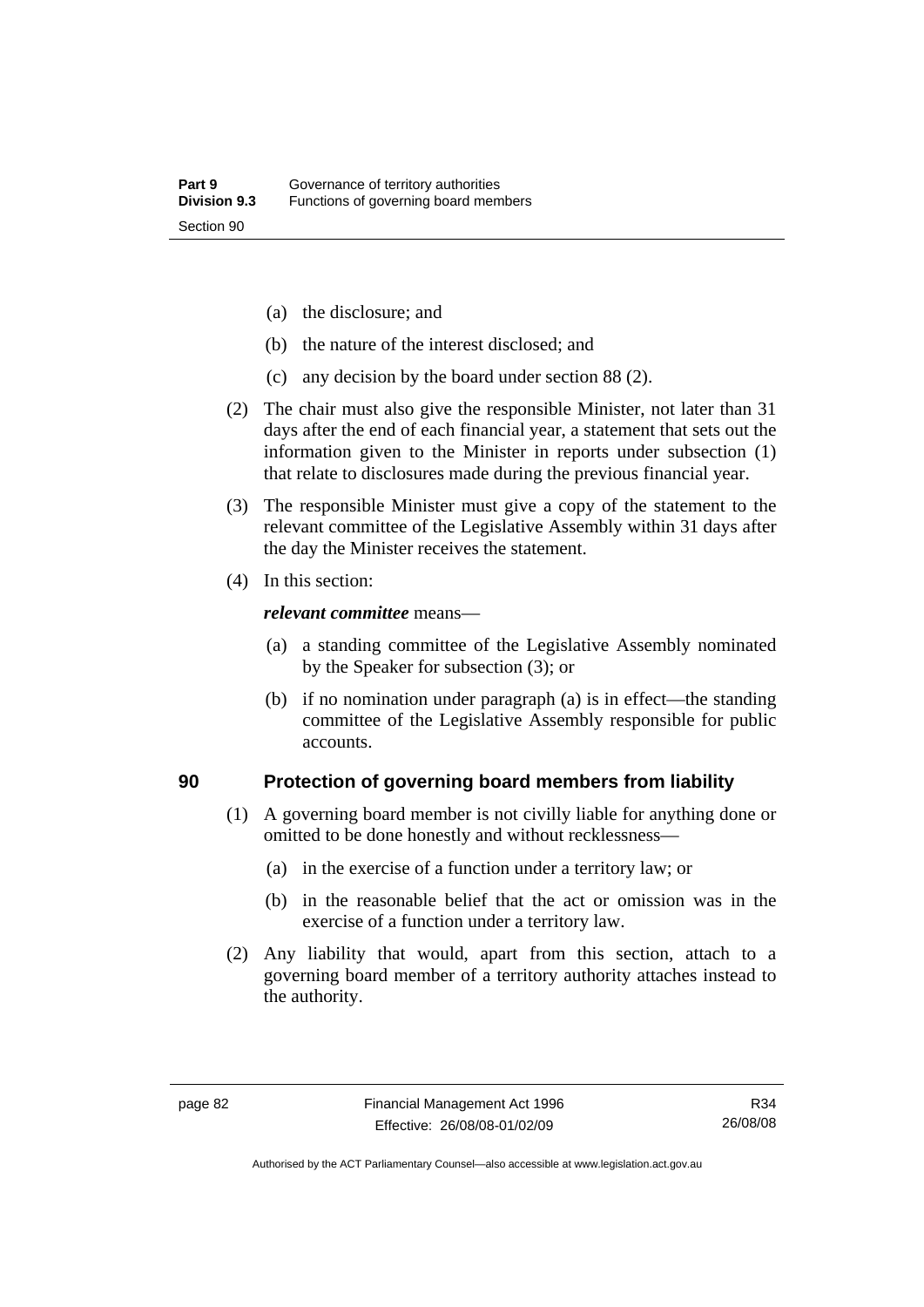# **91 Indemnification and exemption of governing board members**

- (1) A territory authority must not exempt a governing board member (whether directly or through another entity) from liability to the authority.
- (2) A territory authority must not indemnify a governing board member (whether directly or through another entity and whether by agreement or by making a payment) against any of the following liabilities incurred as a board member:
	- (a) a liability owed to the authority;
	- (b) a liability owed to someone other than the authority that did not arise from honest conduct.
- (3) A territory authority must not indemnify a governing board member (whether directly or through another entity and whether by agreement or by making a payment) against legal costs incurred as a member if the costs are incurred—
	- (a) in defending or resisting a proceeding if the person is found to have a liability for which the person could not be indemnified under subsection (2); or
		- *Note* A governing board member is not personally liable for certain acts done or omissions made honestly and without recklessness (see s 90).
	- (b) in defending or resisting a criminal proceeding in which the person is found guilty.
- (4) In this section:

*authority* includes a subsidiary (if any) of the authority.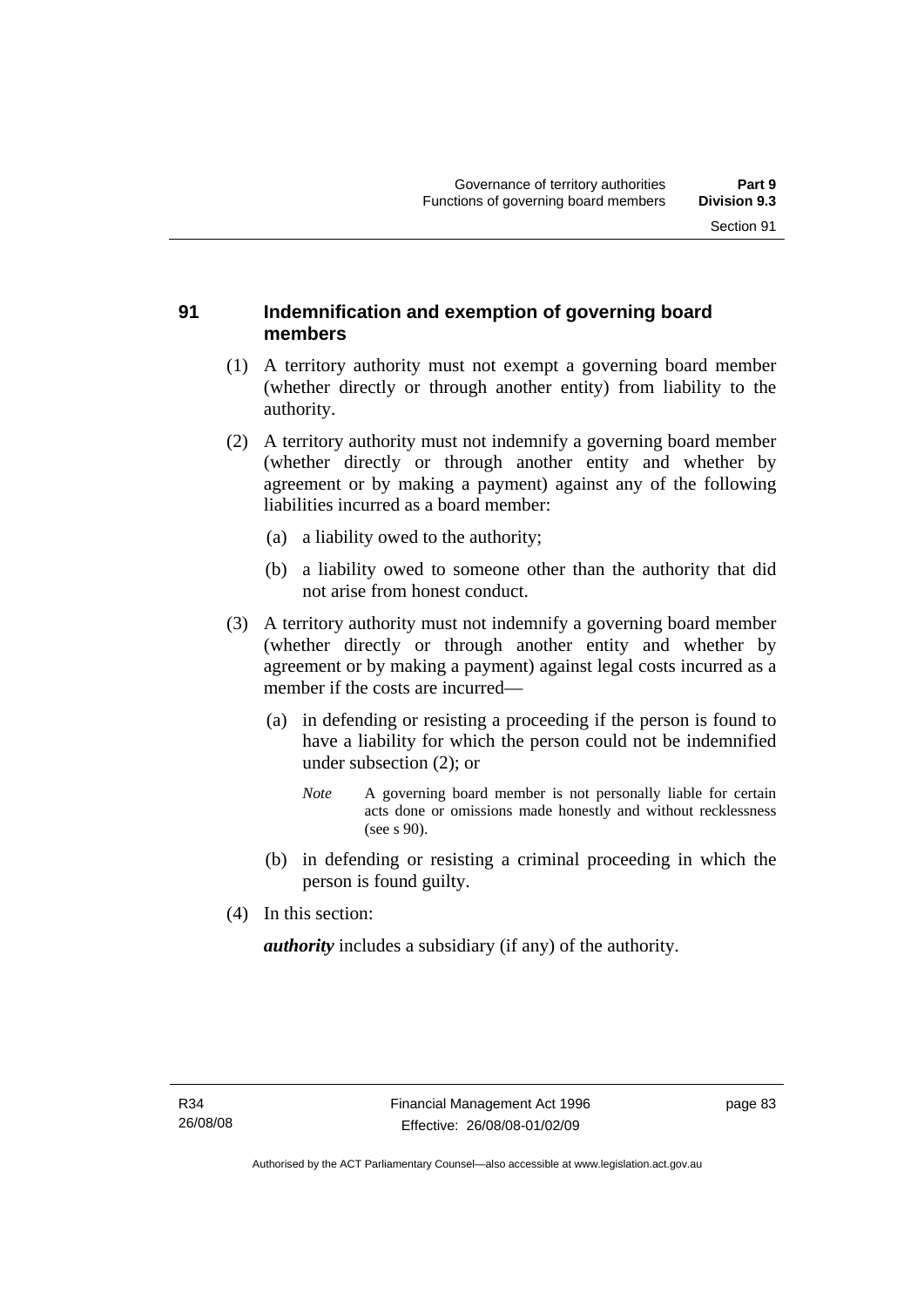# **92 Compensation for exercise of functions etc**

- (1) A person may claim compensation from the Territory if the person suffers loss because of the exercise, or purported exercise, of a function under this part or the establishing Act.
- (2) Compensation may be claimed and ordered in a proceeding for compensation brought in a court of competent jurisdiction.
- (3) A court may order the payment of reasonable compensation for the loss or expense only if it is satisfied it is just to make the order in the circumstances of the particular case.
- (4) A regulation may prescribe matters that may, must or must not be taken into account by the court in considering whether it is just to make the order.

# **Division 9.4 Governing board meetings**

# **93 Time and place of governing board meetings**

- (1) Meetings of the governing board of a territory authority are to be held when and where it decides.
- (2) However, the governing board must meet—
	- (a) at least once every 3 months; or
	- (b) if the establishing Act requires the governing board to meet more frequently—at the times required under the establishing Act.
- (3) The chair—
	- (a) may at any time call a meeting of the governing board; and
	- (b) must call a meeting if asked by the Minister or at least 2 members.
- (4) The chair must give the other members reasonable notice of the time and place of a meeting called by the chair.

R34 26/08/08

Authorised by the ACT Parliamentary Counsel—also accessible at www.legislation.act.gov.au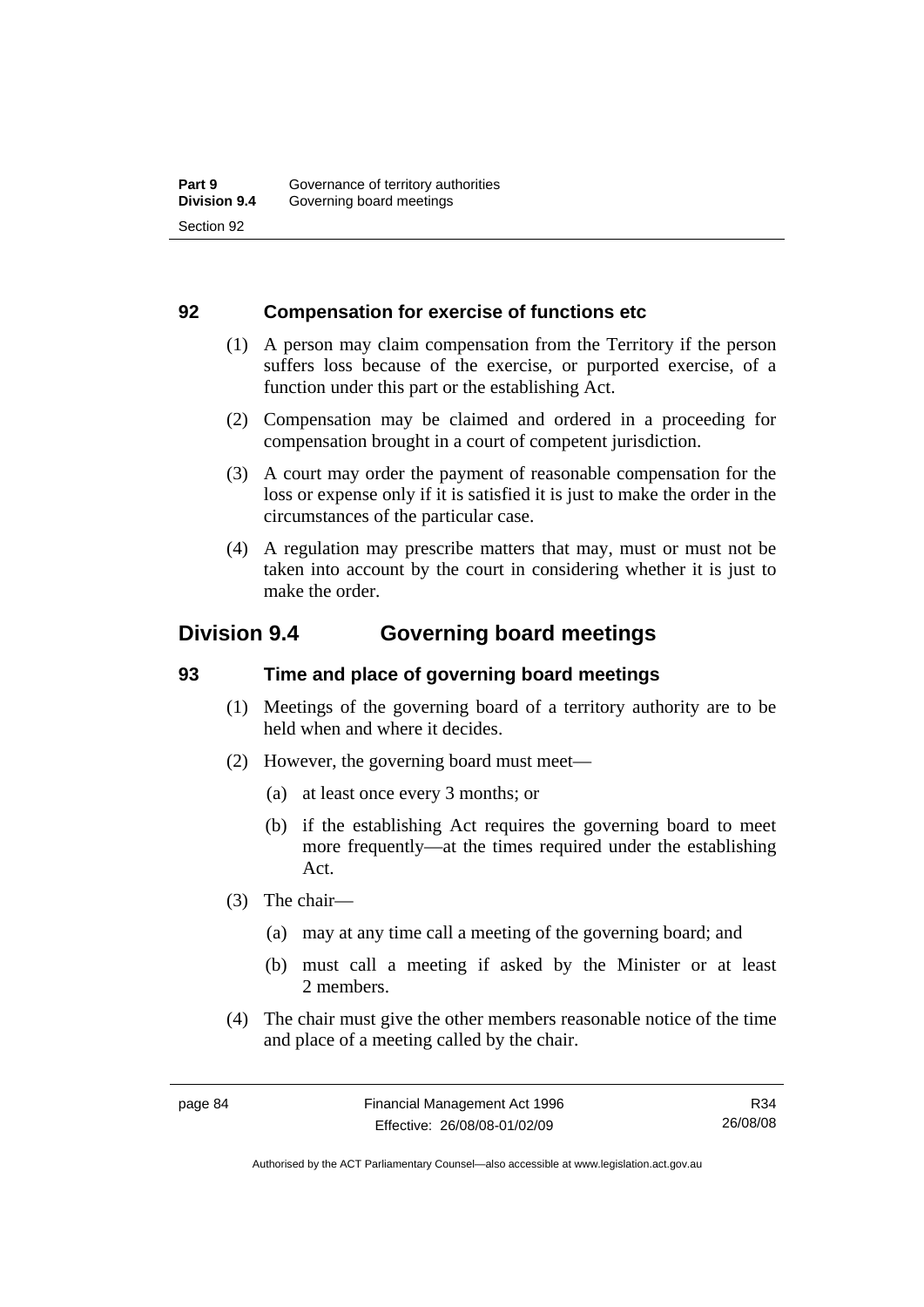# **94 Presiding member at governing board meetings**

- (1) The chair presides at all meetings at which the chair is present.
- (2) If the chair is absent and the governing board has a deputy chair, the deputy chair presides.
- (3) If the chair and the deputy chair are absent or the chair is absent and there is no deputy chair, the member chosen by the members present presides.
- (4) However, the members must not choose the CEO to preside.

# **95 Quorum at governing board meetings**

- (1) Business may be carried on at a meeting of the governing board only if at least 1/2 the number of members appointed are present.
- (2) However, if the establishing Act for the governing board provides that a board member is a non-voting member, that board member is not counted as a member appointed or present for subsection (1).

# **96 Voting at governing board meetings**

- (1) At a meeting of the governing board each member has a vote on each question to be decided, unless the establishing Act for the board otherwise provides.
- (2) A question is decided by a majority of the votes of the members present and voting but, if the votes are equal, the member presiding has a deciding vote.

# **97 Conduct of governing board meetings etc**

 (1) The governing board may conduct its proceedings (including its meetings) as it considers appropriate.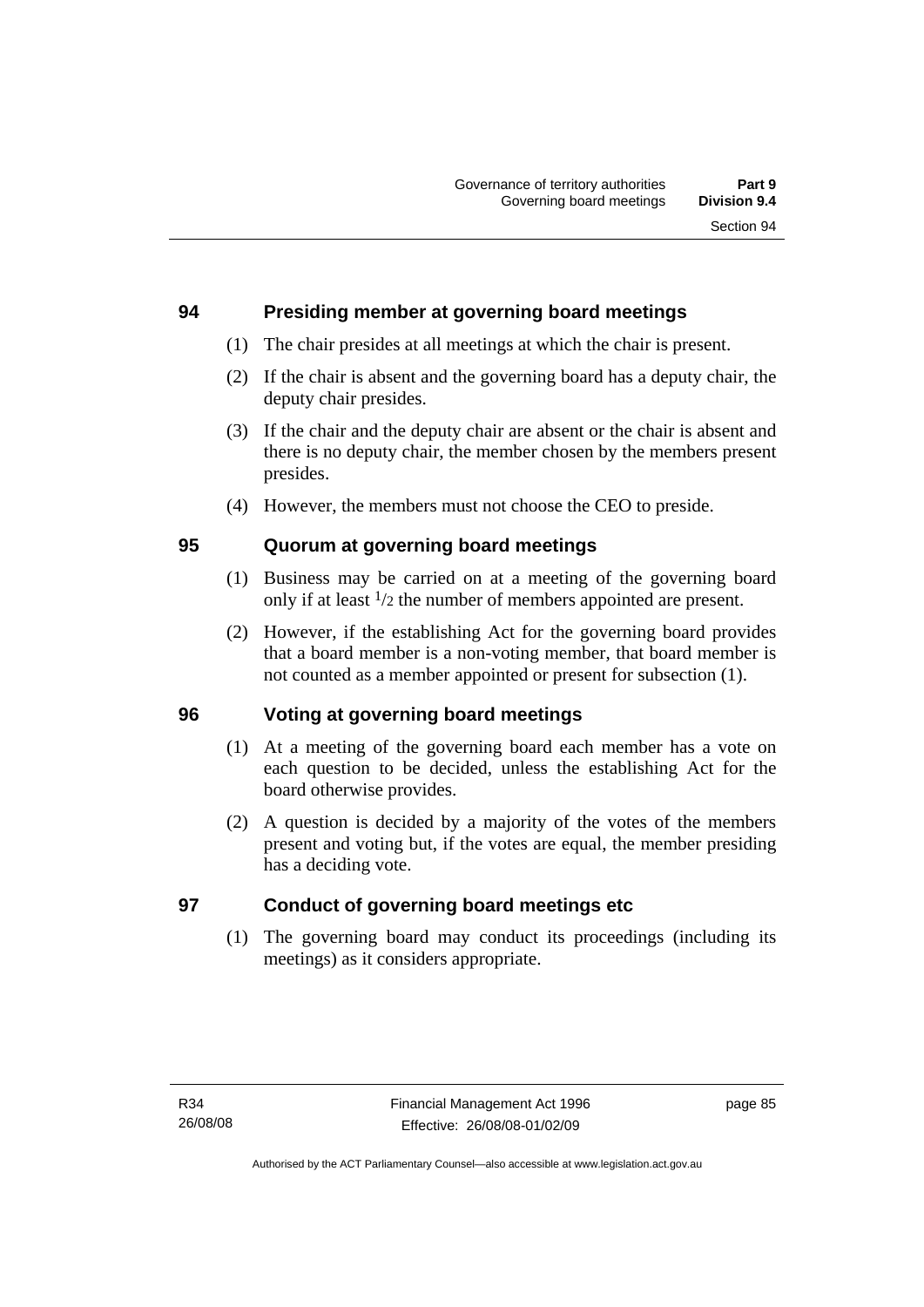(2) A meeting may be held using a method of communication, or a combination of methods of communication, that allows a board member taking part to hear what each other member taking part says without the members being in each other's presence.

#### **Examples**

a phone link, a satellite link, an internet or intranet link

- *Note* An example is part of the Act, is not exhaustive and may extend, but does not limit, the meaning of the provision in which it appears (see Legislation Act, s 126 and s 132).
- (3) A governing board member who takes part in a meeting conducted under subsection (2) is taken, for all purposes, to be present at the meeting.
- (4) A resolution is a valid resolution of the governing board, even if it is not passed at a meeting of the board, if all members agree to the proposed resolution in writing or by electronic communication.

#### **Example of electronic communication**  email

(5) The board must keep minutes of its meetings.

# **Division 9.5 Requirements and obligations for territory authorities**

# **98 Limitations on authorities forming corporations etc**

- (1) A relevant territory authority must not do any of the following without the Treasurer's prior written approval:
	- (a) subscribe for, or purchase, shares in or debentures or other securities of, a corporation;
	- (b) form, or take part in the formation of, a corporation.

Authorised by the ACT Parliamentary Counsel—also accessible at www.legislation.act.gov.au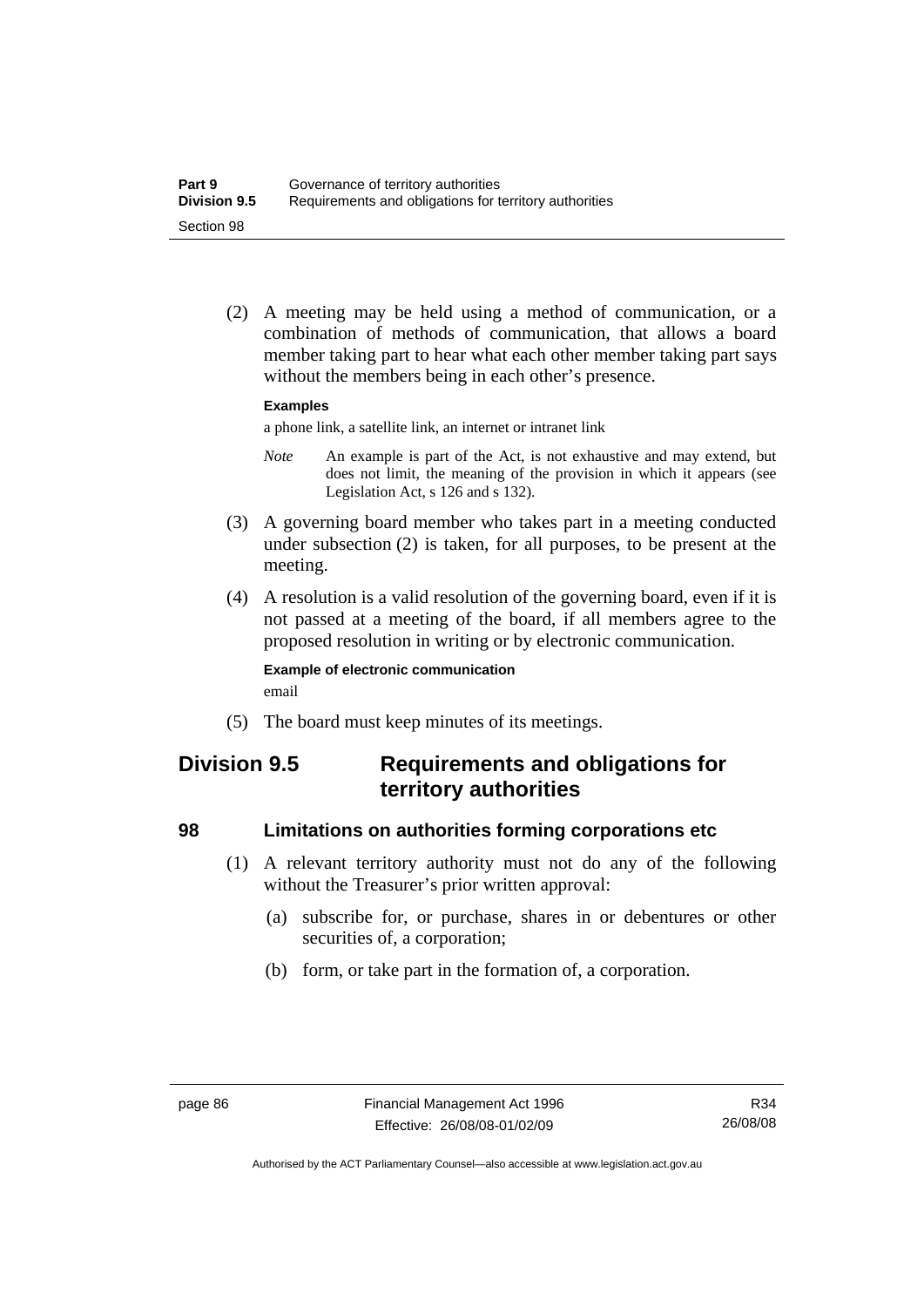- (2) An approval under subsection (1)—
	- (a) must relate only to a particular corporation or proposed corporation; and
	- (b) may be given subject to the conditions or restrictions stated in the approval.
- (3) If a relevant territory authority does something mentioned in subsection (1), the authority must tell the responsible Minister within 2 weeks after the day the authority does the thing.
- (4) The responsible Minister must—
	- (a) prepare a written statement setting out details of, and reasons for, the relevant territory authority's action; and
	- (b) present the statement to the Legislative Assembly within 6 sitting days after the day the Minister is told about the action.
- (5) A statement need not include any material that is commercially sensitive.
- (6) However, if commercially sensitive information is not included in the statement, the responsible Minister must, when presenting the statement to the Legislative Assembly, also present a further statement setting out the general nature of the information and the reason for its non-inclusion in the statement.

# **99 Limitations on authorities taking part in joint ventures and trusts**

- (1) A relevant territory authority must not take part in a joint venture or trust without the Treasurer's prior written approval.
- (2) An approval under subsection (1)—
	- (a) may apply generally or may relate to a particular proposed joint venture or trust; and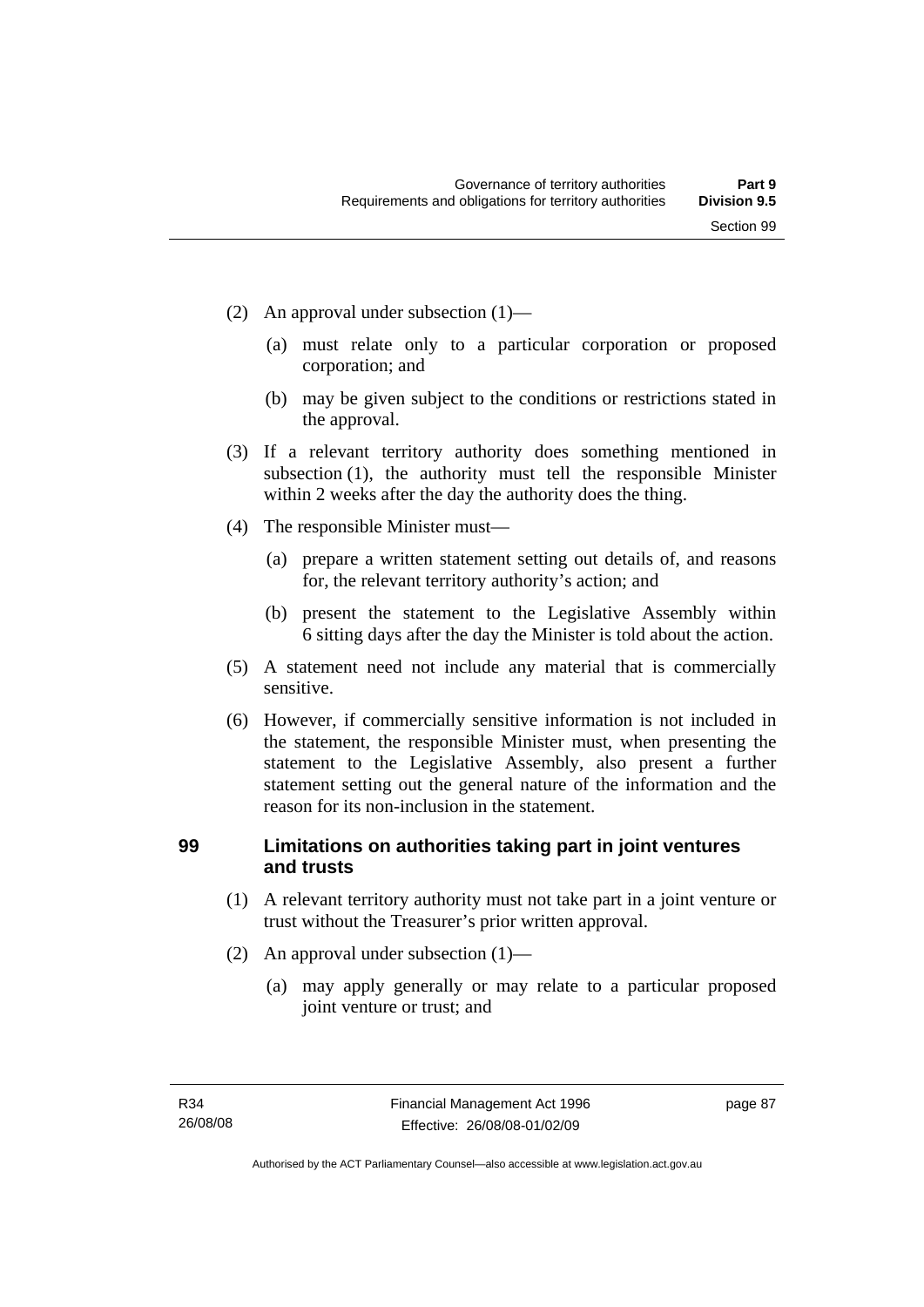- (b) may be given subject to the conditions or restrictions stated in the approval.
- (3) If a relevant territory authority enters into an agreement for a joint venture or trust, the authority must tell the responsible Minister within 2 weeks after the day the authority enters into the agreement.
- (4) The responsible Minister must—
	- (a) prepare a written statement setting out details of, and reasons for, the agreement; and
	- (b) present the statement to the Legislative Assembly within 6 sitting days after the day the Minister is told about the agreement.
- (5) A statement need not include any material that is commercially sensitive.
- (6) However, if commercially sensitive information is not included in the statement, the responsible Minister must, when presenting the statement to the Legislative Assembly, also present a further statement setting out the general nature of the information and the reason for its non-inclusion in the statement.

# **100 Corporations, joint ventures and trusts in which authority has interest**

- (1) If a relevant territory authority has a controlling interest in a corporation, joint venture or trust, the authority must ensure that—
	- (a) the auditor-general is appointed auditor for the corporation, joint venture or trust; and
	- (b) the corporation or joint venture, or a trustee for the trust, does not do anything that the authority itself could not do.
- (2) If a relevant territory authority has an interest, other than a controlling interest, in a corporation, joint venture or trust, the

Authorised by the ACT Parliamentary Counsel—also accessible at www.legislation.act.gov.au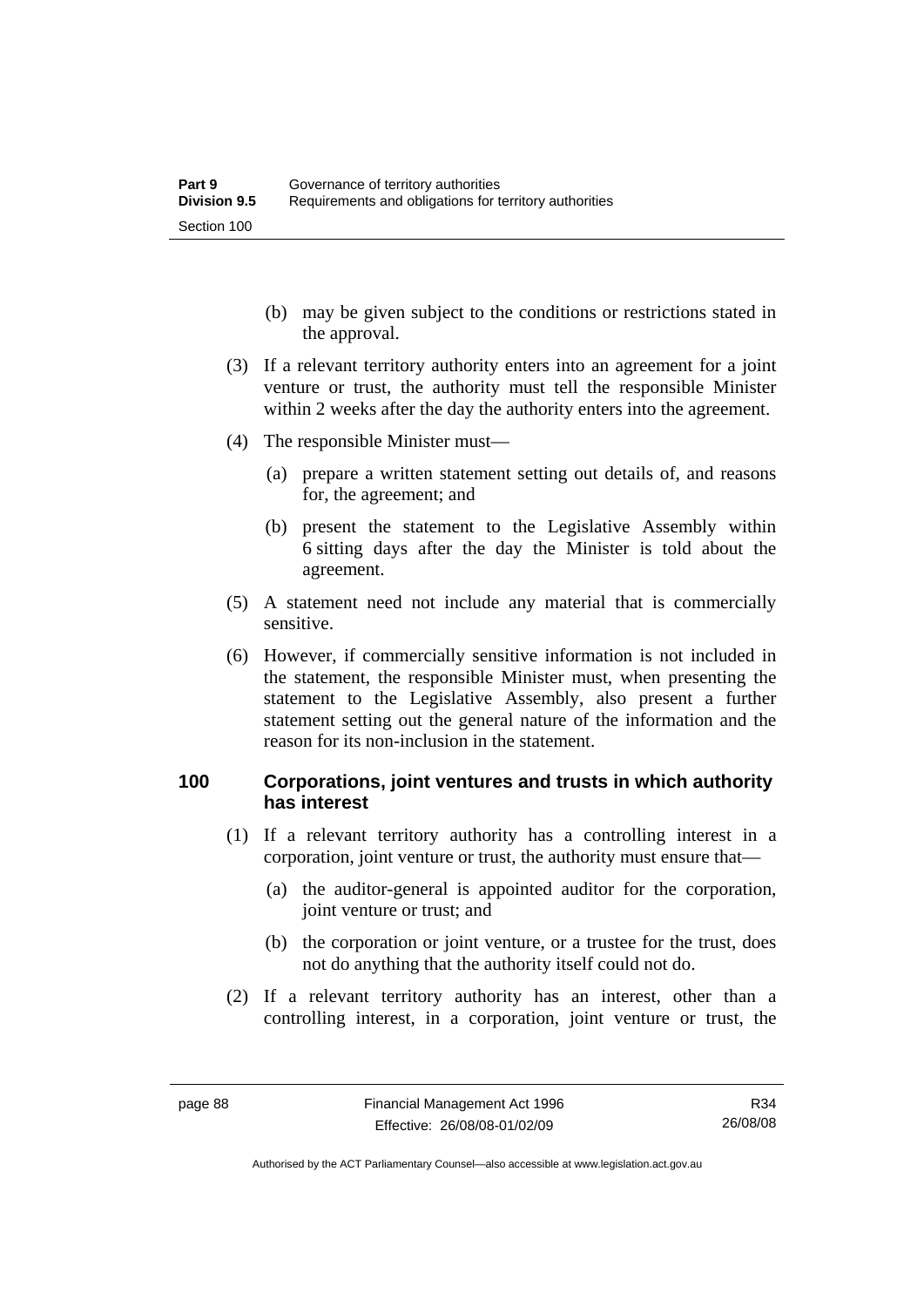authority must try to ensure that the auditor-general is appointed auditor for the corporation, joint venture or trust.

- *Note* The *Auditor-General Act 1996*, s 14 allows the auditor-general to require a person to give to the auditor-general information and documents.
- (3) In this section—

*controlling interest*—see the *Auditor-General Act 1996*, section 5.

# **101 Obligation of authorities to tell Minister about significant events**

- (1) A relevant territory authority must, as soon as practicable, tell the responsible Minister of any significant event that affects, or seems likely to affect—
	- (a) the value of the authority; or
	- (b) a significant part of the authority's assets; or
	- (c) the performance of the authority as a whole; or
	- (d) the carrying out of a significant activity of the authority.
- (2) For this section, an event, part of assets or activity is *significant* for a relevant territory authority if—
	- (a) it is significant when interpreted in accordance with accounting standards relating to materiality ordinarily used in Australia when the decision about whether it is significant is made; or
	- (b) a document published by the authority identifies it as significant (however described); or
	- (c) a memorandum of understanding or other agreement between the responsible Minister or Treasurer and the authority identifies it as significant (however described); or
	- (d) it is prescribed under the financial management guidelines.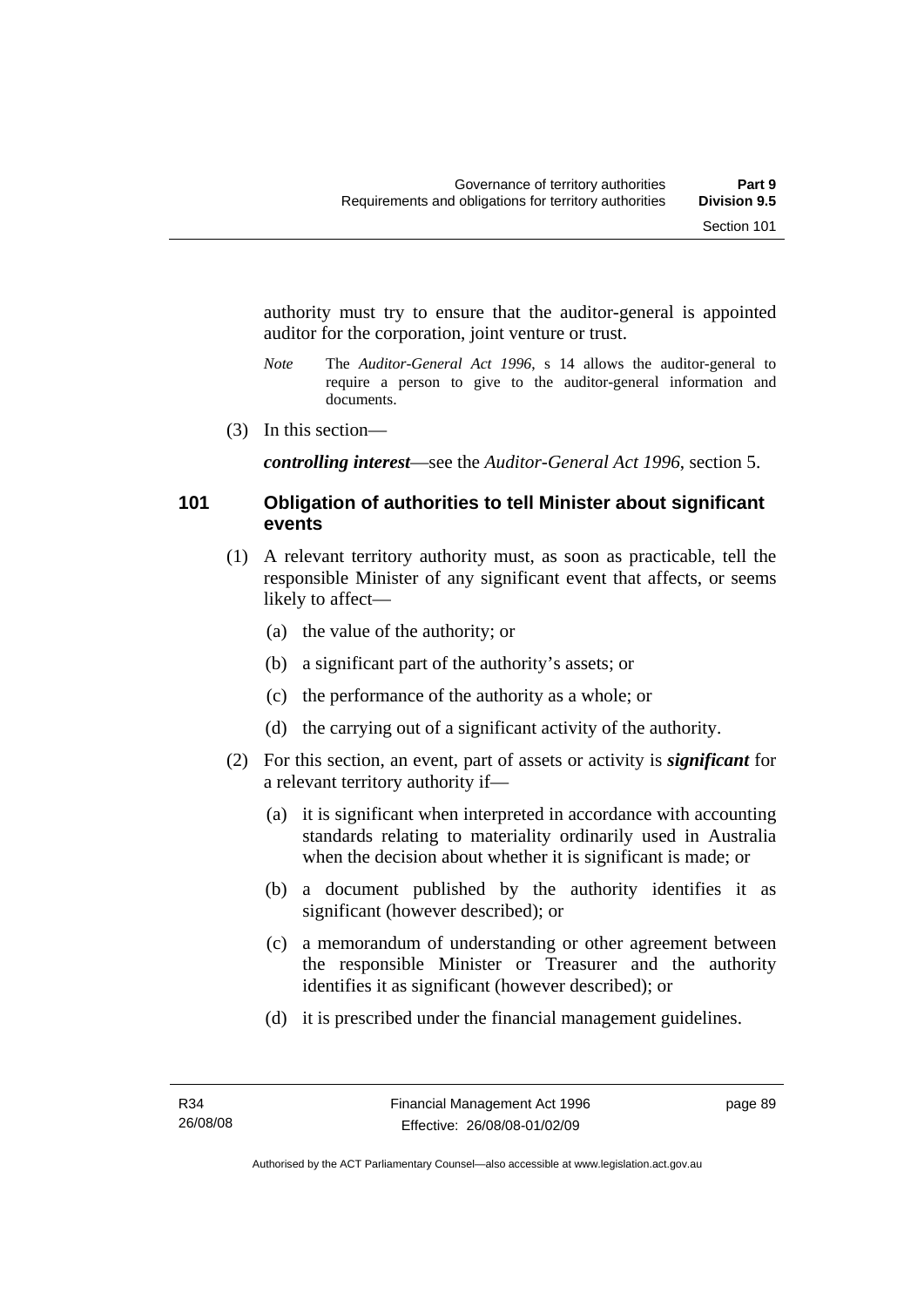# **102 Ministerial directions to authorities about financial etc statements**

- (1) The responsible Minister for a relevant territory authority may, in writing, direct the relevant person for the authority to give the Minister financial or other statements relating to the authority.
- (2) Without limiting subsection (1), the direction may state the form in which the statements are to be given and the period to which they must relate.
- (3) A relevant person for a relevant territory authority who receives a direction under subsection (1) must prepare the statements required by the direction and give them to the responsible Minister within 1 month after the day the person receives the direction or, if a longer period is allowed by the Minister, within the longer period.
- (4) The responsible Minister must not allow a longer period under subsection (3) for complying with a direction unless satisfied that there are special circumstances that justify the longer period.
- (5) In this section:

*relevant person*, for a relevant territory authority, means—

- (a) if the authority has a governing board—the chair of the governing board; or
- (b) if the authority does not have a governing board—the chief executive officer.

# **103 Application of government policies to authorities**

 (1) The responsible Minister for a relevant territory authority may, after consulting the authority, tell the authority, in writing, the general government policies (*applicable governmental policies*) that are to apply to the authority.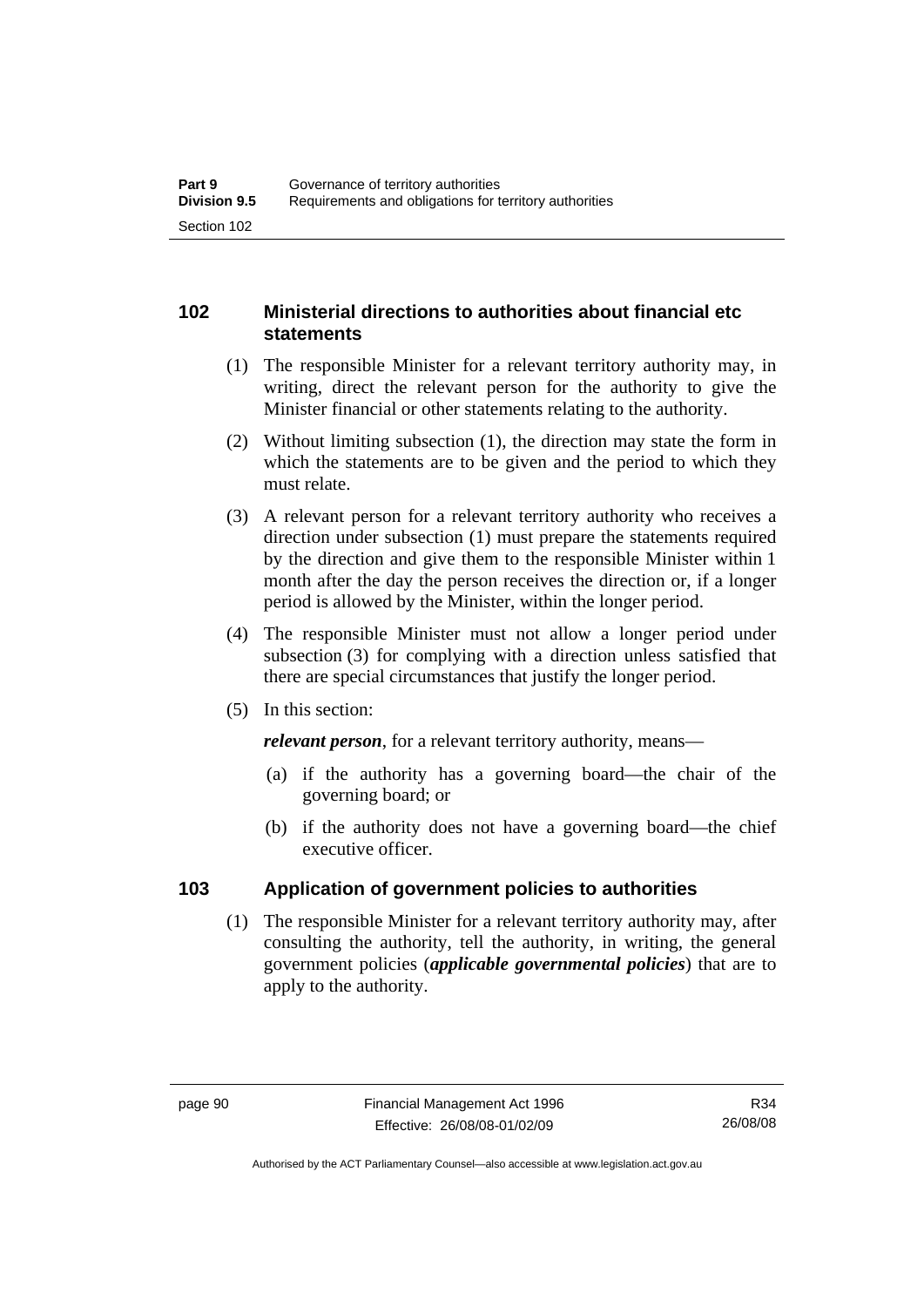- (2) A relevant territory authority must ensure that the authority complies, as far as practicable, with the applicable governmental policies.
- (3) For the *Trade Practices Act 1974* (Cwlth), this Act authorises—
	- (a) the decision to apply applicable governmental policies to an authority; and
	- (b) the doing of, or the failure to do, anything by or in relation to the authority to comply with applicable governmental policies.
- (4) A notice under subsection (1) is a notifiable instrument.

# **Division 9.6 Restructuring of territory authorities**

# **104 Purpose of div 9.6**

The purpose of this division is to facilitate the transfer of assets, rights and liabilities of, or held by, territory authorities to which this division applies.

*Note 1* A *liability* includes an obligation (see Legislation Act, dict, pt 1).

*Note 2* See also the Legislation Act, dict, def *asset*.

# **105 What territory authorities does div 9.6 apply to?**

- (1) This division applies to a territory authority if the authority is prescribed by regulation for this division.
- (2) A reference in this division to a *division 9.6 authority* is a reference to a territory authority to which this division applies.
- (3) To remove any doubt—
	- (a) nothing in this Act prevents a division 9.6 authority also being a division 9.7 authority; and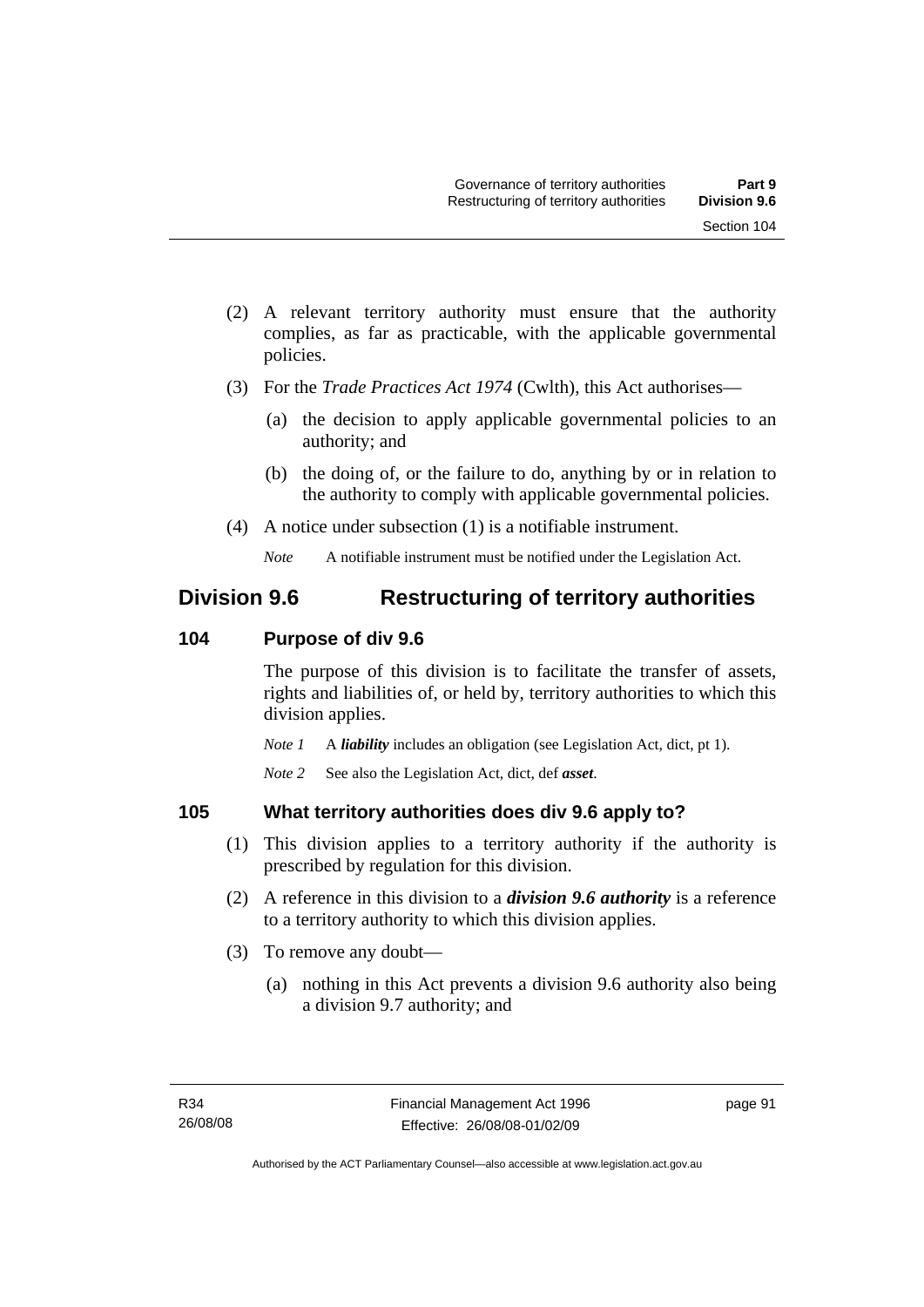(b) a regulation may prescribe a territory authority for this division whether or not this part would otherwise apply to the authority.

# **106 Responsible Minister may direct div 9.6 authority to sell or transfer assets**

- (1) The responsible Minister for a division 9.6 authority may direct the authority to sell or transfer a stated asset of, or held by, the authority.
- (2) The direction may also impose on the division 9.6 authority requirements to assist or regulate, or otherwise in relation to, the sale or transfer.

#### **Examples of other requirements**

- 1 that a sale or transfer must be to a stated entity
- 2 that a sale or transfer must be finished before a stated time
- 3 that a sale or transfer must be undertaken in a stated way
- 4 that an asset must be sold for a price within a stated price-range
- 5 that an asset must be marketed, and the sale undertaken, through a stated agent
- *Note* An example is part of the Act, is not exhaustive and may extend, but does not limit, the meaning of the provision in which it appears (see Legislation Act, s 126 and s 132).
- (3) The division 9.6 authority must comply with the direction.
- (4) A direction under subsection (1) is a notifiable instrument.

*Note* A notifiable instrument must be notified under the Legislation Act.

 (5) To remove any doubt, this section is additional to, and does not limit, any other provision of this division.

# **107 Transfer of assets by declaration—div 9.6 authorities**

 (1) The responsible Minister for a division 9.6 authority may make 1 or more of the following declarations (a *transfer declaration*) in relation to an asset of, or held by, the authority:

R34 26/08/08

Authorised by the ACT Parliamentary Counsel—also accessible at www.legislation.act.gov.au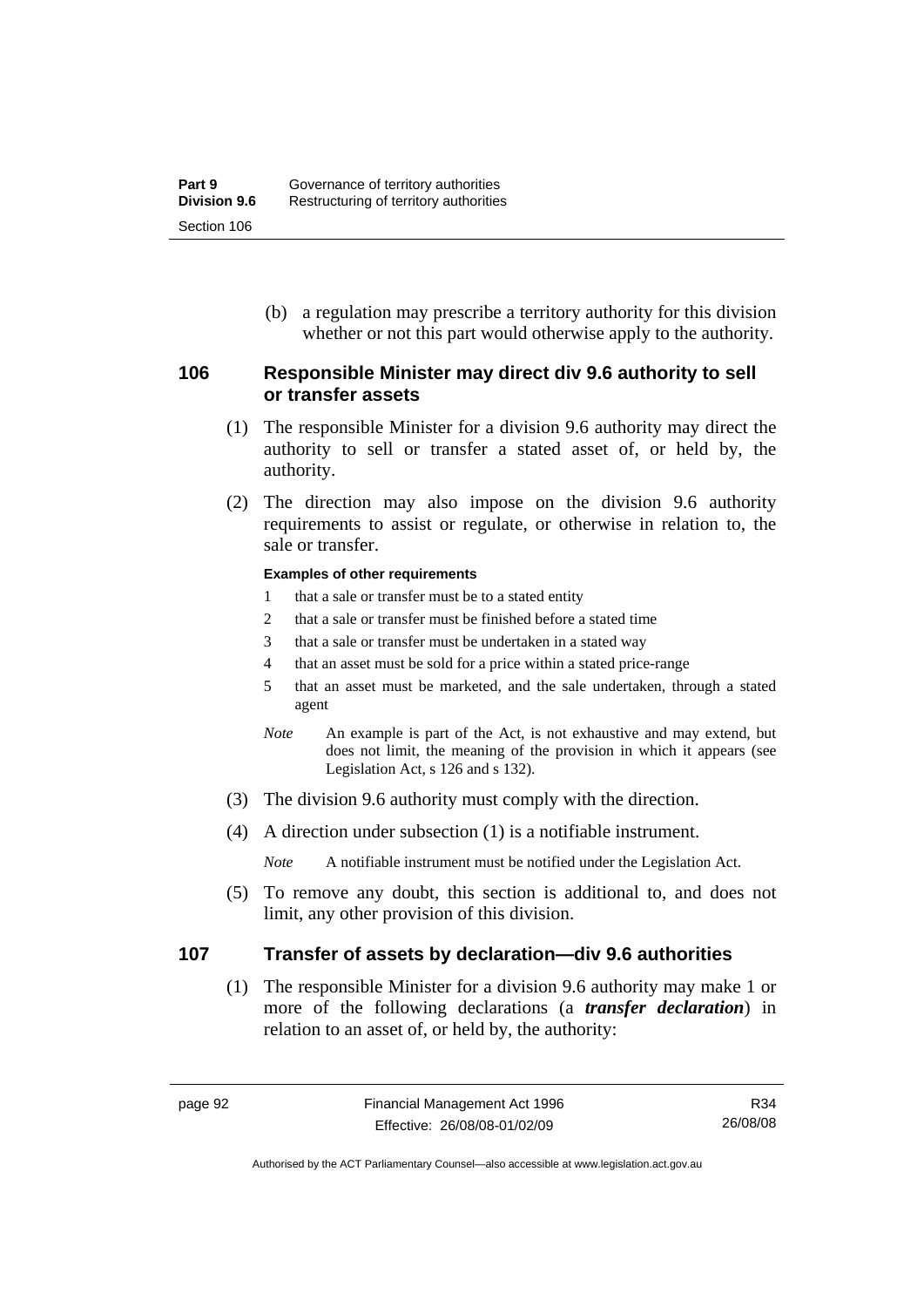- (a) a declaration that the stated asset vests in a stated entity at a stated time without a conveyance, transfer or assignment;
- (b) a declaration that a stated instrument relating to the asset continues to have effect after the asset vests in a stated entity as if a reference in the instrument to the authority were a reference to the entity;
- (c) a declaration that a stated entity becomes the authority's successor in law in relation to the asset after the asset vests in the entity.
- (2) A transfer declaration has effect in accordance with its terms.
- (3) A transfer declaration is a notifiable instrument.

- (4) To remove any doubt, the making of a transfer declaration in relation to an asset of, or held by, a division 9.6 authority does not prevent the authority from transferring assets not dealt with in the declaration otherwise than in accordance with the declaration.
- (5) To remove any doubt, this section is additional to, and does not limit, any other provision of this division.

# **108 Transfer of contractual rights and liabilities by declaration—div 9.6 authorities**

- (1) The responsible Minister for a division 9.6 authority may declare that the authority's rights and liabilities under a stated contract to which the authority is party—
	- (a) stop being the rights and liabilities of the authority at a stated time; and
	- (b) become rights and liabilities of a stated entity at that time.
- (2) The responsible Minister for a division 9.6 authority may declare that a stated contract continues to have effect after a stated time as if a reference in the contract were a reference to a stated entity.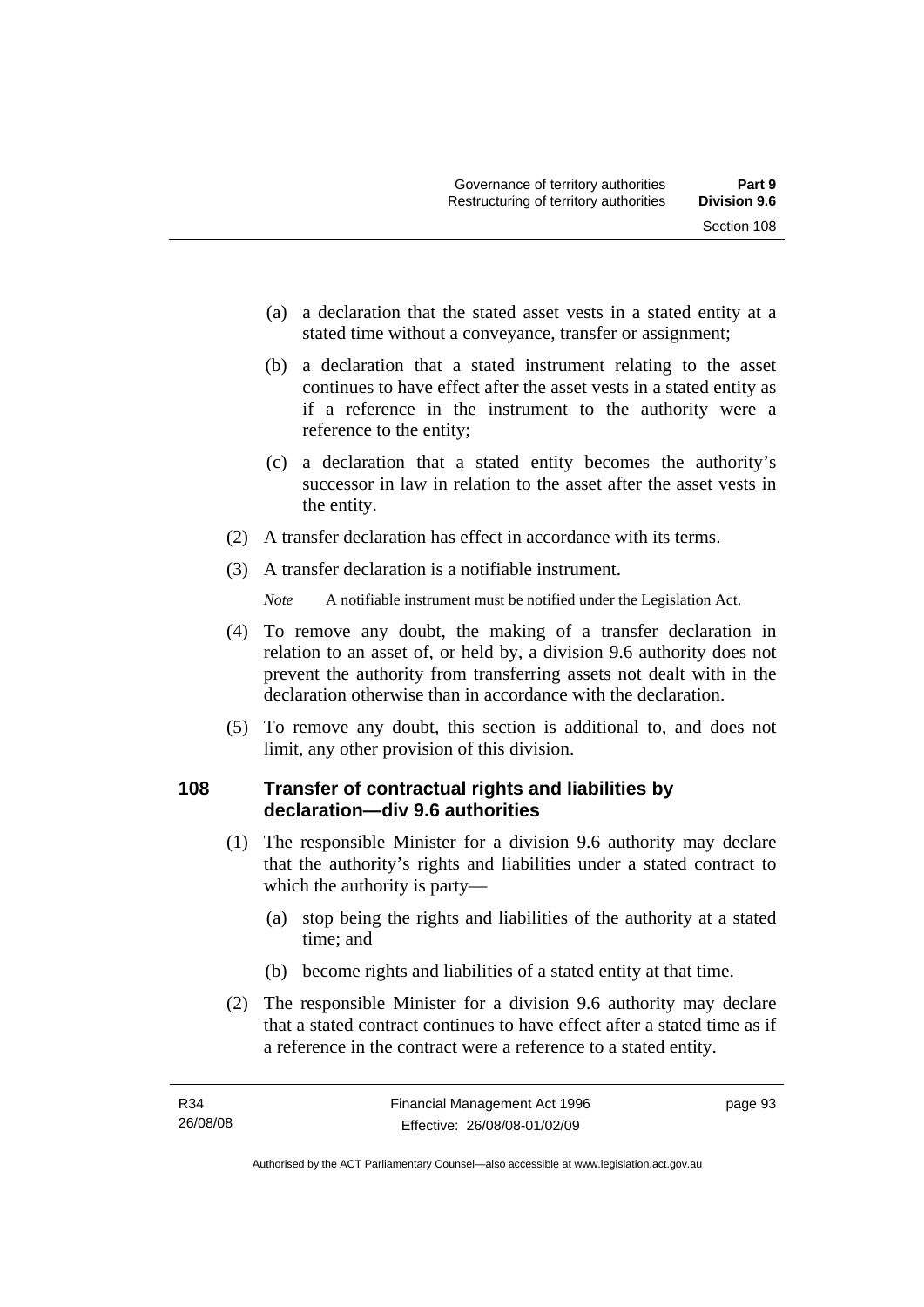- (3) The responsible Minister for a division 9.6 authority may declare that a stated instrument relating to a stated contract continues to have effect after the authority's rights and liabilities under the contract become rights and liabilities of a stated entity as if a reference in the instrument to the authority were a reference to the entity.
- (4) The responsible Minister for a division 9.6 authority may declare that a stated person becomes the authority's successor in law, in relation to the authority's rights and liabilities under a stated contract, immediately after the authority's rights and liabilities under the contract become rights and liabilities of the entity.
- (5) A declaration under this section has effect according to its terms.
- (6) A declaration under this section is a notifiable instrument.

 (7) To remove any doubt, this section is additional to, and does not limit, any other provision of this division.

# **109 Transfer of liabilities by declaration—div 9.6 authorities**

- (1) The responsible Minister for a division 9.6 authority may make 1 or more of the following declarations in relation to a liability of the authority:
	- (a) a declaration that a stated liability stops being a liability of the authority and becomes a liability of a stated entity at a stated time;
	- (b) a declaration that a stated instrument relating to a stated liability continues to have effect after the liability becomes a liability of a stated entity as if a reference in the instrument to the authority were a reference to the entity;
	- (c) a declaration that a stated entity becomes the authority's successor in law in relation to a stated liability immediately after the liability becomes a liability of the entity.

Authorised by the ACT Parliamentary Counsel—also accessible at www.legislation.act.gov.au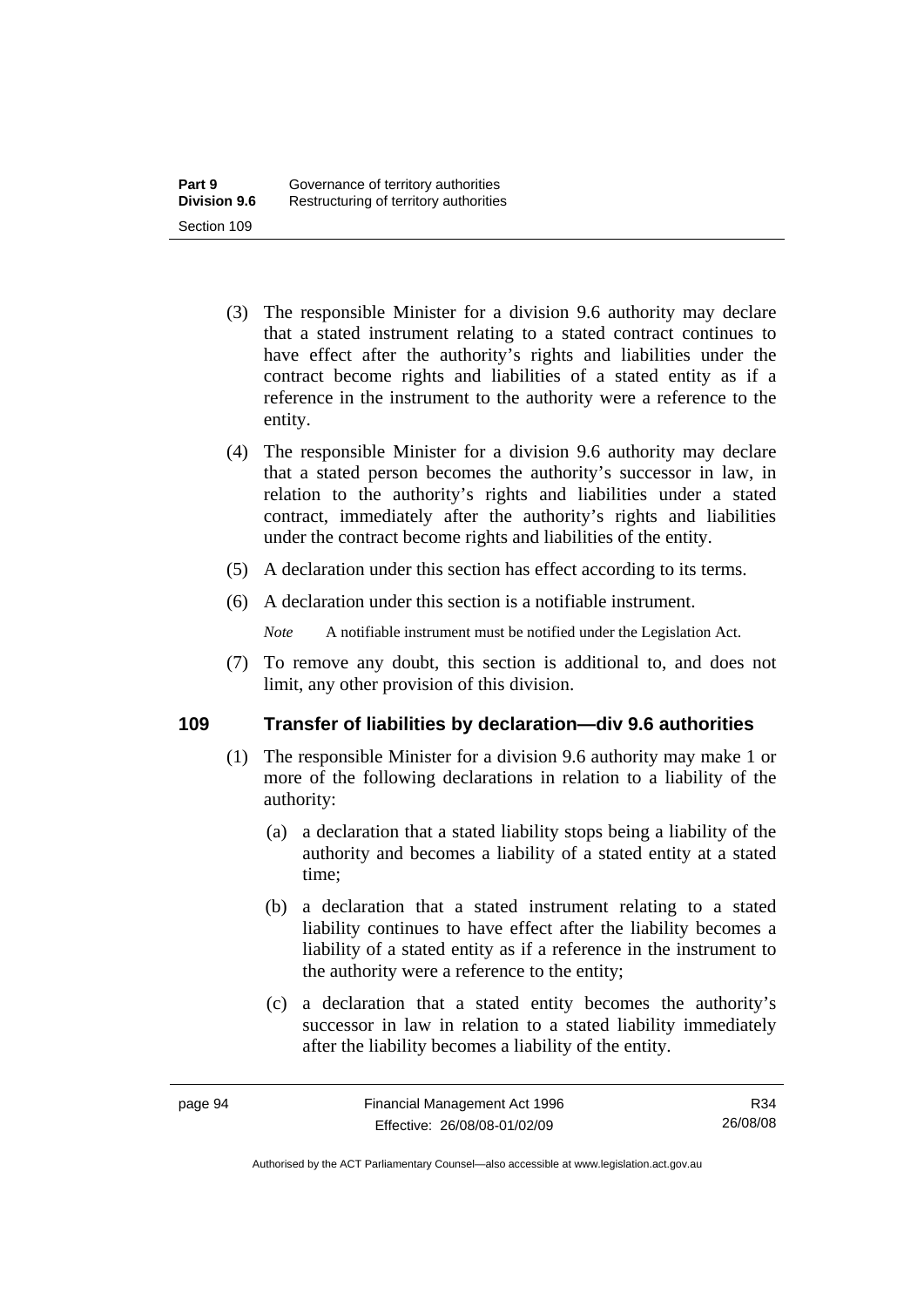- (2) A declaration under subsection (1) has effect in accordance with its terms.
- (3) A declaration under subsection (1) is a notifiable instrument.

 (4) To remove any doubt, this section is additional to, and does not limit any other provision of this division.

# **110 Assistance given by authorities for div 9.6**

 (1) A division 9.6 authority may, on the authority's own initiative, give the Territory assistance in relation to the transfer of the authority's assets.

#### **Examples of forms of assistance**

- 1 giving information
- 2 giving financial assistance
- 3 giving a financial benefit to an entity
- 4 giving facilities, information and other assistance in relation to the conduct of a due diligence procedure or market briefing
- 5 entering into an agreement with the Territory
- *Note* An example is part of the Act, is not exhaustive and may extend, but does not limit, the meaning of the provision in which it appears (see Legislation Act, s 126 and s 132).
- (2) A division 9.6 authority must, if asked in writing by the responsible Minister for the authority, assist the Territory in relation to the transfer of the authority's assets.
- (3) If a division 9.6 authority must give assistance under subsection (2), the assistance must be given within the period, and in the way, stated in the request.
- (4) To remove any doubt, a division 9.6 authority that gives assistance under this section does not incur civil liability only because of the giving of assistance.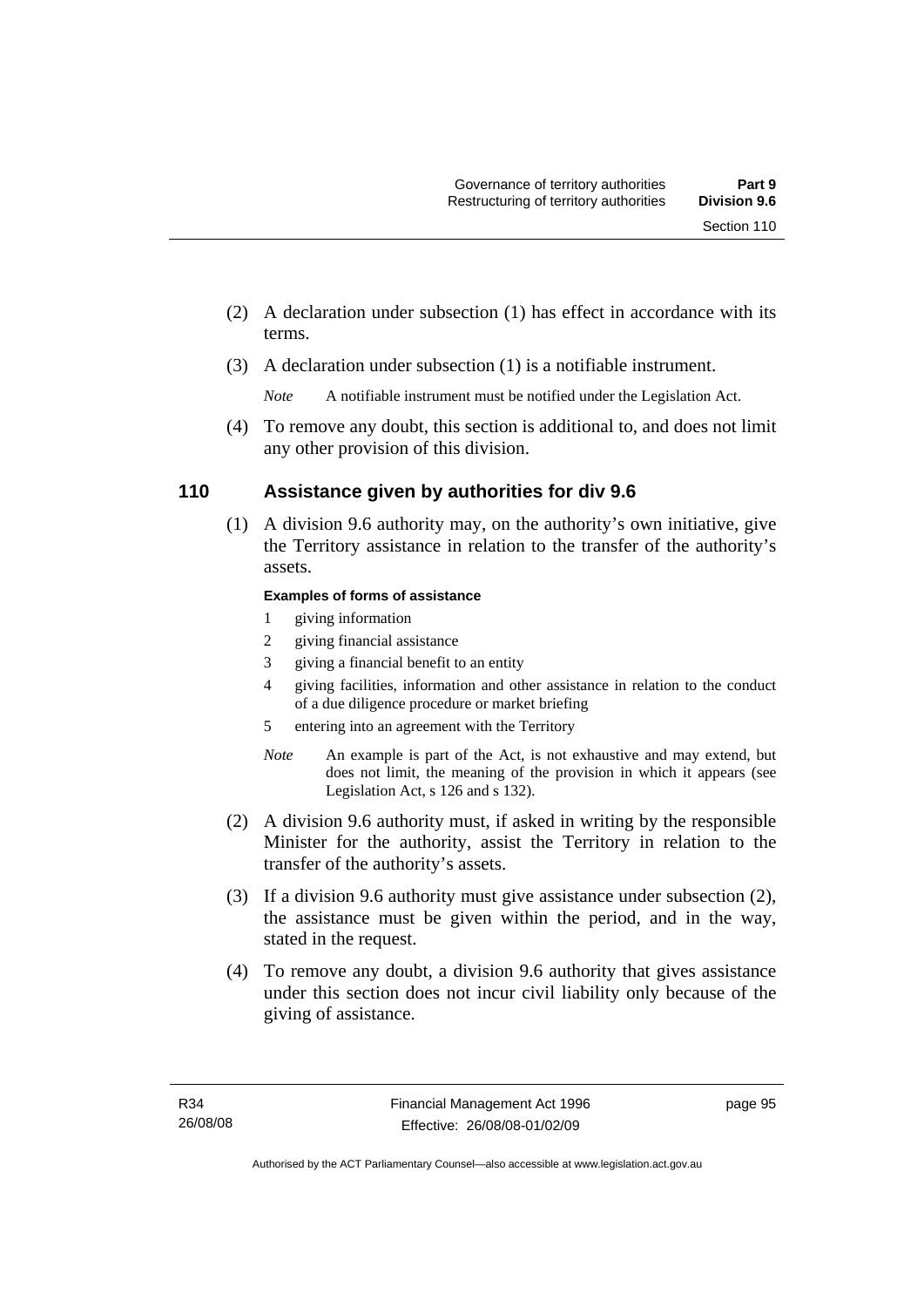(5) Any liability that would, apart from this section, attach to the division 9.6 authority attaches instead to the Territory.

page 96 Financial Management Act 1996 Effective: 26/08/08-01/02/09

R34 26/08/08

Authorised by the ACT Parliamentary Counsel—also accessible at www.legislation.act.gov.au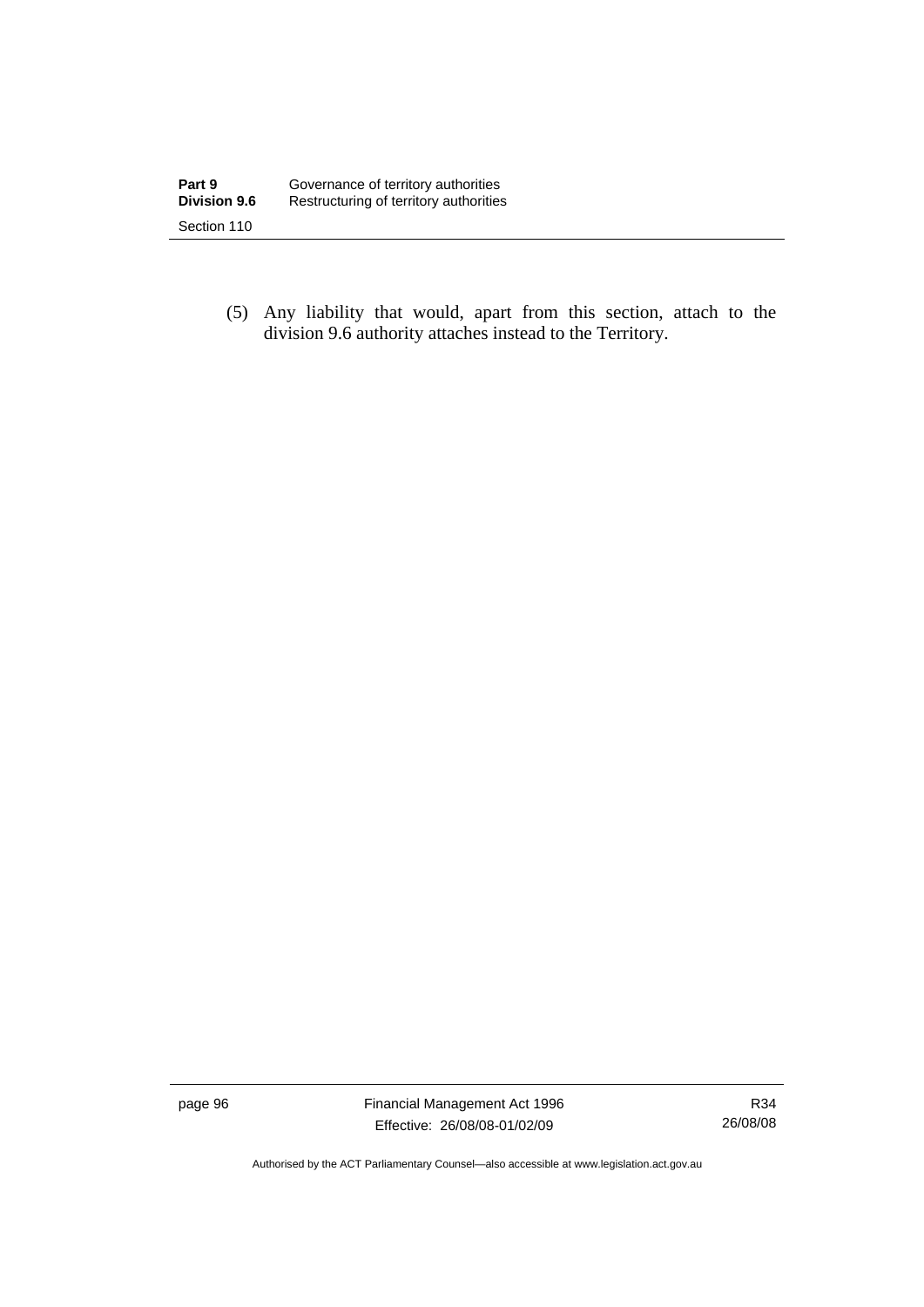# **111 Assistance given by governing board members for div 9.6**

 (1) The governing board, or a member of the governing board, of a division 9.6 authority may, on the board's or member's own initiative, give the Territory assistance in relation to the transfer of the authority's assets.

#### **Examples of forms of assistance**

- 1 giving information
- 2 giving financial assistance
- 3 giving a financial benefit to an entity
- 4 giving facilities, information and other assistance in relation to the conduct of a due diligence procedure or market briefing
- 5 entering into an agreement with the Territory
- *Note* An example is part of the Act, is not exhaustive and may extend, but does not limit, the meaning of the provision in which it appears (see Legislation Act, s 126 and s 132).
- (2) The governing board, or a member of the governing board, of a division 9.6 authority must, if asked in writing by the responsible Minister for the authority, assist the Territory in relation to the transfer of the authority's assets.
- (3) If the governing board, or a member of the governing board, of a division 9.6 authority must give assistance under subsection (2), the assistance must be given within the period, and in the way, stated in the request.
- (4) To remove any doubt, a governing board or a member of a governing board who gives assistance under this section does not incur civil liability only because of the giving of assistance.
- (5) Any liability that would, apart from this section, attach to the members or member of the governing board attaches instead to the Territory.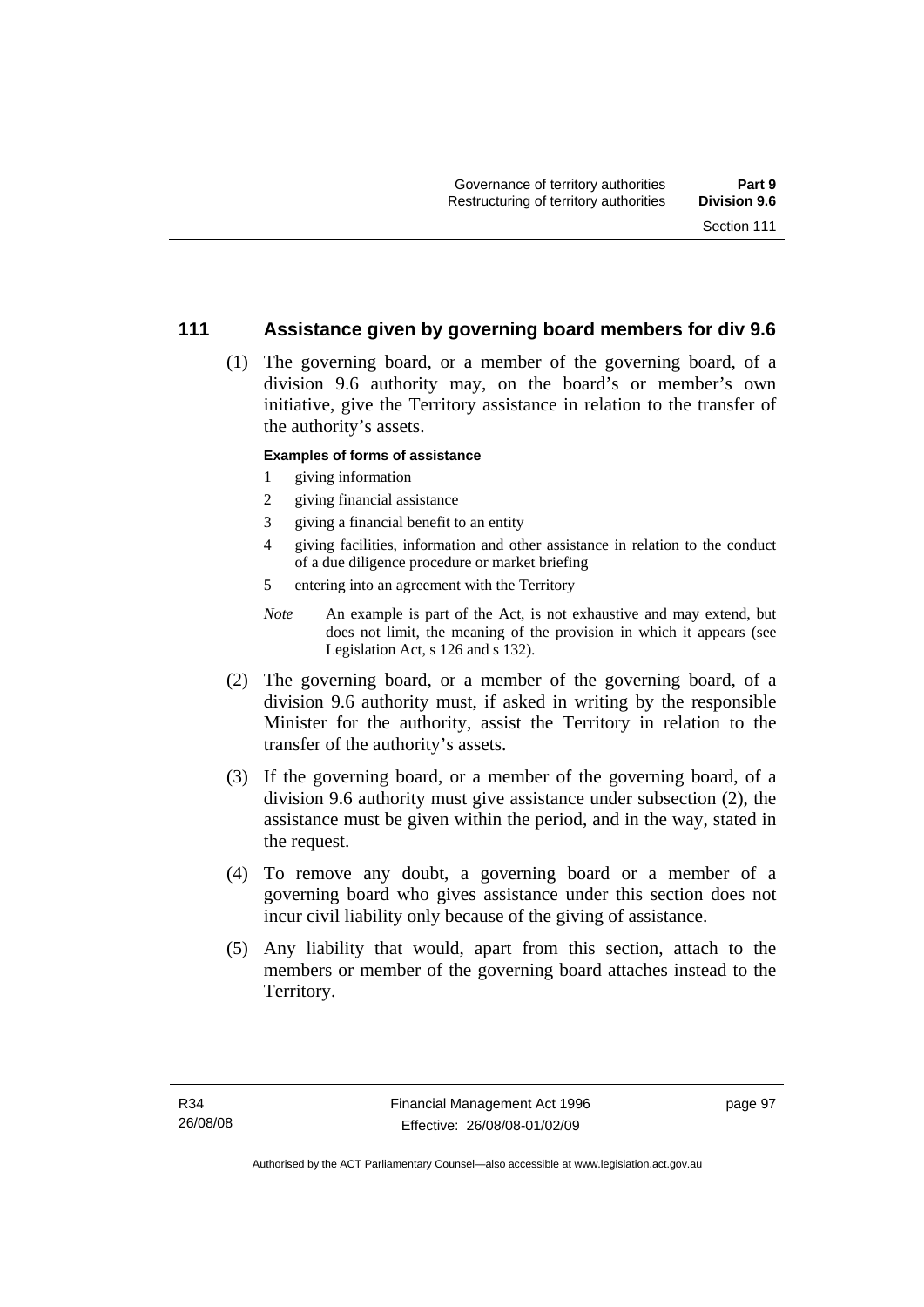# **112 Use of information by Territory and div 9.6 authorities**

- (1) This section applies to information provided under section 110 (Assistance given by authorities for div 9.6) or section 111 (Assistance given by governing board members for div 9.6) in relation to a division 9.6 authority.
- (2) The Territory, the division 9.6 authority or an associated person may use the information for a purpose related to, or consequent on, the transfer of the authority's assets.
- (3) The Territory, the territory authority or an associated person may give the information to someone else for a purpose related to, or consequent on, the transfer of the authority's assets.
- (4) If a person gives information or uses information under this section—
	- (a) the giving of the information is not—
		- (i) a breach of confidence; or
		- (ii) a breach of professional etiquette or ethics; or
		- (iii) a breach of a rule of professional conduct; and
	- (b) the person does not incur civil liability only because of the giving or using of the information.
- (5) In this section:

*associated person*—each of the following is an *associated person* in relation to a division 9.6 authority:

- (a) the responsible Minister for the authority;
- (b) a public employee;
- (c) a person who exercises a function for the Territory in relation to the transfer of the authority's assets;
- (d) a member of the governing board of the territory authority;

R34 26/08/08

Authorised by the ACT Parliamentary Counsel—also accessible at www.legislation.act.gov.au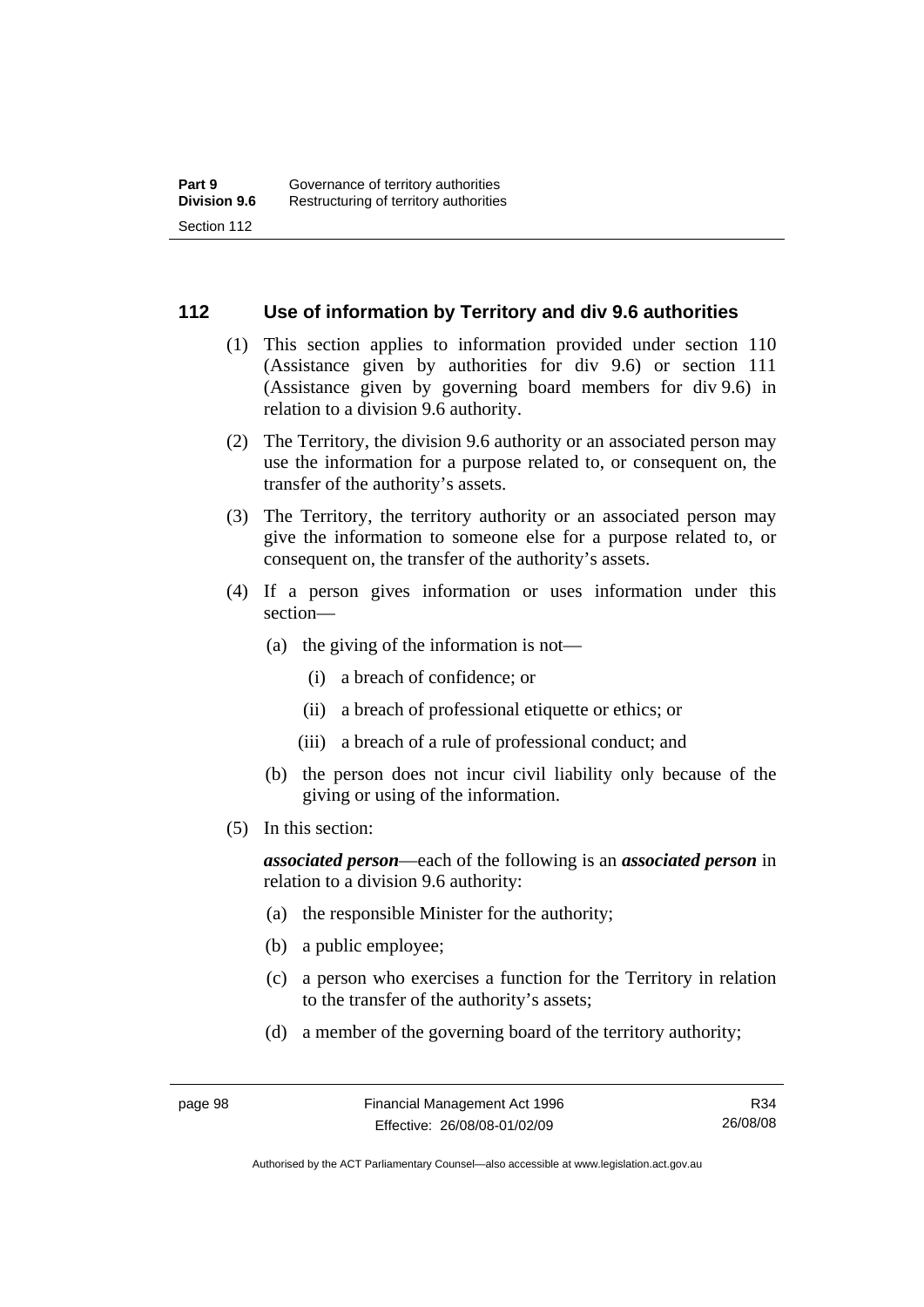- (e) an officer or employee of the authority;
- (f) a person who exercises a function for the authority in relation to the authority's assets.

### **113 Contracts relating to the protection of information responsible Minister for div 9.6 authority**

- (1) The responsible Minister for a division 9.6 authority may, on behalf of the Territory, enter into a contract with an entity relating to the protection of information if—
	- (a) the information is provided under section 110 (Assistance given by authorities for div 9.6) or section 111 (Assistance given by governing board members for div 9.6); and
	- (b) publication of the information might be expected to substantially prejudice the entity's commercial interests.
- (2) To remove any doubt, subsection (1) does not limit the power of the Territory to enter into contracts.

## **114 Contracts relating to the protection of information div 9.6 authority**

- (1) A division 9.6 authority may enter into a contract with an entity relating to the protection of information if—
	- (a) the information is provided under section 110 (Assistance given by authorities for div 9.6) or section 111 (Assistance given by governing board members for div 9.6); and
	- (b) publication of the information might be expected to substantially prejudice the entity's commercial interests.
- (2) To remove any doubt, subsection (1) does not limit the power of the division 9.6 authority to enter into contracts.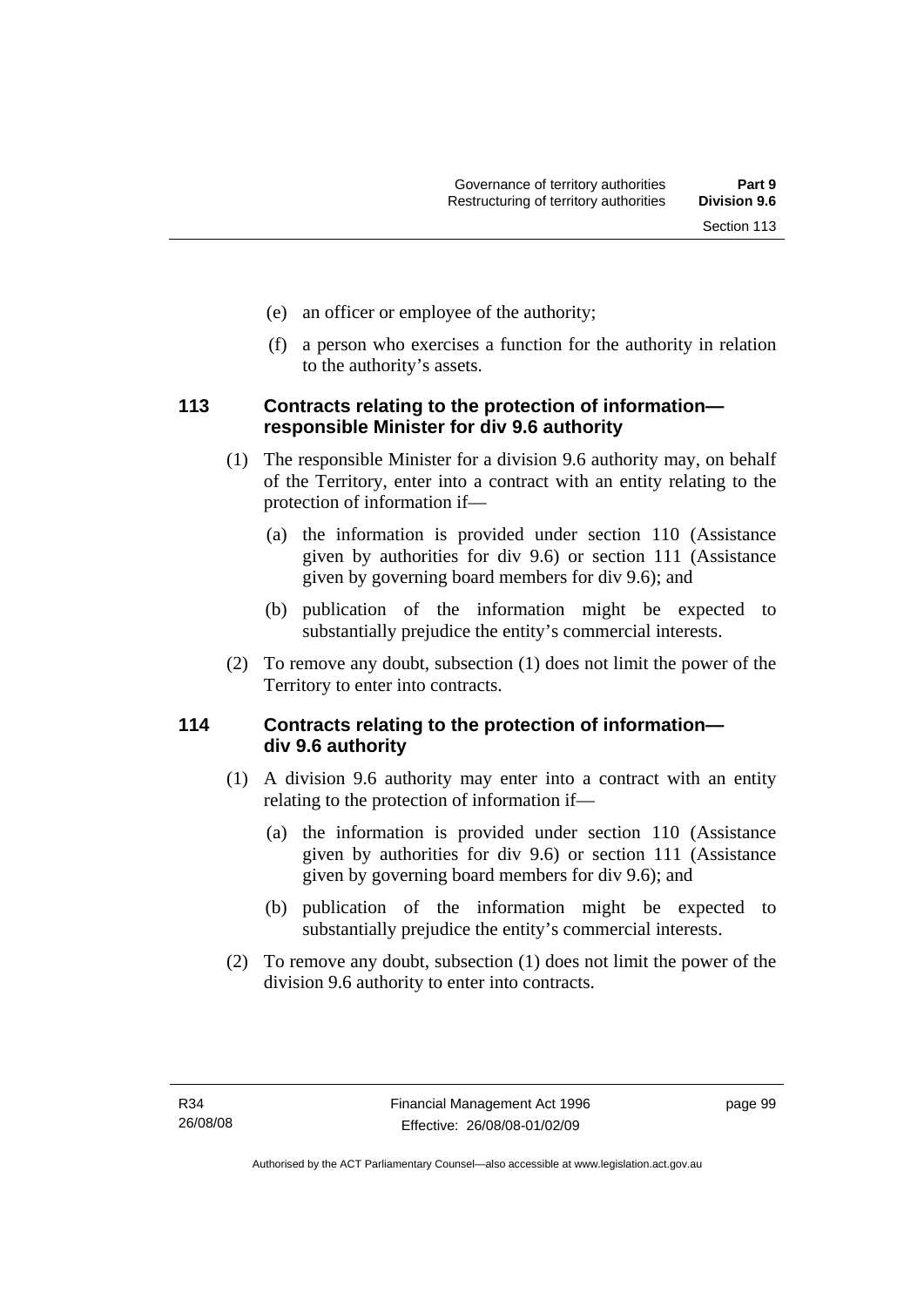### **115 Transfer of pending proceedings—div 9.6 authorities**

- (1) This section applies if—
	- (a) an entity (the *successor*) becomes the successor in law of someone else (the *original entity*) at a particular time (the *handover time*) in relation to a particular asset, right or liability because of a declaration made by a Minister under this division; and
	- (b) a proceeding to which the original entity was a party was pending in a court or other entity immediately before the handover time; and
	- (c) the proceeding related, completely or partly, to the asset, right or liability.
- (2) The successor is, by force of this subsection, substituted for the original entity as a party to the proceeding to the extent to which the proceeding relates to the asset, right or liability.
- (3) The court or other entity in which, or before which, a proceeding has been continued under this section may give directions about the proceeding.
- (4) However, subsection (2) does not apply if the responsible Minister for the original entity determines otherwise.
- (5) A determination under subsection (3) is a notifiable instrument.

*Note* A notifiable instrument must be notified under the Legislation Act.

## **116 Proceedings and evidence—div 9.6 authorities**

 (1) This section applies if an entity (the *successor*) becomes the successor in law of someone else (the *original entity*) at a particular time (the *handover time*) in relation to a particular asset, right or liability because of a declaration made by a Minister under this division.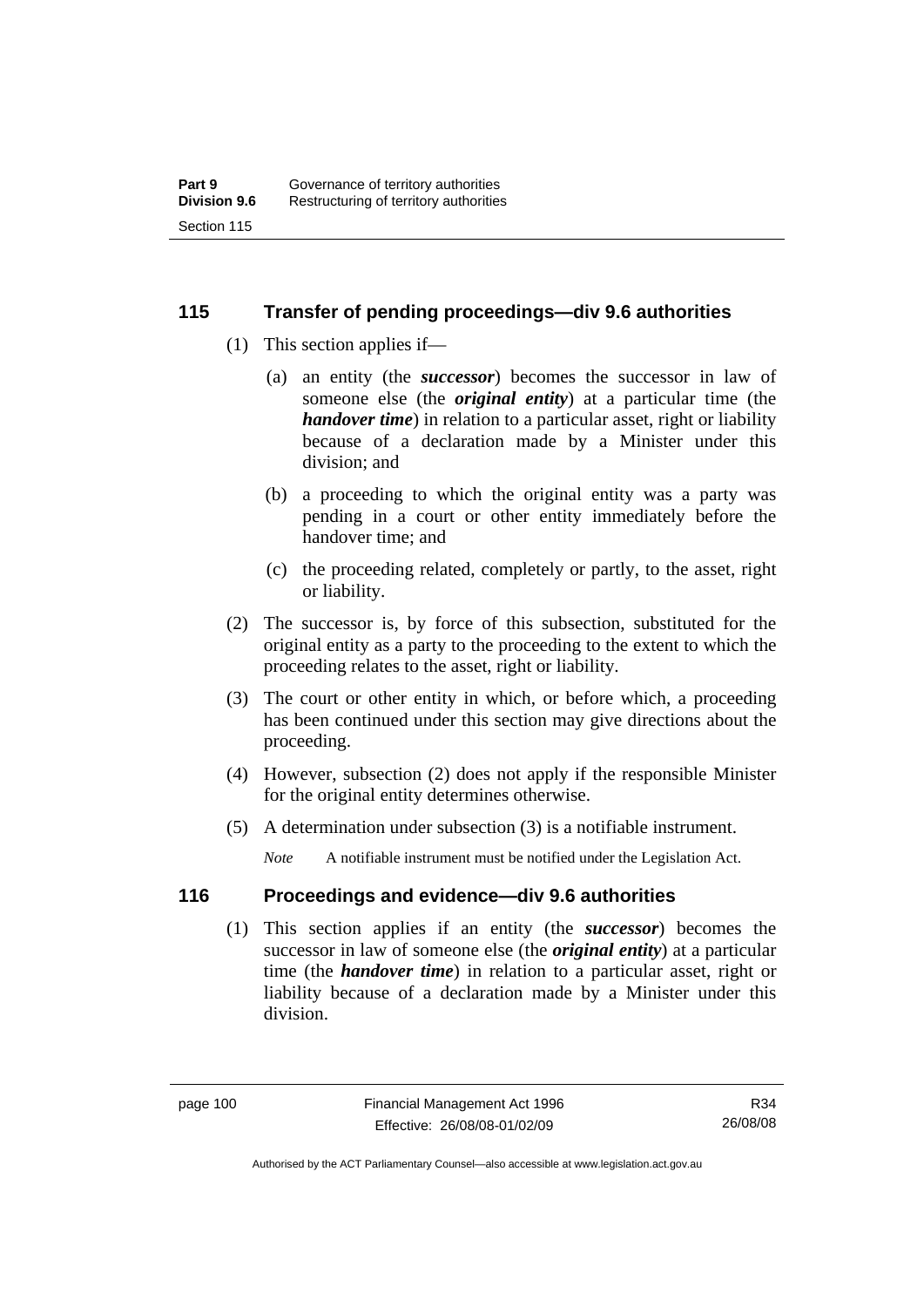- (2) A proceeding for a cause of action may be brought against the successor in relation to the asset, right or liability if, before handover time—
	- (a) the cause of action had accrued against the original entity in relation to the asset, right or liability; and
	- (b) a proceeding had not started in relation to the cause of action; and
	- (c) the limitation period for the cause of action had not ended.
- (3) The *Limitation Act 1985,* part 3 (Postponement of bar) applies to the starting of a proceeding that may be brought by or against the successor under this section as if the cause of action had been accrued by, or had accrued against, the successor.
- (4) The court or other entity in which, or before which, a proceeding has been or may be started under this section may give directions about the proceeding.
- (5) Any evidence that, before handover time, would have been admissible for or against the original entity in relation to the asset, right or liability is admissible for or against the successor.
- (6) An order made in a proceeding by or against the original entity in relation to the asset, right or liability before handover time may be enforced by or against the successor.
- (7) In this section:

*proceeding* includes a proceeding by way of appeal or review (including review under the *Ombudsman Act 1989*).

### **117 Operation of div 9.6 not breach of contract etc**

To remove any doubt, the operation of this division must not be taken to—

(a) place a person in breach of contract or confidence; or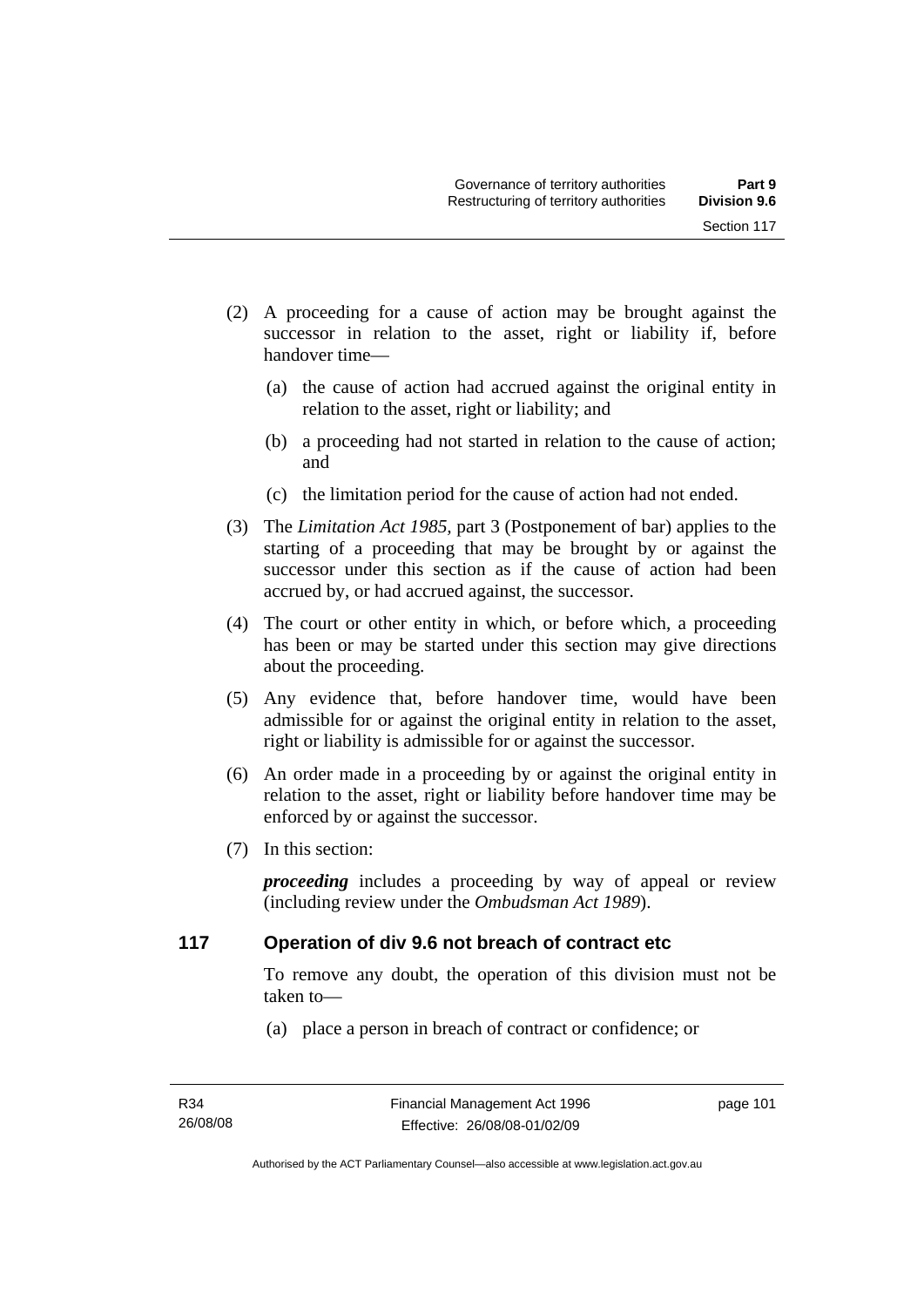- (b) otherwise make a person guilty of a civil wrong; or
- (c) place a person in breach of, or create a default under, any territory law or provision in an agreement, arrangement or understanding, including, for example, a contractual provision prohibiting, restricting or regulating the following:
	- (i) the assignment or transfer of an asset, right or liability;
	- (ii) the disclosure of information; or
- (d) release a surety from any of surety's liabilities in relation to a liability that is transferred under a declaration made by a Minister under this division; or
- (e) fulfil a condition that—
	- (i) allows an entity to terminate an agreement or liability; or
	- (ii) alters the operation or effect of an agreement; or
	- (iii) requires an amount to be paid before its stated maturity.
- *Note* An example is part of the Act, is not exhaustive and may extend, but does not limit, the meaning of the provision in which it appears (see Legislation Act, s 126 and s 132).

### **118 Transfer of assets etc not otherwise disposed of—div 9.6 authorities**

- (1) This section applies in relation to an asset, right or liability of a division 9.6 authority if—
	- (a) the authority ceases to exist; and
	- (b) apart from this section, division 9.7 would not apply in relation to the authority; and
	- (c) the asset, right or liability has not been disposed of after the authority ceases to exist.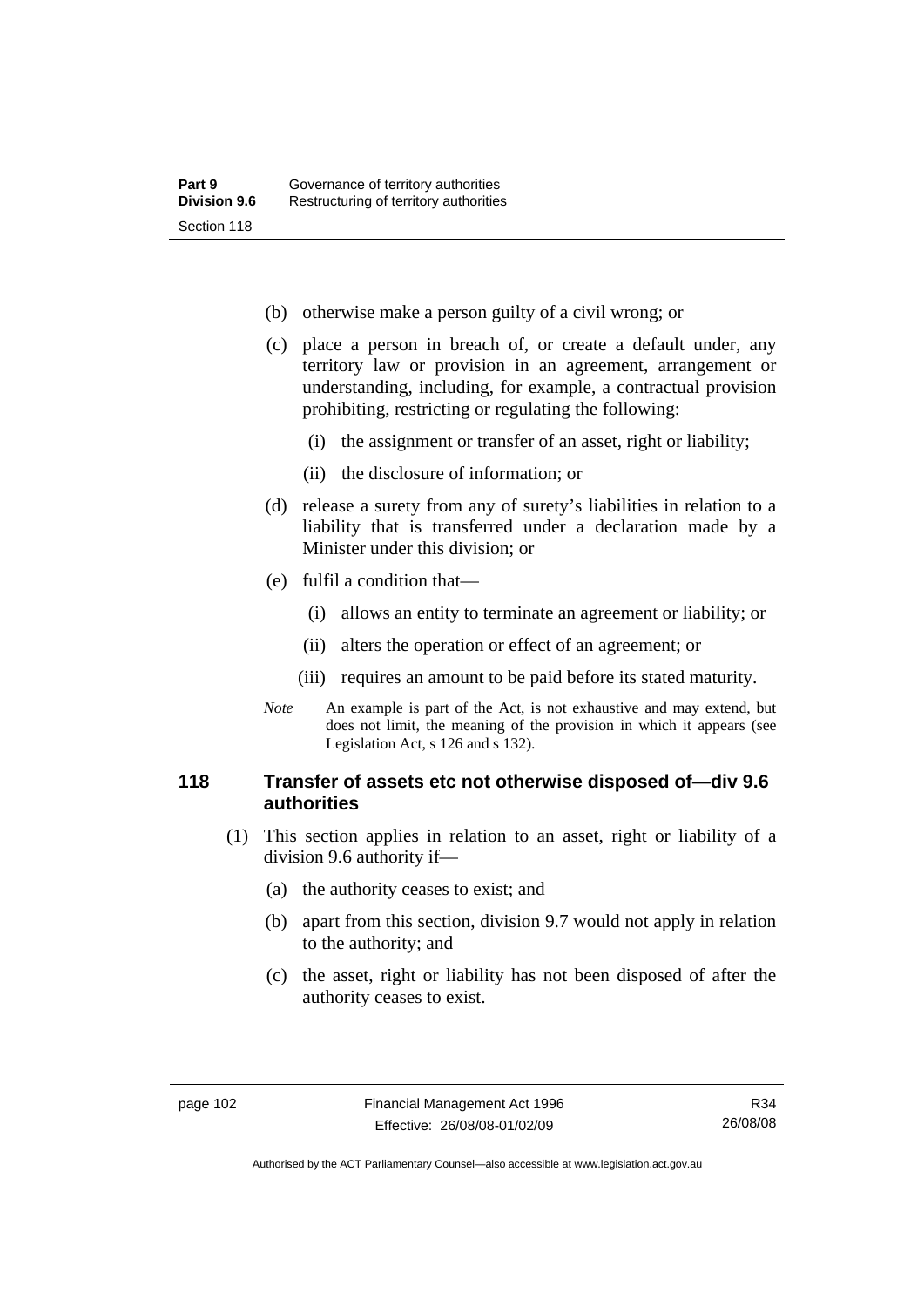(2) Division 9.7 applies in relation to the division 9.6 authority as if it were a division 9.7 authority, but only in relation to the asset, right or liability that has not been disposed of.

### **119 Annual reports etc for div 9.6 authorities**

(1) In this section:

*division 9.6 authority* means a division 9.6 authority that has ceased to exist and is not also a division 9.7 authority.

*financial year*––see the *Annual Reports (Government Agencies) Act 2004*, section 6 (3).

*handover day*, in relation to a division 9.6 authority, means the day the authority ceases to exist.

*relevant financial year*, for a division 9.6 authority, means a financial year—

- (a) beginning before the handover day for the authority; and
- (b) for which a report had not been presented by the authority under the *Annual Reports (Government Agencies) Act 2004*, section 6 (Annual report of public authority) before the handover day.

*responsible Minister*, for a division 9.6 authority, means the Minister who was the responsible Minister for the authority immediately before it ceased to exist.

- (2) The responsible Minister for a division 9.6 authority must present an annual report for the authority for each relevant financial year.
- (3) An annual report under subsection (2) must include anything that the annual report would have been required to include before handover day for the division 9.6 authority.
- (4) The applied provisions of part 8 (Financial provisions for territory authorities) apply in relation to a division 9.6 authority in relation to any period before the handover day as if—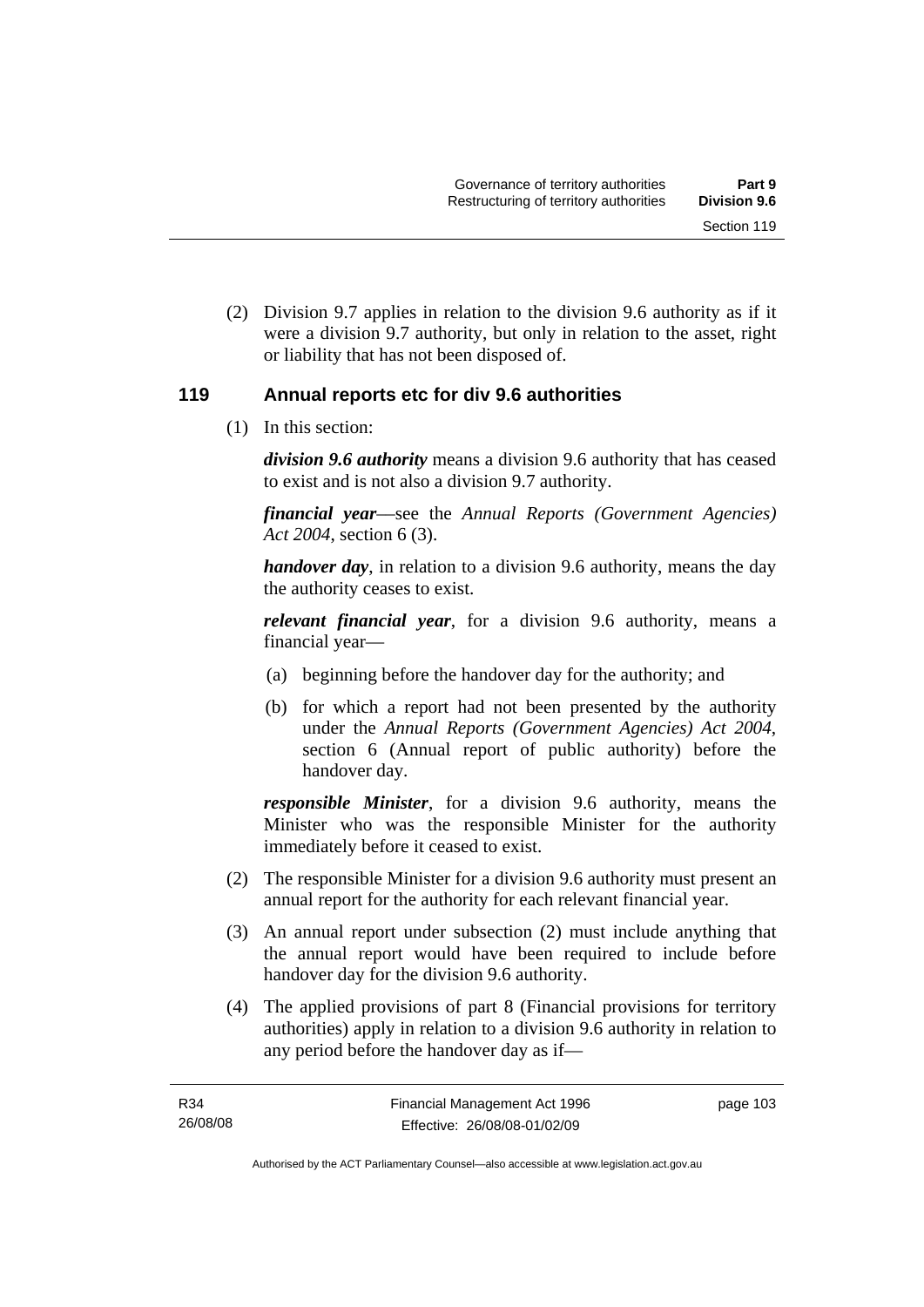- (a) the authority had not ceased to exist; and
- (b) a reference in section 63 and section 68 to the authority included a reference to the responsible Minister for the authority; and
- (c) a reference in section 64 and section 69 to the relevant person for the authority included a reference to the responsible Minister for the authority; and
- (d) a reference in section 65 and section 70 to the chief executive officer of the authority included a reference to the responsible Minister for the authority; and
- (e) all other necessary changes were made; and
- (f) any changes prescribed by regulation were made.
- (5) For subsection (4), the *applied provisions of part 8* are the following:
	- section 63 (Annual financial statements of territory authorities)
	- section 64 (Responsibility for annual financial statements of territory authorities)
	- section 65 (Audit of annual financial statements of territory authorities)
	- section 66 (Annual financial statements of territory authorities to be included in annual reports etc)
	- section 68 (Statements of performance of territory authorities)
	- section 69 (Responsibility for territory authority statements of performance)
	- section 70 (Scrutiny of territory authority statements of performance)
	- section 71 (Territory authority statements of performance to be included in annual reports).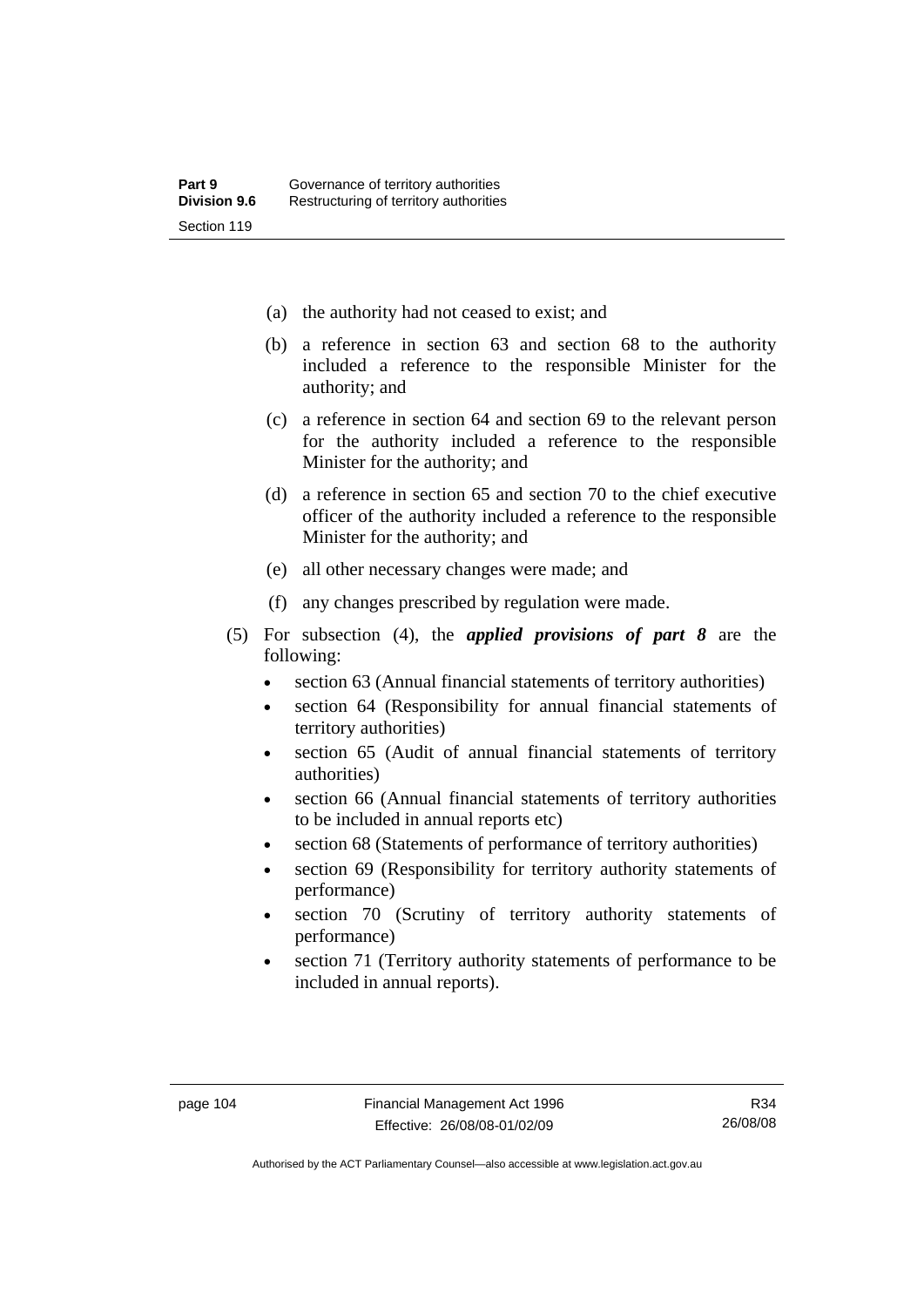# **Division 9.7 Additional provisions for restructuring of certain territory authorities**

### **120 What territory authorities does div 9.7 apply to?**

 (1) This division applies to a territory authority if the authority is prescribed by regulation for this division.

*Note* This division also applies in relation to territory authorities in relation to certain assets, rights and liabilities (see s 118).

- (2) A reference in this division to a *division 9.7 authority* is a reference to a territory authority to which this division applies.
- (3) To remove any doubt, a regulation may prescribe a territory authority for this division whether or not this part would otherwise apply to the authority.

### **121 Definitions—div 9.7**

In this division:

*handover day*, in relation to a division 9.7 authority, means the day the authority ceases to exist.

*territory authority* includes a territory authority that has ceased to exist.

### **122 Vesting of assets, rights and liabilities—div 9.7 authorities**

- (1) All assets, rights and liabilities of a division 9.7 authority immediately before handover day vest in the Territory on handover day.
- (2) To remove any doubt, all records of the territory authority, including applications made to the authority, become the records of the Territory on handover day.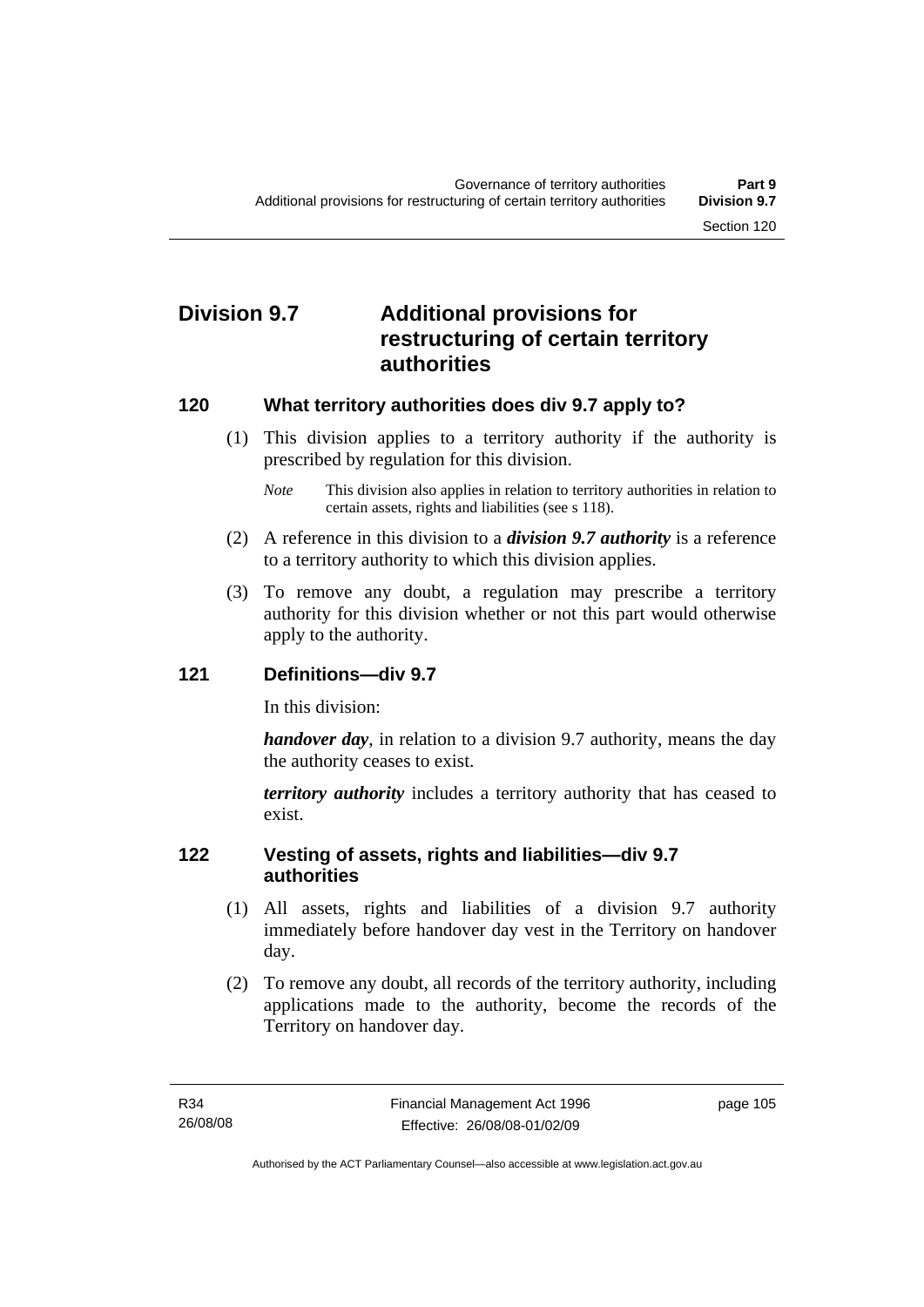### **123 Proceedings and evidence—div 9.7 authorities**

- (1) For a proceeding started before handover day and to which a division 9.7 authority is a party, the Territory is substituted as a party on the handover day.
- (2) A proceeding for a cause of action in relation to a division 9.7 authority may be brought against the Territory if, before handover day—
	- (a) the cause of action had accrued against the authority; and
	- (b) a proceeding had not started in relation to the cause of action; and
	- (c) the limitation period for the cause of action had not ended.
- (3) The *Limitation Act 1985,* part 3 (Postponement of bar) applies to the starting of a proceeding that may be brought by or against the Territory under this section as if the cause of action had been accrued by, or had accrued against, the Territory.
- (4) The court or other entity in which, or before which, a proceeding may be or has been started or continued under this section may give directions about the proceeding.
- (5) Any evidence that would, before a division 9.7 authority ceased to exist, have been admissible for or against the authority is admissible for or against the Territory.
- (6) An order made in a proceeding by or against a division 9.7 authority before the handover day may, after the handover day, be enforced by or against the Territory.
- (7) In this section:

*proceeding* includes a proceeding by way of appeal or review (including review under the *Ombudsman Act 1989*).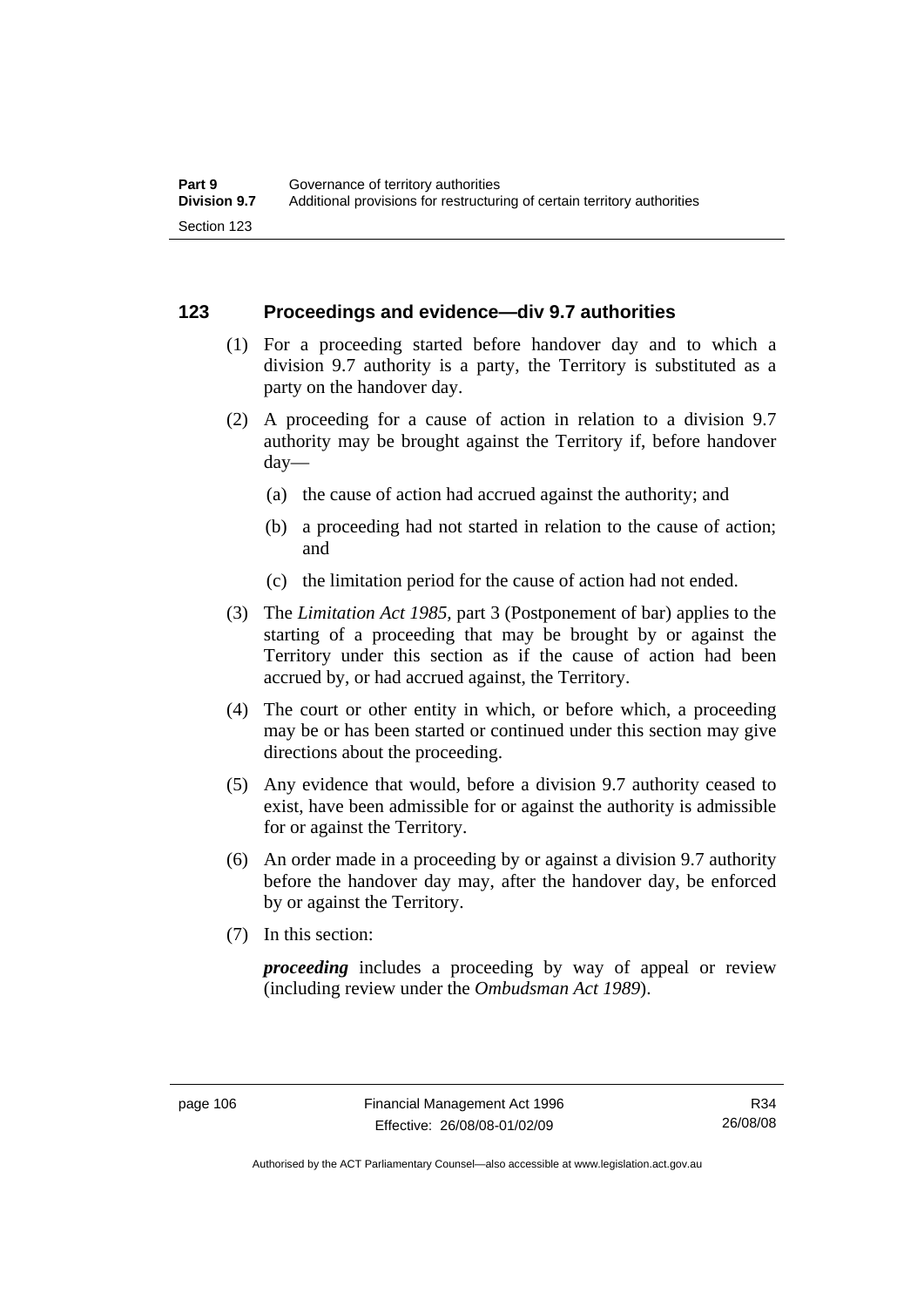### **124 Annual reports and financial statements for div 9.7 authorities**

(1) In this section:

*division 9.7 authority* means a division 9.7 authority that has ceased to exist.

*financial year*––see the *Annual Reports (Government Agencies) Act 2004*, section 6 (3).

*relevant financial year*, for a division 9.7 authority, means a financial year—

- (a) beginning before the handover day for the authority; and
- (b) for which a report had not been presented by the authority under the *Annual Reports (Government Agencies) Act 2004*, section 6 (Annual report of public authority) before the handover day.

*responsible Minister*, for a division 9.7 authority, means the Minister who was the responsible Minister for the authority immediately before it ceased to exist.

- (2) The responsible Minister for a division 9.7 authority must present an annual report for the authority for each relevant financial year.
- (3) An annual report under subsection (2) must include anything that the annual report would have been required to include before handover day for the division 9.7 authority.
- (4) The applied provisions of part 8 (Financial provisions for territory authorities) apply in relation to a division 9.7 authority in relation to any period before the handover day as if—
	- (a) the authority had not ceased to exist; and
	- (b) a reference in section 63 and section 68 to the authority included a reference to the responsible Minister for the authority; and

page 107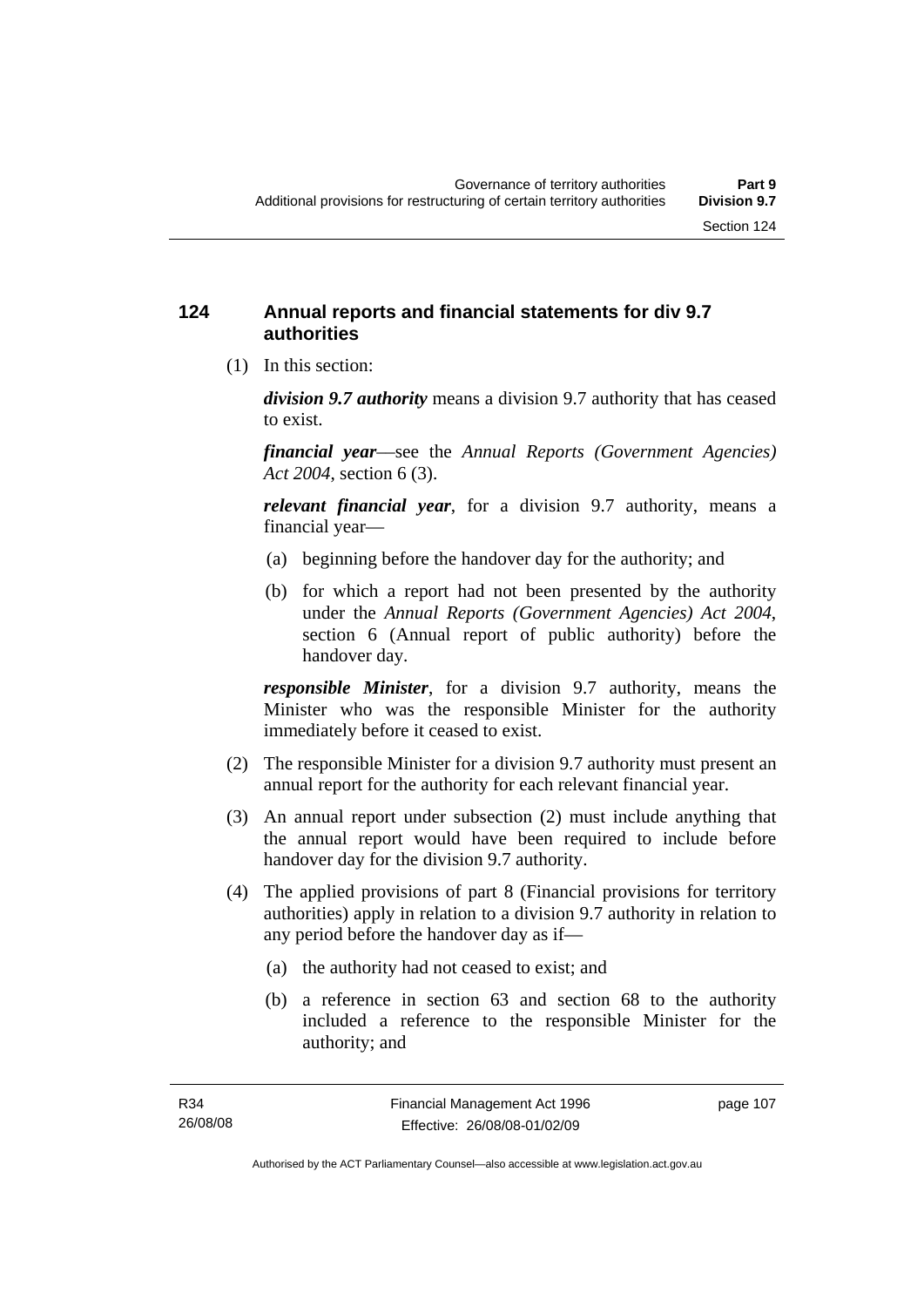- (c) a reference in section 64 and section 69 to the relevant person for the authority included a reference to the responsible Minister for the authority; and
- (d) a reference in section 65 and section 70 to the chief executive officer of the authority included a reference to the responsible Minister for the authority; and
- (e) all other necessary changes were made; and
- (f) any changes prescribed by regulation were made.
- (5) For subsection (4), the *applied provisions of part 8* are the following:
	- section 63 (Annual financial statements of territory authorities)
	- section 64 (Responsibility for annual financial statements of territory authorities)
	- section 65 (Audit of annual financial statements of territory authorities)
	- section 66 (Annual financial statements of territory authorities to be included in annual reports etc)
	- section 68 (Statements of performance of territory authorities)
	- section 69 (Responsibility for territory authority statements of performance)
	- section 70 (Scrutiny of territory authority statements of performance)
	- section 71 (Territory authority statements of performance to be included in annual reports).

### **125 References to div 9.7 authority**

In any contract, agreement or arrangement, a reference to a division 9.7 authority is, for the application of the contract, agreement or arrangement on or after the handover day, a reference to the Territory.

R34 26/08/08

Authorised by the ACT Parliamentary Counsel—also accessible at www.legislation.act.gov.au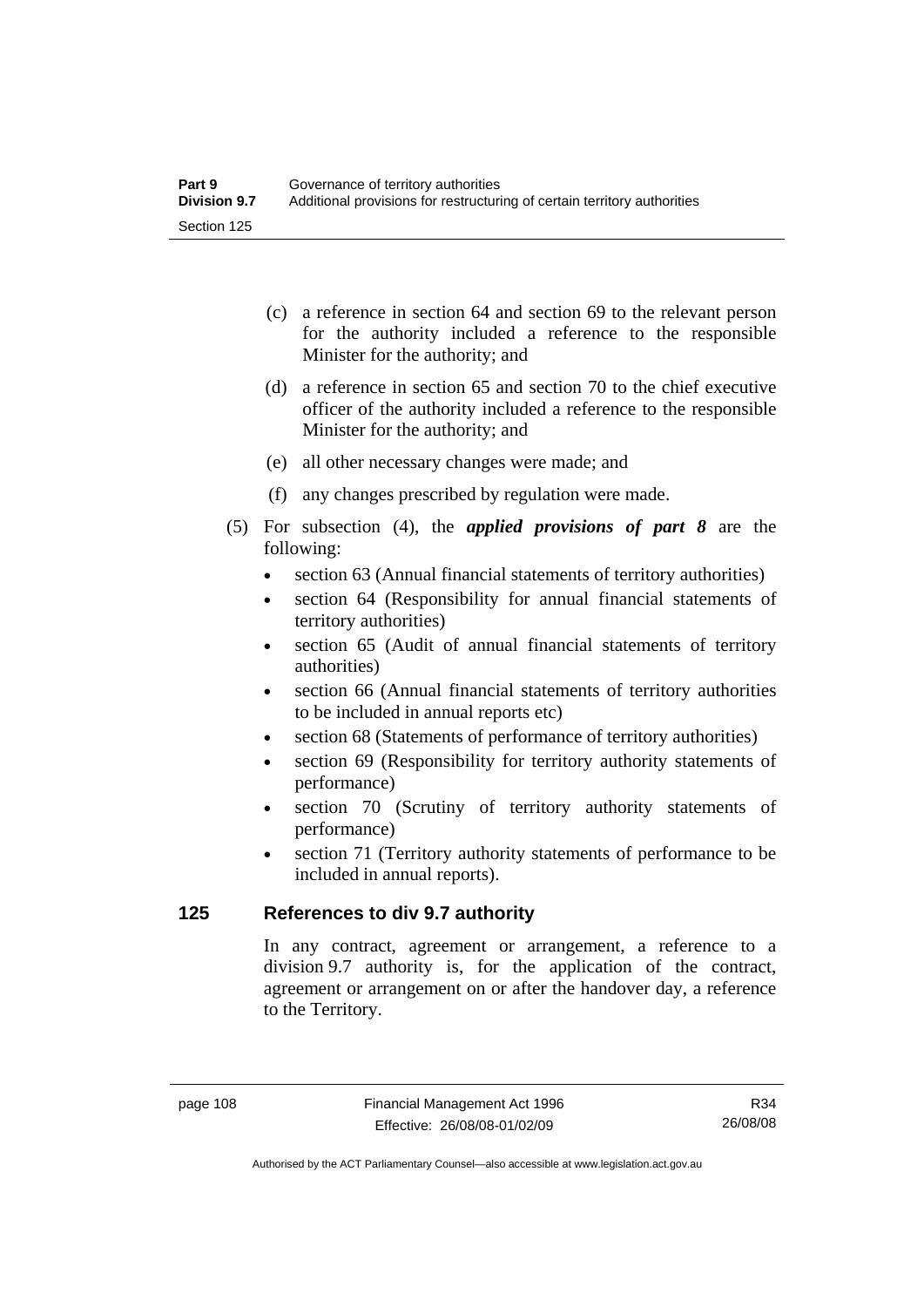# **Part 10 Miscellaneous**

### **130 Act of grace payments**

- (1) If the Treasurer considers it appropriate to do so because of special circumstances, the Treasurer may authorise the payment by a department of an amount to a person (the *payee*) although the payment of that amount (the *relevant amount*) would not otherwise be authorised by law or required to meet a legal liability.
- (2) The authorisation may provide for the relevant amount to be paid  $by-$ 
	- (a) more than 1 instalment and on the dates specified in the authorisation; or
	- (b) periodical payments of an amount, and for the period, specified in the authorisation.
- (3) An authorisation may be expressed to be subject to conditions to be complied with by the payee.
- (4) If a condition is contravened, the Treasurer may by written notice addressed to the last-known address of the payee require the payee, within 30 days of receipt of the notice, to pay an amount equal to all or part of the relevant amount.
- (5) If the payee does not pay the amount specified in the notice under subsection (4), the amount may be recovered by the Territory as a debt.
- (6) If the payment of an amount by a department is authorised under this section, the Treasurer must —
	- (a) direct that the amount be paid from an appropriate appropriation for the department specified by the Treasurer; or
	- (b) authorise payment of the amount under section 18; or

page 109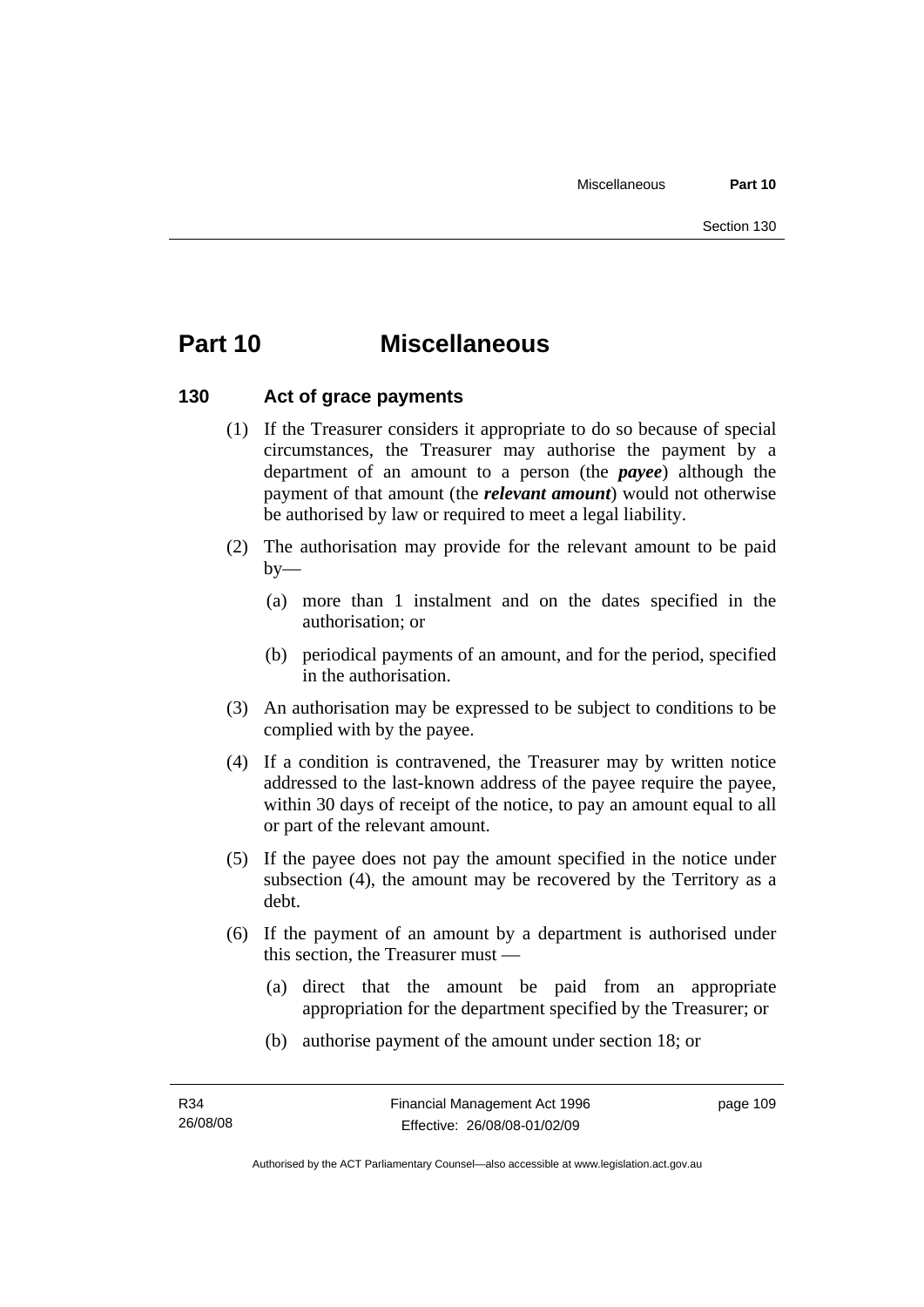#### **Part 10** Miscellaneous

Section 131

- (c) authorise payment of the amount out of the public money of the Territory.
- (7) The public money of the Territory is appropriated for subsection (6) (c).
- (8) A payment made by a department under this section must be reported in notes to the financial statements of the department that relate to the financial year when the payment was made.
- (9) The notes must indicate in relation to each payment under this section the amount and grounds for the payment.
- (10) The notes relating to a payment under this section must not disclose the identity of the payee unless disclosure was agreed to by the payee as a condition of authorising the payment.

### **131 Waiver of debts etc**

- (1) The Treasurer may, in writing, on behalf of the Territory—
	- (a) waive the Territory's right to payment of an amount payable to the Territory; or
	- (b) postpone any right of the Territory to be paid a debt in priority to another debt; or
	- (c) allow the payment by instalments of an amount payable to the Territory; or
	- (d) defer the time for payment of an amount payable to the Territory.
- (2) A waiver relating to an amount payable to the Territory by a person may be expressed to be subject to a condition that the person agrees to pay an amount to the Territory in circumstances specified in the waiver.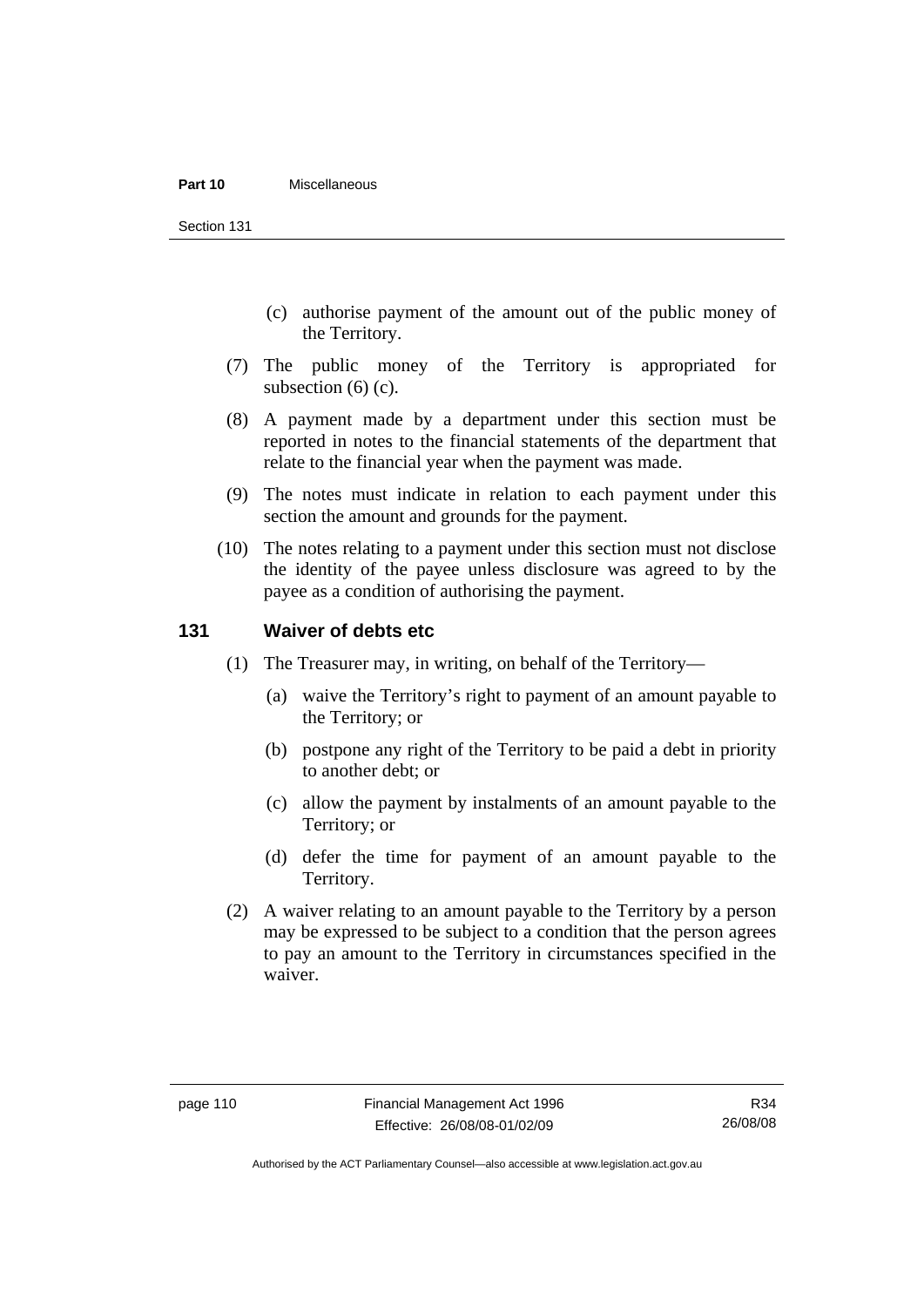(3) A waiver relating to an amount payable to the Territory must be reported in the notes to the financial statements of the relevant department that relate to the year in which the right to payment was waived.

### **132 Payments in relation to deceased estates**

- (1) If, at the time of a person's death (whether before or after the commencement of this section), the Territory owed an amount to the person, the Treasurer may pay that amount to the person who the Treasurer considers should receive the payment.
- (2) In deciding who should be paid, the Treasurer must have regard to—
	- (a) the provisions of any will of the deceased person that identify the persons entitled to property under the will; and
	- (b) the law relating to the disposition of the property of deceased people.
- (3) Before making a payment to a person, the Treasurer may require the person to produce any documents and other evidence relating to—
	- (a) the disposition of the deceased person's estate; or
	- (b) the family of the deceased person and any other people apparently entitled to share in the estate of the deceased person.
- (4) Subject to subsection (3), the Treasurer may make the payment without requiring production of probate of the will, or letters of administration of the estate, of the deceased person.
- (5) If a payment is made in relation to an amount owing to a deceased person, the Territory is discharged from any further liability in relation to that amount.
- (6) This section does not relieve the recipient of a payment from liability to deal with the money in accordance with law.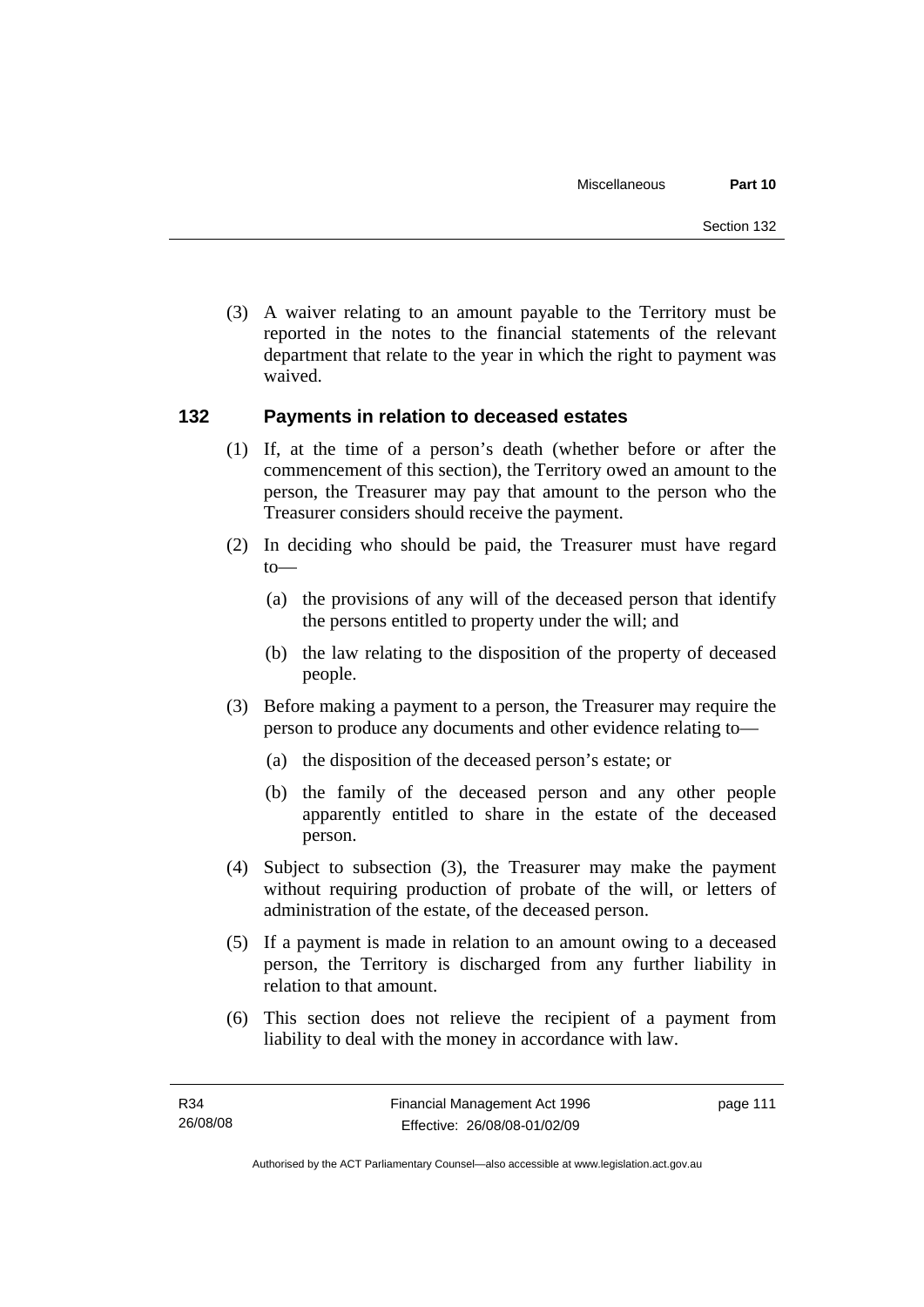### **Part 10** Miscellaneous

Section 133

### **133 Guideline-making power**

- (1) The Treasurer may, in writing, make financial management guidelines for this Act.
- (2) A financial management guideline is a disallowable instrument.
	- *Note* A disallowable instrument must be notified, and presented to the Legislative Assembly, under the Legislation Act.

### **134 Regulation-making power**

The Executive may make regulations for this Act.

*Note* A regulation must be notified, and presented to the Legislative Assembly, under the Legislation Act.

page 112 Financial Management Act 1996 Effective: 26/08/08-01/02/09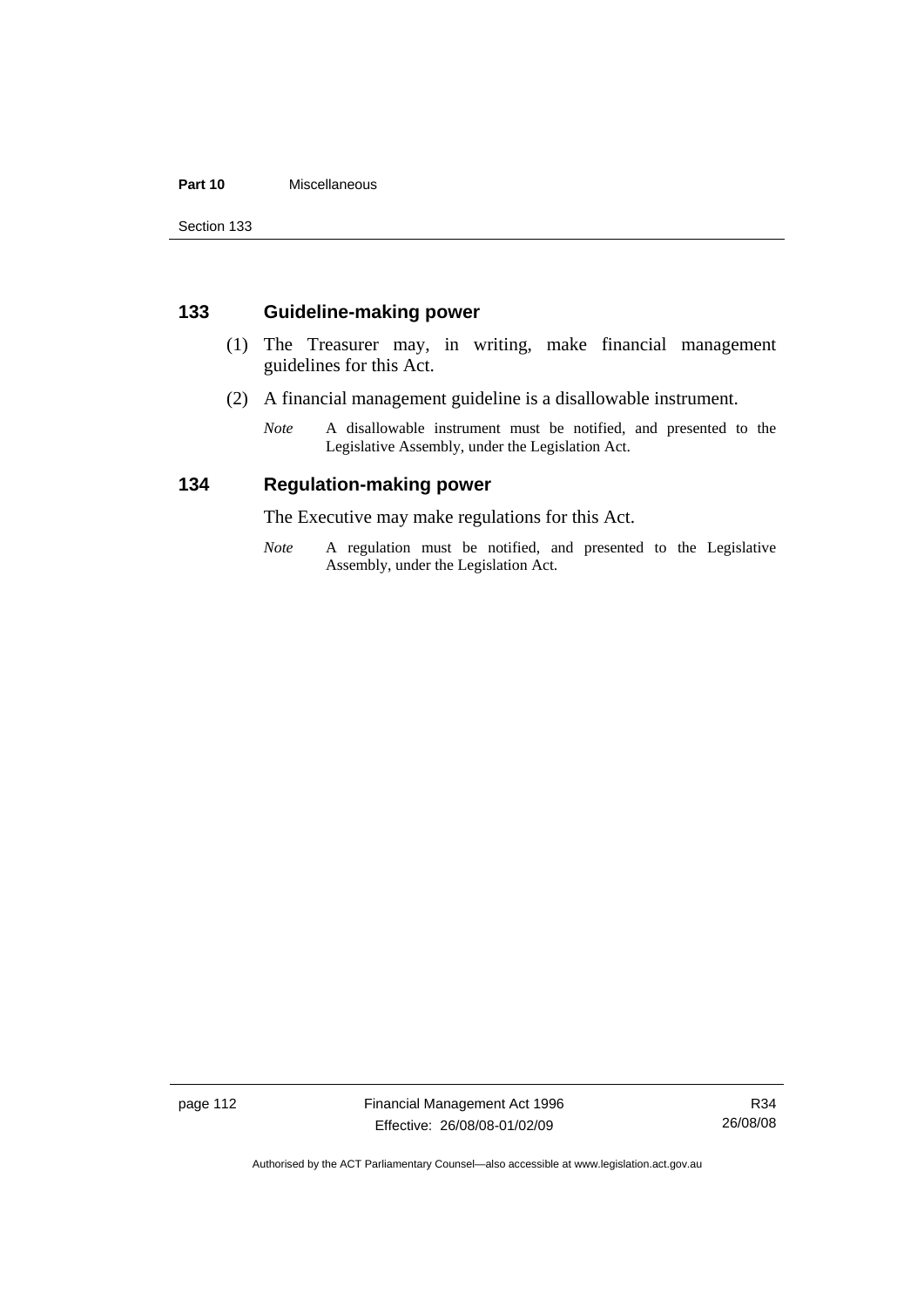# **Dictionary**

(see s 3)

*Note 1* The Legislation Act contains definitions and other provisions relevant to this Act.

*Note 2* For example, the Legislation Act, dict, pt 1, defines the following terms:

- Act
	- administrative unit
	- auditor-general
	- authorised deposit-taking institution
	- chief executive (see s 163)
	- exercise
	- **function**
	- GST
	- may (see s  $146$ )
	- Minister (see s 162)
	- must (see s  $146$ )
	- person
	- Self-Government Act
	- territory-owned corporation.

*applicable governmental policies*, for a territory authority, for part 9 (Governance of territory authorities)—see section 103.

*appropriation* means an appropriation of public money by any Act including this Act.

*Appropriation Act* means an Act that makes appropriations in relation to a financial year for purposes mentioned in section 8.

*appropriation unit* means a class of outputs, or a group of output classes, for which an appropriation is made by an Appropriation Act.

*banking account* means an account with an authorised deposit-taking institution that is, or is substantially the same as, a bank account.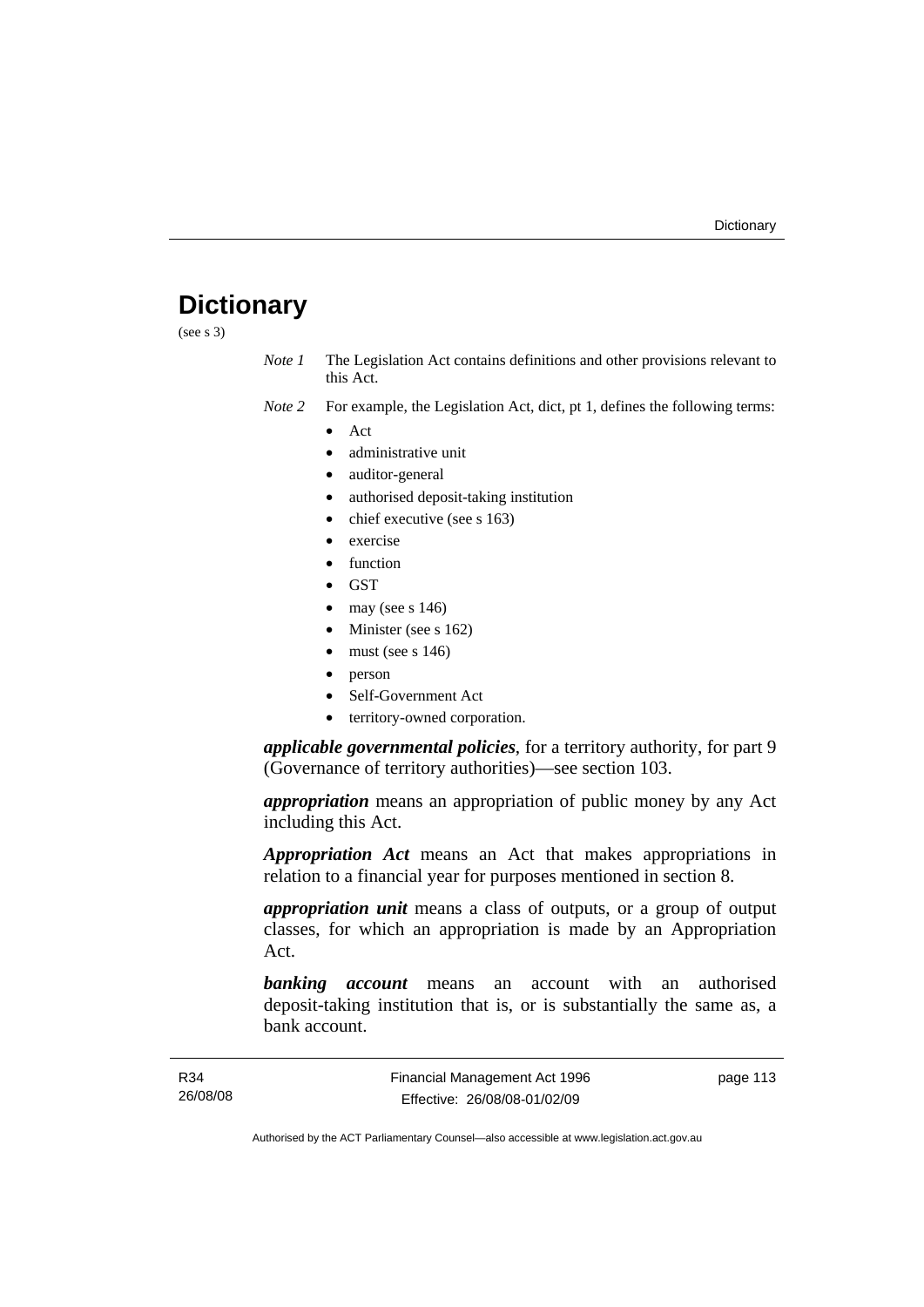*borrowing* includes—

- (a) raising money or obtaining credit, whether by dealing in securities or otherwise; and
- (b) entering into a financing lease;

but does not include using a credit card or overdraft facility, or otherwise obtaining credit, in a transaction forming part of the day-to-day operations of the Territory or a territory authority.

*budget papers* means documents presented to the Legislative Assembly under section 10 or section 13 (1).

*capital injection* means an amount provided, or to be provided, to a department, a territory authority or a territory-owned corporation for—

- (a) the purchase of assets to be held by the department or to be owned by the authority or corporation; or
- (b) the development of assets held by the department or owned by the authority or corporation; or
- (c) augmenting the assets held by the department or owned by the authority or corporation; or
- (d) reducing the liabilities of the department, the authority or the corporation;

but does not include an amount provided from an appropriation for a purpose mentioned in section  $8(1)(a)$  or (c) or (2) (a).

*CEO*—see *chief executive officer*.

*chief executive officer* (or *CEO*), of a territory authority, means the person (however described) who is responsible for managing the affairs of the authority.

*class of outputs* means a group of outputs identified as a class by an Appropriation Act.

*contract* includes an agreement or arrangement.

| page 114 |  |
|----------|--|
|----------|--|

R34 26/08/08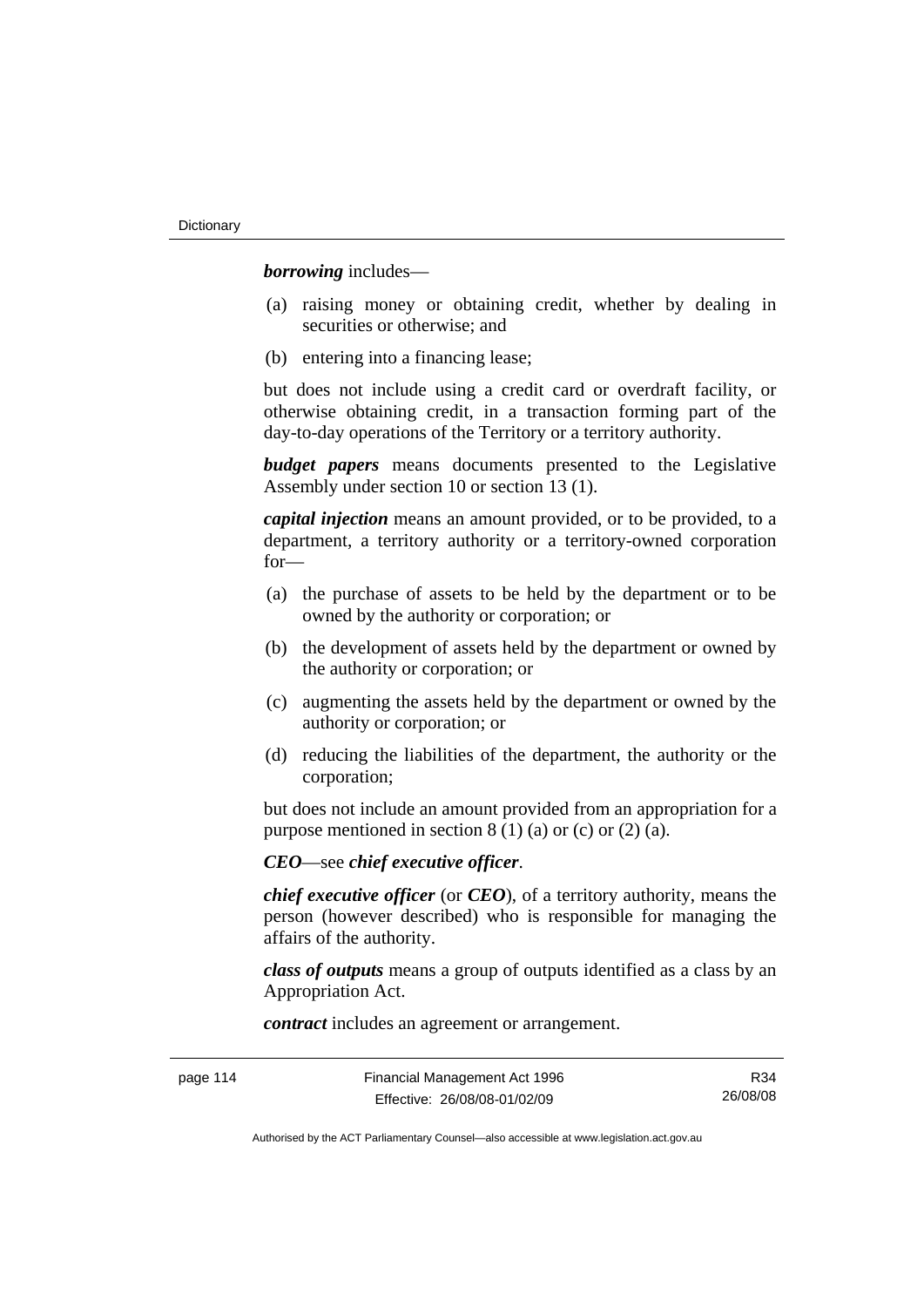*department* means—

- (a) an administrative unit (excluding any part of an administrative unit prescribed for paragraph (b) and any administrative unit forming part of a group of administrative units prescribed for paragraph (c)); or
- (b) a part of an administrative unit prescribed for this paragraph; or
- (c) a group of 2 or more administrative units prescribed for this paragraph.

*departmental banking account* means a banking account mentioned in section 34 (1).

*division 9.6 authority* means a territory authority to which division 9.6 applies (see s 105).

*division 9.7 authority* means a territory authority to which division 9.7 applies (see s 120).

*establishing Act*, for a territory authority, governing board or governing board member, for part 9 (Governance of territory authorities)—see section 72.

*expenses*, in relation to an output, means the expenses incurred in providing the output quantified on an accrual accounting basis and includes the overhead expenses properly attributable to the output.

*financial management guidelines* means the financial management guidelines under this Act.

*financial year*, for a territory authority, for part 9 (Governance of territory authorities)—see section 72.

#### *general government sector* means—

 (a) those organisations whose primary function is to provide services that are mainly not market orientated, are mainly for the consumption of the community generally, involve the transfer or redistribution of income, and are financed mainly through appropriation; and

page 115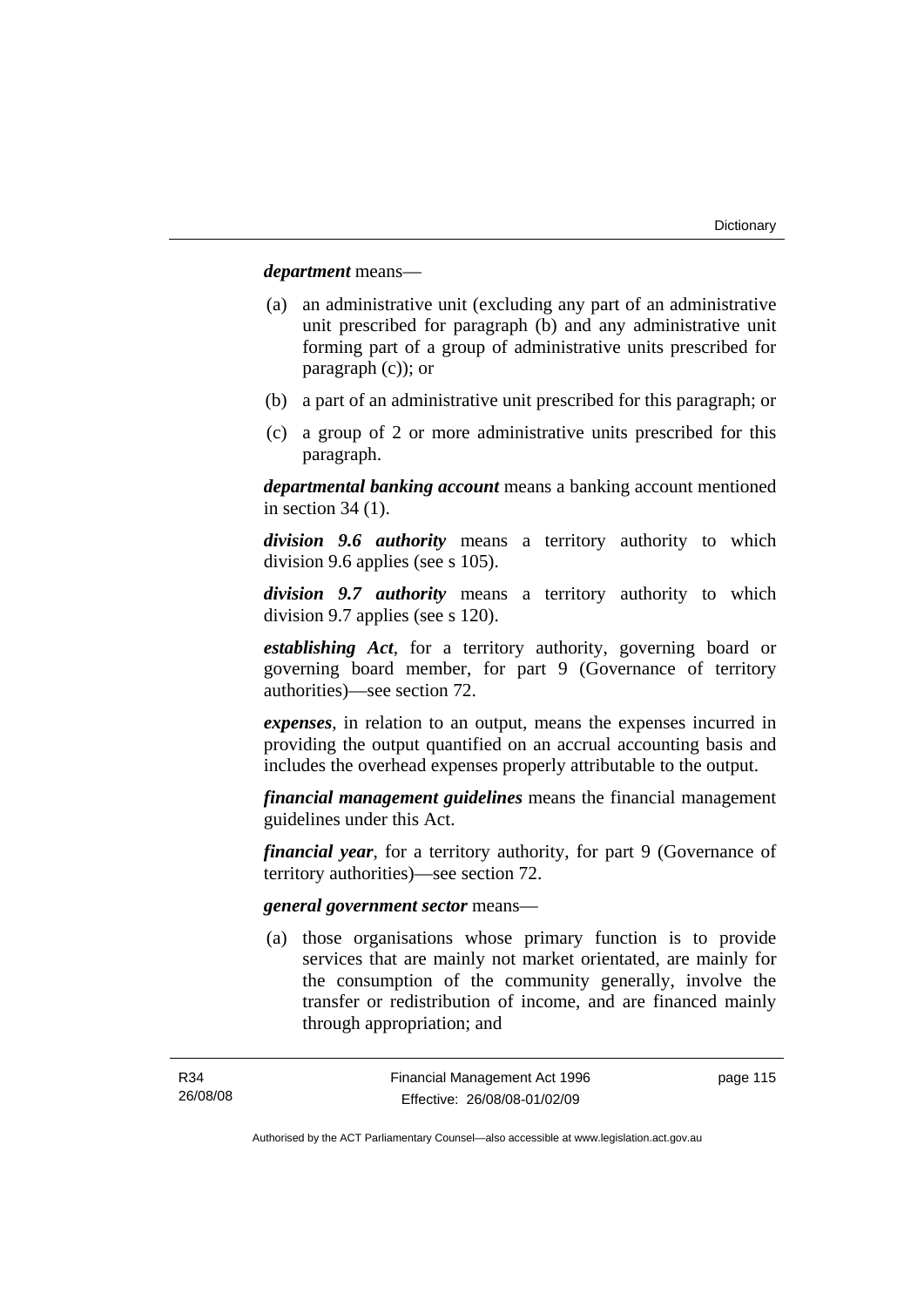(b) those organisations that are controlled by the Territory and provide investment or other financial services.

*generally accepted accounting principles* means accounting principles and procedures that are—

- (a) recognised by the accounting profession as appropriate for reporting financial information relating to government, a department or a territory authority; and
- (b) consistent with this Act and any relevant Appropriation Act.

*governing board*, for a territory authority, means the governing board for the authority mentioned in section 76.

*governing board member*, for a territory authority with a governing board for part 9 (Governance of territory authorities)—see section 72.

*handover day*, for division 9.7 (Additional provisions for restructuring of certain territory authorities)—see section 121.

*input tax credit*—see the *A New Tax System (Goods and Services Tax) Act 1999* (Cwlth), dictionary.

*interest* includes a dividend and any other financial return on a deposit, loan or other investment.

*invest* includes enter into a transaction or arrangement for the protection or enhancement of investments.

*Legislative Assembly secretariat***—**see the *Public Sector Management Act 1994*, dictionary.

*material interest*, for part 9 (Governance of territory authorities) see section 88 (4).

*outcomes* means the consequences for the community of outputs.

*outputs* means goods produced or services provided by a department or territory authority or a person producing goods or providing services on behalf of a department or territory authority.

R34 26/08/08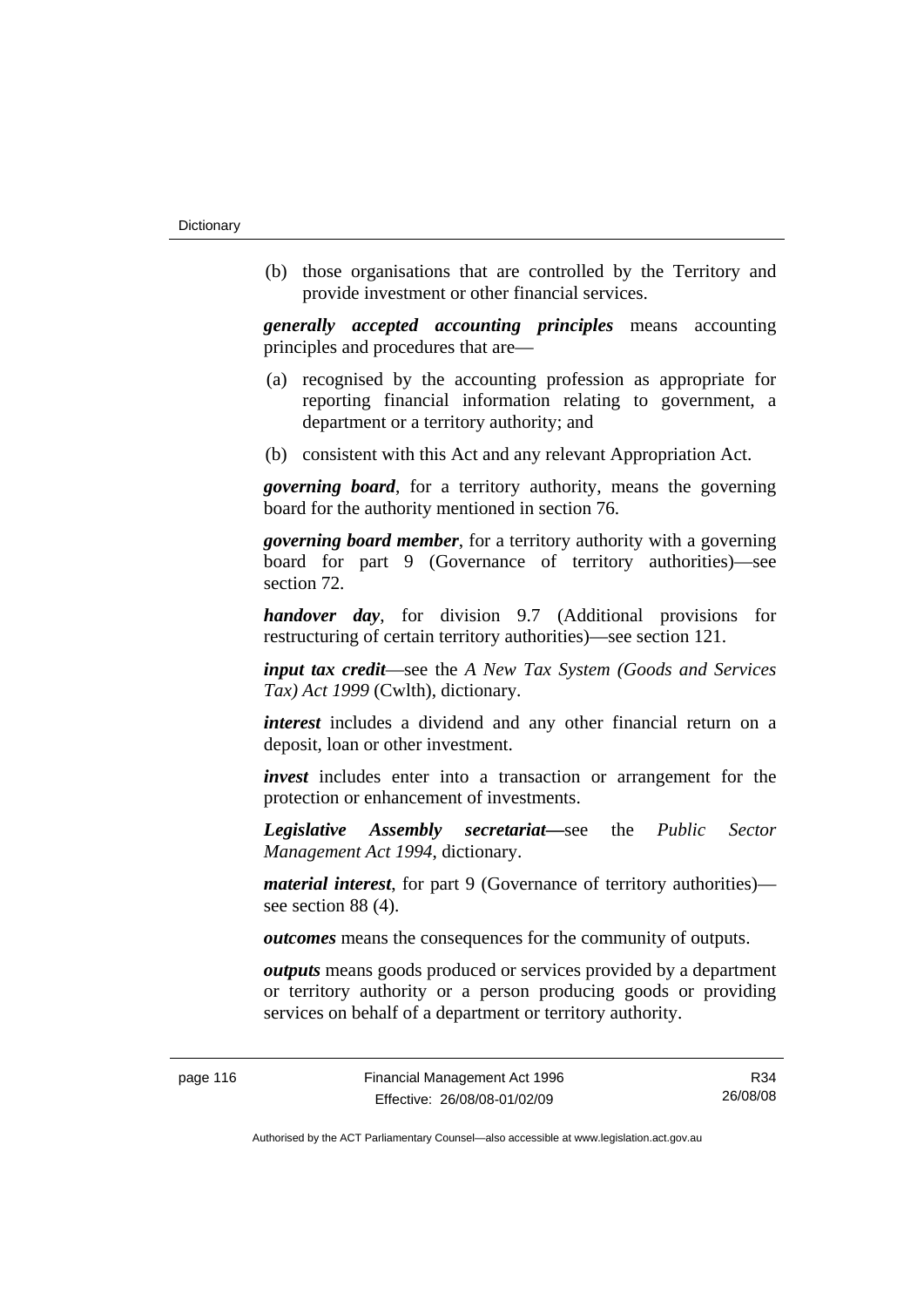*prescribed* means prescribed by the financial management guidelines.

*public money* means all money received by the Territory, including the proceeds of all loans raised on behalf of the Territory, but does not include—

- (a) money held by the Territory as trust money; or
- (b) money received by a territory-owned corporation or subsidiary of a territory-owned corporation; or
- (c) money received by the Territory from a territory-owned corporation or subsidiary of a territory-owned corporation for investment for the corporation or subsidiary; or
- (d) money received by a territory authority; or
- (e) money received by the Territory from a territory authority for investment for the authority; or
- (f) money received by the Territory—
	- (i) in repayment of an investment made by the Territory for a territory authority; or
	- (ii) as interest on such an investment.

*public trading enterprise sector* means those organisations whose primary function is to provide goods and services that are mainly market orientated and non-regulatory in nature and who may recover a significant part of their costs from individual consumers.

*relevant territory authority*, for part 9 (Governance of territory authorities)—see section 72.

*responsible chief executive*, in relation to a department, means—

 (a) if the department is constituted by an administrative unit or a part of an administrative unit—the chief executive of that administrative unit; or

page 117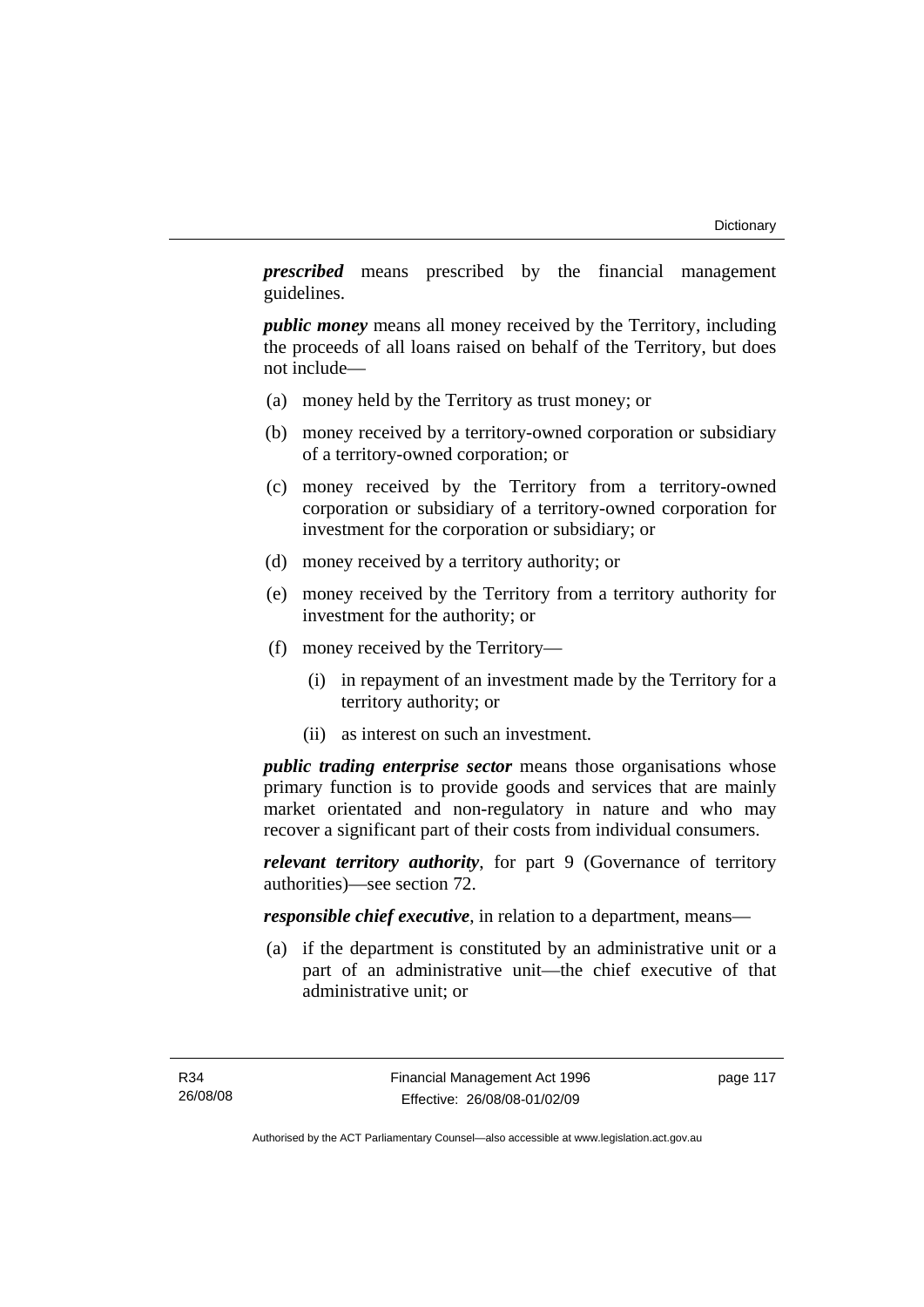(b) if the department is constituted by a group of 2 or more administrative units—the person prescribed as the responsible chief executive in relation to the department.

*responsible Minister* means—

- (a) in relation to a department that is constituted by an administrative unit or a part of an administrative unit—the Minister to whom responsibility for that administrative unit has been allocated under the *Public Sector Management Act 1994*, section 14; and
- (b) in relation to a department that is constituted by a group of 2 or more administrative units—the Minister prescribed as the responsible Minister in relation to the department; and
- (c) in relation to a territory authority—the Minister administering the Act under which the authority is established; and
- (d) in relation to a territory-owned corporation—the Minister administering the *Territory-owned Corporations Act 1990*.

*securities* includes stocks, debentures, notes, bonds, promissory notes, bills of exchange, and any other securities approved in writing by the Treasurer.

*statement of intent*, for a territory authority—see section 61 (1).

*subsidiary*—see the *Territory-owned Corporations Act 1990*, dictionary.

*superannuation appropriation*—see the *Territory Superannuation Provision Protection Act 2000*, dictionary.

*superannuation banking account*—see the *Territory Superannuation Provision Protection Act 2000*, section 7.

*taxable supply*—see the *A New Tax System (Goods and Services Tax) Act 1999* (Cwlth), dictionary.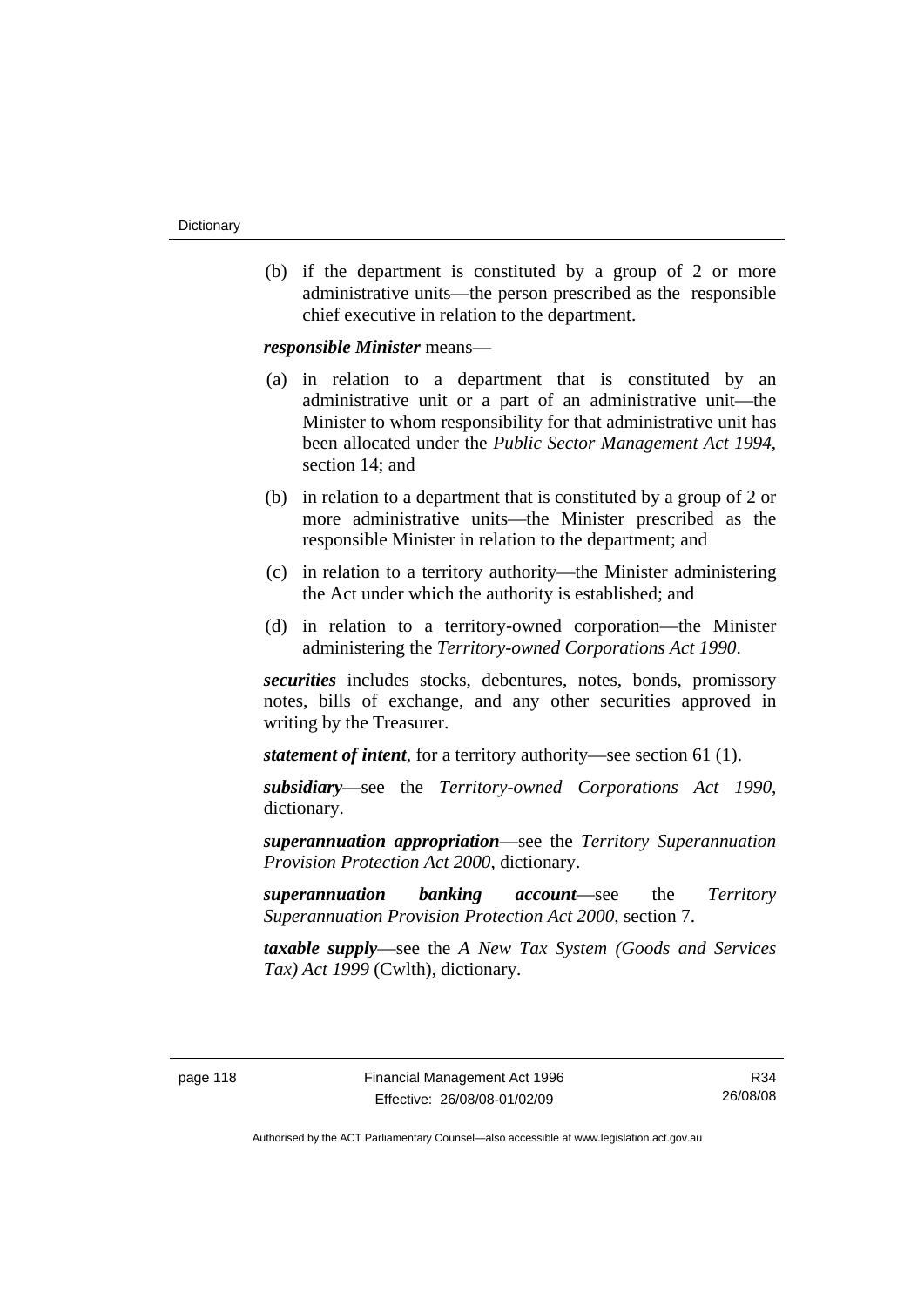### *territory authority*—

- (a) means a body corporate established by an Act; and
- (b) to remove any doubt, includes an entity to which part 8 applies; and
- (c) for division 9.7 (Additional provisions for restructuring of certain territory authorities)—includes a territory authority that has ceased to exist; but
- (d) does not include a body declared under section 3B not to be a territory authority.

*territory banking account* means the banking account mentioned in section 33.

*trust money* means—

- (a) money deposited with the Territory pending the completion of a transaction or the determination of a dispute and that may become repayable to the depositor or payable to the Territory or anyone else; or
- (b) all money that is paid into a territory court for possible repayment to the payee or a third party because of any Act, order, instruction or authority; or
- (c) money that belongs to or is owing to any person and is collected by the Territory because of an agreement between the Territory and that person; or
- (d) unclaimed money that is owing to or belongs to anyone and is deposited with the Territory; or
- (e) money that is paid to the Territory in trust for any other lawful purpose including interest on trust money.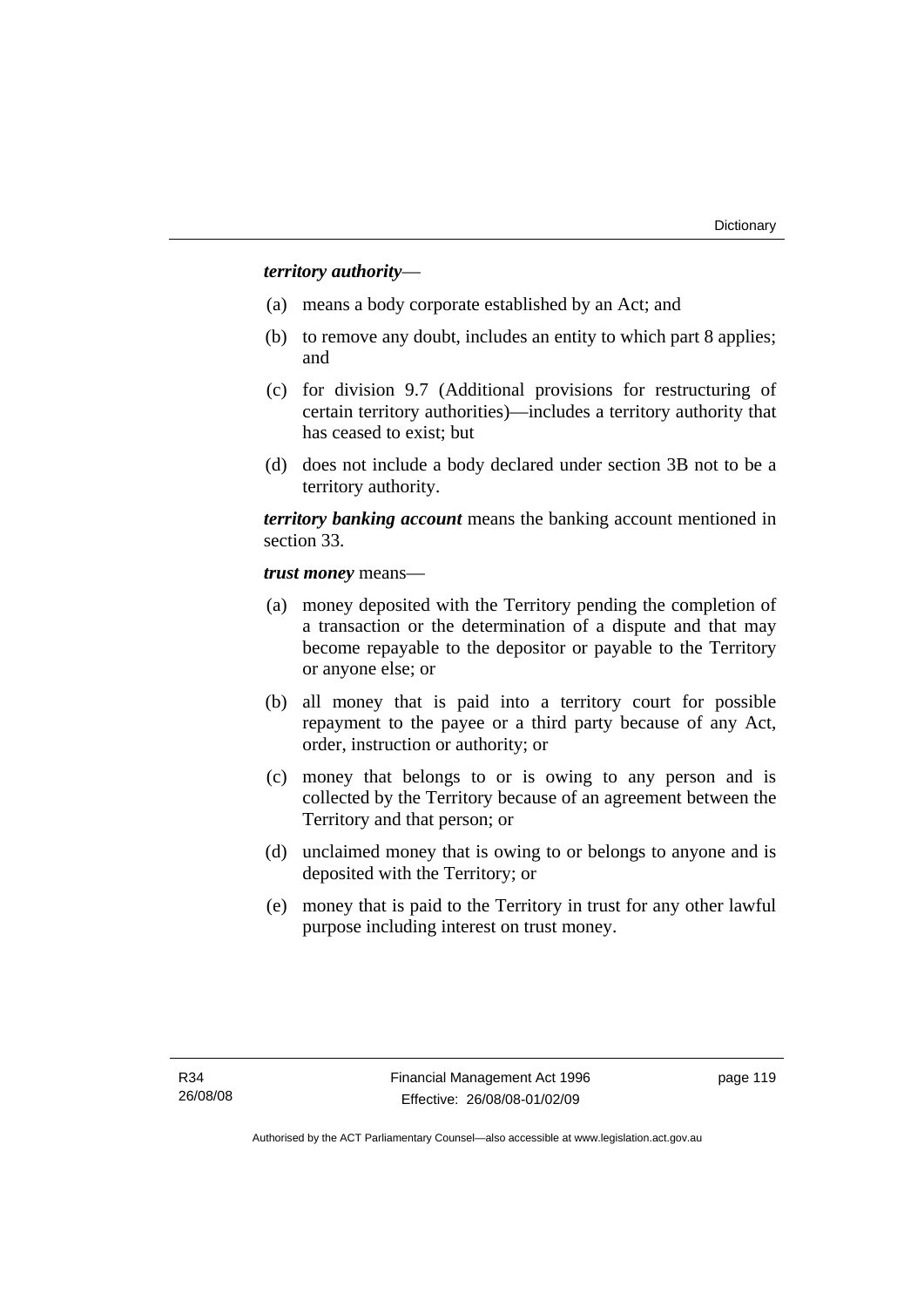1 About the endnotes

### **Endnotes**

### **1 About the endnotes**

Amending and modifying laws are annotated in the legislation history and the amendment history. Current modifications are not included in the republished law but are set out in the endnotes.

Not all editorial amendments made under the *Legislation Act 2001*, part 11.3 are annotated in the amendment history. Full details of any amendments can be obtained from the Parliamentary Counsel's Office.

Uncommenced amending laws and expiries are listed in the legislation history and the amendment history. These details are underlined. Uncommenced provisions and amendments are not included in the republished law but are set out in the last endnote.

If all the provisions of the law have been renumbered, a table of renumbered provisions gives details of previous and current numbering.

The endnotes also include a table of earlier republications.

| $am = amended$                               | $ord = ordinance$                         |
|----------------------------------------------|-------------------------------------------|
| $amdt = amendment$                           | $orig = original$                         |
| $ch = chapter$                               | par = paragraph/subparagraph              |
| $def = definition$                           | $pres = present$                          |
| $dict = dictionary$                          | $prev = previous$                         |
| disallowed = disallowed by the Legislative   | $(\text{prev}) = \text{previously}$       |
| Assembly                                     | $pt = part$                               |
| $div = division$                             | $r = rule/subrule$                        |
| $exp = expires/expired$                      | $renum = renumbered$                      |
| $Gaz = gazette$                              | $reloc = relocated$                       |
| $hdg =$ heading                              | $R[X]$ = Republication No                 |
| $IA = Interpretation Act 1967$               | $RI = reissue$                            |
| $ins = inserted/added$                       | $s = section/subsection$                  |
| $LA =$ Legislation Act 2001                  | $sch = schedule$                          |
| $LR =$ legislation register                  | $sdiv = subdivision$                      |
| $LRA =$ Legislation (Republication) Act 1996 | $sub = substituted$                       |
| $mod = modified/modification$                | $SL = Subordinate$ Law                    |
| $o = order$                                  | underlining = whole or part not commenced |
| $om = omitted/report$                        | or to be expired                          |
|                                              |                                           |

### **2 Abbreviation key**

page 120 Financial Management Act 1996 Effective: 26/08/08-01/02/09

R34 26/08/08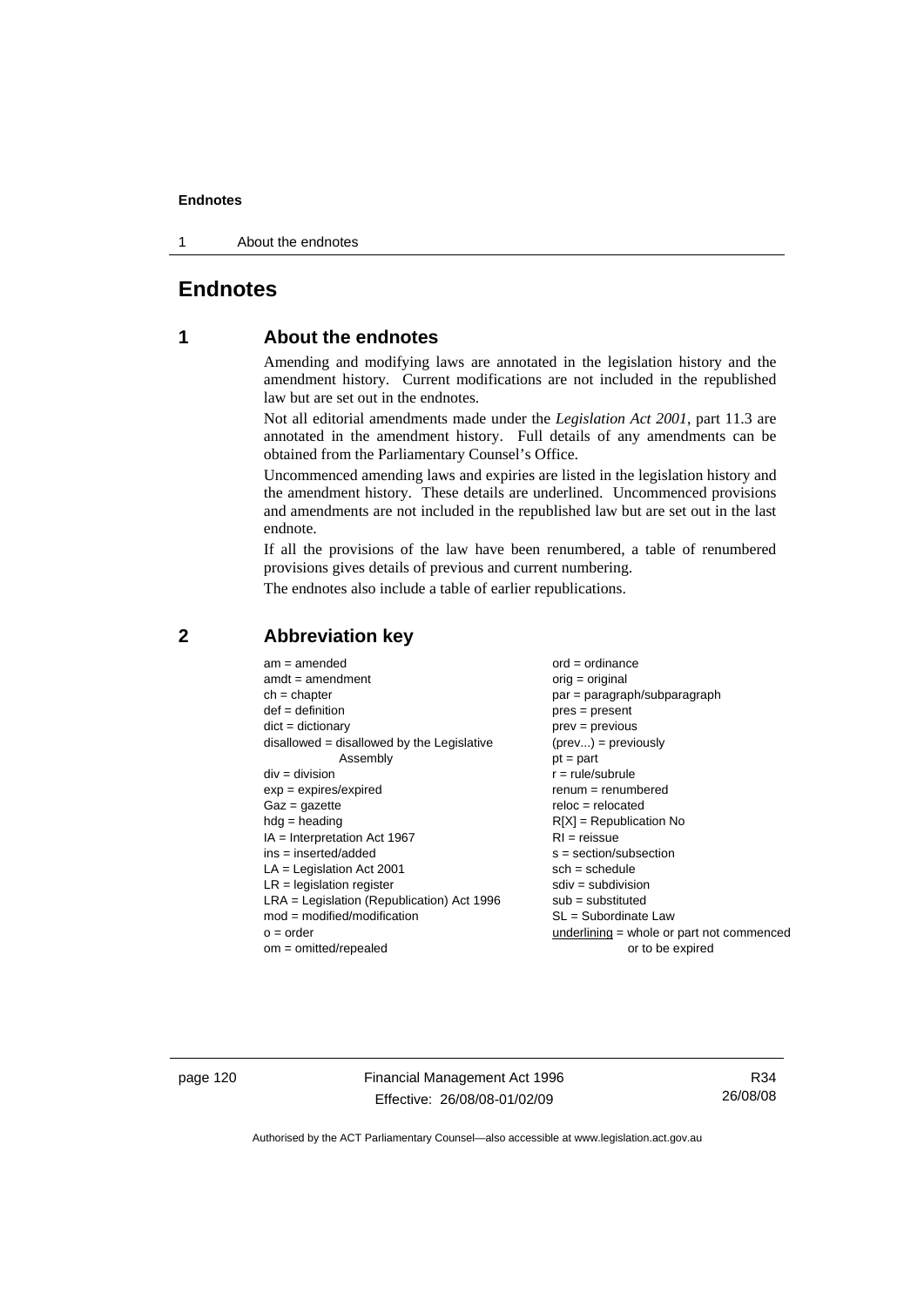# **3 Legislation history Financial Management Act 1996 No 22**  notified 4 June 1996 (Gaz 1996 No 101) commenced 1 July 1996 (s 2) as amended by **Financial Management (Amendment) Act 1997 No 39**  notified 1 September 1997 (Gaz 1997 No S257) commenced 1 September 1997 (s 2) **Financial Management (Amendment) Act (No 2) 1997 No 102**  notified 24 December 1997 (Gaz 1997 No S420) ss 1-3 commenced 24 December 1997 (s 2 (1)) remainder commenced 14 January 1998 (s 2 (2) and Gaz 1998 No S24) **Financial Management (Amendment) Act (No 3) 1997 No 124**  notified 24 December 1997 (Gaz 1997 No S420) commenced 24 December 1997 (s 2) **Trustee (Amendment) Act 1999 No 28 sch**  notified 21 May 1999 (Gaz 1999 No S24) sch commenced 21 May 1999 (s 2) **Financial Sector Reform (ACT) Act 1999 No 33 sch**  notified 25 June 1999 (Gaz 1999 No S34) s 1, s 2 and dict commenced 25 June 1999 (s 2 (1)) sch commenced 1 July 1999 (s 2 (2) and Cwlth Gaz 1999 No S289) **Appropriation Act 1999-2000 No 36 s 9**  notified 12 July 1999 (Gaz 1999 No S44) s 9 commenced 12 July 1999 (s 2) **Financial Management Amendment Act 1999 No 58**  notified 10 November 1999 (Gaz 1999 No 45) commenced 10 November 1999 (s 2)

Financial Management Act 1996 Effective: 26/08/08-01/02/09

page 121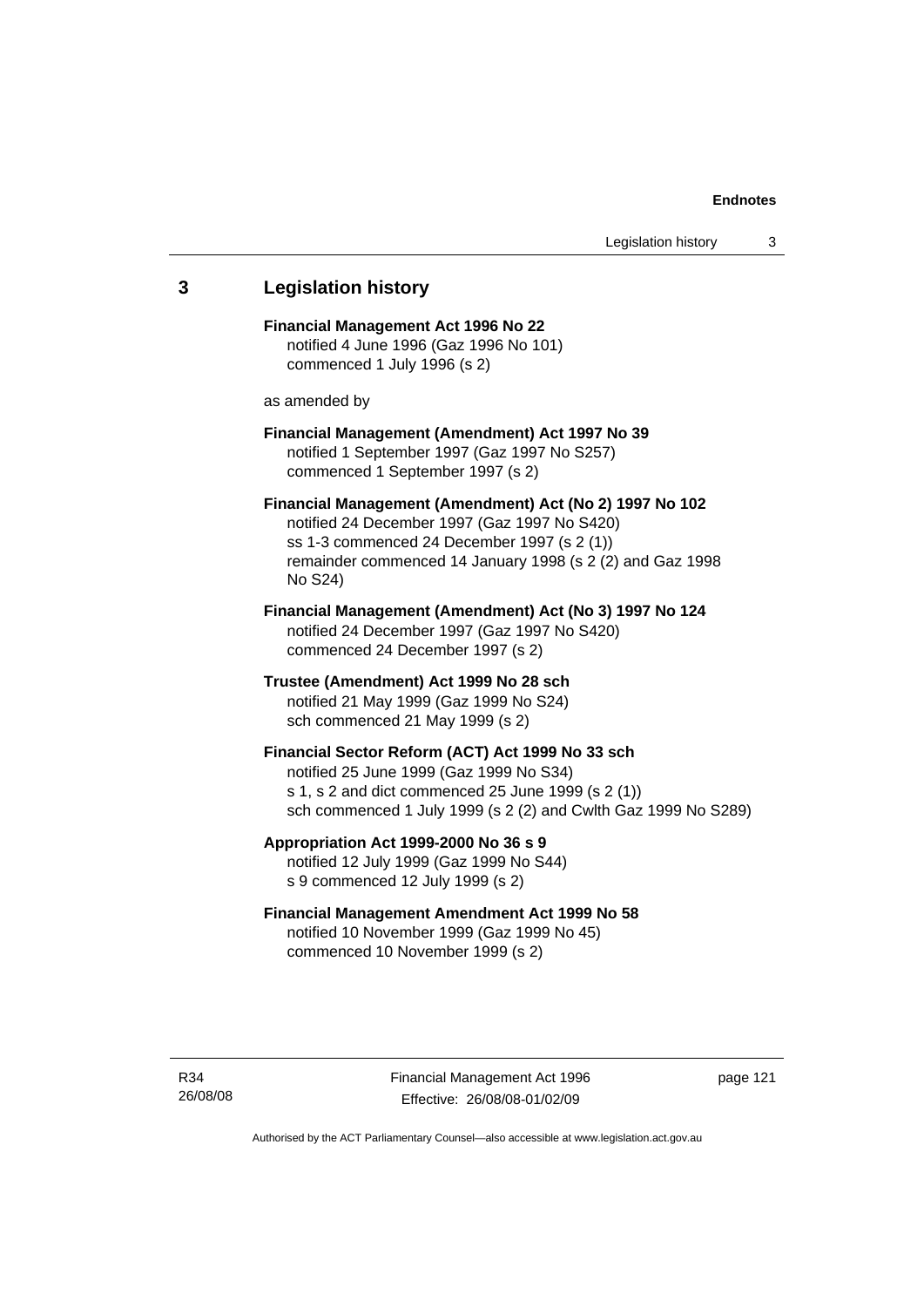| Legislation history<br>- 3 |  |
|----------------------------|--|
|----------------------------|--|

| Territory Superannuation Provision Protection Act 2000 No 21 sch<br>notified 15 June 2000 (Gaz 2000 No 24)<br>s 1, s 2 commenced 15 June 2000 (IA s 10B)<br>sch commenced 1 July 2000 (s 2)                                                      |
|--------------------------------------------------------------------------------------------------------------------------------------------------------------------------------------------------------------------------------------------------|
| <b>Financial Management Amendment Act 2000 No 27</b><br>notified 30 June 2000 (Gaz 2000 No S30)<br>s 1, s 2 commenced 30 June 2000 (IA s 10B)<br>remainder commenced 30 June 2000 (s 2)                                                          |
| Financial Management Amendment Act 2001 No 4<br>notified 8 March 2001 (Gaz 2001 No 10)<br>s 1, s 2 commenced 8 March 2001 (IA s 10B)<br>s 3 commenced 8 March 2001 (s 2)<br>remainder commenced 8 September 2001 (IA s 10E)                      |
| Statute Law Amendment Act 2001 No 11 sch 3<br>notified 29 March 2001 (Gaz 2001 No 13)<br>commenced 29 March 2001 (s 2)                                                                                                                           |
| Financial Management Amendment Act 2001 (No 2) 2001 No 42<br>notified 29 June 2001 (Gaz 2001 No S36)<br>s 1, s 2 commenced 29 June 2001 (IA s 10B)<br>s 3, s 4, s 6, s 7 commenced 29 June 2001 (s 2 (1))<br>s 5 commenced 1 July 2001 (s 2 (2)) |
| Appropriation Act 2001-2002 2001 No 43 s 12<br>notified 29 June 2001 (Gaz 2001 No S36)<br>s 1, s 2 commenced 29 June 2001 (IA s 10B)<br>s 12 commenced 1 July 2001 (s 2)                                                                         |
| Legislation (Consequential Amendments) Act 2001 No 44 pt 146<br>notified 26 July 2001 (Gaz 2001 No 30)<br>s 1, s 2 commenced 26 July 2001 (IA s 10B)<br>pt 146 commenced 12 September 2001 (s 2 and see Gaz 2001<br>No S65)                      |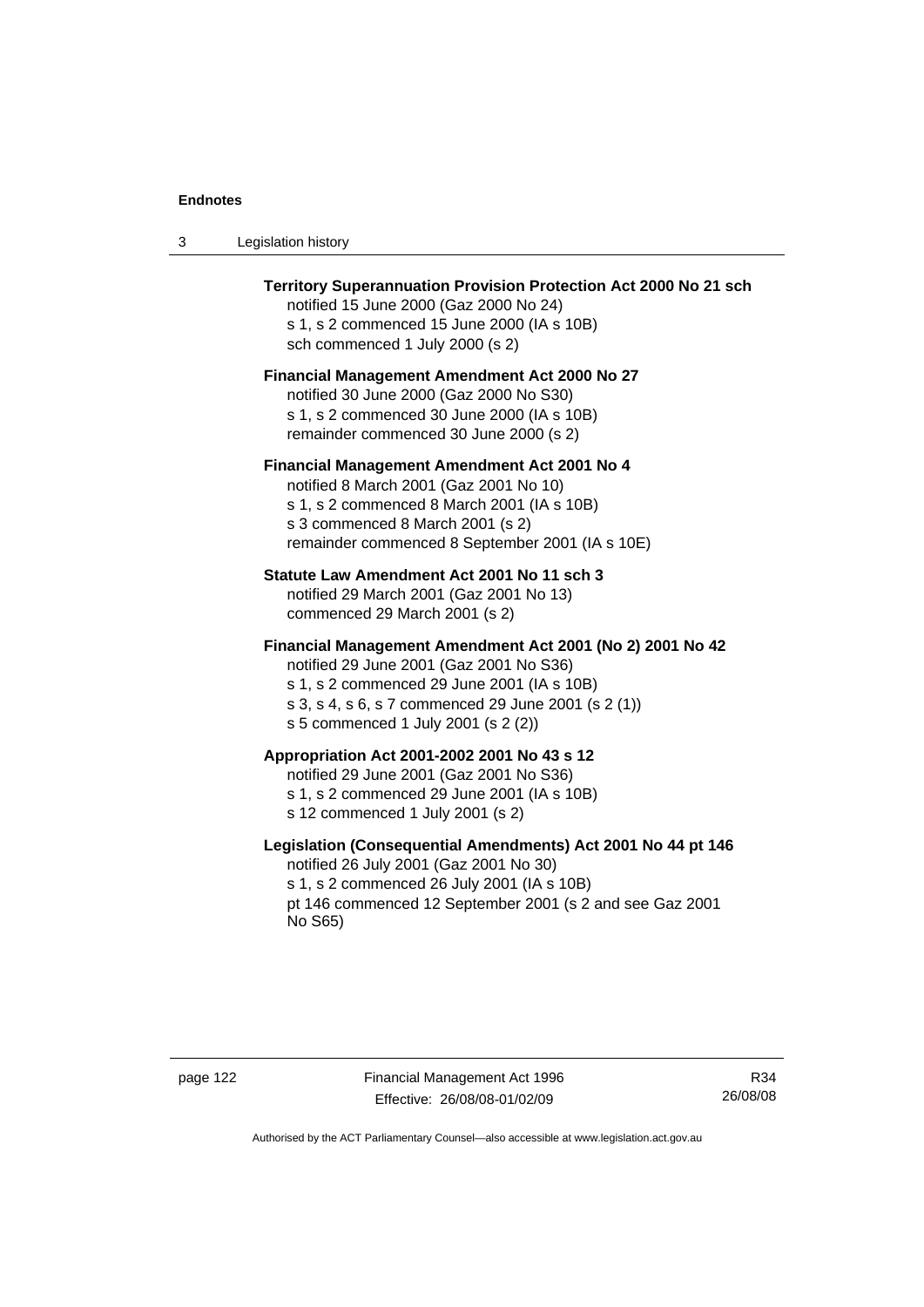### **Financial Management Legislation Amendment Act 2001 No 45 pt 2 (as am by 2002 No 30 pt 3.26)**

notified 12 July 2001 (Gaz 2001 No 28) s 1, s 2 commenced 12 July 2001 (IA s 10B) s 4 commenced 12 January 2002 (s 2 (3) and see Act 2002 No 30 amdt 3.370) pt 2 remainder commenced 12 January 2002 (LA s 79)

### **Statute Law Amendment Act 2001 No 56 pt 3.20**

notified 5 September 2001 (Gaz 2001 No S65) commenced 5 September 2001 (s 2)

### **Financial Management Amendment Act 2001 (No 3) 2001 No 95**

notified 10 September 2001 (Gaz 2001 No S66) s 1, s 2 commenced 10 September 2001 (LA s 75) remainder commenced 1 January 2002 (CN 2001 No 6)

#### **Financial Management Amendment Act 2001 (No 4) No 97**

notified LR 20 December 2001 commenced 20 December 2001 (s 2)

#### **Appropriation Act 2002-2003 No 29 s 12**

notified LR 9 September 2002 taken to have commenced 30 June 2002 (s 2)

### **Statute Law Amendment Act 2002 No 30 pt 3.25**

notified LR 16 September 2002 s 1, s 2 taken to have commenced 19 May 1997 (LA s 75 (2)) amdt 3.369 taken to have commenced 31 December 2001 (s 2 (2)) pt 3.25 remainder commenced 17 September 2002 (s 2 (1))

### **Financial Management Amendment Act 2002 No 38**

notified LR 8 October 2002 s 1, s 2 commenced 8 October 2002 (LA s 75 (1))

remainder commenced 1 November 2002 (s 2 and CN2002-12)

### **Appropriation Act 2002-2003 (No 2) A2003-9 s 9**

notified LR 7 March 2003

s 1, s 2 commenced 7 March 2003 (LA s 75 (1))

s 9 commenced 8 March 2003 (s 2)

R34 26/08/08 page 123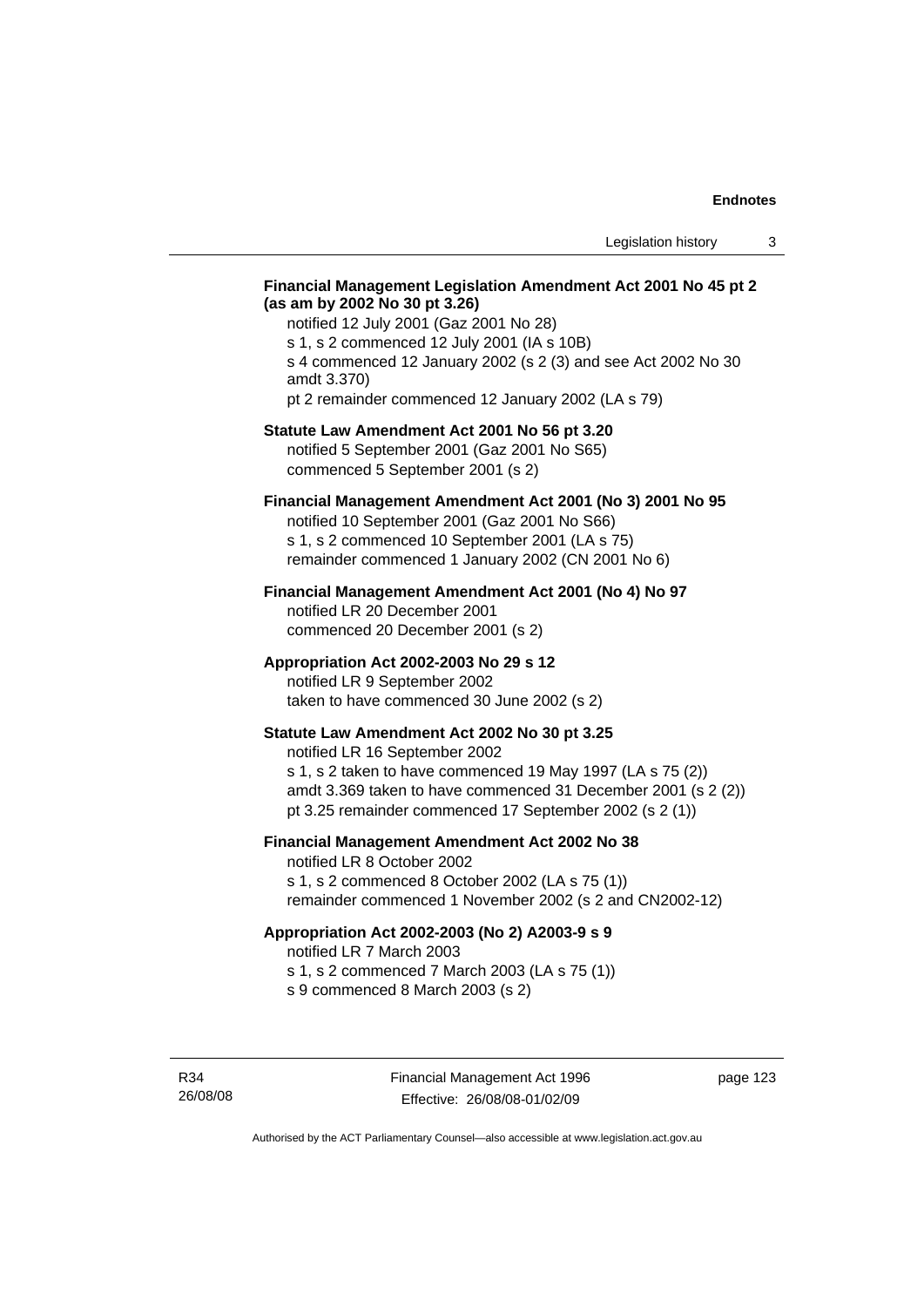| 3 | Legislation history                                                                                                                                                                              |
|---|--------------------------------------------------------------------------------------------------------------------------------------------------------------------------------------------------|
|   | Financial Management Amendment Act 2003 A2003-21<br>notified LR 19 May 2003<br>s 1, s 2 commenced 19 May 2003 (LA s 75 (1))<br>remainder commenced 20 May 2003 (s 2)                             |
|   | Appropriation Act 2003-2004 A2003-27<br>notified LR 30 June 2003<br>commenced 30 June 2003 (s 2)                                                                                                 |
|   | Financial Management Amendment Act 2003 (No 2) A2003-46<br>notified LR 31 October 2003<br>s 1, s 2 commenced 31 October 2003 (LA s 75 (1))<br>remainder commenced 1 November 2003 (s 2)          |
|   | Statute Law Amendment Act 2003 (No 2) A2003-56 sch 3 pt 3.9<br>notified LR 5 December 2003<br>s 1, s 2 commenced 5 December 2003 (LA s 75 (1))<br>sch 3 pt 3.9 commenced 19 December 2003 (s 2)  |
|   | Financial Management Amendment Act 2004 A2004-19<br>notified LR 6 April 2004<br>s 1, s 2 commenced 6 April 2004 (LA s 75 (1))<br>remainder commenced 7 April 2004 (s 2)                          |
|   | Financial Management Amendment Act 2004 (No 2) A2004-33<br>notified LR 30 June 2004<br>s 1, s 2 commenced 30 June 2004 (LA s 75 (1))<br>remainder commenced 1 July 2004 (s 2)                    |
|   | Appropriation Act 2004-2005 A2004-35 s 12<br>notified LR 30 June 2004<br>commenced 30 June 2004 (s 2)                                                                                            |
|   | Territory Owned Corporations Amendment Act 2004 A2004-53 sch 1<br>notified LR 16 August 2004<br>s 1, s 2 commenced 16 August 2004 (LA s 75 (1))<br>sch 1 commenced 17 August 2004 (s 2)          |
|   | Statute Law Amendment Act 2005 A2005-20 sch 3 pt 3.22<br>notified LR 12 May 2005<br>s 1, s 2 taken to have commenced 8 March 2005 (LA s 75 (2))<br>sch 3 pt 3.22 commenced 2 June 2005 (s 2 (1)) |
|   |                                                                                                                                                                                                  |

page 124 Financial Management Act 1996 Effective: 26/08/08-01/02/09

R34 26/08/08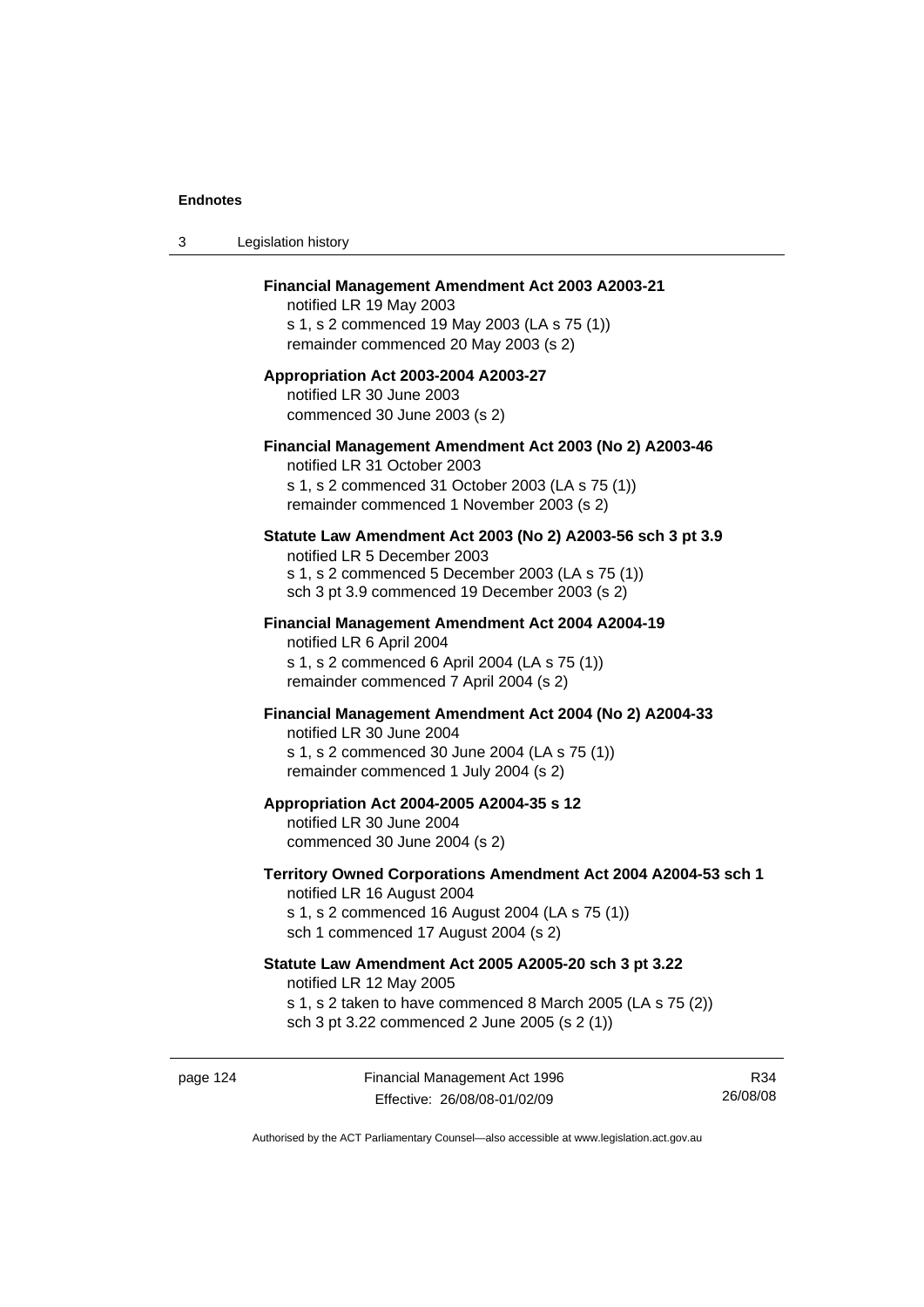#### **Appropriation Act 2005-2006 A2005-32 s 12, s 13**

notified LR 1 July 2005

s 1, s 2 taken to have commenced 30 June 2005 (LA s 75 (2))

s 12, s 13 taken to have commenced 30 June 2005 (s 2)

#### **Public Sector Management Amendment Act 2005 A2005-42 sch 1 pt 1.1**

notified LR 31 August 2005 s 1, s 2 commenced 31 August 2005 (LA s 75 (1)) sch 1 pt 1.1 commenced 1 September 2005 (s 2)

#### **Financial Management Legislation Amendment Act 2005 A2005-52**

notified LR 26 October 2005

s 1, s 2 commenced 26 October 2005 (LA s 75 (1)) s 7, s 9, s 10, s 14, s 15, ss 17-32, s 38 (in part), s 39, s 40, s 42 (in part), s 49 commenced 27 October 2005 (s 2 (1)) remainder commenced 1 January 2006 (s 2 (2))

as modified by

#### **Financial Management Regulation 2005 SL2005-42 sch 1 (as am by A2006-30 amdt 1.61, amdt 1.62)**

notified LR 21 December 2005 s 1, s 2 commenced 21 December 2005 (LA s 75 (1)) sch 1 commenced 1 January 2006 (s 2)

as amended by

#### **Administrative (Miscellaneous Amendments) Act 2006 A2006-30 sch 1 pt 1.3, amdt 1.61, amdt 1.62**

notified LR 16 June 2006 s 1, s 2 commenced 16 June 2006 (LA s 75 (1)) amdt 1.45, amdt 1.52 so far as it inserts s 220, amdt 1.56 commenced 19 June 2006 (s 2 (2)) amdt 1.39, amdt 1.40, amdt 1.43, amdt 1.44 commenced 1 July 2006 (s 2 (2) and CN2006-15) sch 1 pt 1.3 remainder, amdt 1.61, amdt 1.62 commenced 1 July 2006  $(s 2(1))$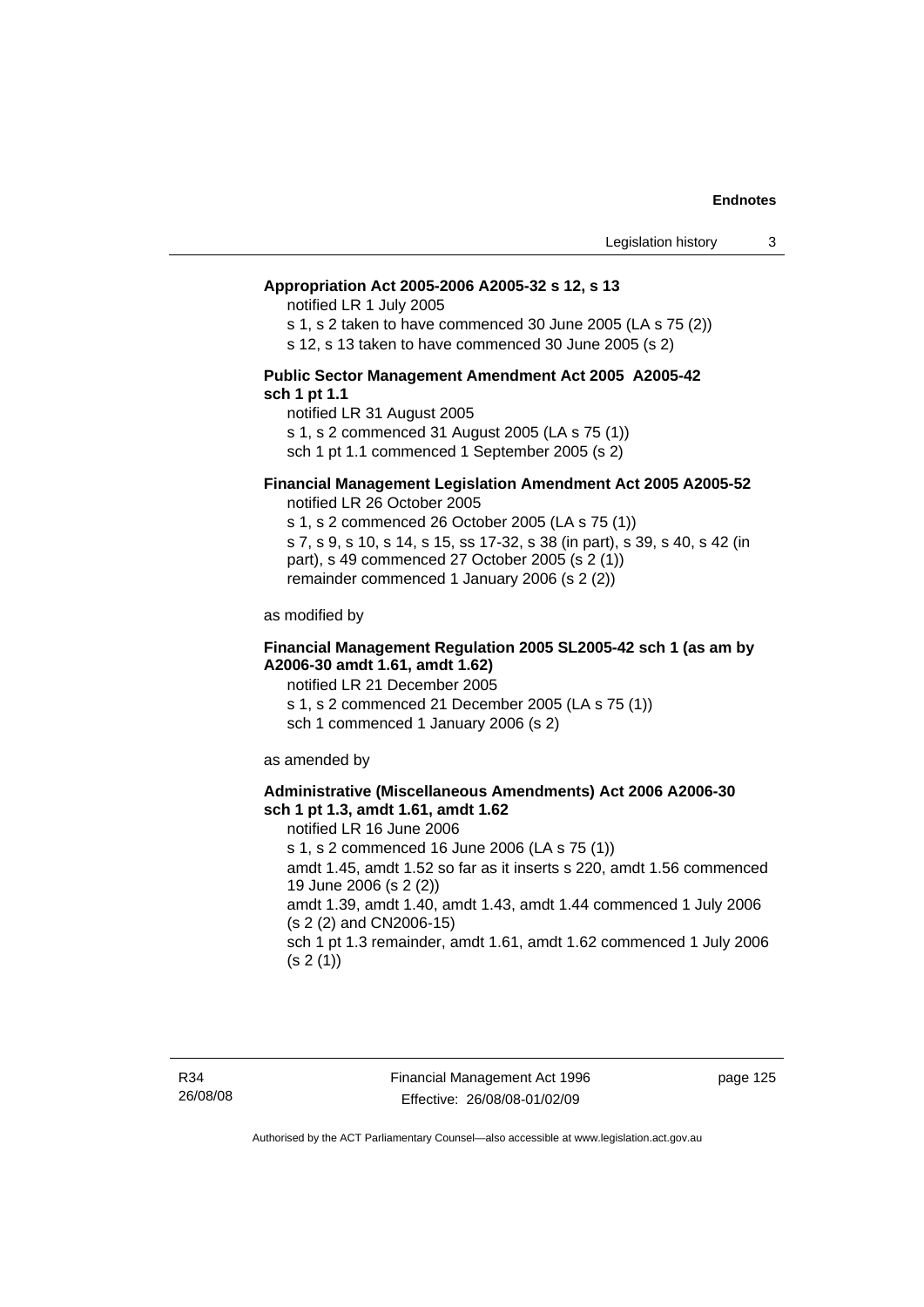| 4        | Amendment history                                                                                                                                                                                  |                                                                                                                                                                                                                                                                                                                                            |                 |  |  |
|----------|----------------------------------------------------------------------------------------------------------------------------------------------------------------------------------------------------|--------------------------------------------------------------------------------------------------------------------------------------------------------------------------------------------------------------------------------------------------------------------------------------------------------------------------------------------|-----------------|--|--|
|          | Statute Law Amendment Act 2007 A2007-3 sch 3 pt 3.45<br>notified LR 22 March 2007<br>s 1, s 2 taken to have commenced 1 July 2006 (LA s 75 (2))<br>sch 3 pt 3.45 commenced 12 April 2007 (s 2 (1)) |                                                                                                                                                                                                                                                                                                                                            |                 |  |  |
|          | <b>Financial Management Amendment Act 2007 A2007-10</b><br>notified LR 11 May 2007<br>s 1, s 2 commenced 11 May 2007 (LA s 75 (1))<br>remainder commenced 12 May 2007 (s 2)                        |                                                                                                                                                                                                                                                                                                                                            |                 |  |  |
|          |                                                                                                                                                                                                    | Statute Law Amendment Act 2008 A2008-28 sch 3 pt 3.26<br>notified LR 12 August 2008<br>s 1, s 2 commenced 12 August 2008 (LA s 75 (1))<br>sch 3 pt 3.26 commenced 26 August 2008 (s 2)                                                                                                                                                     |                 |  |  |
| 4        |                                                                                                                                                                                                    | <b>Amendment history</b>                                                                                                                                                                                                                                                                                                                   |                 |  |  |
|          | <b>Name of Act</b><br>s 1                                                                                                                                                                          | sub 2001 No 56 amdt 3.255                                                                                                                                                                                                                                                                                                                  |                 |  |  |
|          | s 2                                                                                                                                                                                                | Act subject to Territory Superannuation Provision Protection Act<br>sub 2000 No 21 sch                                                                                                                                                                                                                                                     |                 |  |  |
|          | <b>Dictionary</b><br>s 3 hdg<br>s 3                                                                                                                                                                | sub 2000 No 21 sch<br>am 2000 No 21 sch<br>remaining defs reloc to dict 2001 No 95 amdt 1.4<br>sub 2001 No 95 amdt 1.5<br>def bank om 1999 No 33 sch<br>def banking institution ins 1997 No 102 s 4<br>om 1999 No 33 sch<br>def Territory activities ins 1997 No 124 s 4<br>om 2001 No 95 amdt 1.3<br>def Treasurer om 2001 No 95 amdt 1.2 |                 |  |  |
|          | <b>Notes</b><br>s 3A                                                                                                                                                                               | orig s 3A<br>renum as s 3B<br>pres s 3A<br>ins 2001 No 95 amdt 1.5                                                                                                                                                                                                                                                                         |                 |  |  |
|          | s 3B                                                                                                                                                                                               | Declaration that certain bodies are not territory authorities for Act<br>(prev s 3A) ins 2000 No 21 sch<br>am 2001 No 44 amdt 1.1631, amdt 1.1632<br>renum as s 3B 2001 No 95 amdt 1.6<br>sub A2005-52 s 4                                                                                                                                 |                 |  |  |
| page 126 |                                                                                                                                                                                                    | Financial Management Act 1996<br>Effective: 26/08/08-01/02/09                                                                                                                                                                                                                                                                              | R34<br>26/08/08 |  |  |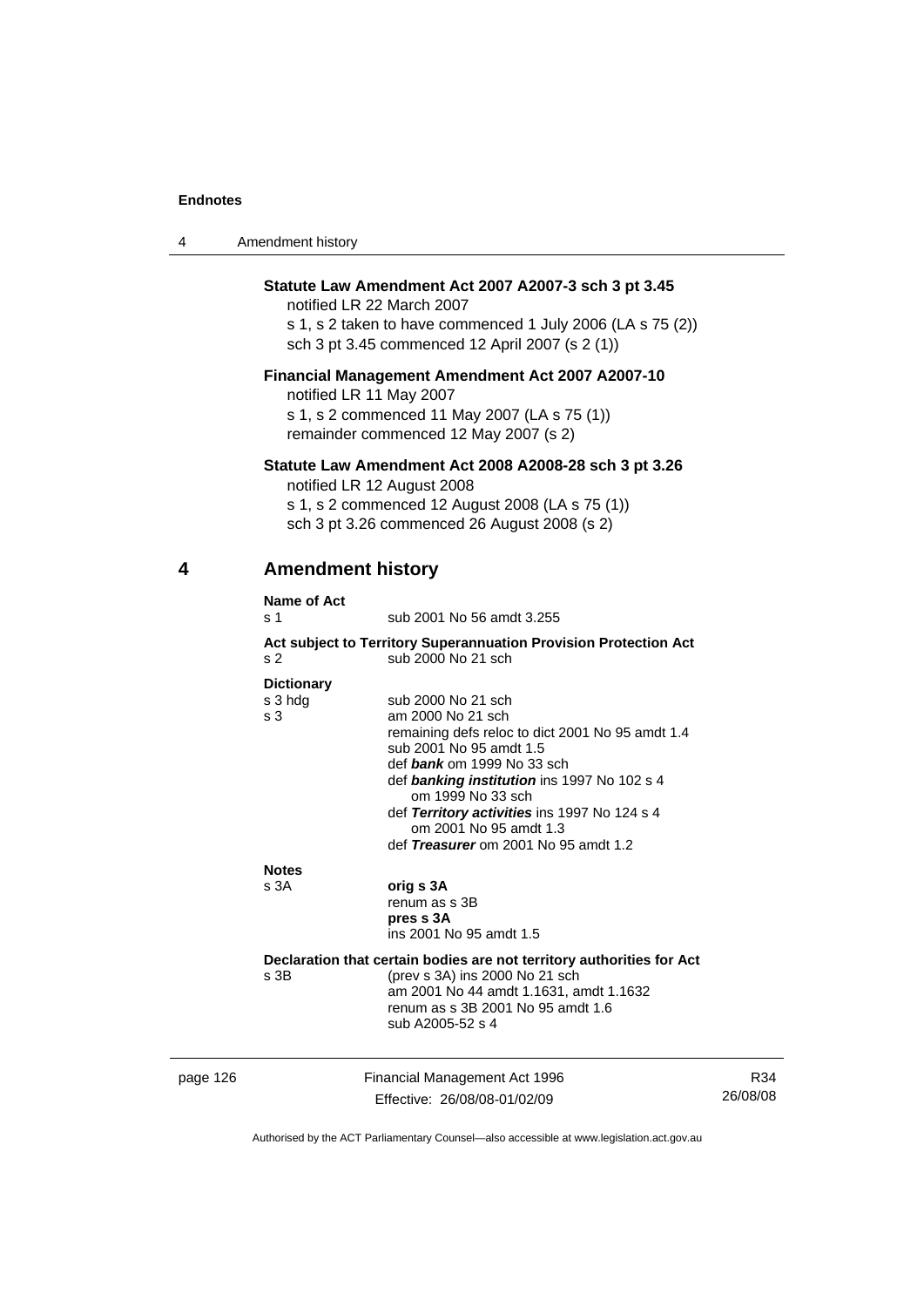Amendment history 4

26/08/08 Financial Management Act 1996 page 127 **Budget management**  sub A2003-46 s 4 **Appropriations and budgets**   $div 2.1$  hdg ins A2003-46 s 4 **Form of appropriations**  s 8 sub A2005-52 s 5 **Net appropriations for outputs** s 9 am 2000 No 27 s 5 **Net appropriations for capital injections** s 9A ins 2000 No 27 s 6 **Appropriations for payments on behalf of Territory to be net appropriations**  s 9B ins 2001 No 95 s 5 **Budget papers**  s 10 am 1997 No 124 s 5; 2001 No 56 amdt 3.257; A2005-52 s 6 **Territory budgets**  s 11 am 1997 No 124 s 6; 2001 No 4 s 4; 2001 No 56 amdt 3.258; 2001 No 95 s 6 sub A2003-46 s 5 am A2005-32 s 12 **Financial policy objectives and strategies statement**  s 11A ins A2003-46 s 5 **Departmental budgets** s 12 am 1997 No 102 s 5; 1997 No 124 s 7; 1999 No 58 s 3; 2001 No 56 amdt 3.258; 2001 No 95 s 7; ss renum R6 LA (see 2001 No 95 amdt 1.7); 2002 No 38 s 4, s 5 sub A2005-52 s 7 **Territory authority and territory-owned corporation budgets**  ins 1997 No 124 s 8 am 2001 No 56 amdt 3.258; 2001 No 95 s 8 sub A2005-52 s 8 **Supplementary budget papers**  s 13 am 2001 No 56 amdt 3.259, amdt 3.260 sub 2001 No 97 s 4 am A2005-52 s 9 **Amendment of budgets for supplementary appropriation**  s 13A ins A2003-9 s 9 sub A2005-52 s 10 **Transfer of funds between appropriations** s 14 am 1997 No 102 s 6; 2000 No 21 sch; 2001 No 56 amdt 3.261

Authorised by the ACT Parliamentary Counsel—also accessible at www.legislation.act.gov.au

Effective: 26/08/08-01/02/09

R34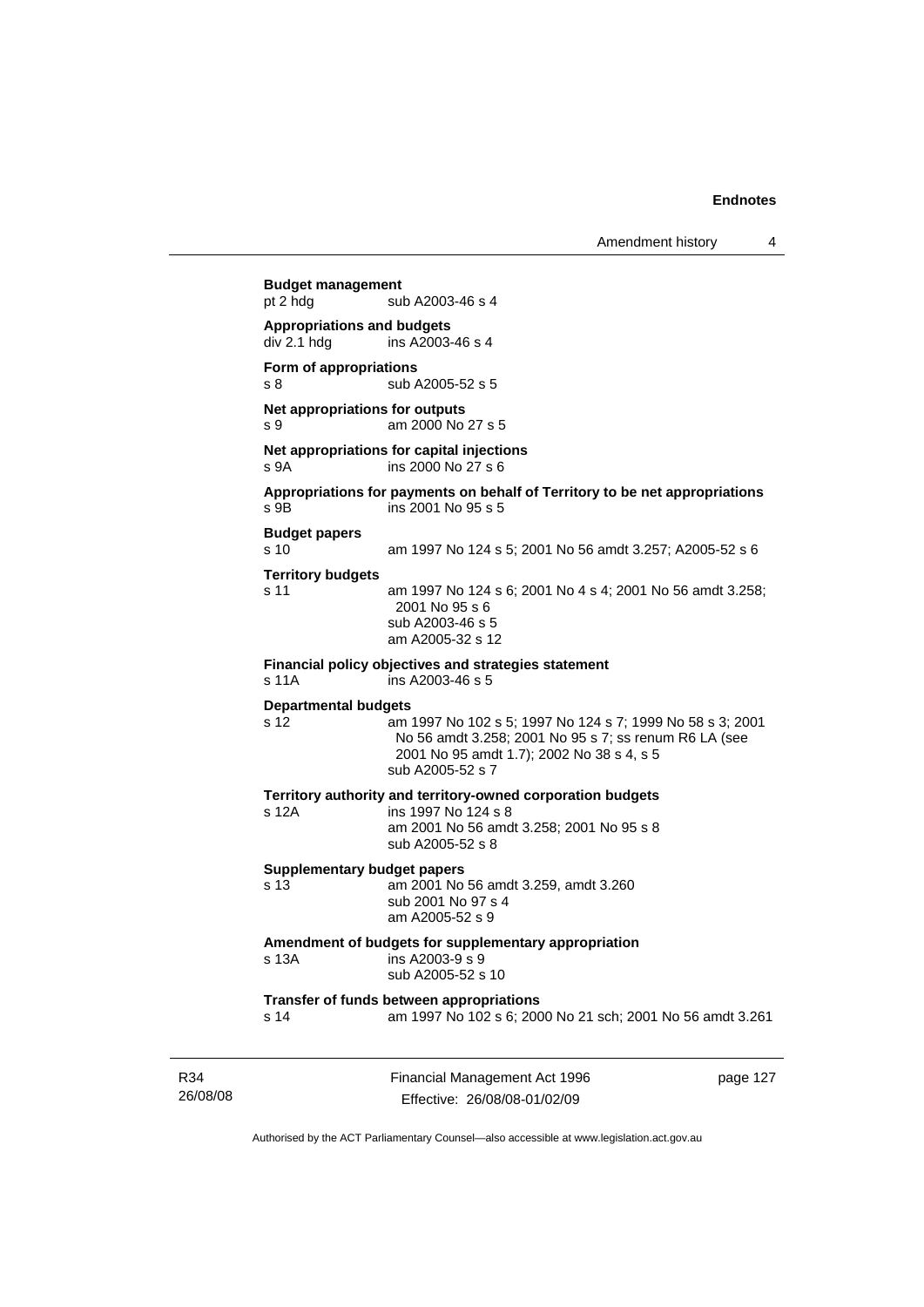| 4 | Amendment history                                                                                                                                                                                                         |
|---|---------------------------------------------------------------------------------------------------------------------------------------------------------------------------------------------------------------------------|
|   | Transfer of funds within appropriations<br>s 15<br>am 1997 No 102 s 7; 2001 No 56 amdt 3.262                                                                                                                              |
|   | Reclassification of certain appropriations<br>s 15A<br>ins 1997 No 102 s 8; 2001 No 56 amdt 3.263                                                                                                                         |
|   | Transfer of functions after Appropriation Act passed<br>am 2000 No 21 sch; 2001 No 56 amdt 3.263<br>s 16<br>sub A2005-52 s 11                                                                                             |
|   | Appropriation for accrued employee entitlements<br>ins A2003-21 s 4<br>s 16A<br>om A2004-19 s 4<br>ins A2007-10 s 4                                                                                                       |
|   | Rollover of undispersed appropriation<br>ins A2007-10 s 4<br>s 16B                                                                                                                                                        |
|   | Variation of appropriations for Commonwealth grants<br>am 1997 No 102 s 9; 2001 No 56 amdt 3.264, amdt 3.265;<br>s 17<br>2002 No 38 s 6                                                                                   |
|   | Variations of appropriations for certain payments to Commonwealth<br>ins 1999 No 36 s 9<br>s 17A<br>am 2000 No 27 s 7; 2001 No 43 s 12; 2001 No 56 amdt 3.266,<br>amdt 3.267; A2003-27 s 12; A2004-35 s 12; A2005-32 s 13 |
|   | <b>Treasurer's advance</b><br>s 18<br>am 2001 No 56 amdt 3.268; 2001 No 97 s 5, s 6; ss renum<br>R <sub>4</sub> LA<br>sub A2004-33 s 4<br>am A2005-20 amdt 3.153                                                          |
|   | Assembly to be told about treasurer's advance<br>s 18A<br>ins 1997 No 102 s 10<br>am 2001 No 56 amdt 3.269<br>om 2002 No 38 s 7<br>ins A2004-33 s 4                                                                       |
|   | <b>Payments for Territory GST liabilities</b><br>ins 1997 No 39 s 4<br>s 19A<br>sub 2000 No 27 s 8                                                                                                                        |
|   | Authorisation of expenditure of certain Commonwealth grants<br>ins 1997 No 102 s 11<br>s 19B<br>am 2001 No 56 amdt 3.269                                                                                                  |
|   | Amendment of capital injection conditions<br>s 19C<br>ins 2002 No 38 s 8<br>sub A2005-52 s 12                                                                                                                             |

page 128 Financial Management Act 1996 Effective: 26/08/08-01/02/09

R34 26/08/08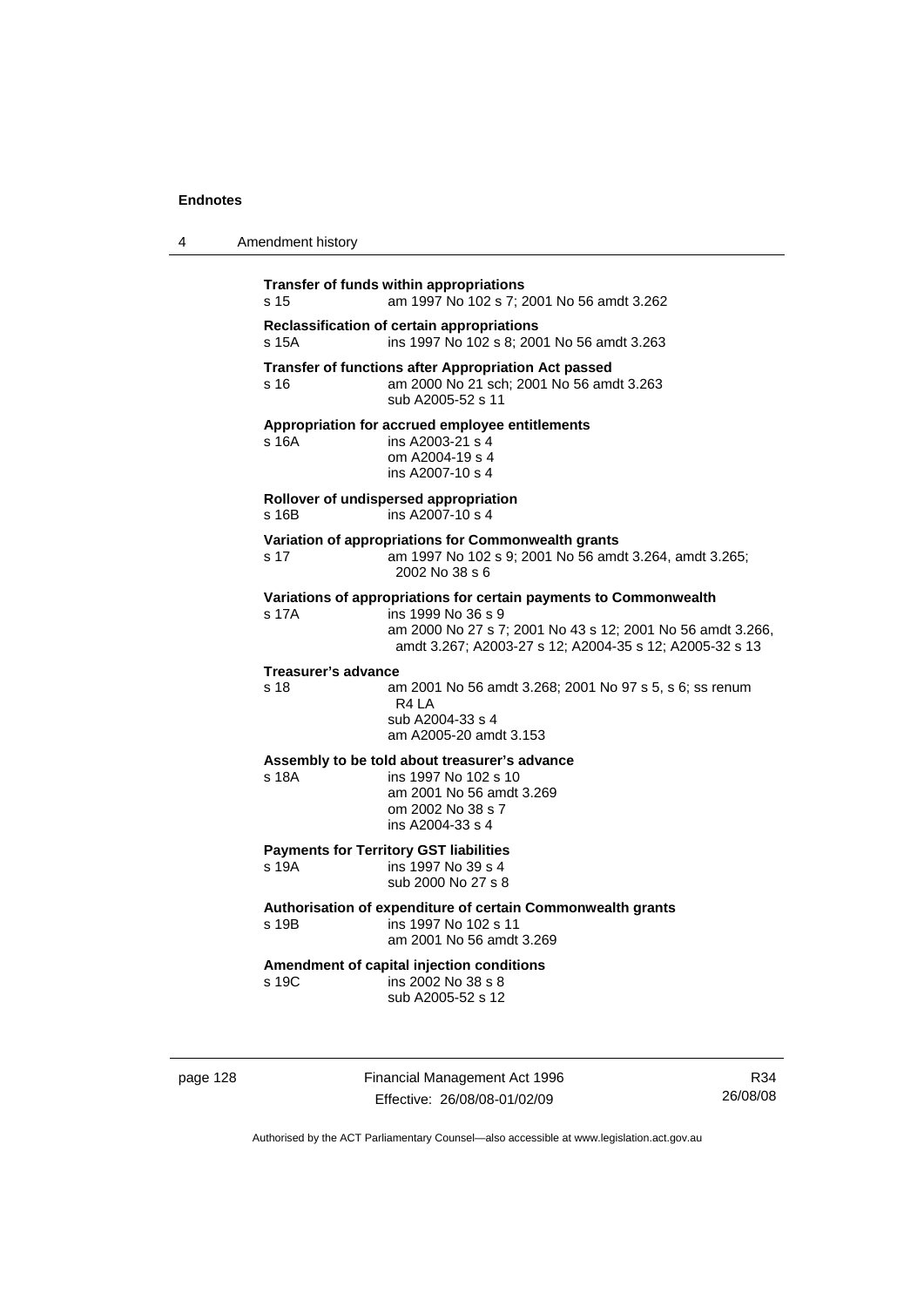Amendment history 4

Financial Management Act 1996 **Amendment of performance criteria**  ins 2002 No 38 s 8 sub A2005-52 s 13 **Amendment of financial targets**  s 19E ins 2002 No 38 s 8 om A2005-52 s 14 **Amendment of budgets**  s 19F ins A2004-19 s 5 am A2004-33 s 5 om A2005-52 s 15 **Budgets for Legislative Assembly secretariat**  s 20 am A2003-21 s 5 **Budget reviews and pre-election updates**  div 2.2 hdg ins A2003-46 s 6 **Budget review**   $ins A2003-46 s 6$ **Purpose and contents of budget review**  s 20B ins A2003-46 s 6 **Pre-election budget update**   $ins$  A2003-46 s 6 **Purpose and contents of pre-election budget update**  s 20D ins A2003-46 s 6 am A2005-52 s 16 **Financial reports of the Territory**<br>div 3.1 hdg (prev pt 3 div 1) (prev pt 3 div 1 hdg) renum R3 LA (see 2001 No 95 amdt 1.11) **Meaning of** *the Territory* **in div 3.1**  s 21 hdg am R3 LA **Annual financial statements of the Territory**  s 22 am 2001 No 95 s 9; A2005-52 s 17 **Responsibility for annual financial statements**  s 23 am A2005-52 s 18 **Audit of annual financial statements**  s 24 am 2002 No 38 s 9, amdt 1.1; A2003-46 s 7; A2005-52 ss 19-21 **Presentation of annual financial statements to Legislative Assembly**  s 25 hdg sub 2002 No 38 amdt 1.2<br>s 25 september 2001 No 56 amdt 3.27 am 2001 No 56 amdt 3.270; A2003-46 s 8, s 9 **Quarterly departmental performance reports**  s 25A reloc to s 30A

R34 26/08/08

Effective: 26/08/08-01/02/09

page 129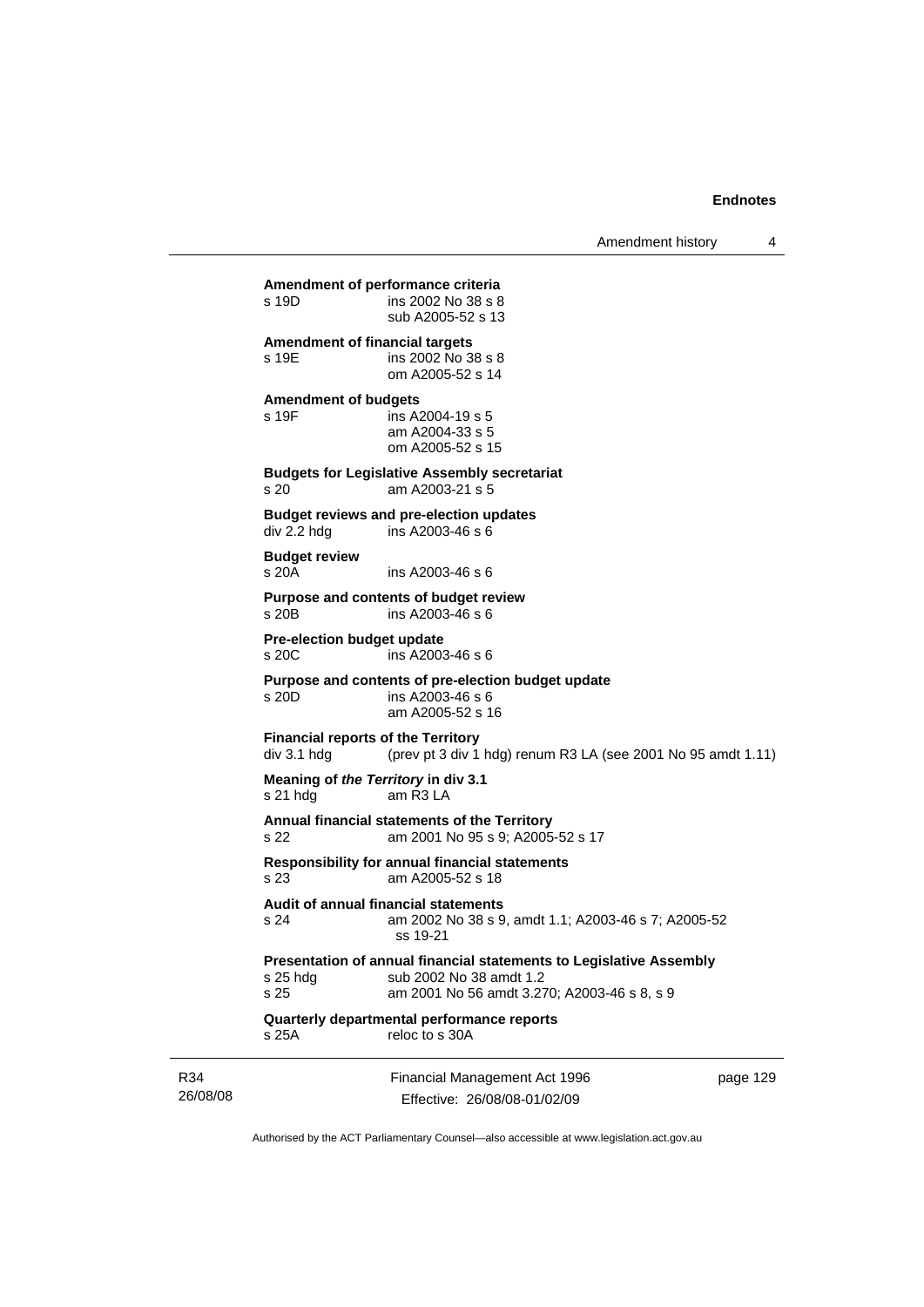4 Amendment history **Periodic financial statements** s 26 am 1997 No 124 s 10; 2001 No 42 s 4 (6), (7) exp 30 June 2001 (s 26 (7)) sub 2001 No 42 s 5; 2001 No 95 s 11 **Financial reports and performance statements of departments**  div 3.2 hdg (prev pt 3 div 2 hdg) renum R3 LA (see 2001 No 95 amdt 1.11) sub A2005-52 s 22 **Annual financial statements of departments**  s 27 am 2001 No 56 amdt 3.272; 2001 No 95 s 12; 2002 No 38 ss 10-13; pars renum R10 LA (see 2002 No 38 amdt 1.5); A2005-52 ss 23-26 **Responsibility for annual financial statements of departments**  s 28 hdg sub 2002 No 38 amdt 1.6 s 28 sub A2005-52 s 27 **Audit of financial statements of departments**  s 29 sub 2002 No 38 s 14 am A2005-52 s 28, s 29 **Audit of financial statements for departments for 2000-2001**  ins 2001 No 42 s 6 exp 31 December 2001 (s 29A (2)) **Departmental annual financial statements to be included in annual reports etc**  sub 2002 No 38 amdt 1.7 s 30 am 2001 No 56 amdt 3.273 sub A2005-52 s 30 **Statements of performance of departments**  s 30A (prev s 25A) ins 1997 No 124 s 9 am 2001 No 56 amdt 3.271; 2001 No 95 s 10; 2002 No 38 amdt 1.3 reloc from s 25A 2002 No 38 amdt 1.4 sub A2005-52 s 31 **Responsibility for departmental statements of performance**  s 30B ins A2005-52 s 31 **Scrutiny of departmental statements of performance**  s 30C ins A2005-52 s 31 **Departmental statements of performance to be included in annual reports etc**  s 30D ins A2005-52 s 31 **Half-yearly departmental performance reports**  s 30E ins A2005-52 s 31

page 130 Financial Management Act 1996 Effective: 26/08/08-01/02/09

R34 26/08/08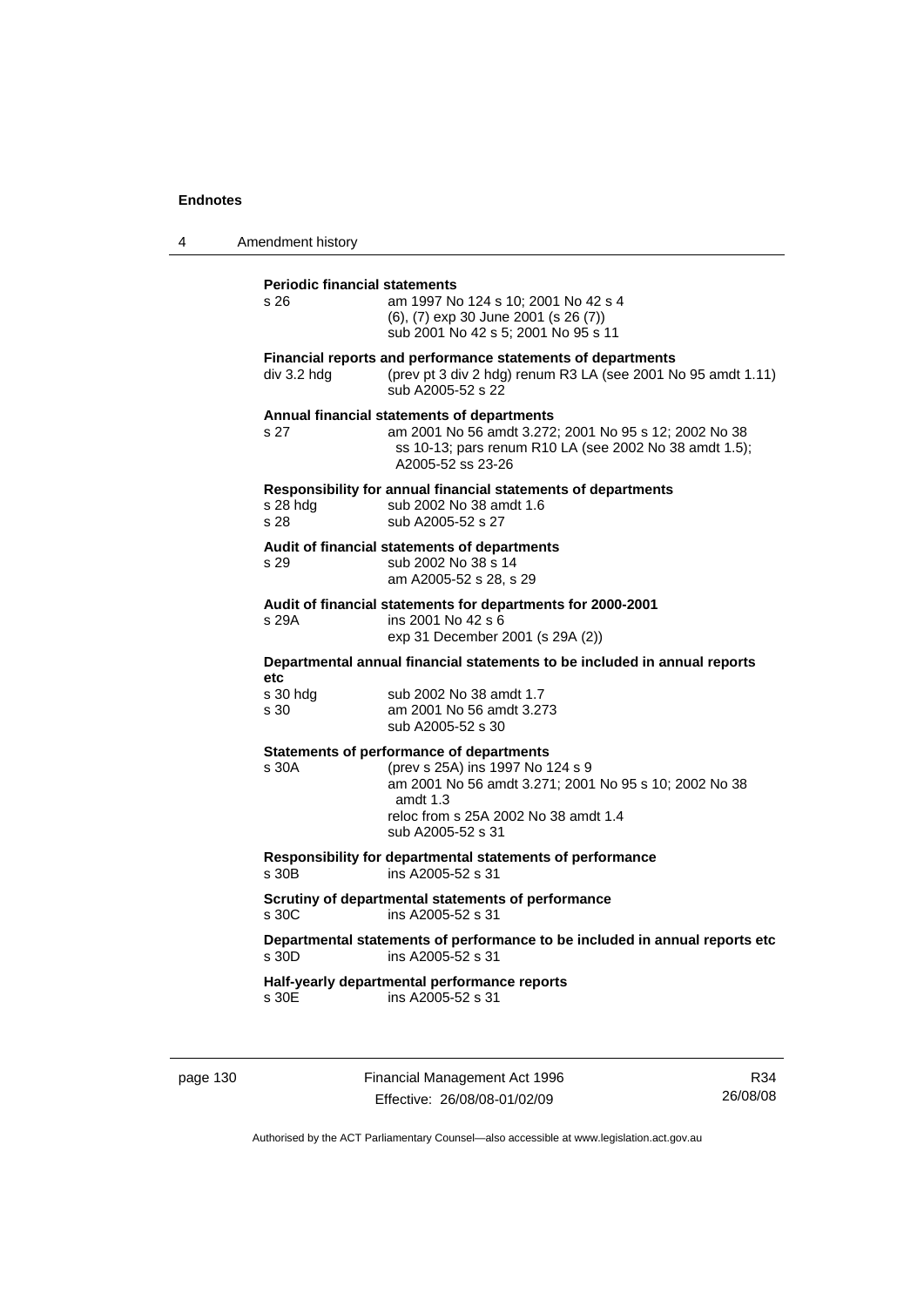|                 | s 31                                                              | Responsibilities of chief executives of departments<br>am 2002 No 38 s 15; A2005-20 amdt 3.154<br>sub A2005-52 s 32                                                                                          |  |  |
|-----------------|-------------------------------------------------------------------|--------------------------------------------------------------------------------------------------------------------------------------------------------------------------------------------------------------|--|--|
|                 | s 32                                                              | Agreement for the conduct of banking for Territory<br>am 1997 No 102 sch; 1999 No 33 sch                                                                                                                     |  |  |
|                 | <b>Territory banking account</b><br>s 33                          | am 1997 No 102 sch                                                                                                                                                                                           |  |  |
|                 | <b>Departmental banking accounts</b><br>s 34                      | am 1997 No 102 sch; 1999 No 33 sch; 2001 No 95 s 13; 2001<br>No 95 s 7; ss renum R6 LA (see 2001 No 95 amdt 1.8); 2002<br>No 38 s 16                                                                         |  |  |
|                 | s 34A                                                             | Transfer of departmental banking account<br>prev s 34A renum as s 34B<br>ins 2001 No 95 s 14                                                                                                                 |  |  |
|                 | s 34B                                                             | End of year balances of departmental banking accounts<br>(prev s 34A) ins 1997 No 102 s 12<br>renum 2001 No 95 s 15                                                                                          |  |  |
|                 | <b>Payments into banking accounts</b><br>s 35                     | am 1997 No 102 sch; 1999 No 33 sch                                                                                                                                                                           |  |  |
|                 | s 36                                                              | Transfer following change in departmental responsibilities<br>am 1997 No 102 sch                                                                                                                             |  |  |
|                 | s 36A                                                             | Transfers from departmental banking accounts to territory banking account<br>ins 2002 No 38 s 17                                                                                                             |  |  |
|                 | s 37 hdg<br>s 37                                                  | Payments from territory banking account<br>sub 2002 No 38 s 18<br>am 1997 No 102 sch; 2000 No 21 sch; 2001 No 95 s 16; 2002<br>No 38 s 19; ss renum R10 LA (see 2002 No 38 amdt 1.8);<br>A2005-52 ss 33-35   |  |  |
|                 | s 38 hdg<br>s 38                                                  | Investment of certain public money<br>sub 2000 No 21 sch<br>am 1997 No 102 sch; 1999 No 33 sch; 2000 No 21 sch; 2001<br>No 45 s 5; 2001 No 95 s 17; A2003-21 s 6, s 7; ss renum<br>R12 LA (see A2003-21 s 8) |  |  |
|                 | <b>Borrowing and guarantees</b><br>sub 2001 No 45 s 6<br>pt 6 hdg |                                                                                                                                                                                                              |  |  |
|                 | s 42                                                              | Borrowings by territory authorities to be approved<br>am 2001 No 95 s 18, amdt 1.9; A2007-10 s 5                                                                                                             |  |  |
|                 | s 43                                                              | Territory authorities may give security<br>am A2007-10 s 6                                                                                                                                                   |  |  |
| R34<br>26/08/08 |                                                                   | Financial Management Act 1996<br>page 131<br>Effective: 26/08/08-01/02/09                                                                                                                                    |  |  |

Authorised by the ACT Parliamentary Counsel—also accessible at www.legislation.act.gov.au

Effective: 26/08/08-01/02/09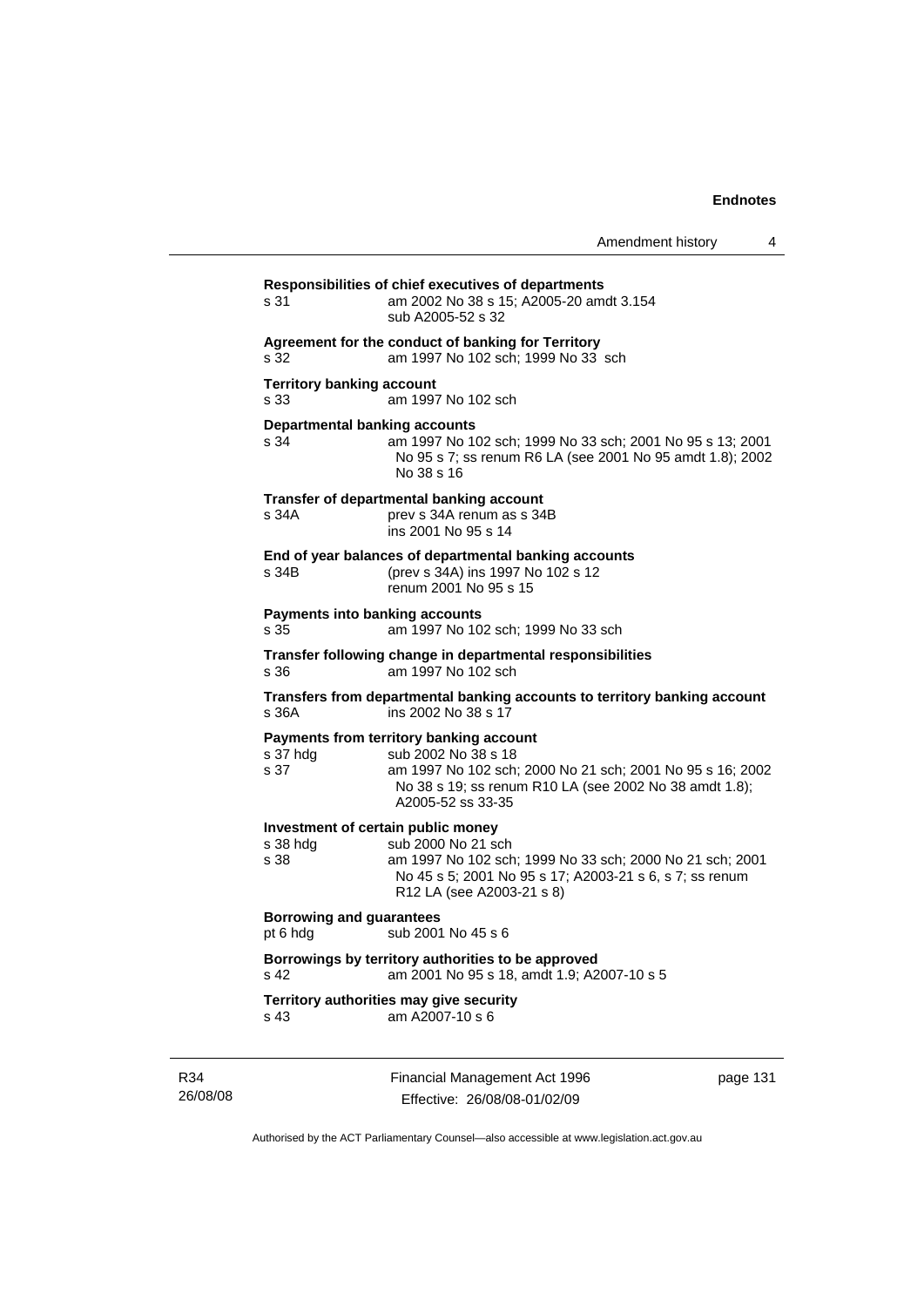4 Amendment history

**Power to approve borrowings not delegable**  s 44 am A2007-10 s 7 **Loans to be paid into territory banking account** s 45 am 1997 No 102 sch; 2001 No 95 s 19 **Payments by Treasurer**  s 46 sub 2002 No 38 s 20 **Guarantees by Territory**  s 47 am 2001 No 56 amdt 3.274 **Financial derivatives**<br>s 48 on om 2001 No 45 s 7 **Departmental trust banking accounts** s 51 am 1997 No 102 sch; 1999 No 33 sch; 2002 No 38 s 21 **Transfer of departmental trust banking accounts**  s 51A ins A2005-52 s 36 **Transfers between trust banking accounts—changes in departmental responsibilities**  ins A2005-52 s 36 **Transfers between trust banking accounts—investment**  s 51C ins A2005-52 s 36 **Transfers between trust banking account and territory banking account s 52** am 1997 No 102 sch am 1997 No 102 sch sub 2001 No 95 s 20; A2005-52 s 37 **Investment of trust money**  s 53 am 1999 No 28 sch **Unclaimed trust money**  ins 1997 No 102 s 13 am 1999 No 33 sch; 2001 No 44 amdts 1.1633-1.1635; ss renum R3 LA (see 2001 No 44 amdt 1.1636); 2001 No 95 s 21; ss renum R6 LA; 2002 No 30 amdt 3.367 **Review of decisions**  ins 1997 No 102 s 13 am 2002 No 30 amdt 3.368 **Notification of decisions**  s 53C ins 1997 No 102 s 13 **Financial provisions for territory authorities**  sub A2005-52 s 38

page 132 Financial Management Act 1996 Effective: 26/08/08-01/02/09

R34 26/08/08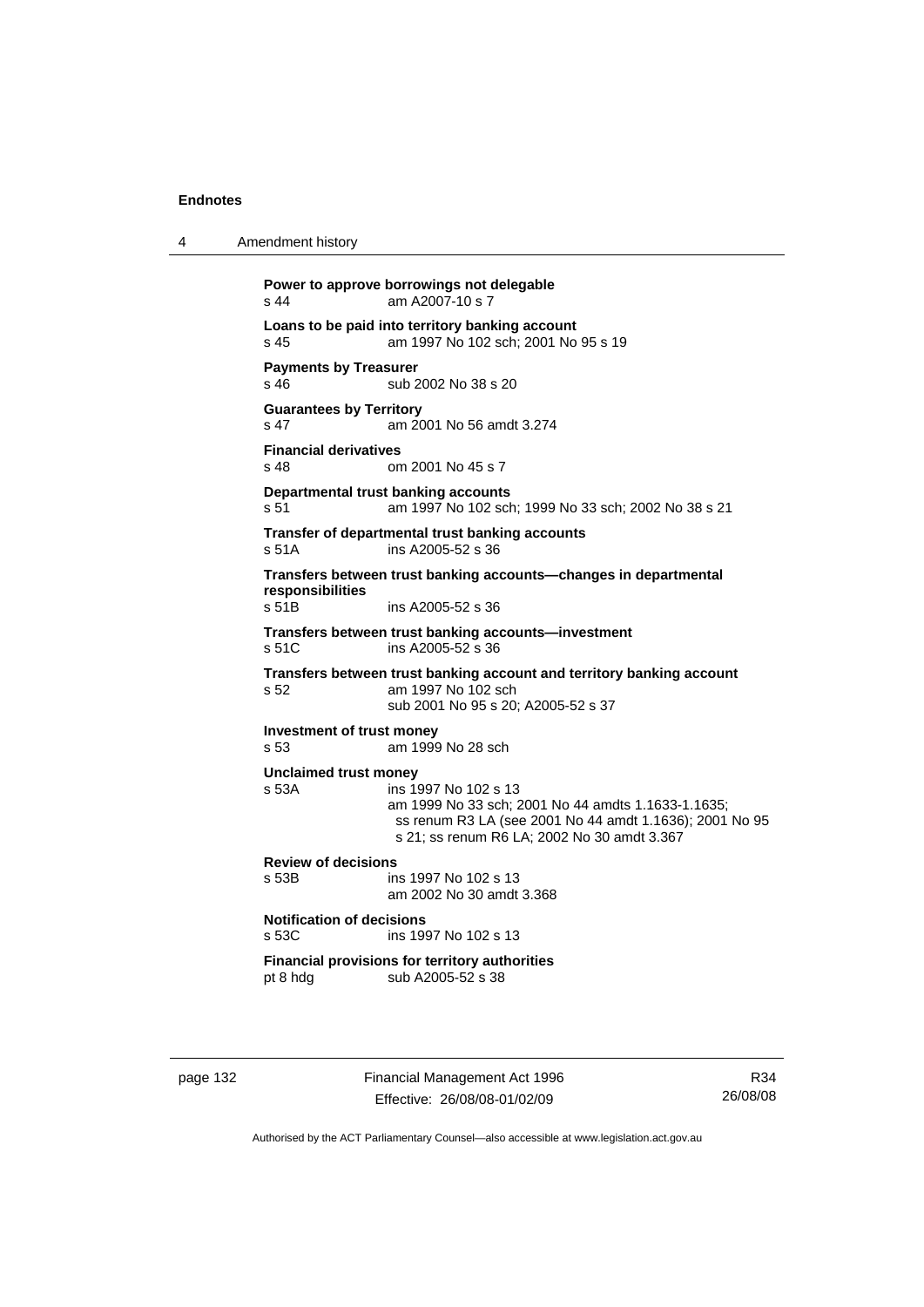Amendment history 4

### **Application—pt 8**  s 54 am A2005-20 amdt 3.155 sub A2005-52 s 38 am A2006-30 amdts 1.37-1.40 **Responsibilities of chief executive officers of territory authorities**  s 55 am 1997 No 102 sch; 1999 No 33 sch; 2002 No 38 s 22 sub A2005-52 s 38 **Responsibilities of governing boards of territory authorities**  s 56 am 1997 No 102 sch; 1999 No 33 sch; 2001 No 45 s 8; 2001 No 95 s 22; 2002 No 38 s 23, s 24; A2003-21 ss 9-12; ss renum R12 LA (see A2003-21 s 13) sub A2005-52 s 38 **Banking accounts of territory authorities**  s 57 am 2001 No 95 s 23 sub A2005-52 s 38 **Investment by territory authorities**  s 58 am 2001 No 95 s 24 sub A2005-52 s 38 **Borrowing by territory authorities**  s 59 am 2001 No 95 s 25 om A2005-52 s 38 (see s 2 (1)) ins A2005-52 s 38 (see s 2 (2)) **Guarantees by territory authorities**  s 60 om A2005-52 s 38 (see s 2 (1)) ins A2005-52 s 38 (see s 2 (2)) **Territory authority statements of intent**  s 61 sub 2002 No 38 s 25 om A2005-52 s 38 (see s 2 (1)) ins A2005-52 s 38 (see s 2 (2)) **Audit of annual financial statements for 2000-2001**  ins 2001 No 42 s 7 exp 31 December 2001 (s 61A (2)) **Presentation of statements of intent of territory authorities**  s 62 am 2001 No 56 amdt 3.275; R8 LA (see also 2002 No 38 amdt 1.9) om A2005-52 s 38 (see s 2 (1)) ins A2005-52 s 38 (see s 2 (2)) **Annual financial statements of territory authorities**  s 63 sub A2005-52 s 38

R34 26/08/08 Financial Management Act 1996 Effective: 26/08/08-01/02/09

page 133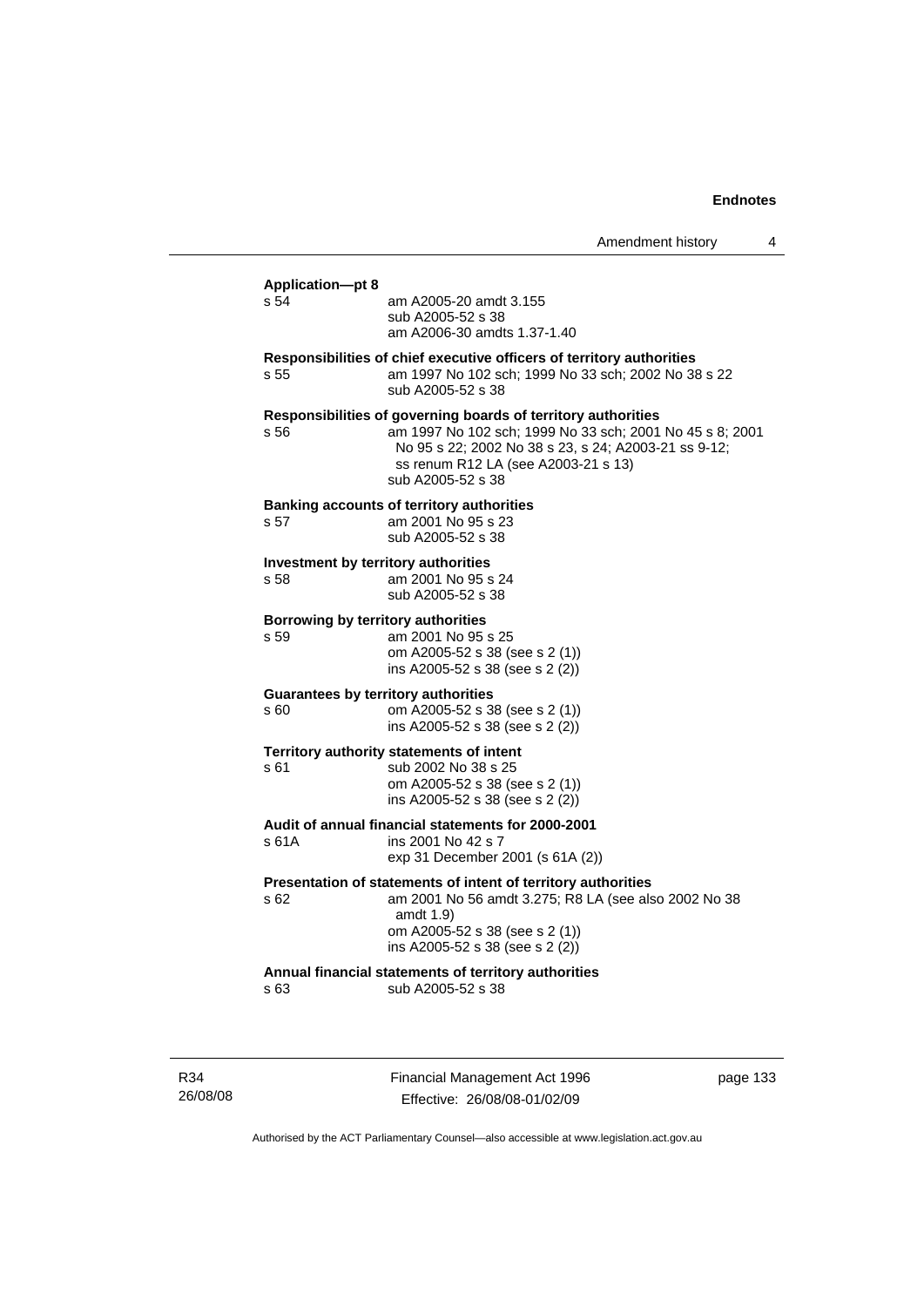4 Amendment history

|          | s 64                                                                                  | Responsibility for annual financial statements of territory authorities<br>orig s 64<br>renum as s 104 and then s 130<br>pres s 64<br>ins A2005-52 s 38 |     |
|----------|---------------------------------------------------------------------------------------|---------------------------------------------------------------------------------------------------------------------------------------------------------|-----|
|          | s 65                                                                                  | Audit of annual financial statements of territory authorities<br>orig s 65<br>renum as s 105 and then s 131<br>pres s 65<br>ins A2005-52 s 38           |     |
|          | reports etc                                                                           | Annual financial statements of territory authorities to be included in annual                                                                           |     |
|          | s 66                                                                                  | orig s 66<br>renum as s 106 and then s 132<br>pres s 66<br>ins A2005-52 s 38                                                                            |     |
|          | <b>Guideline-making power</b><br>s 66A                                                | ins 2000 No 27 s 9<br>om 2001 No 44 amdt 1.1637                                                                                                         |     |
|          | authorities                                                                           | Treasurer may require interim financial statements etc for territory                                                                                    |     |
|          | s 67                                                                                  | orig s 67<br>renum as s 107 and then s 133<br>pres s 67<br>ins A2005-52 s 38                                                                            |     |
|          | s 68                                                                                  | Statements of performance of territory authorities<br>orig s 68<br>renum as s 108 and then s 134<br>pres s 68<br>ins A2005-52 s 38                      |     |
|          | s 69                                                                                  | Responsibility for territory authority statements of performance<br>ins A2005-52 s 38                                                                   |     |
|          | s 70                                                                                  | Scrutiny of territory authority statements of performance<br>ins A2005-52 s 38                                                                          |     |
|          | Territory authority statements of performance to be included in annual<br>reports etc |                                                                                                                                                         |     |
|          | s <sub>71</sub>                                                                       | ins A2005-52 s 38                                                                                                                                       |     |
|          | pt 9 hdg                                                                              | Governance of territory authorities<br>orig pt 9 hdg<br>renum as pt 10 hdg<br>pres pt 9 hdg<br>ins A2005-52 s 41                                        |     |
| page 134 |                                                                                       | Financial Management Act 1996                                                                                                                           | R34 |

Effective: 26/08/08-01/02/09

R34 26/08/08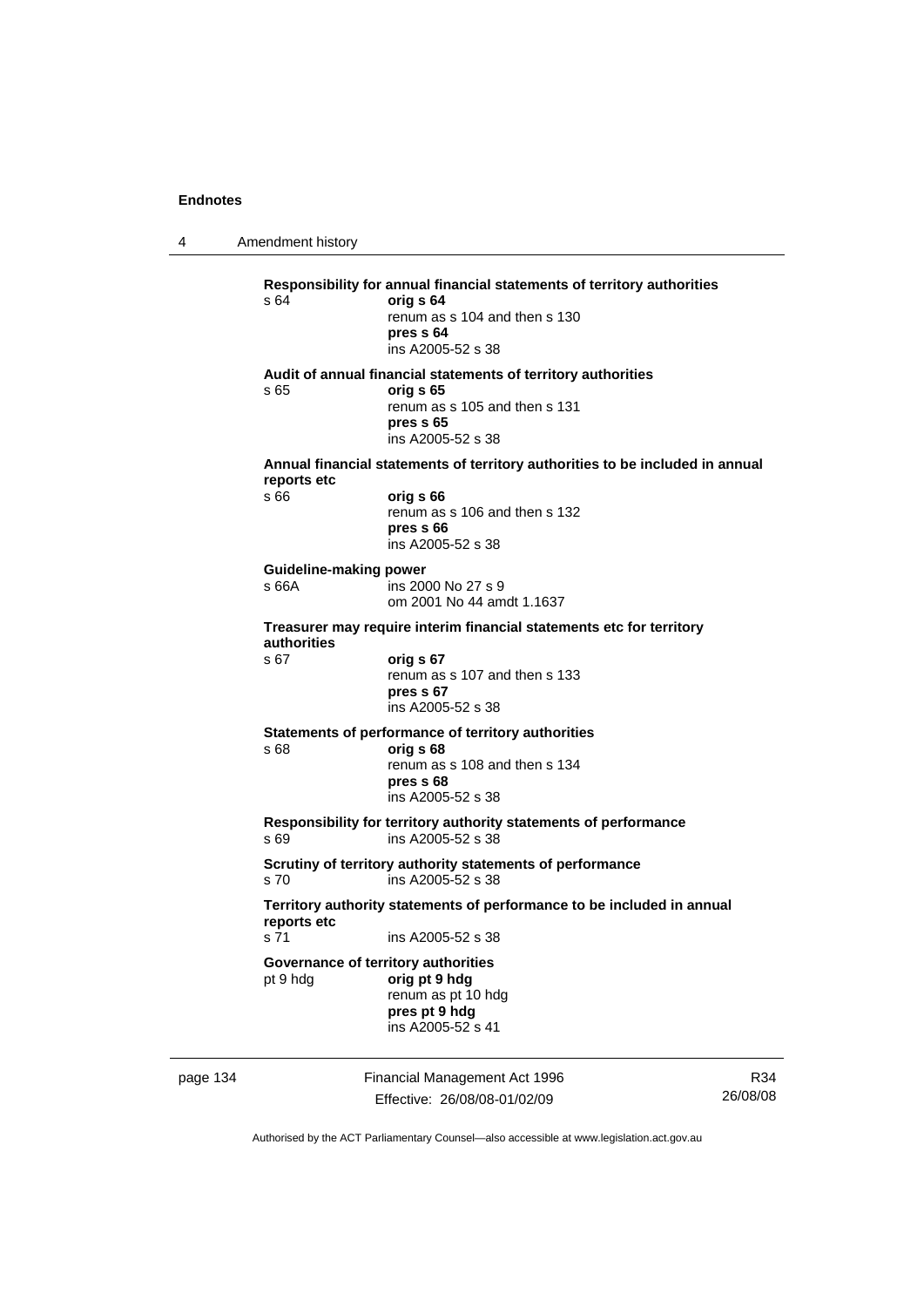```
Definitions and important concepts<br>div 9.1 hdg ins A2005-52 s 41
                 \frac{1}{2}ins A2005-52 s 41
Definitions—pt 9 
s 72 ins A2005-52 s 41 
                  def applicable governmental policies ins A2005-52 s 41 
                  def establishing Act ins A2005-52 s 41 
                  def financial year ins A2005-52 s 41 
                  def governing board member ins A2005-52 s 41 
                  def material interest ins A2005-52 s 41 
                  def relevant territory authority ins A2005-52 s 41 
Nature of relevant territory authorities 
s 73 ins A2005-52 s 41 
Powers of territory authorities generally 
s 74 ins A2005-52 s 41
Execution of documents and assumptions people dealing with relevant 
territory authority may make 
s 75 ins A2005-52 s 41 
Governing board of territory authority 
s 76 ins A2005-52 s 41 
                  am A2006-30 amdts 1.41-1.44 
Role of governing board 
s 77 ins A2005-52 s 41
Governing board member appointments 
div 9.2 hdg ins A2005-52 s 41 
Appointment of governing board members generally 
s 78 ins A2005-52 s 41 
Appointment of chair and deputy chair 
s 79 ins A2005-52 s 41 
Appointment of CEO of authority with governing board 
s 80 ins A2005-52 s 41 
Ending board member appointments 
s 81 ins A2005-52 s 41
Functions of governing board members 
div 9.3 hdg ins A2005-52 s 41
Chair's functions 
s 82 ins A2005-52 s 41 
Deputy chair's functions 
s 83 ins A2005-52 s 41
```
R34 26/08/08 Financial Management Act 1996 Effective: 26/08/08-01/02/09

page 135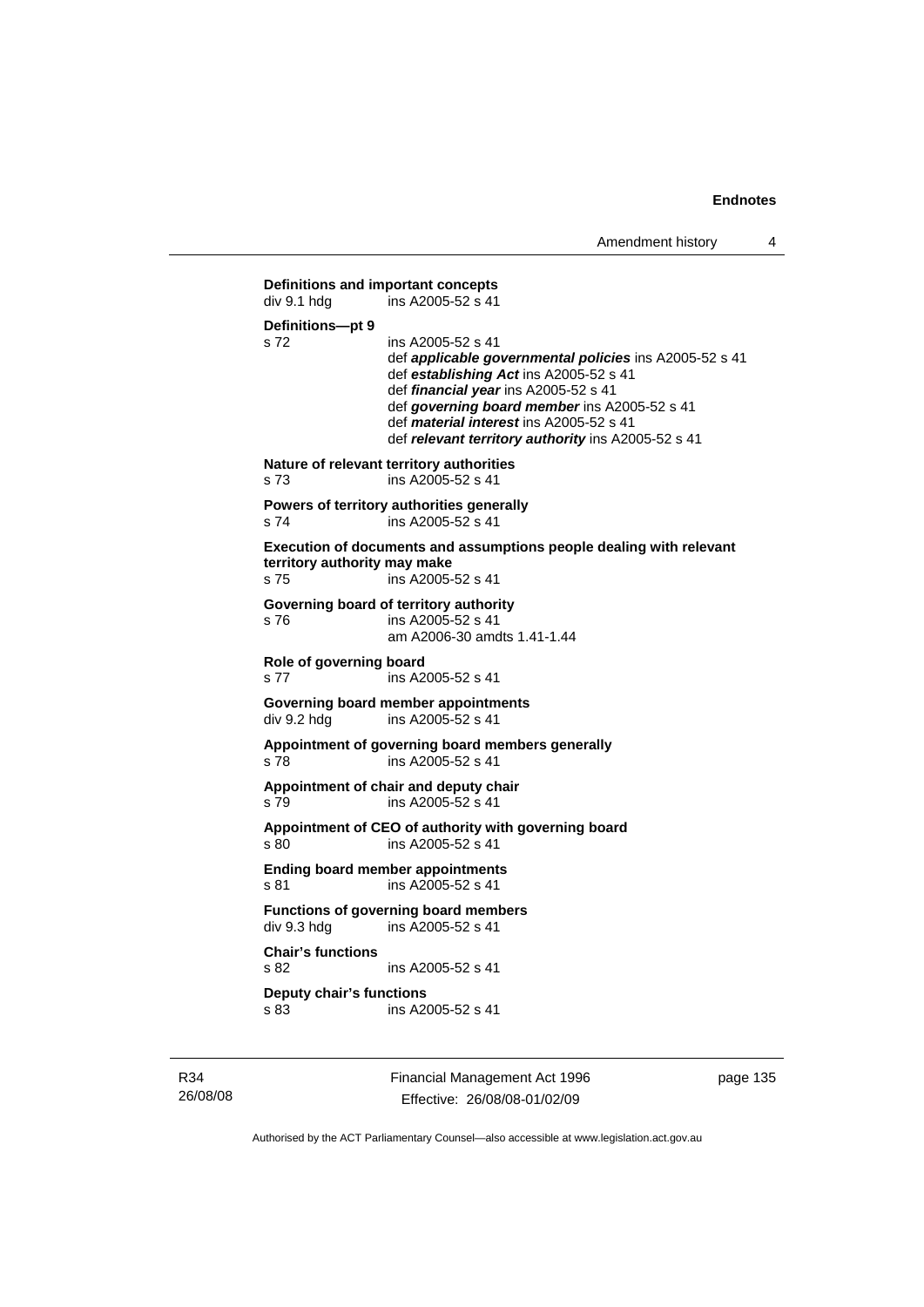| <b>CEO's functions</b><br>s 84<br>ins A2005-52 s 41<br>Honesty, care and diligence of governing board members<br>ins A2005-52 s 41<br>s 85<br>Conflicts of interest by governing board members<br>ins A2005-52 s 41<br>s 86<br>Agenda to require disclosure of interest item<br>s 87<br>ins A2005-52 s 41<br>Disclosure of interests by governing board members<br>ins A2005-52 s 41<br>s 88 |  |
|----------------------------------------------------------------------------------------------------------------------------------------------------------------------------------------------------------------------------------------------------------------------------------------------------------------------------------------------------------------------------------------------|--|
|                                                                                                                                                                                                                                                                                                                                                                                              |  |
|                                                                                                                                                                                                                                                                                                                                                                                              |  |
|                                                                                                                                                                                                                                                                                                                                                                                              |  |
|                                                                                                                                                                                                                                                                                                                                                                                              |  |
|                                                                                                                                                                                                                                                                                                                                                                                              |  |
| Reporting of disclosed governing board interests to Minister<br>ins A2005-52 s 41<br>s 89                                                                                                                                                                                                                                                                                                    |  |
| Protection of governing board members from liability<br>ins A2005-52 s 41<br>s 90                                                                                                                                                                                                                                                                                                            |  |
| Indemnification and exemption of governing board members<br>ins A2005-52 s 41<br>s 91                                                                                                                                                                                                                                                                                                        |  |
| <b>Compensation for exercise of functions etc</b><br>ins A2005-52 s 41<br>s 92                                                                                                                                                                                                                                                                                                               |  |
| <b>Governing board meetings</b><br>div 9.4 hdg<br>ins A2005-52 s 41                                                                                                                                                                                                                                                                                                                          |  |
| Time and place of governing board meetings<br>ins A2005-52 s 41<br>s 93                                                                                                                                                                                                                                                                                                                      |  |
| Presiding member at governing board meetings<br>s 94<br>ins A2005-52 s 41                                                                                                                                                                                                                                                                                                                    |  |
| Quorum at governing board meetings<br>s 95<br>ins A2005-52 s 41                                                                                                                                                                                                                                                                                                                              |  |
| Voting at governing board meetings<br>ins A2005-52 s 41<br>s 96                                                                                                                                                                                                                                                                                                                              |  |
| Conduct of governing board meetings etc<br>ins A2005-52 s 41<br>s 97<br>am A2008-28 amdt 3.90                                                                                                                                                                                                                                                                                                |  |
| Requirements and obligations for territory authorities<br>ins A2005-52 s 41<br>div 9.5 hdg                                                                                                                                                                                                                                                                                                   |  |
| Limitations on authorities forming corporations etc<br>ins A2005-52 s 41<br>s 98                                                                                                                                                                                                                                                                                                             |  |
| Limitations on authorities taking part in joint ventures and trusts<br>ins A2005-52 s 41<br>s 99                                                                                                                                                                                                                                                                                             |  |

page 136 Financial Management Act 1996 Effective: 26/08/08-01/02/09

R34 26/08/08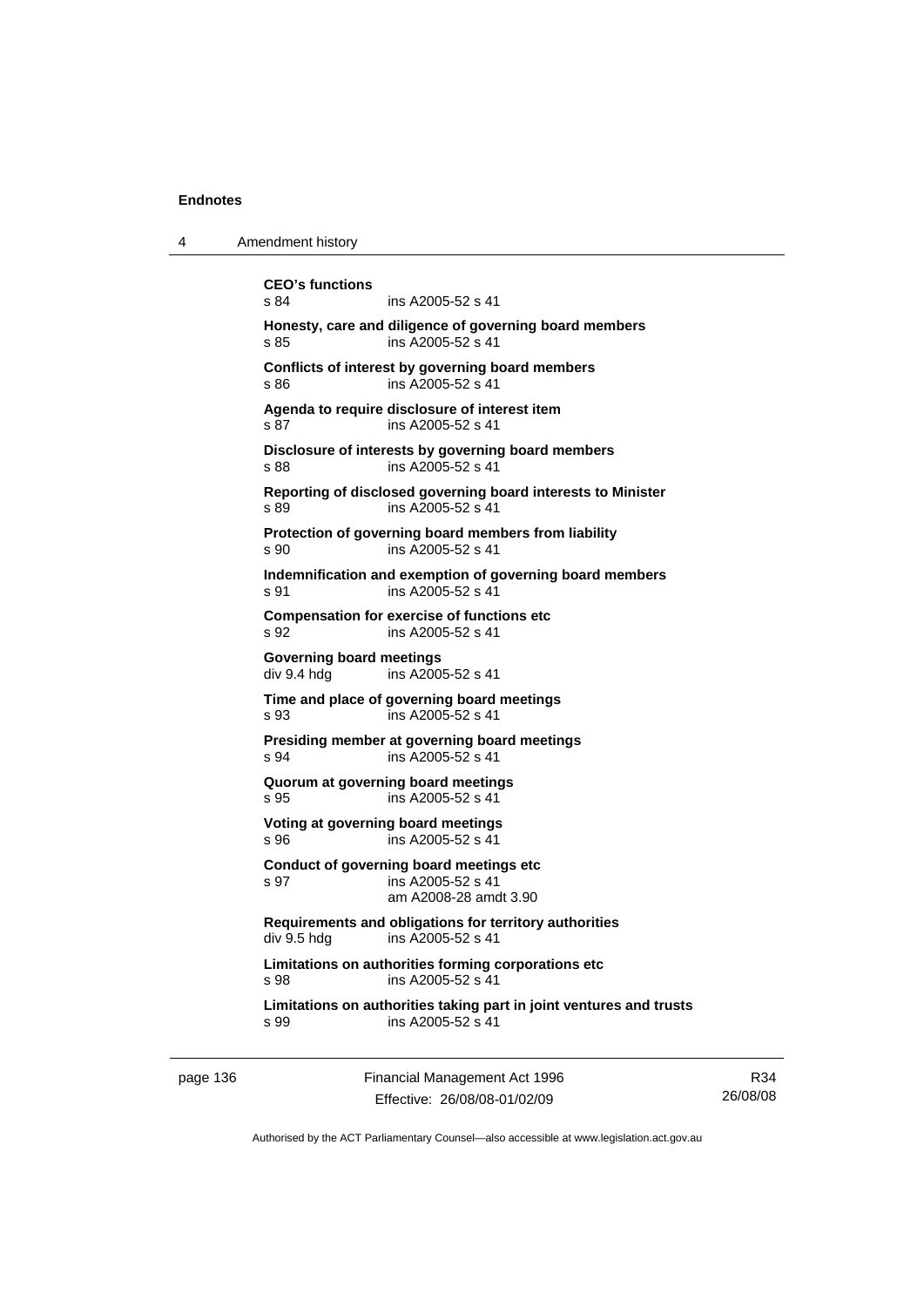| Amendment history |  |
|-------------------|--|
|-------------------|--|

Financial Management Act 1996 **Corporations, joint ventures and trusts in which authority has interest**  s 100 ins A2005-52 s 41 **Obligation of authorities to tell Minister about significant events**  ins A2005-52 s 41 **Ministerial directions to authorities about financial etc statements**  s 102 ins A2005-52 s 41 **Application of government policies to authorities**  s 103 ins A2005-52 s 41 **Restructuring of territory authorities**  ins A2006-30 amdt 1.45 **Purpose of div 9.6**  s 104 **orig s 104** renum as s 130 **pres s 104**  ins A2006-30 amdt 1.45 **What territory authorities does div 9.6 apply to?**  s 105 **orig s 105** renum as s 131 **pres s 105**  ins A2006-30 amdt 1.45 **Responsible Minister may direct div 9.6 authority to sell or transfer assets**  s 106 **orig s 106** renum as s 132 **pres s 106**  ins A2006-30 amdt 1.45 **Transfer of assets by declaration—div 9.6 authorities**  s 107 **orig s 107** renum as s 133 **pres s 107**  ins A2006-30 amdt 1.45 **Transfer of contractual rights and liabilities by declaration—div 9.6 authorities**  s 108 **orig s 108** renum as s 134 **pres s 108**  ins A2006-30 amdt 1.45 **Transfer of liabilities by declaration—div 9.6 authorities**  s 109 **orig s 109** renum as s 150 **pres s 109**  ins A2006-30 amdt 1.45

R34 26/08/08

Effective: 26/08/08-01/02/09

page 137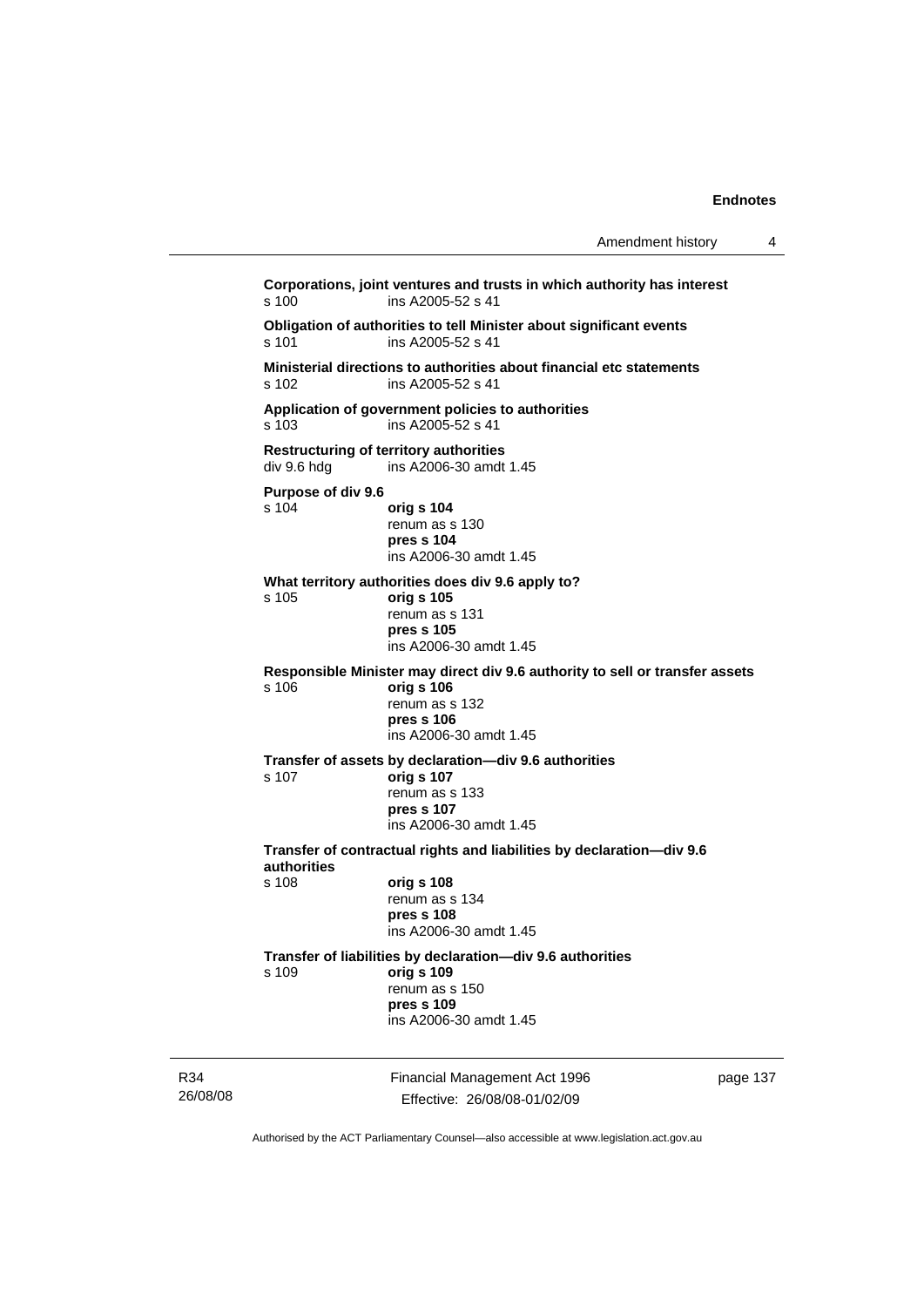4 Amendment history

**Assistance given by authorities for div 9.6**  s 110 **orig s 110** renum as s 151 **pres s 110**  ins A2006-30 amdt 1.45 **Application of Legislation Act, s 94 to certain appointments, elections and approvals**  s 110A sub as s 152 **Application of Act to Health Promotion Act**  s 110B ins as mod SL2005-42 sch 1 mod 1.1 (om A2006-30 amdt 1.62) **Assistance given by governing board members for div 9.6**  s 111 **orig s 111** renum as s 155 **pres s 111**  ins A2006-30 amdt 1.45 **Use of information by Territory and div 9.6 authorities**  s 112 ins A2006-30 amdt 1.45 **Contracts relating to the protection of information—responsible Minister for div 9.6 authority**  s 113 ins A2006-30 amdt 1.45 **Contracts relating to the protection of information—div 9.6 authority**  s 114 ins A2006-30 amdt 1.45 **Transfer of pending proceedings—div 9.6 authorities**  s 115 ins A2006-30 amdt 1.45 **Proceedings and evidence—div 9.6 authorities**  s 116 ins A2006-30 amdt 1.45 **Operation of div 9.6 not breach of contract etc**  s 117 ins A2006-30 amdt 1.45 **Transfer of assets etc not otherwise disposed of—div 9.6 authorities**  s 118 ins A2006-30 amdt 1.45 **Annual reports etc for div 9.6 authorities**  s 119 ins A2006-30 amdt 1.45 Additional provisions for restructuring of certain territory authorities<br>div 9.7 hdg ins A2006-30 amdt 1.45 ins A2006-30 amdt 1.45 **What territory authorities does div 9.7 apply to?**  s 120 ins A2006-30 amdt 1.45

page 138 Financial Management Act 1996 Effective: 26/08/08-01/02/09

R34 26/08/08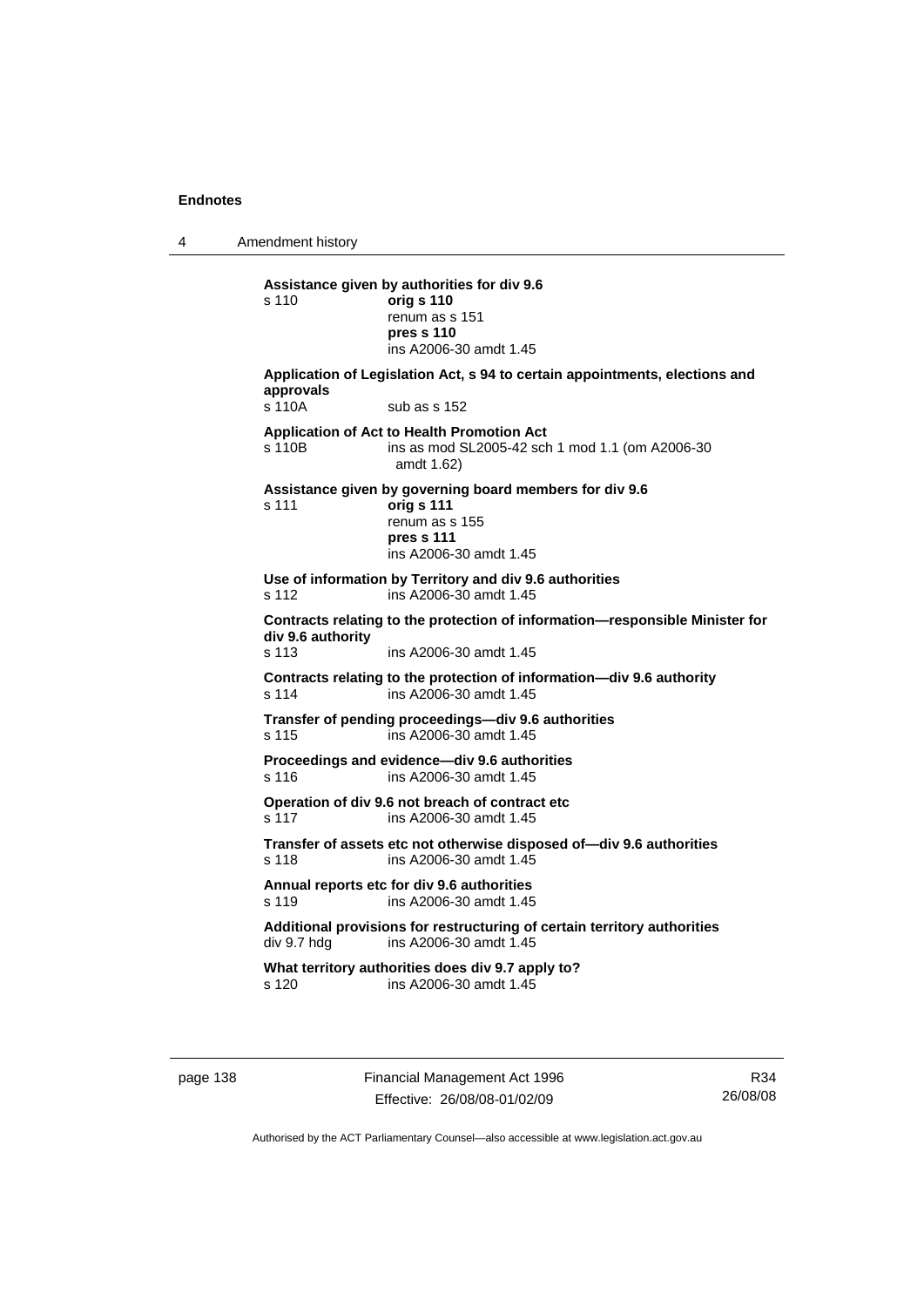|                                                                               |                                                                                                                                                                                                    | Amendment history | 4 |
|-------------------------------------------------------------------------------|----------------------------------------------------------------------------------------------------------------------------------------------------------------------------------------------------|-------------------|---|
| Definitions-div 9.7<br>s 121                                                  | ins A2006-30 amdt 1.45<br>def handover day ins A2006-30 amdt 1.45<br>def territory authority ins A2006-30 amdt 1.45                                                                                |                   |   |
| s 122                                                                         | Vesting of assets, rights and liabilities-div 9.7 authorities<br>ins A2006-30 amdt 1.45                                                                                                            |                   |   |
| s 123                                                                         | Proceedings and evidence-div 9.7 authorities<br>ins A2006-30 amdt 1.45                                                                                                                             |                   |   |
| s 124                                                                         | Annual reports and financial statements for div 9.7 authorities<br>ins A2006-30 amdt 1.45                                                                                                          |                   |   |
| References to div 9.7 authority<br>s 125                                      | ins A2006-30 amdt 1.45                                                                                                                                                                             |                   |   |
| <b>Miscellaneous</b><br>pt 10 hdg                                             | (prev pt 9 hdg) renum A2005-52 s 39                                                                                                                                                                |                   |   |
| s 130                                                                         | Responsibility for annual financial statements of territory authorities<br>(prev s 64) am 2001 No 95 amdt 1.10<br>renum as s 104 A2005-52 s 40<br>renum as s 130 A2006-30 amdt 1.46                |                   |   |
| s 131                                                                         | Audit of annual financial statements of territory authorities<br>(prev s 65) renum as s 105 A2005-52 s 40<br>renum as s 131 A2006-30 amdt 1.46                                                     |                   |   |
| Annual financial statements of territory authorities to be included in annual |                                                                                                                                                                                                    |                   |   |
| reports etc<br>s 132                                                          | (prev s 66) renum as s 106 A2005-52 s 40<br>renum as s 132 A2006-30 amdt 1.46                                                                                                                      |                   |   |
|                                                                               | Treasurer may require interim financial statements etc for territory                                                                                                                               |                   |   |
| authorities<br>s 133 hdg<br>s 133                                             | (prev s 67 hdg) sub 2000 No 27 s 10<br>(prev s 67) am 2000 No 27 s 10<br>sub 2001 No 44 amdt 1.1637<br>am A2003-56 amdt 3.139<br>renum as s 107 A2005-52 s 40<br>renum as s 133 A2006-30 amdt 1.46 |                   |   |
| s 134                                                                         | Statements of performance of territory authorities<br>(prev s 68) ins 2001 No 44 amdt 1.1637<br>renum as s 108 A2005-52 s 40<br>renum as s 134 A2006-30 amdt 1.46                                  |                   |   |
| <b>Transitional</b><br>pt 11 hdg                                              | sub as pt 19 hdg                                                                                                                                                                                   |                   |   |

R34 26/08/08 Financial Management Act 1996 Effective: 26/08/08-01/02/09

page 139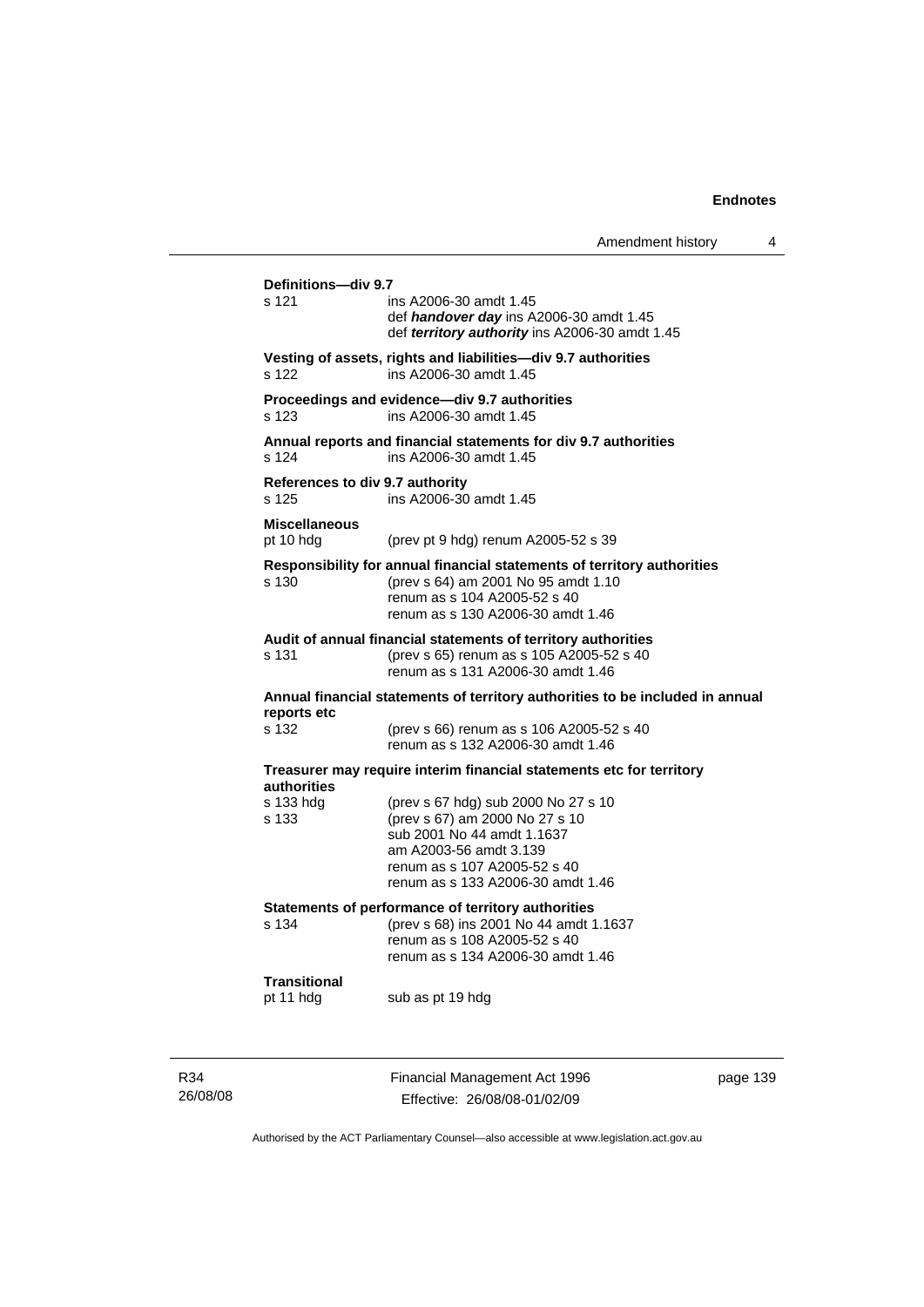4 Amendment history **Transitional—Financial Management Legislation Amendment Act 2005**  pt 19 hdg (prev pt 11 hdg) ins A2005-52 s 42 sub as pt 19 hdg A2006-30 amdt 1.47 om R32 LA **Financial Management Legislation Amendment Act 2005—provisions with 1 July 2005 application**  s 150 (prev s 109) ins A2005-52 s 42 renum as s 150 A2006-30 amdt 1.48 exp 27 October 2006 (s 150 (4)) **Financial Management Legislation Amendment Act 2005—provisions with 1 July 2006 application**  s 151 (prev s 110) ins A2005-52 s 42 am A2006-30 amdt 1.49 renum as s 151 A2006-30 amdt 1.50 exp 27 October 2006 (s 151 (4)) **Application of Legislation Act, s 94 to certain appointments, elections and approvals**  (prev s 110A) ins as mod SL2005-42 sch 1 mod 1.1 (sub as s 152 A2006-30 amdt 1.61) exp 27 October 2007 (s 152 (4)) **Transitional regulations**  s 155 (prev s 111) ins A2005-52 s 42 renum as s 155 A2006-30 amdt 1.51 exp 27 October 2007 (s 155 (4)) **Transitional—Administrative (Miscellaneous Amendments) Act 2006**  pt 20 hdg ins A2006-30 amdt 1.52 exp 1 July 2008 (s 223) **Transitional—definition of** *territory authority*  s 220 ins A2006-30 amdt 1.52 exp 19 July 2006 (s 220 (2) (LA s 88 declaration applies)) **Transitional—Legislation Act, s 84 inapplicable**  s 221 ins A2006-30 amdt 1.52 exp 1 August 2006 (s 221 (2) (LA s 88 declaration applies)) **Transitional regulations—Administrative (Miscellaneous Amendments) Act 2006**  s 222 ins A2006-30 amdt 1.52 exp 1 July 2008 (s 223) **Expiry—pt 20**  s 223 ins A2006-30 amdt 1.52 exp 1 July 2008 (s 223)

page 140 Financial Management Act 1996 Effective: 26/08/08-01/02/09

R34 26/08/08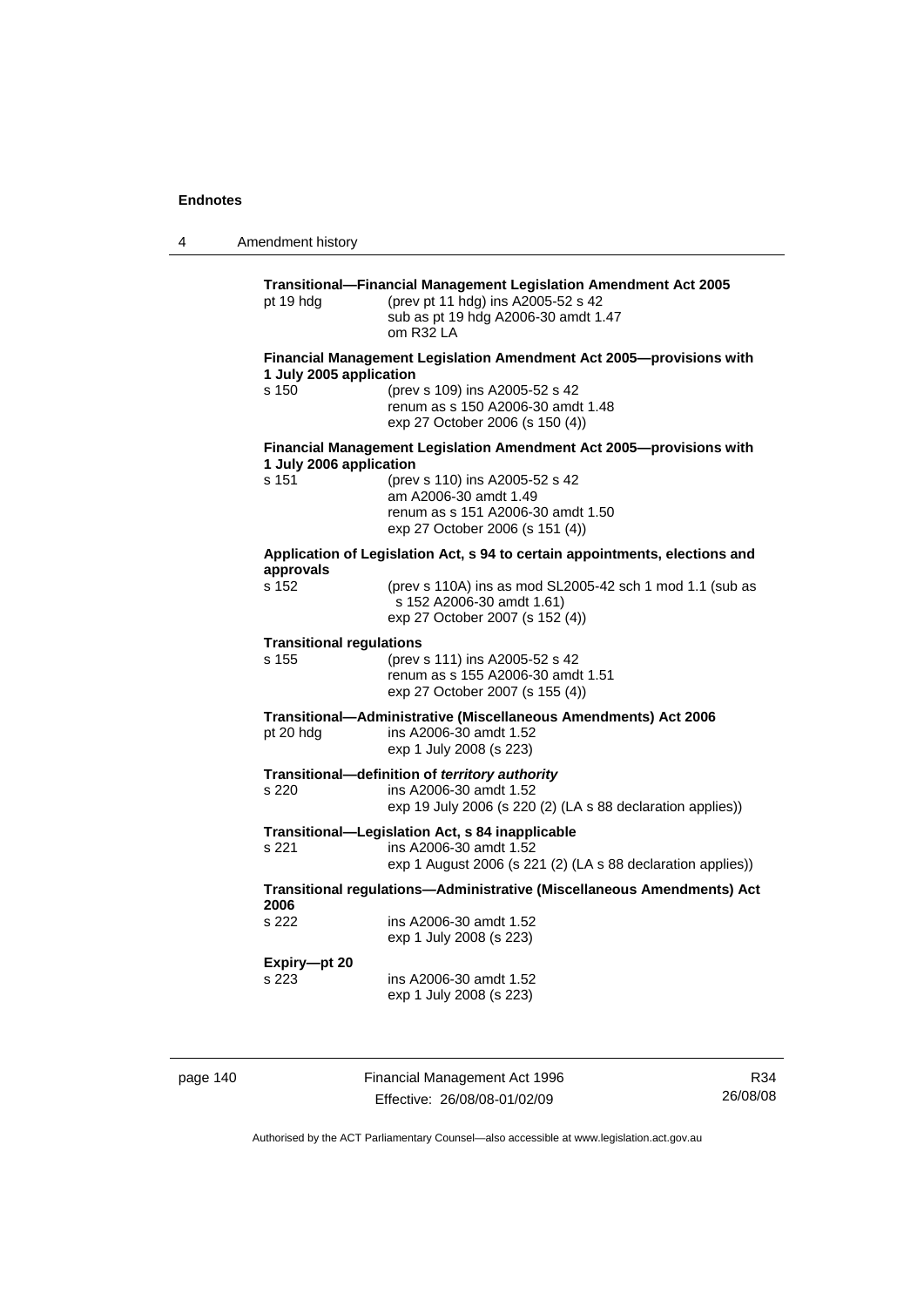|                   | Amenament nistory                                                  | 4 |
|-------------------|--------------------------------------------------------------------|---|
|                   |                                                                    |   |
| <b>Dictionary</b> |                                                                    |   |
| dict              | am A2005-52 s 43                                                   |   |
|                   | def <i>applicable governmental policies</i> ins A2005-52 s 44      |   |
|                   | def <i>appropriation</i> reloc from s 3 2001 No 95 amdt 1.4        |   |
|                   | def Appropriation Act reloc from s 3 2001 No 95 amdt 1.4           |   |
|                   | def <i>appropriation unit</i> reloc from s 3 2001 No 95 amdt 1.4   |   |
|                   | def banking account ins 1997 No 102 s 4                            |   |
|                   | am 1999 No 33 sch                                                  |   |
|                   | reloc from s 3 2001 No 95 amdt 1.4                                 |   |
|                   | def borrowing reloc from s 3 2001 No 95 amdt 1.4                   |   |
|                   | def <b>budget papers</b> am 2001 No 56 amdt 3.256                  |   |
|                   | reloc from s 3 2001 No 95 amdt 1.4                                 |   |
|                   | def capital injection reloc from s 3 2001 No 95 amdt 1.4           |   |
|                   | sub A2005-52 s 45                                                  |   |
|                   | def <i>CEO</i> ins A2005-52 s 46                                   |   |
|                   | def <i>chief executive officer</i> reloc from s 3 2001 No 95       |   |
|                   | amdt $1.4$                                                         |   |
|                   | sub A2005-52 s 47                                                  |   |
|                   | def class of outputs reloc from s 3 2001 No 95 amdt 1.4            |   |
|                   | def <i>contract</i> ins A2006-30 amdt 1.53                         |   |
|                   | def <i>department</i> reloc from s 3 2001 No 95 amdt 1.4           |   |
|                   | def departmental banking account am 1997 No 102 sch                |   |
|                   | reloc from s 3 2001 No 95 amdt 1.4                                 |   |
|                   | def division 9.6 authority ins A2006-30 amdt 1.54                  |   |
|                   | def division 9.7 authority ins A2006-30 amdt 1.54                  |   |
|                   | def establishing Act ins A2005-52 s 48                             |   |
|                   | def expenses reloc from s 3 2001 No 95 amdt 1.4                    |   |
|                   | def financial management guidelines sub 2001 No 11                 |   |
|                   | amdt 3.125                                                         |   |
|                   | reloc from s 3 2001 No 95 amdt 1.4                                 |   |
|                   | def <i>financial year</i> ins A2005-52 s 48                        |   |
|                   | def general government sector ins 1997 No 124 s 4                  |   |
|                   | reloc from s 3 2001 No 95 amdt 1.4                                 |   |
|                   | def generally accepted accounting practice reloc from s 3          |   |
|                   | 2001 No 95 amdt 1.4                                                |   |
|                   | sub A2005-52 s 49                                                  |   |
|                   | def governing board ins A2005-52 s 50                              |   |
|                   | def governing board member ins A2005-52 s 50                       |   |
|                   | def GST ins 2000 No 27 s 4                                         |   |
|                   | reloc from s 3 2001 No 95 amdt 1.4                                 |   |
|                   | om A2005-52 s 51                                                   |   |
|                   | def handover day ins A2006-30 amdt 1.55                            |   |
|                   | def <i>input tax credit</i> ins 2000 No 27 s 4                     |   |
|                   | reloc from s 3 2001 No 95 amdt 1.4                                 |   |
|                   | def <i>interest</i> ins 2001 No 45 s 4 (as am 2002 No 30           |   |
|                   | amdt 3.370)                                                        |   |
|                   | def <i>invest</i> ins 2001 No 45 s 4 (as am 2002 No 30 amdt 3.370) |   |
|                   |                                                                    |   |
|                   |                                                                    |   |
|                   |                                                                    |   |

R34 26/08/08 Financial Management Act 1996 Effective: 26/08/08-01/02/09

page 141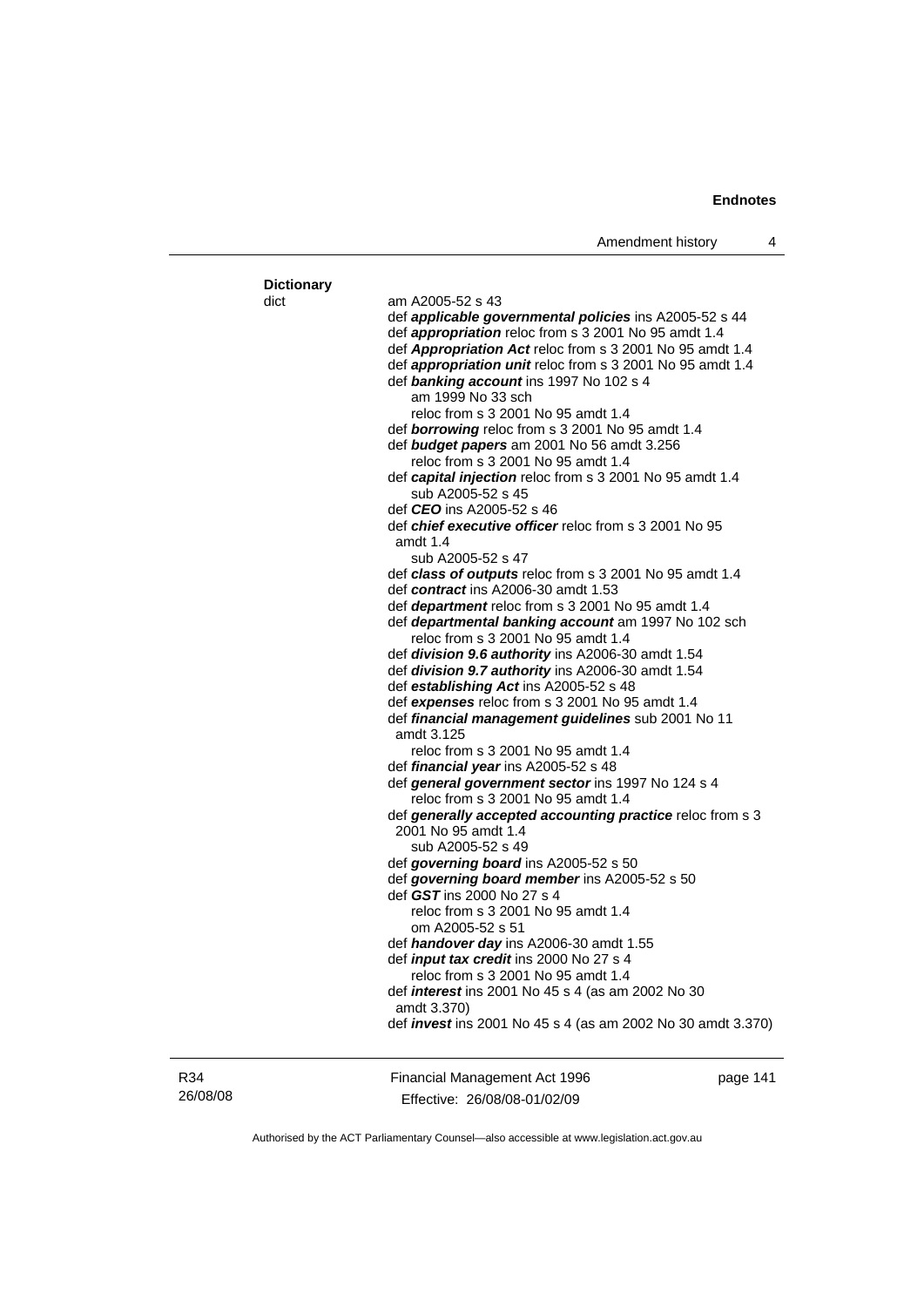4 Amendment history

 def *Legislative Assembly secretariat* sub 2001 No 95 amdt 1.1 reloc from s 3 2001 No 95 amdt 1.4 sub A2005-42 amdt 1.1; A2007-3 amdt 3.243 def *material interest* ins A2005-52 s 52 def *outcomes* reloc from s 3 2001 No 95 amdt 1.4 def *outputs* reloc from s 3 2001 No 95 amdt 1.4 def *prescribed* reloc from s 3 2001 No 95 amdt 1.4 def *public money* am 2001 No 95 s 4 reloc from s 3 2001 No 95 amdt 1.4 am A2004-53 amdt 1.1; pars renum R19 LA (see A2004-53 amdt 1.2) def *public trading enterprise* ins 1997 No 124 s 4 reloc from s 3 2001 No 95 amdt 1.4 am A2003-21 s 14 om A2005-52 s 53 def *public trading enterprise sector* ins 1997 No 124 s 4 reloc from s 3 2001 No 95 amdt 1.4 def *relevant territory authority* ins A2005-52 s 54 def *responsible chief executive* reloc from s 3 2001 No 95 amdt 1.4 def *responsible Minister* reloc from s 3 2001 No 95 amdt 1.4 am A2005-52 s 55 def *securities* reloc from s 3 dict 2001 No 95 amdt 1.4 def *statement of intent* reloc from s 3 2001 No 95 amdt 1.4 sub A2005-52 s 56 def *subsidiary* ins A2004-53 amdt 1.3 def *superannuation appropriation* ins 2000 No 21 sch reloc from s 3 2001 No 95 amdt 1.4 def *superannuation banking account* ins 2000 No 21 sch reloc from s 3 2001 No 95 amdt 1.4 def *taxable supply* ins 2000 No 27 s 4 reloc from s 3 2001 No 95 amdt 1.4 def *territory authority* am 2000 No 21 sch; 2001 No 95 amdt 1.3 reloc from s 3 2001 No 95 amdt 1.4 sub A2006-30 amdt 1.56 def *territory banking account* am 1997 No 102 sch reloc from s 3 2001 No 95 amdt 1.4 def *trust money* reloc from s 3 2001 No 95 amdt 1.4 def *warrant* am 1997 No 102 sch reloc from s 3 2001 No 95 amdt 1.4 om 2002 No 38 amdt 1.10

page 142 Financial Management Act 1996 Effective: 26/08/08-01/02/09

R34 26/08/08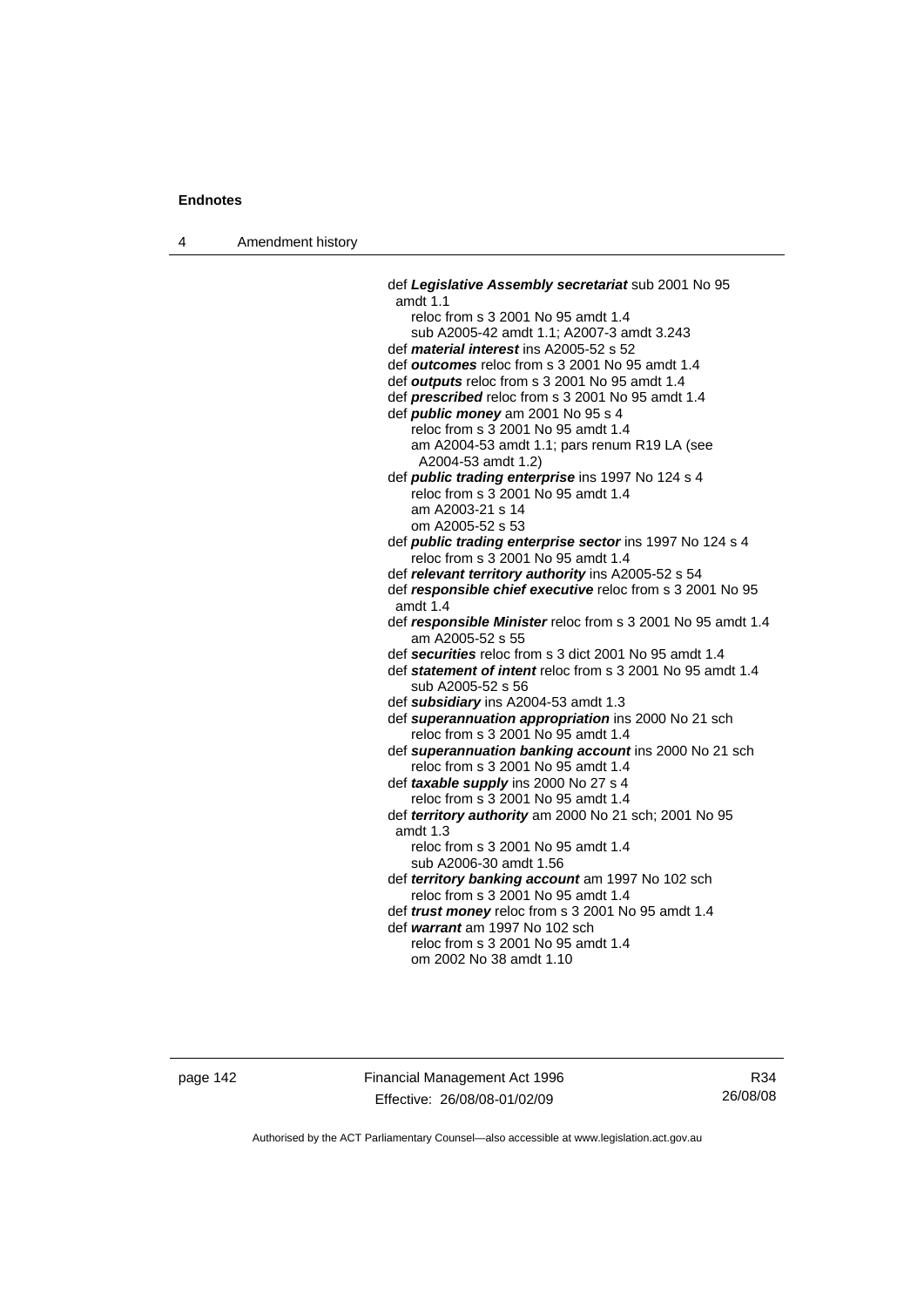# **5 Earlier republications**

Some earlier republications were not numbered. The number in column 1 refers to the publication order.

Since 12 September 2001 every authorised republication has been published in electronic pdf format on the ACT legislation register. A selection of authorised republications have also been published in printed format. These republications are marked with an asterisk (\*) in column 1. Electronic and printed versions of an authorised republication are identical.

| <b>Republication No</b> | <b>Amendments to</b> | <b>Republication date</b> |
|-------------------------|----------------------|---------------------------|
| 1                       | Act 1997 No 124      | 31 January 1998           |
| $\overline{c}$          | Act 1999 No 58       | 10 November 1999          |
| 3                       | Act 2001 No 56       | 12 September 2001         |
| $\overline{4}$          | Act 2001 No 97       | 20 December 2001          |
| 5                       | Act 2001 No 97       | 31 December 2001          |
| 5(RI)                   | Act 2001 No 97 ‡     | 19 September 2002         |
| 6                       | Act 2001 No 97       | 4 January 2002            |
| 6(RI)                   | Act 2001 No 97 ‡     | 19 September 2002         |
| $7^*$                   | Act 2001 No 97       | 14 January 2002           |
| 7 (RI)                  | Act 2001 No 97 ‡     | 19 September 2002         |
| 7A                      | Act 2001 No 97 ‡‡    | 19 September 2002         |
| 8                       | Act 2001 No 97       | 1 July 2002               |
| 8 (RI)                  | Act 2001 No 97 ‡‡    | 19 September 2002         |
| 9*                      | Act 2002 No 30       | 19 September 2002         |
| 10                      | Act 2002 No 38       | 1 November 2002           |
| 11                      | A2003-9              | 8 March 2003              |
| 12                      | A2003-21             | 20 May 2003               |
| 13                      | A2003-27             | 30 June 2003              |
| 14                      | A2003-46             | 1 November 2003           |
| 15                      | A2003-56             | 19 December 2003          |
| 16                      | A2004-19             | 7 April 2004              |
|                         |                      |                           |

R34 26/08/08 Financial Management Act 1996 Effective: 26/08/08-01/02/09

page 143